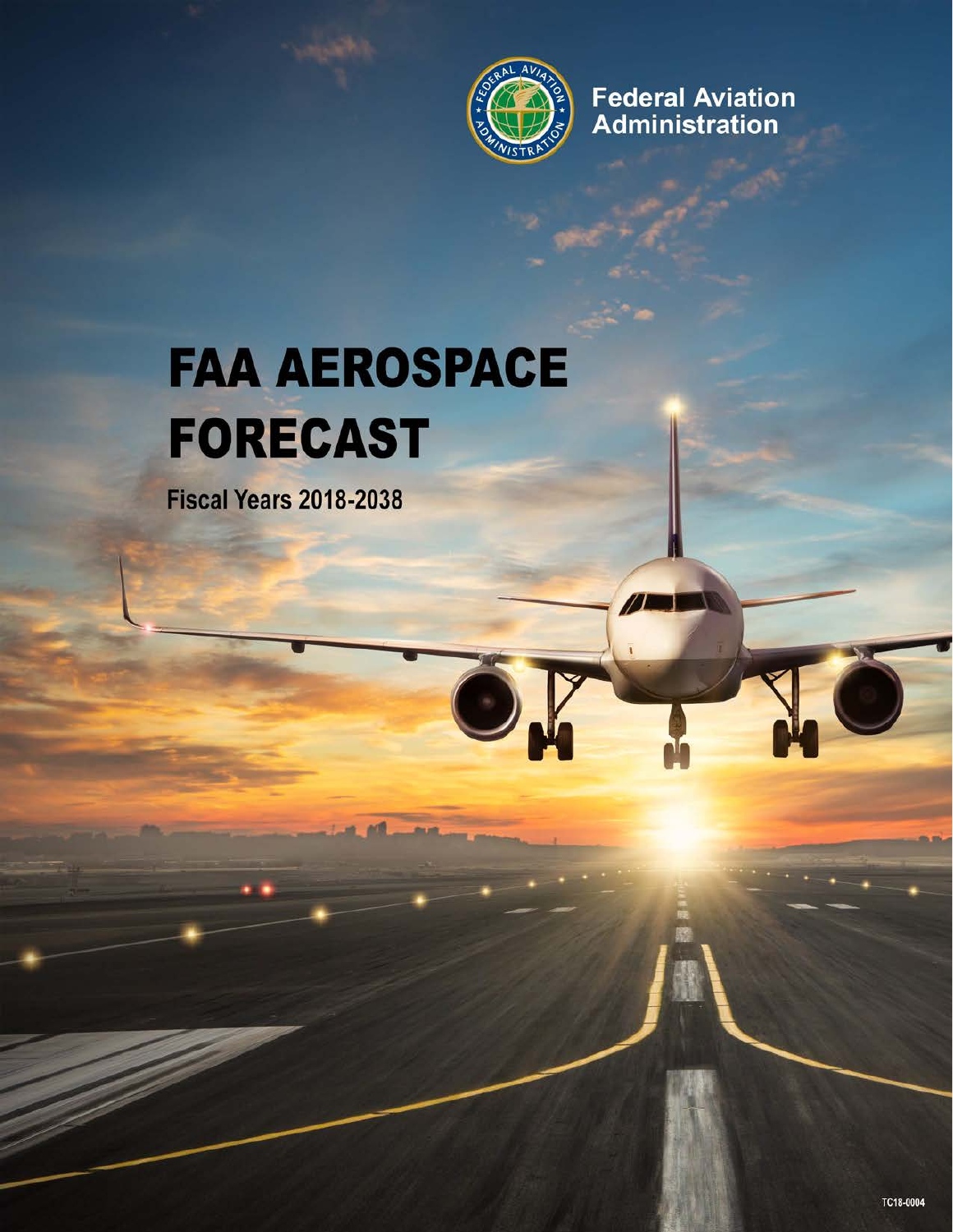### **Table of Contents**

| Alternative Forecasts | .55 |
|-----------------------|-----|
|                       |     |
|                       |     |
|                       |     |
|                       |     |
|                       |     |
|                       |     |
|                       |     |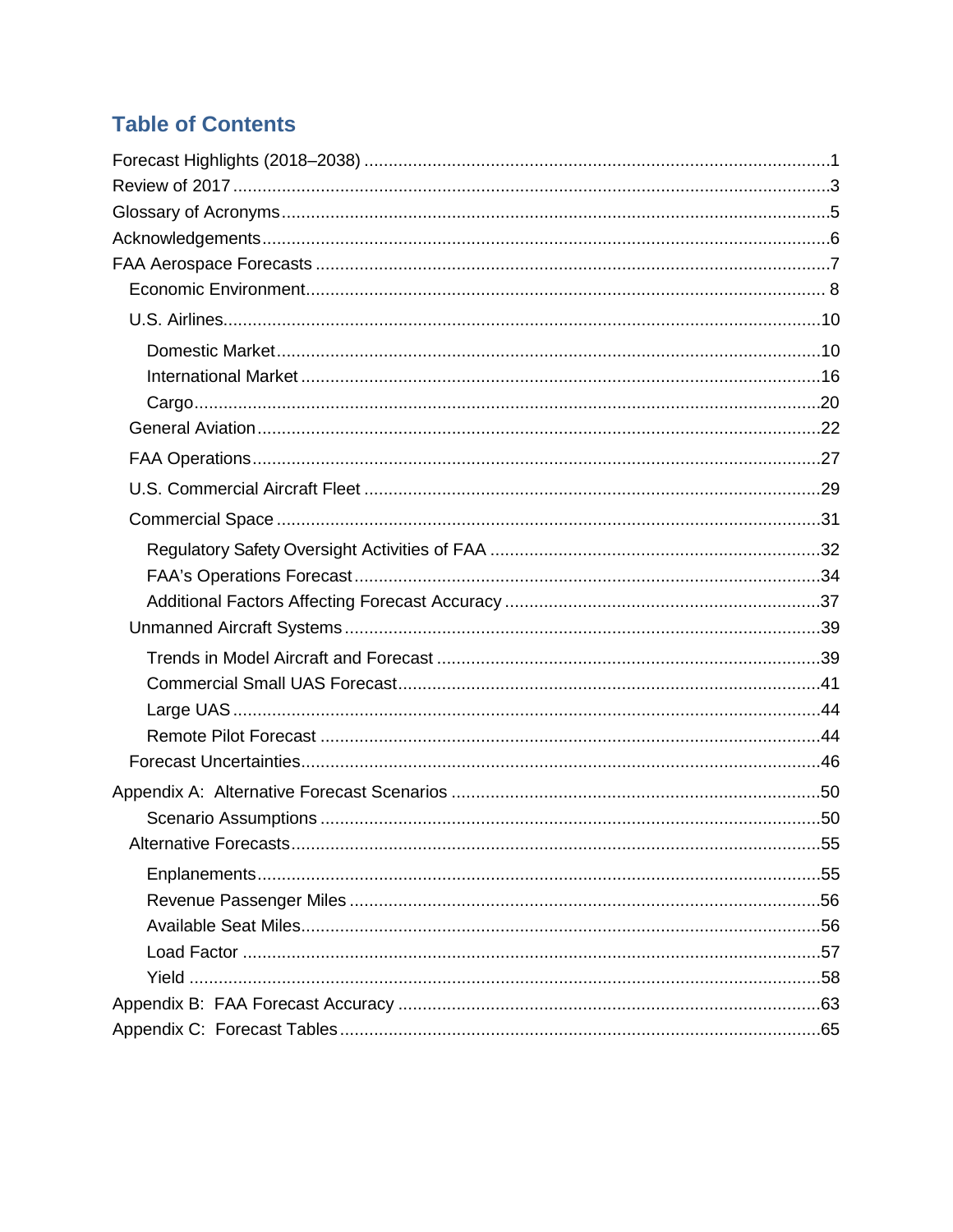### **Forecast Highlights (2018–2038)**

<span id="page-2-0"></span>Since its deregulation in 1978, the U.S. commercial air carrier industry has been characterized by boom-to-bust cycles. The volatility that was associated with these cycles was thought by many to be a structural feature of an industry that was capital intensive but cash poor. However, the great recession of 2007-09 marked a fundamental change in the operations and finances of U.S Airlines. Since the end of the recession in 2009, U.S. airlines revamped their business models to minimize losses by lowering operating costs, eliminating unprofitable routes, and grounding older, less fuel-efficient aircraft. To increase operating revenues, carriers initiated new services that customers were willing to purchase and started charging separately for services that were historically bundled in the price of a ticket. The industry experienced an unprecedented period of consolidation with three major mergers in five years. The results of these efforts have been impressive: 2017 marks the eighth consecutive year of profitability for the U.S. airline industry. Looking forward, there is confidence that U.S. airlines have finally transformed from a capital intensive, highly cyclical industry to an industry that generates solid returns on capital and sustained profits.

Fundamentally, over the medium and long term, aviation demand is driven by economic activity, and a growing U.S. and world economy provides the basis for aviation to grow over the long run. The 2018 FAA forecast calls for U.S. carrier passenger growth over the next 20 years to average 1.9 percent per year, slightly slower than last year's forecast. The uptick in passenger growth in 2016-17 will continue into 2018 spurred on by favorable economic conditions in the U.S. and the

world. Oil prices averaged \$48 per barrel in 2017 rising to \$51 in 2018, and our forecast assumes they will increase thereafter to exceed \$100 by 2030 and approach \$119 by the end of the forecast period. The headwinds that have buffeted the global economy during the past few years – uncertainty surrounding "Brexit", recession in Russia and Brazil and inconsistent performance in other emerging economies, a "hard landing" in China, and lack of further stimulus in the advanced economies seem to be diminishing. The U.S. economy is showing signs of accelerating, powered by gains in the stock market and should see additional stimulus in 2018 with the passing of the tax cut bill in December 2017.

System traffic in revenue passenger miles (RPMs) is projected to increase by 2.3 percent a year between 2018 and 2038. Domestic RPMs are forecast to grow 1.9 percent a year while International RPMs are forecast to grow significantly faster at 3.2 percent a year. System capacity as measured by available seat miles (ASMs) is forecast to grow in line with the increases in demand. The number of seats per aircraft is growing, especially in the regional jet market, where we expect the number of 50 seat regional jets to fall to just a handful by 2030, replaced by 70-90 seat aircraft.

Although the U.S. and global economy saw growth accelerate in 2017, a combination of higher energy prices and labor cost increases resulted in profits for U.S. airlines falling from 2016's record levels. The FAA expects U.S. carrier profitability to remain steady or increase as solid demand fed by an improving economy offsets rising energy and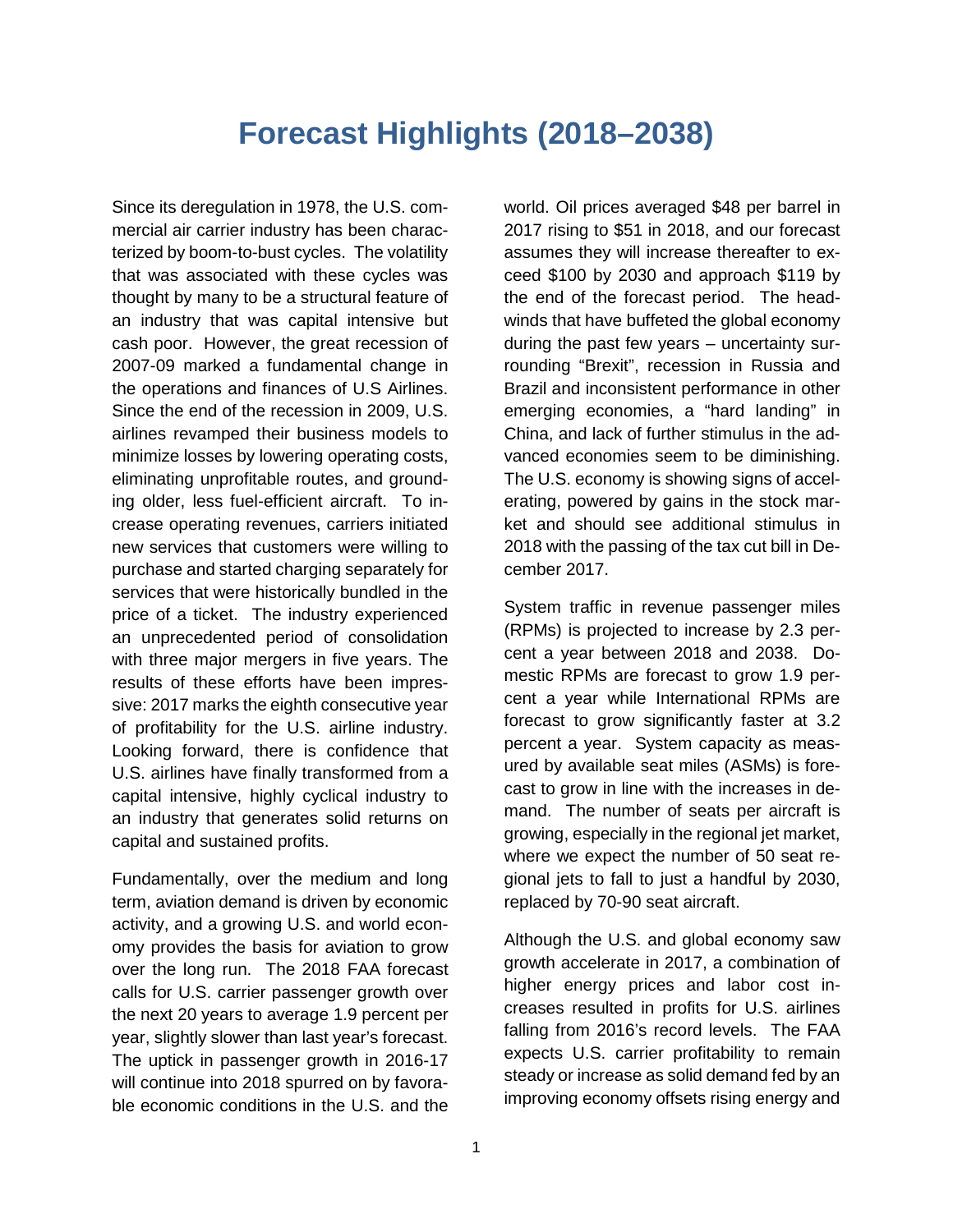labor costs. Over the long term, we see a competitive and profitable aviation industry characterized by increasing demand for air travel and airfares growing more slowly than inflation, reflecting over the long term a growing U.S. and global economy.

The long-term outlook for general aviation is stable to optimistic, as growth at the high-end offsets continuing retirements at the traditional low end of the segment. The active general aviation fleet is forecast to remain relatively stable between 2018 and 2038. While steady growth in both GDP and corporate profits results in continued growth of the turbine and rotorcraft fleets, the largest segment of the fleet – fixed wing piston aircraft continues to shrink over the forecast. While the fleet remains level, the number of general aviation hours flown is projected to increase an average of 0.8 percent per year through

2038, as growth in turbine, rotorcraft, and experimental hours more than offset a decline in fixed wing piston hours.

With increasing numbers of regional and business jets in the nation's skies, fleet mix changes, and carriers consolidating operations in their large hubs, we expect increased activity growth that has the potential to increase controller workload. Operations at FAA and contract towers are forecast to grow 0.9 percent a year over the forecast period with commercial activity growing at five times the rate of non-commercial activity. The growth in U.S. airline and business aviation activity is the primary driver. Large and medium hubs will see much faster increases than small and non-hub airports, largely due to the commercial nature of their operations.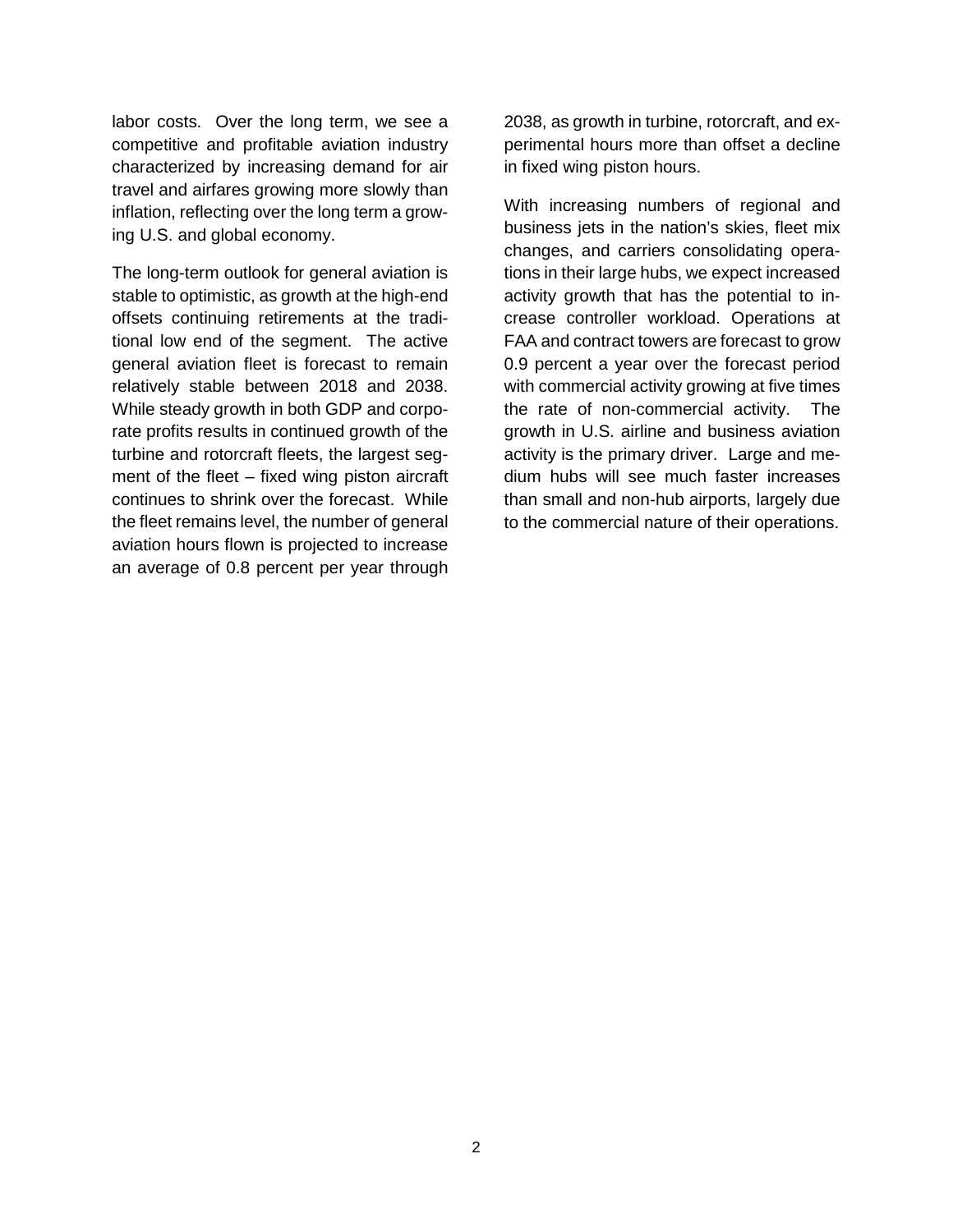### **Review of 2017**

<span id="page-4-0"></span>An improving economy both at home and abroad translated into a good year for U.S. aviation in 2017. Although costs increased due to higher energy prices and implementation of new labor contracts, the U.S. airline industry remained solidly profitable as growth in domestic traffic pushed revenues higher. The shift in the U.S. airline industry emphasis on market share to boosting returns on invested capital has resulted in sustained profitability. U.S. airlines are continually updating strategies for capturing additional revenue streams such as charging fees for services that used to be included in airfare (e.g. meal service), as well as for charging for services that were not previously available (e.g. premium boarding and fare lock fees). At the same time, the U.S. airline industry has become nimbler in adjusting capacity to seize opportunities or minimize losses. The impact from these initiatives is evident as the industry (passenger and cargo carriers combined) posted profits for the eighth consecutive year in 2017, despite flat yields and higher costs.

Demand for air travel in 2017 cooled from 2016's pace despite faster economic growth in the U.S. In 2017, system traffic as measured by revenue passenger miles (RPMs) increased 2.9 percent while system enplanements grew 2.6 percent. Domestic RPMs were up 3.0 percent while enplanements were up by 2.4 percent. International RPMs increased 2.6 percent despite enplanements growing by 4.1 percent. The system-wide load factor was 83.5 percent, unchanged from the 2016 level.

Yields increased for the first time since 2014. In domestic markets, continued expansion

by ultra-low cost carriers such as Spirit and Allegiant helped to keep a lid on fare increases despite rising energy and labor costs as yield rose just 0.1 percent. International yield rose a mere 0.4 percent as strong gains in the Latin region offset modest declines in the Atlantic and Pacific regions. Despite flat yields and rising energy and labor costs, U.S. airlines remained solidly profitable in FY 2017. Data for FY 2017 show that the reporting passenger carriers had a combined operating profit of \$21.6 billion (compared to a \$26.6 billion operating profit for FY 2016). The network carriers reported combined operating profits of \$15.3 billion while the low cost carriers reported combined operating profits of \$5.7 billion as all carriers posted profits.

The general aviation industry recorded an increase of 4.2 percent in deliveries in 2017, with pistons up by 9.5 percent and turbines about the same as the previous year. Since the majority of increase was in the lower priced piston segment and the more expensive business jet deliveries were down by 0.2 percent, U.S. billings decreased 8.5 percent to \$10.6 billion. General aviation activity at FAA and contract tower airports recorded a 0.1 percent increase in 2017 as local activity rose 0.9 percent, more than offsetting a 0.5 percent decline in itinerant operations.

Total operations in 2017 at the 517 FAA and contract towers were up 0.7 percent compared to 2016. This marks the first time since FY 1998-2000 that operations at FAA and funded towers have increased for three consecutive years. Air carrier activity increased by 4.4 percent, more than offsetting a decline in air taxi operations, while general aviation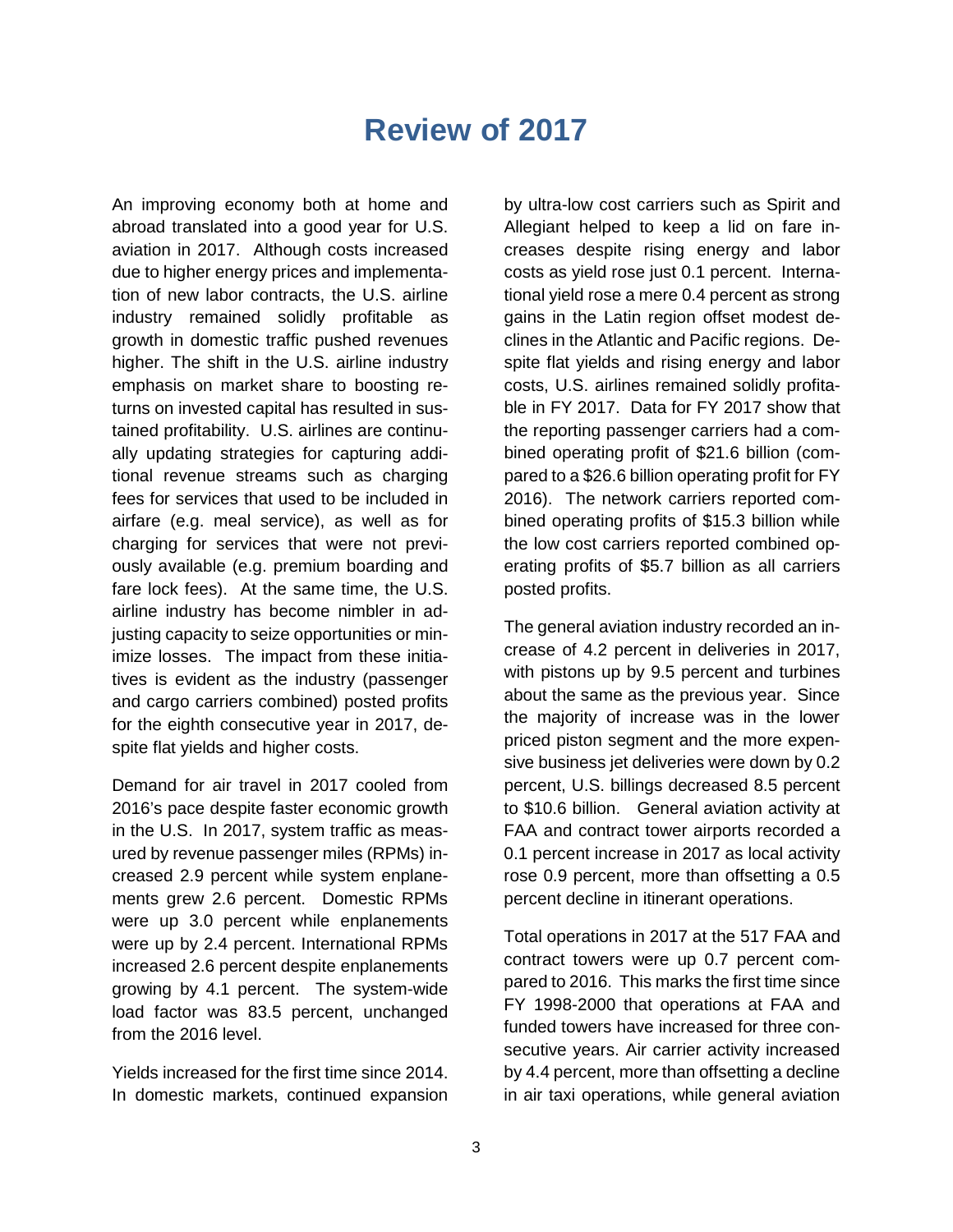and military activity rose slightly. Activity at large hubs rose by 0.1 percent, while medium hub activity increased by 1.3 percent

and small/non-hub airport activity was up 0.8 percent in 2017 compared to the prior year.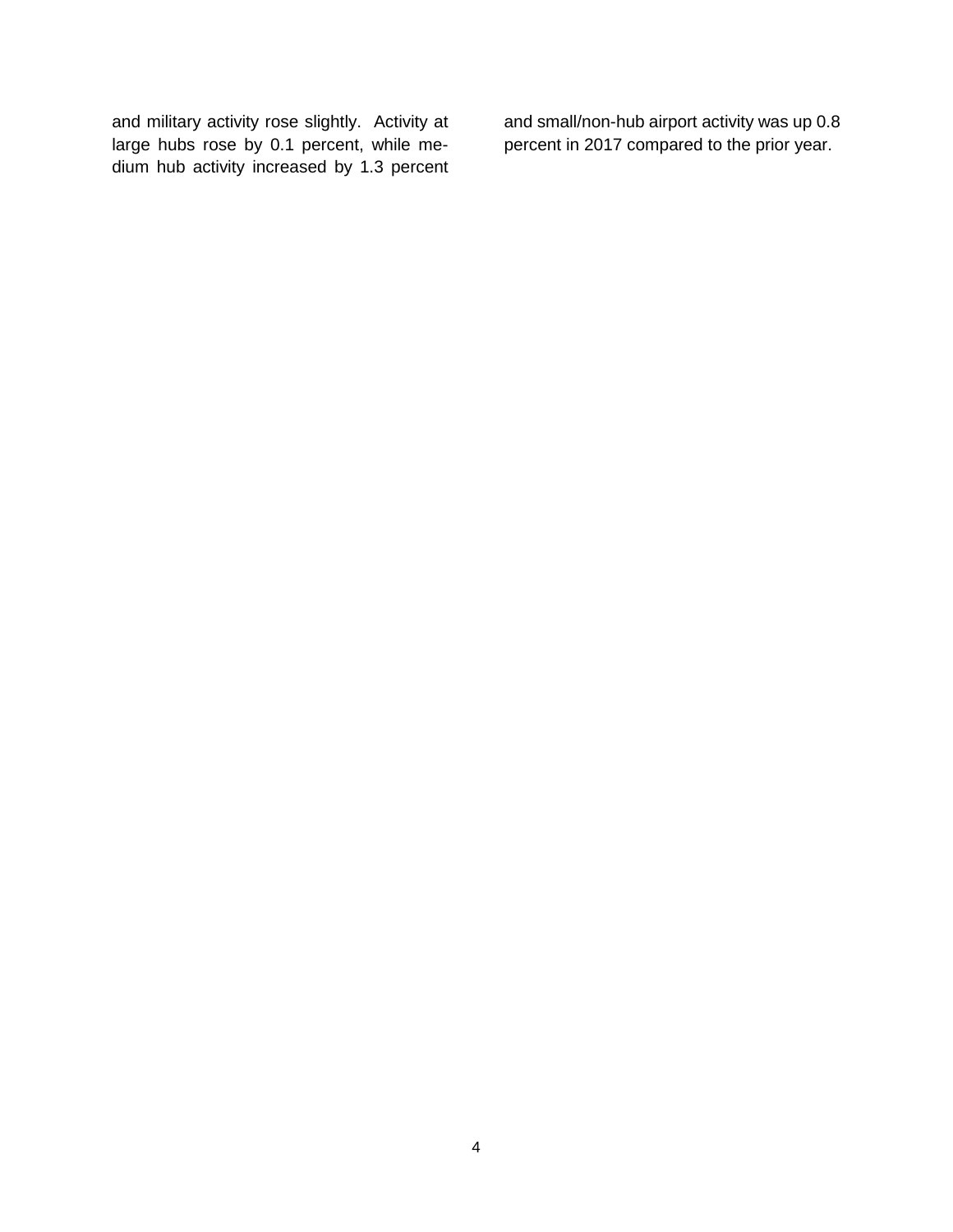# **Glossary of Acronyms**

<span id="page-6-0"></span>

| Acronym       | Term                                                   |
|---------------|--------------------------------------------------------|
| <b>ANG</b>    | FAA Office of NextGen                                  |
| <b>ARP</b>    | <b>FAA Office of Airports</b>                          |
| <b>ASMs</b>   | <b>Available Seat Miles</b>                            |
| <b>AST</b>    | FAA Office of Commercial Space Transportation          |
| <b>ATO</b>    | FAA Air Traffic Organization                           |
| <b>ATP</b>    | Air Transport Pilot                                    |
| <b>AUVSI</b>  | Association for Unmanned Vehicle Systems International |
| <b>BVLOS</b>  | Beyond Visual Line of Sight                            |
| <b>CBP</b>    | <b>Customs and Border Patrol</b>                       |
| <b>CFR</b>    | <b>Code of Federal Regulations</b>                     |
| <b>COAs</b>   | <b>Certification of Authorizations</b>                 |
| <b>CRS</b>    | <b>Commercial Resupply Services</b>                    |
| <b>CY</b>     | <b>Calendar Year</b>                                   |
| <b>DARPA</b>  | Defense Advanced Research Projects Agency              |
| <b>FAA</b>    | <b>Federal Aviation Administration</b>                 |
| <b>FY</b>     | <b>Fiscal Year</b>                                     |
| <b>GA</b>     | <b>General Aviation</b>                                |
| <b>GAMA</b>   | <b>General Aviation Manufacturers Association</b>      |
| <b>GDP</b>    | <b>Gross Domestic Product</b>                          |
| <b>ICAO</b>   | <b>International Civil Aviation Organization</b>       |
| <b>IFR</b>    | <b>Instrument Flight Rules</b>                         |
| <b>IMF</b>    | <b>International Monetary Fund</b>                     |
| <b>ISS</b>    | <b>International Space Station</b>                     |
| <b>LAANC</b>  | Low Altitude Authorization and Notification Capability |
| <b>LCC</b>    | <b>Low Cost Carriers</b>                               |
| <b>LSA</b>    | <b>Light Sport Aircraft</b>                            |
| <b>NAS</b>    | National Airspace System                               |
| <b>NASA</b>   | National Aeronautics and Space Administration          |
| <b>NDAA</b>   | <b>National Defense Authorization Act</b>              |
| <b>NPRM</b>   | Notice of Public Proposed Rulemaking                   |
| <b>PCE</b>    | <b>Personal Consumption Expenditure</b>                |
| <b>RAC</b>    | <b>Refiners' Acquisition Cost</b>                      |
| <b>RLV</b>    | Reusable Launch Vehicle                                |
| <b>RP</b>     | <b>Remote Pilot</b>                                    |
| <b>RPA</b>    | <b>Remote Pilot Authorization</b>                      |
| <b>RPMs</b>   | <b>Revenue Passenger Miles</b>                         |
| <b>RTMs</b>   | <b>Revenue Ton Miles</b>                               |
| <b>sUAS</b>   | <b>Small Unmanned Aircraft System(s)</b>               |
| <b>SpaceX</b> | Space Exploration Technologies Corp.                   |
| <b>TRACON</b> | <b>Terminal Radar Approach Control</b>                 |
| <b>TRB</b>    | <b>Transportation Research Board</b>                   |
| <b>TSA</b>    | <b>Transportation Security Administration</b>          |
| <b>UAS</b>    | Unmanned Aircraft System(s)                            |
| <b>USD</b>    | <b>United States Dollar</b>                            |
| <b>VFR</b>    | <b>Visual Flight Rules</b>                             |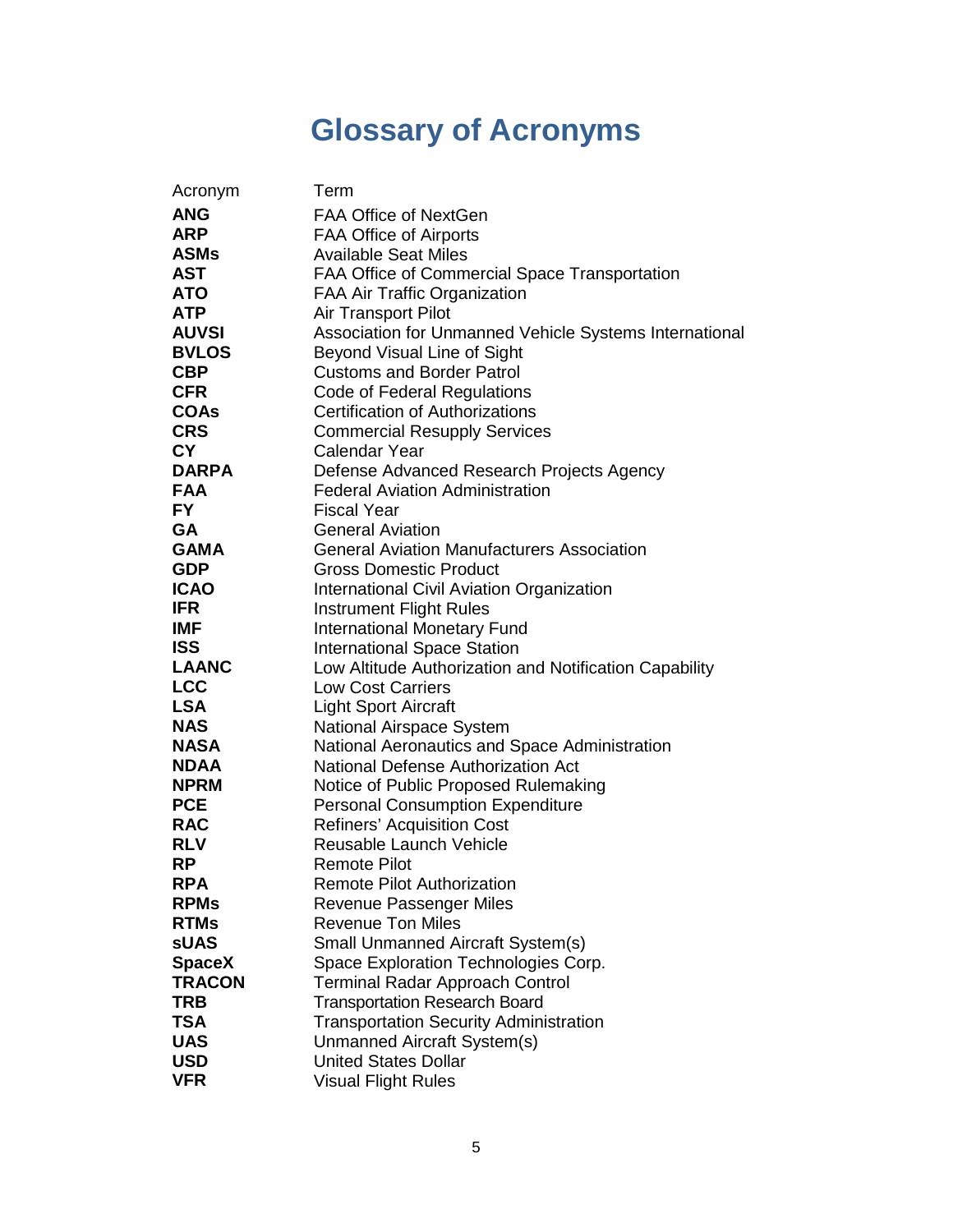## **Acknowledgements**

<span id="page-7-0"></span>This document was prepared by the Forecasts and Performance Analysis Division (APO-100), Office of Aviation Policy and Plans, under the direction of Mr. Roger D. Schaufele, Jr.

The following people may be contacted for further information:

| <b>Section</b>                                         | <b>Contact Name</b>                                        | <b>Phone Number</b> |
|--------------------------------------------------------|------------------------------------------------------------|---------------------|
| <b>Economic Environment</b>                            | Jonathan Corning                                           | (202) 267-8388      |
|                                                        |                                                            |                     |
| <b>Commercial Air Carriers</b>                         |                                                            |                     |
| Passenger                                              | Jonathan Corning                                           | (202) 267-8388      |
|                                                        | Li Ding                                                    | (202) 267-1846      |
| Cargo                                                  | <b>Nick Miller</b>                                         | (202) 267-3309      |
| <b>General Aviation</b>                                |                                                            |                     |
| Forecasts                                              | H. Anna Barlett                                            | (202) 267-4070      |
| Survey data<br>٠                                       | H. Anna Barlett                                            | (202) 267-4070      |
|                                                        |                                                            |                     |
| <b>FAA Workload Measures</b>                           |                                                            |                     |
| Forecasts                                              | Roger Schaufele                                            | (202) 267-3306      |
| Data                                                   | Roger Schaufele                                            | (202) 267-3306      |
| <b>Commercial Space</b>                                | <b>Thomas Marotta</b>                                      | (202) 267-0427      |
|                                                        |                                                            |                     |
| <b>Unmanned Aircraft Systems</b>                       | <b>Michael Lukacs</b>                                      | (202) 267-9641      |
|                                                        | Dipasis Bhadra                                             | (202) 267-9027      |
| <b>APO Websites</b>                                    |                                                            |                     |
| Forecasts and statistical<br>$\bullet$<br>publications | http://www.faa.gov/data_research/aviation_data_statistics/ |                     |
| APO databases                                          | http://aspm.faa.gov                                        |                     |
| Email for APO staff                                    | First name.last name@FAA.gov                               |                     |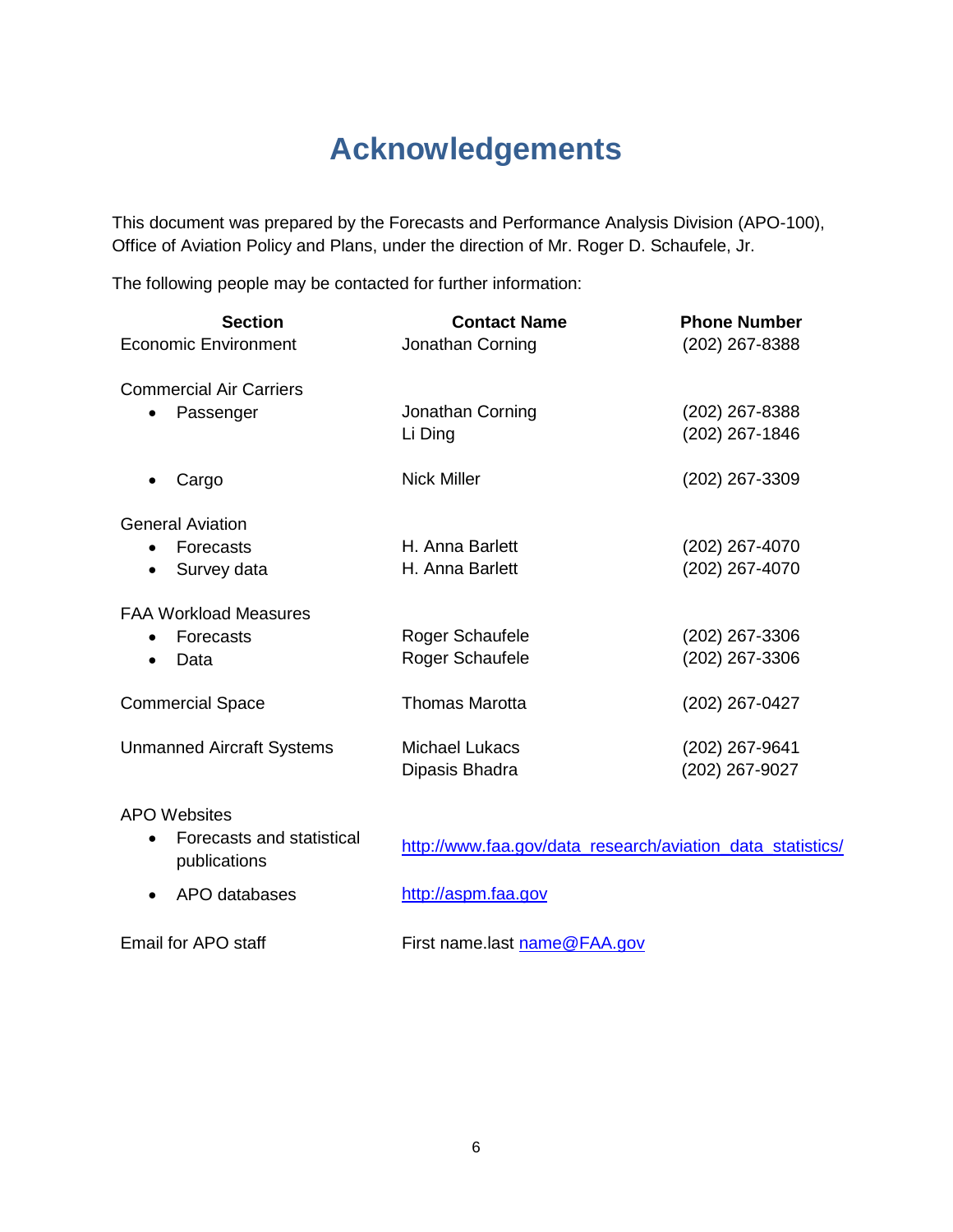<span id="page-8-0"></span>**FAA Aerospace Forecasts Fiscal Years 2018-2038**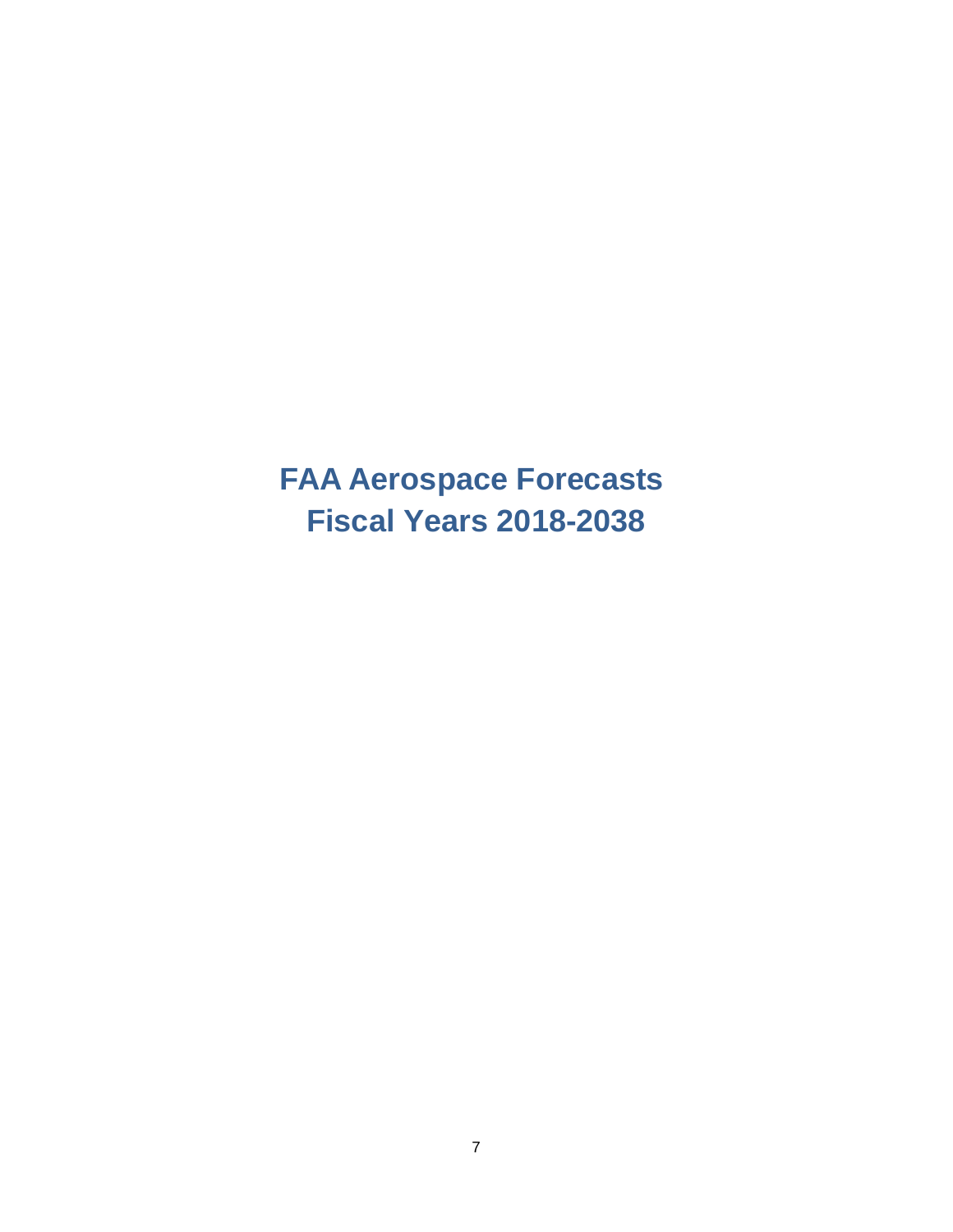### <span id="page-9-0"></span>Economic Environment

In the near term, IHS Global Insight projects that world economic growth will hold steady near its 2017 rate of 3.1 percent. Growth is projected at 3.2 percent in 2018 and 3.1 percent in 2019. The U.S. economy is forecast to be supported by the strength of underlying fundamentals while European policy remains accommodative in the face of political uncertainty. Japan's economic growth is projected to slow but remain relatively solid, helped by

domestic demand and exports. In emerging markets, China's growth continues to ease, though stabilized by the government, while other countries such as Brazil and Russia build on 2017's momentum helped by higher commodity prices and increased demand for exports. India is expected to return to growth rates in excess of 7 percent after slowing slightly in 2017 due to policy shocks.



### **China and India led World Economic Growth in 2017**

IHS Global Insight forecasts world real GDP to grow at 2.8 percent a year between 2018 and 2038. Emerging markets, at 4.1 percent a year, are forecast to grow above the global average but at lower rates than in the early 2000's. Asia (excluding Japan), led by India and China, is projected to have the fastest growth followed by Middle East and Africa,

Latin America, and Eastern Europe. Growth in the more mature economies (1.7 percent a year) will be lower than the global trend with the fastest rates in the U.S. followed by Europe. Growth in Japan is forecast to be very slow at 0.8 percent a year reflecting deep structural issues associated with a shrinking and aging population.

Source: IHS Global Insight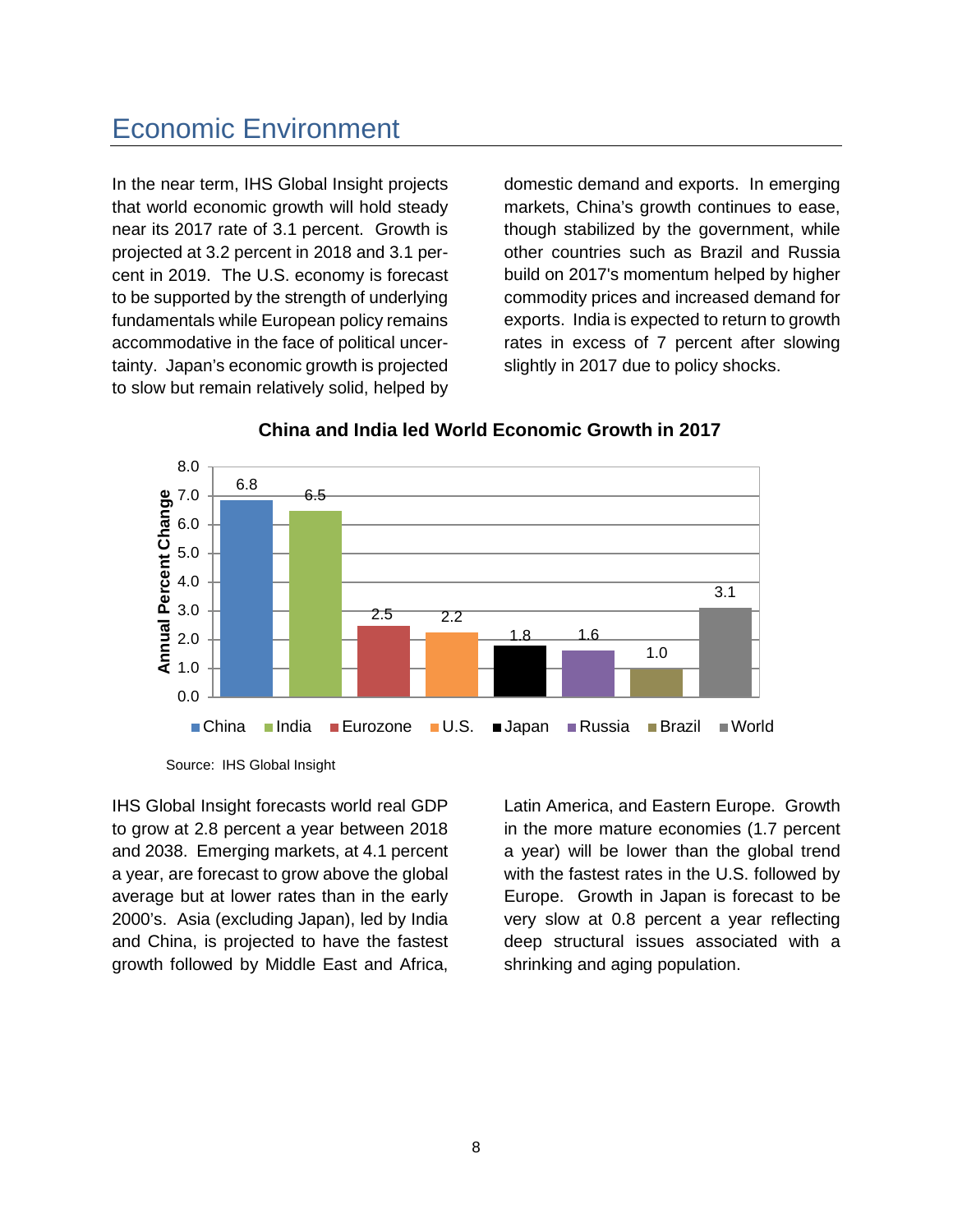

**Asia and Africa/Middle East lead global economic growth Annual GDP % growth 2018-2038**

The average crude oil price in 2017 rose 23 percent to about \$48 per barrel, bringing an end to the declines seen over the past four years. Although IHS Global Insight is projecting little change in prices in 2018 and 2019 due to supply growth, that pause will be short lived as prices rise in subsequent years. The price of oil is projected to increase over the long run due to growing global demand and higher costs of extraction. IHS Global Insight forecasts U.S. refiner's acquisition cost of crude to surpass \$100 per barrel in 2030 and continue to rise modestly thereafter to \$119 in 2038.





Source: IHS Global Insight, Jan 2018 World Forecast

Source: IHS Global Insight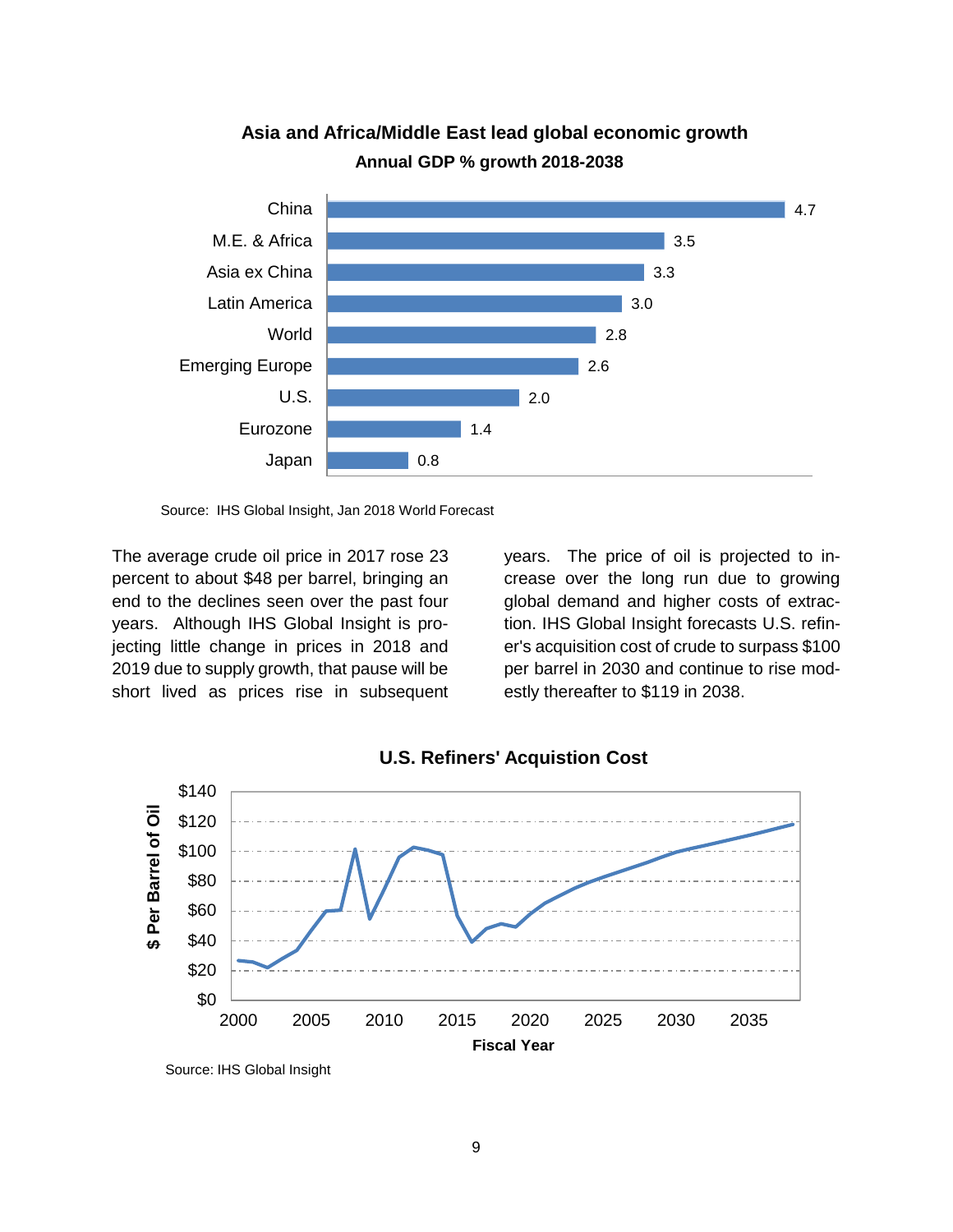### <span id="page-11-0"></span>U.S. Airlines

#### <span id="page-11-1"></span>**Domestic Market**

Mainline and regional carriers<sup>[1](#page-11-2)</sup> offer domestic and international passenger service between the U.S. and foreign destinations, although regional carrier international service is confined to the border markets in Canada, Mexico, and the Caribbean.

The commercial air carrier industry in 2018 will be shaped by four distinct trends: (1) easing capacity discipline; (2) steady growth of seats per aircraft, whether through up-gauging or reconfiguring existing aircraft; (3) increasing competitive pressure due to ultralow-cost carrier expansion; and (4) continued reliance on ancillary revenues.

Following the 2007-09 recession, the U.S. airline industry underwent considerable restructuring that has resulted in an unprecedented period of capacity discipline, especially in domestic markets. Between 1978 and 2000, ASMs in domestic markets increased at an average annual rate of 4 percent a year, recording only two years of decline. Even though domestic ASMs shrank by 6.9 percent in FY 2002, following the events of September 11, 2001, growth resumed and by 2007, domestic ASMs were 3.6 percent above the FY 2000 level. Since 2009, U.S. domestic ASMs have increased at an average rate of 2.1 percent per year while RPMs have grown 2.8 percent per

year. Although those average rates of growth since the recession are low, they conceal the fact that growth has been picking up over the period (4.4% a year since 2014). ASM growth has risen due to a variety of factors including upgauging and the expansion of ultra-low-cost carriers and the competitive response by major carriers, driven in large part by low fuel prices. Looking ahead to the near-term, that earlier restraint in ASM growth is likely to continue easing as some carriers have indicated plans to open new routes. As new service begins, competitors may respond by adding their own new routes, thus further boosting ASM growth.

The period of domestic capacity restraint since 2007 has not been shared equally between the mainline carriers and their regional counterparts. In 2017, the mainline carrier group provided 9 percent more capacity than in 2007 while carrying 11.8 percent more passengers. Capacity flown by the regional group has shrunk by 2.8 percent over the same period (with passengers carried down 5.1 percent).

The regional market has continued to shrink as the regionals compete for even fewer contracts with the remaining dominant carriers; this has meant slow growth in enplanements and yields.

 $\overline{a}$ 

service primarily via aircraft with 89 or less seats and whose routes serve mainly as feeders to the mainline carriers.

<span id="page-11-2"></span><sup>&</sup>lt;sup>1</sup> Mainline carriers are defined as those providing service primarily via aircraft with 90 or more seats. Regionals are defined as those providing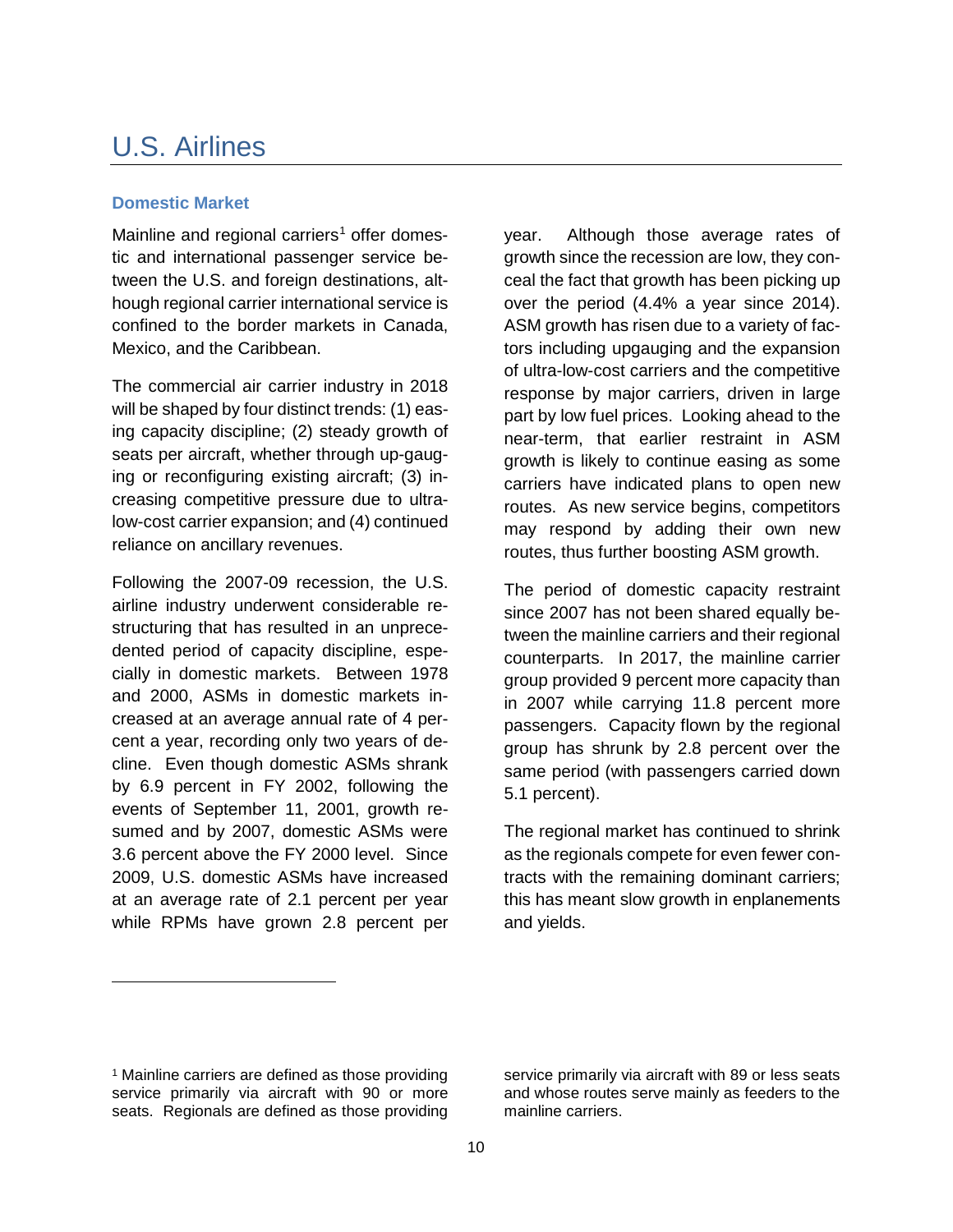

**U.S. Commercial Air Carriers**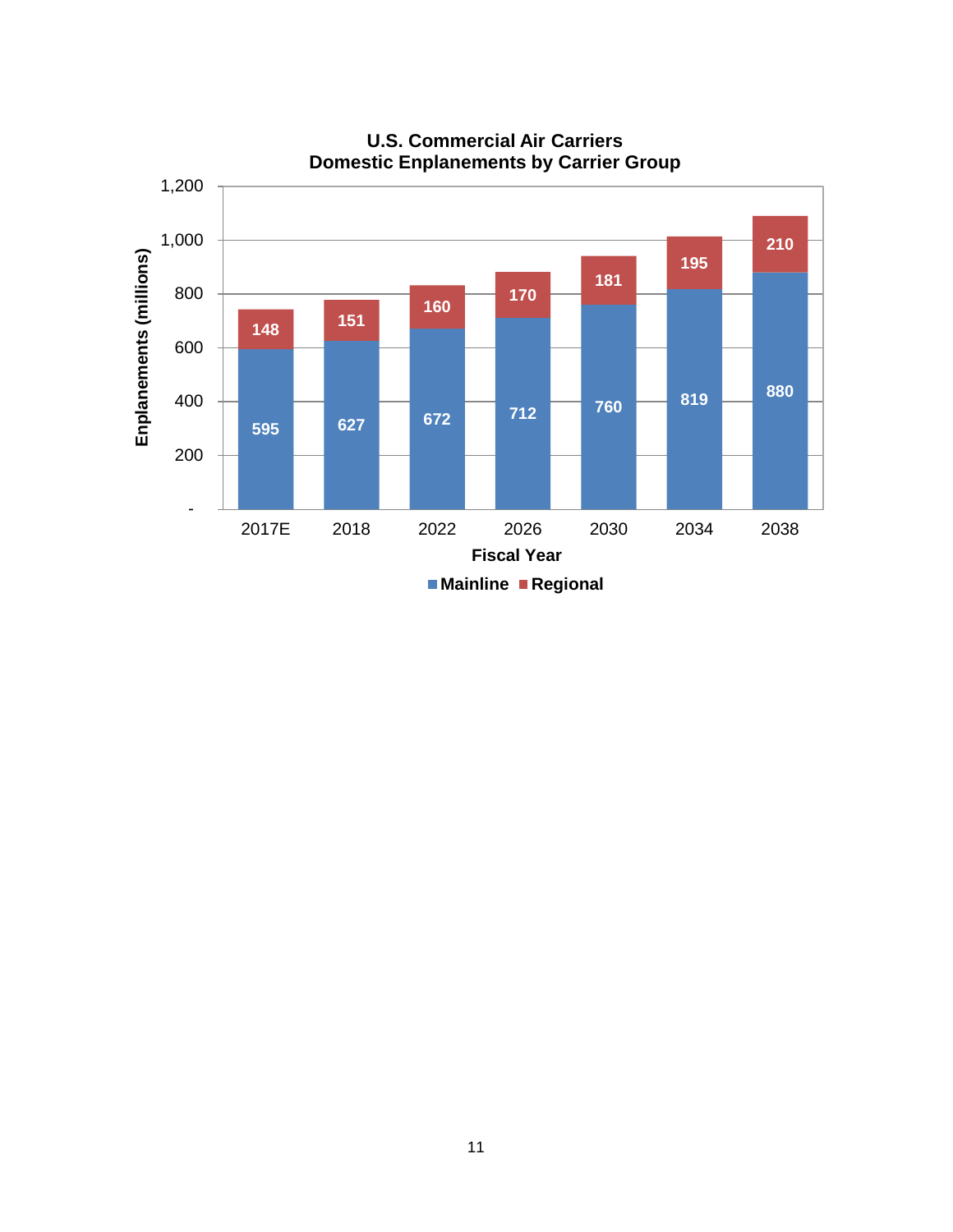

The regionals have less leverage with the mainline carriers than they have had in the past as the mainline carriers have negotiated contracts that are more favorable for their operational and financial bottom lines. Furthermore, the regional airlines are facing pilot shortages and tighter regulations regarding pilot training. Their labor costs are increasing as they raise wages to combat the pilot shortage while their capital costs have increased in the short-term as they continue to replace their 50 seat regional jets with more fuel-efficient 70 seat jets. The move to the larger aircraft will prove beneficial in the future, however, since their unit costs are lower.

Growing seats per aircraft has been a longstanding trend for regionals that saw this

measure rise by more than 55 percent over the decade from 1997 to 2007. The trend has slowed more recently, however, as regional seats per aircraft rose 26 percent over the ten years ending in 2017.

Mainline carriers have also been increasing the seats per aircraft flown although the trend has been accelerating – the reverse of regionals' behavior. From 1997-2007, mainline seats per aircraft expanded just one-half of one percent. Since 2007, this measure has grown about 8 percent.

Another continuing trend is that of ancillary revenues. Carriers generate ancillary revenues by selling products and services beyond that of an airplane ticket to customers. This includes the un-bundling of services previously included in the ticket price such as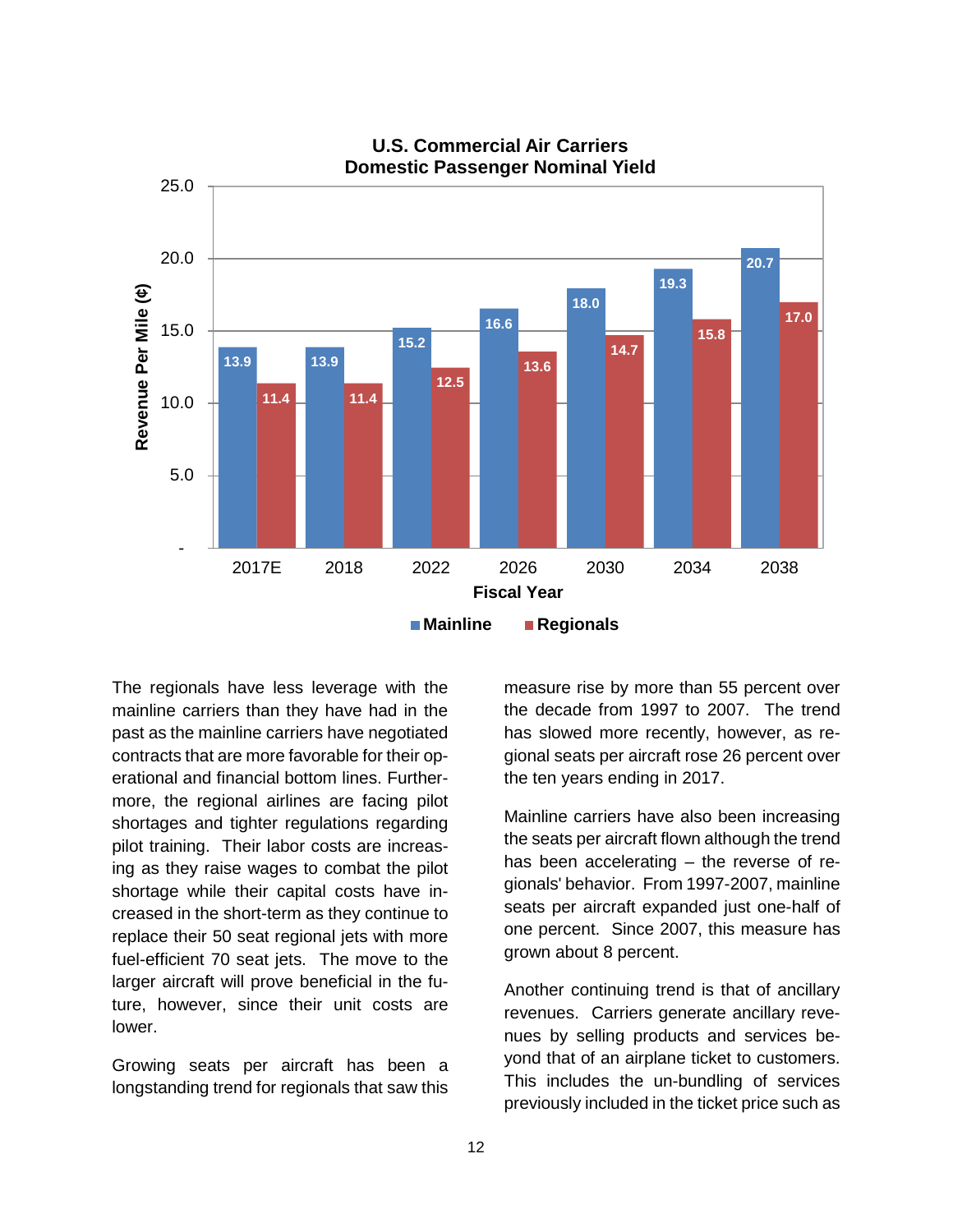checked bags and on-board meals, and by adding new services such as boarding priority and internet access. Although U.S. passenger carriers posted record net profits in 2016, profits declined in 2017 on rising fuel and labor costs and flat yields. Nevertheless, ancillary revenues remained a contributing factor to overall profitability. Airlines are also continuing to implement plans to further segment their passengers into more discreet cost categories based on comfort amenities like seat pitch, leg room, and access to social media and outlets. In 2015, Delta introduced "Basic Economy" fares that provided customers with a main cabin experience at lower cost, in exchange for fewer options. By the end of 2017 these fares were available in 100% of Delta's domestic network. In February 2017 American began offering its version in February 2017, and had expanded to the entire domestic network by September. United deployed its version of Basic Economy fares across its domestic network in May, but quickly pulled back the scale of deployment across its domestic network as negative revenue impacts were more than anticipated.

The offering of Basic Economy fares has been part of an effort by network carriers to

protect market share in response to the rapid growth low cost carriers (LCC) have achieved in recent years. While mainline enplanements have increased about 12 percent since 2007, and regionals' have shrunk about 5 percent, low cost carrier enplanements have grown by almost 30 percent. RPMs over the same period show a similar pattern with mainline RPMs up 15 percent, regional RPMs up 1 percent and LCC RPMs fully 41 percent higher.

U.S. commercial air carriers' total number of domestic departures rose in 2016 for the first time since 2007 but then pulled back in 2017 and are about 18 percent below the 2007 level. ASMs, RPMs and enplanements all grew in each of the past six years; these trends underlie the expanding size of aircraft and higher load factors.<sup>2</sup> In 2017, the domestic load factor came off a historic high reached the year before but at 84.5 percent, remains near the peak for commercial air carriers. Load factor is forecast to rise and peak around 86.6 percent in the future due to the logistical difficulties inherent in matching supply perfectly with demand.

-

<span id="page-14-0"></span><sup>2</sup> Commercial air carriers encompass both mainline and regional carriers.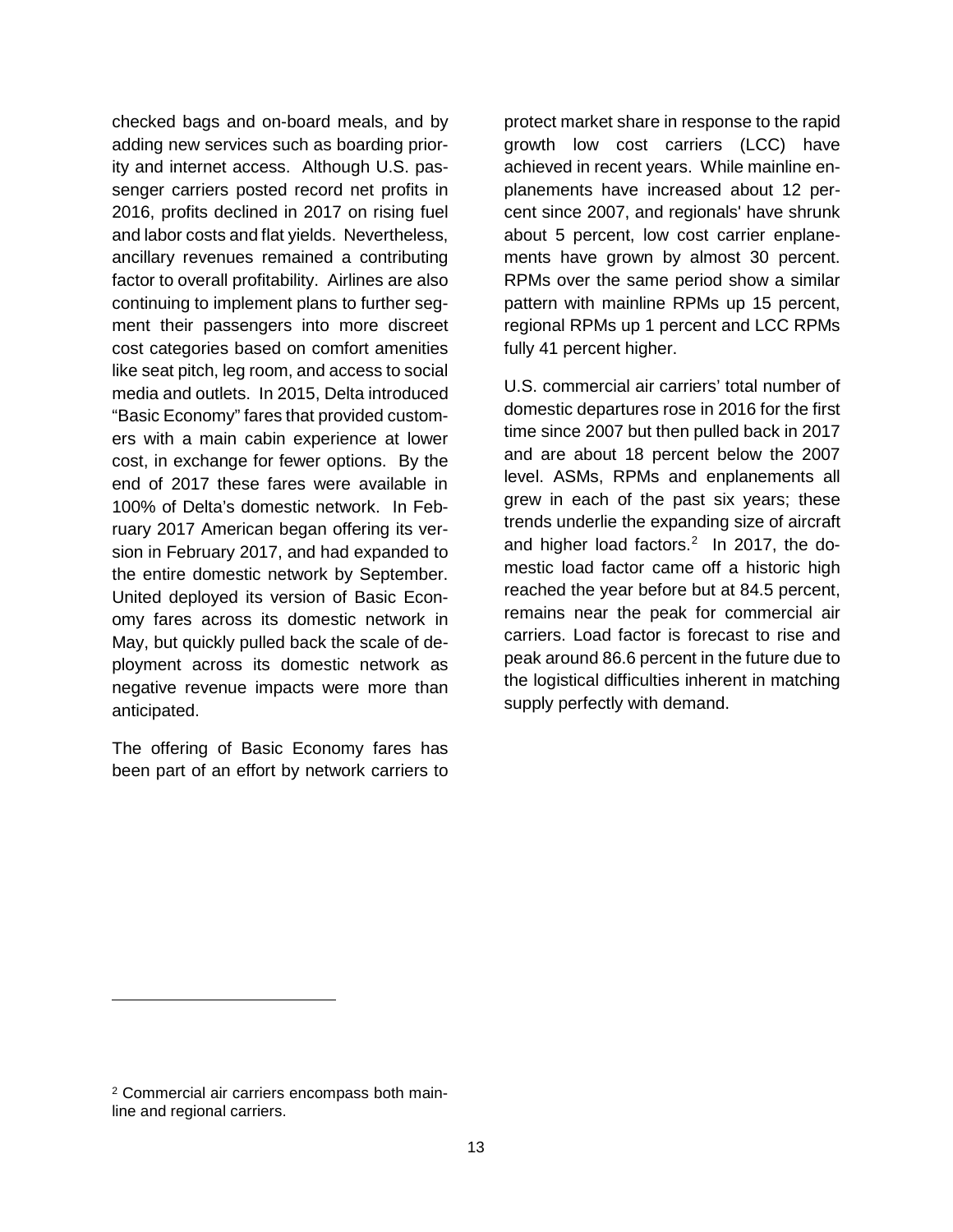

#### **U.S. Commercial Air Carriers Domestic Market**

System, that is the sum of domestic plus international capacity, increased 2.9 percent to 1.144 trillion ASMs in 2017 while RPMs also increased 2.9 percent to 955 billion. During the same period system-wide enplanements increased 2.6 percent to 840.7 million. In 2017, U.S. carriers continued to prioritize the domestic over the international market in terms of allocating capacity as domestic capacity increased 3.3 percent while international capacity was up just 2.0 percent. U.S. carriers' domestic capacity growth will exceed their international capacity growth in 2018 but carriers will start expanding capacity in international markets faster than domestic markets beginning in 2019 and this trend is projected to continue through 2038 as the domestic market continues to mature.

U.S. mainline carrier enplanement growth in the combined domestic and international market was 3.6 percent in 2017 while regional carriers carried 2.1 percent fewer passengers.

In the domestic market, mainline enplanements increased for the seventh consecutive year, up 3.6 percent, marking the first time since 2000 that the industry recorded seven consecutive years of passenger growth in the domestic market. Mainline passengers in international markets posted the eighth year of growth, up 4.0 percent. Domestic mainline enplanement growth is forecast to remain solid, increasing at about 3.4 percent during the early part of the forecast before slowing as economic activity cools. After surging 5.2 percent in 2018, international enplanements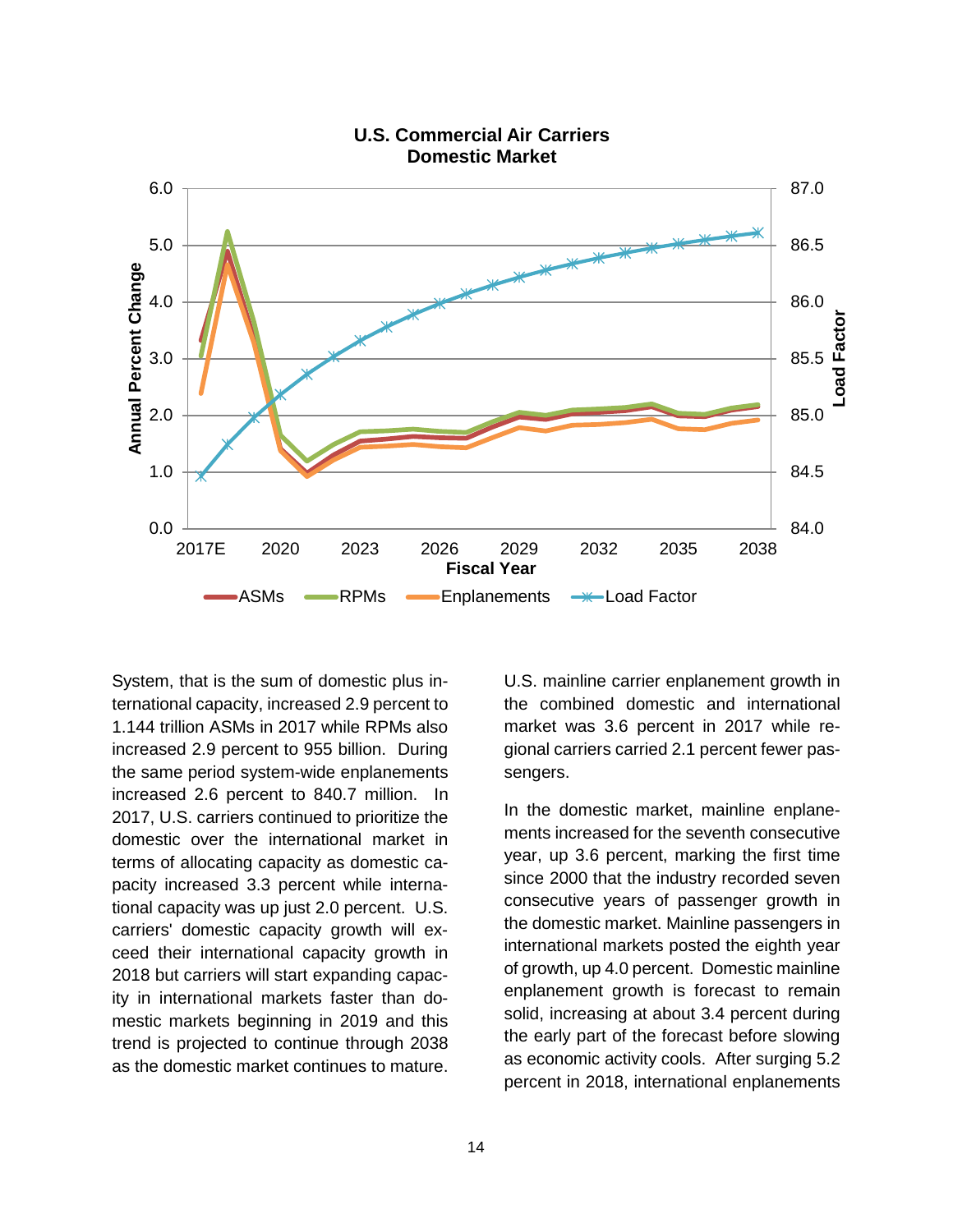are forecast to grow steadily at about 3.3 percent through the forecast horizon.

With relatively robust demand, industry capacity growth was up 2.9 percent in 2017 after a 4.2 percent increase in 2016. The increased passenger volume and traffic offset flat yields and along with higher ancillary revenues and relatively low fuel prices resulted in U.S. carriers solidly profitable in 2017. Domestic mainline capacity is expected to match the pattern of enplanements with a solid 3.4 percent growth in the near term, followed by a few years of slower growth before returning to trend. International mainline enplanements are forecast to grow at about 3.9

percent over the next three years and then moderate slightly through the remainder of the forecast.

System load factor held steady while trip length increased 3.8 miles (0.3 percent) in 2017, even as seats per aircraft mile increased by 1.9 percent; again reflecting the trend towards using larger aircraft. Seats per aircraft mile system-wide increased to 154.3 seats (up 2.8 seats per aircraft mile), the highest level since 1990.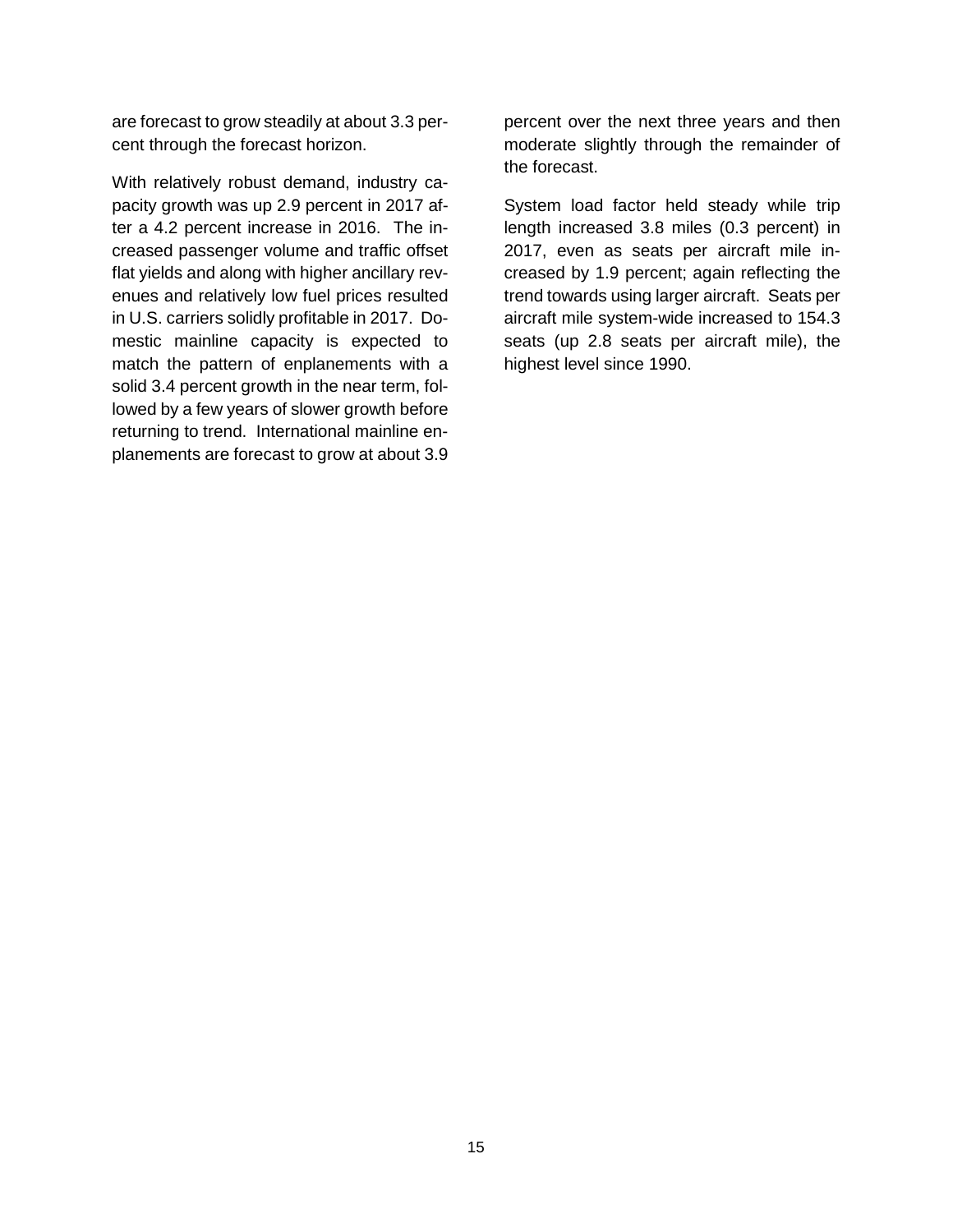#### <span id="page-17-0"></span>**International Market**

Over most of the past decade, the international market has been the growth segment for U.S. carriers when compared to the mature U.S. domestic market. In 2015 and 2016, growth in the domestic market surged, outpacing international markets. However, in 2017 enplanement growth in international markets exceeded that in domestic markets – an outcome that is expected to continue throughout the forecast horizon. Average annual growth rates (FY 2018-2038) of the international market (comprised of mainline and regional carriers) for enplanements, RPMs and ASMs are forecast at 3.4, 3.3, and 3.3 percent, respectively.

While factors that restrained international growth in recent years still largely remain, conditions have matured and some of the uncertainty has subsided. Most importantly, world economic growth and trade has picked up, fears of a "hard landing" in China have lessened, oil prices, though increasing, appear to be on a steadier path, some progress has been made in defining the terms of Brexit, and the war against ISIS has turned a corner. None of these constraints has disappeared, of course, and security concerns continue to loom over the world as a threat to international travel.

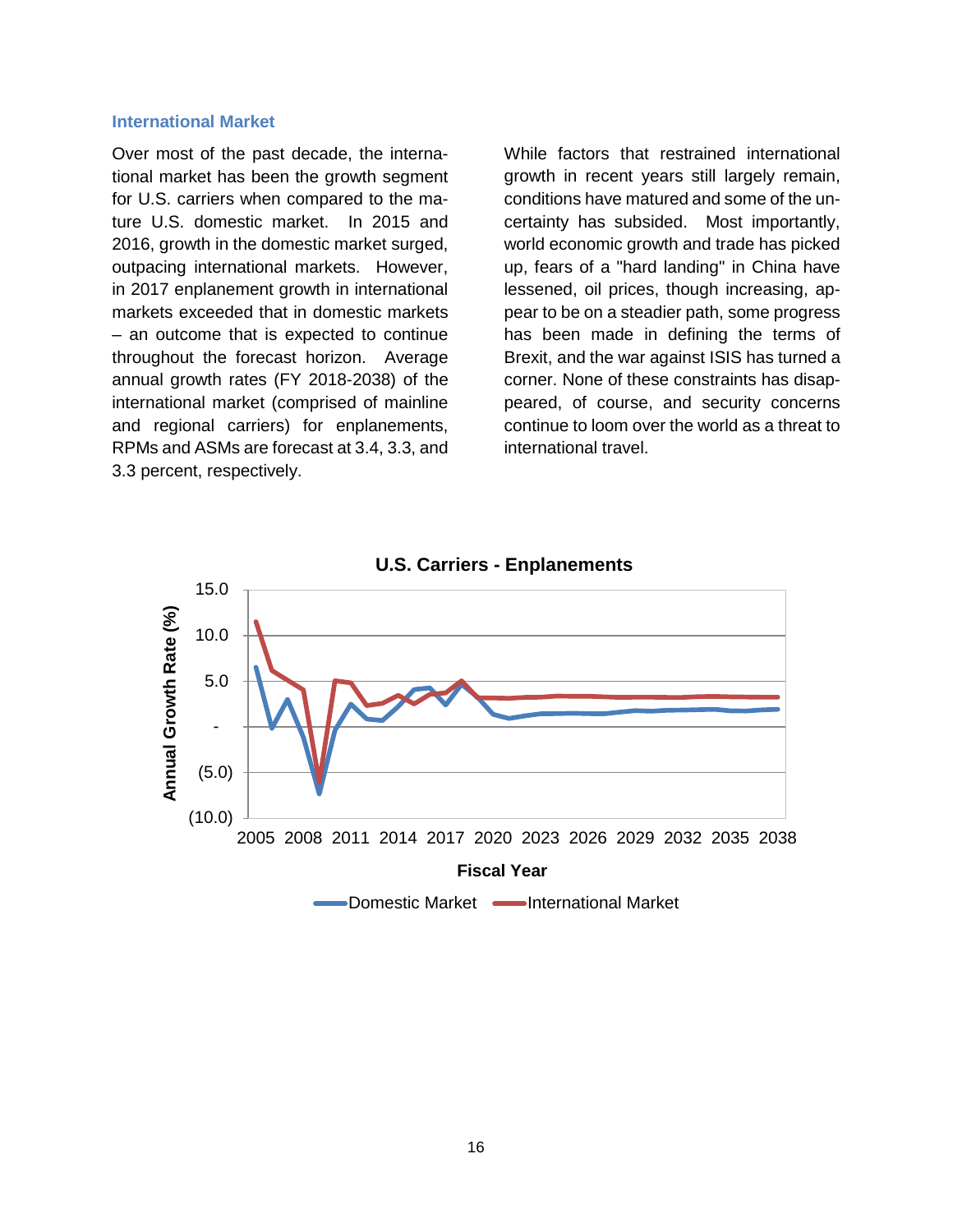



The next five years will feature a rebuilding of international demand by the U.S. carriers with moderate growth averaging around 3.6, 3.7, and 3.7 percent a year for enplane-

ments, RPMs, and ASMs, respectively. Airlines will continue to match capacity growth with traffic growth and load factor is expected to stabilize around 81.1%. Load factors this high were last seen in 2014.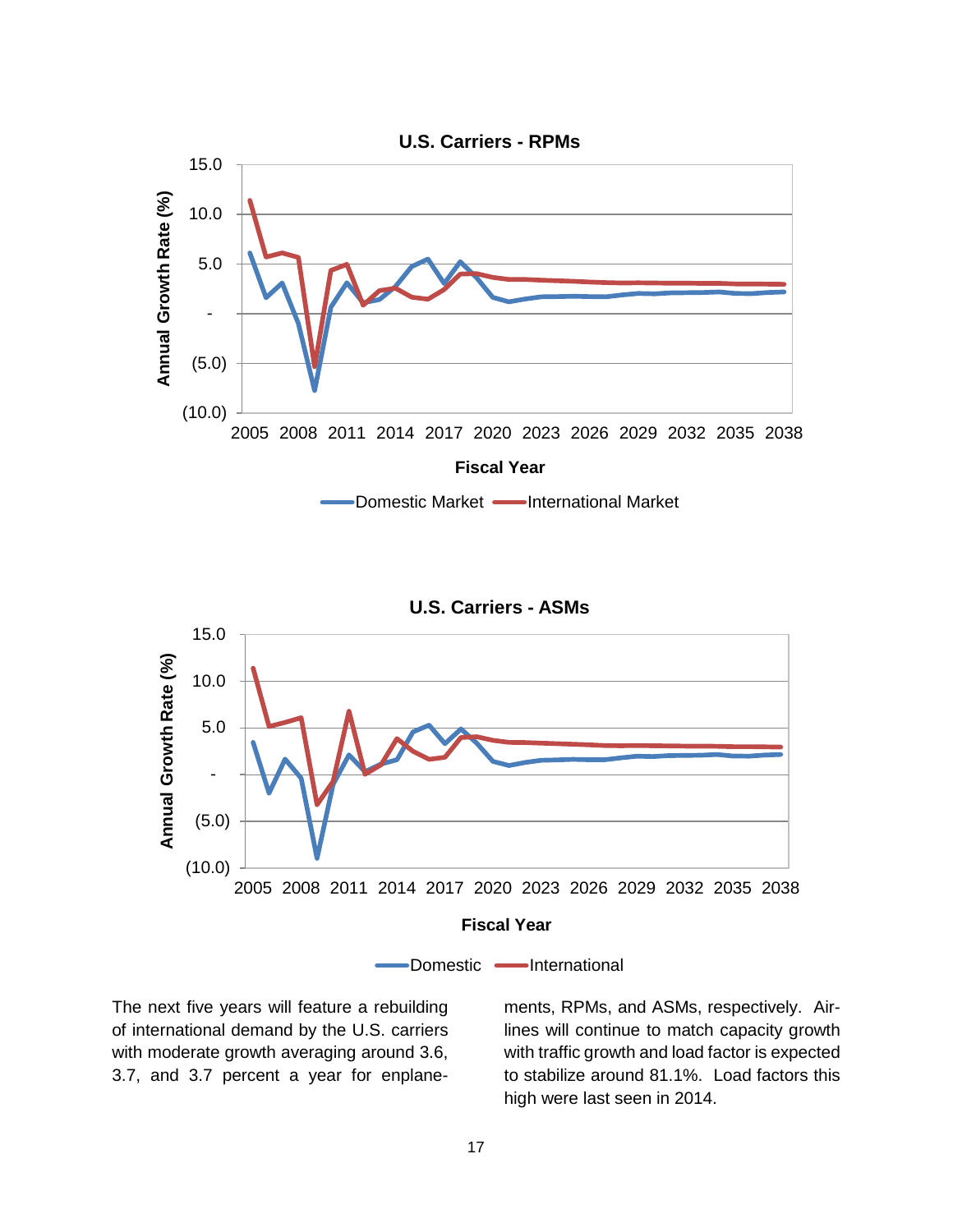

For U.S. carriers, Latin America remains the largest international destination despite the recent economic and political crises in Venezuela and Brazil. Enplanements in 2017 grew an estimated 6.3 percent while RPMs increased 3.2 percent. Growth is projected to remain strong in 2018 but then slow in 2019 as U.S. carriers trim capacity expansion to help stabilize yields. Enplanements and RPMs are forecast to increase 7.2 and 6.4 percent, respectively, in 2018. Over the twenty-year period 2018-2038, Latin America enplanements are forecast to increase at an average rate of 3.8 percent a year while RPMs grow 4.1 percent a year.

The Pacific region is the smallest in terms of enplanements despite the economic growth and potential of air travel to China and India. In 2017, U.S. carriers saw enplanements decline 0.8 percent from their 2016 levels while traffic (RPMs) increased by 3.0 percent. Although the region is forecast to have the highest economic growth of any region over the next 20 years, led by China and India, U.S.

carrier enplanements and RPMs for the Pacific region are forecast to grow a modest 2.5 and 2.6 percent a year, respectively. Traffic growth is relatively moderate in part because U.S. carriers continue to have a majority of their service in the region to Japan as opposed to faster growing markets.

After slower activity in 2016, the Atlantic region saw an increase in enplanements of 1.9 percent as well as an increase in RPMs of 1.6 percent in 2017. Demand strengthened with the firming European economy and as the route to Brexit became slightly clearer. As conditions continue to improve, enplanement and RPM growth will strengthen further in coming years. Over the twenty-year period from 2018 to 2038, enplanements in the Atlantic region (including the Middle East and Africa) are forecast to grow at an average annual rate of 2.6 percent a year while RPMs grow 2.9 percent a year. While Western Europe is a mature area with moderate economic growth, the economically smaller Mid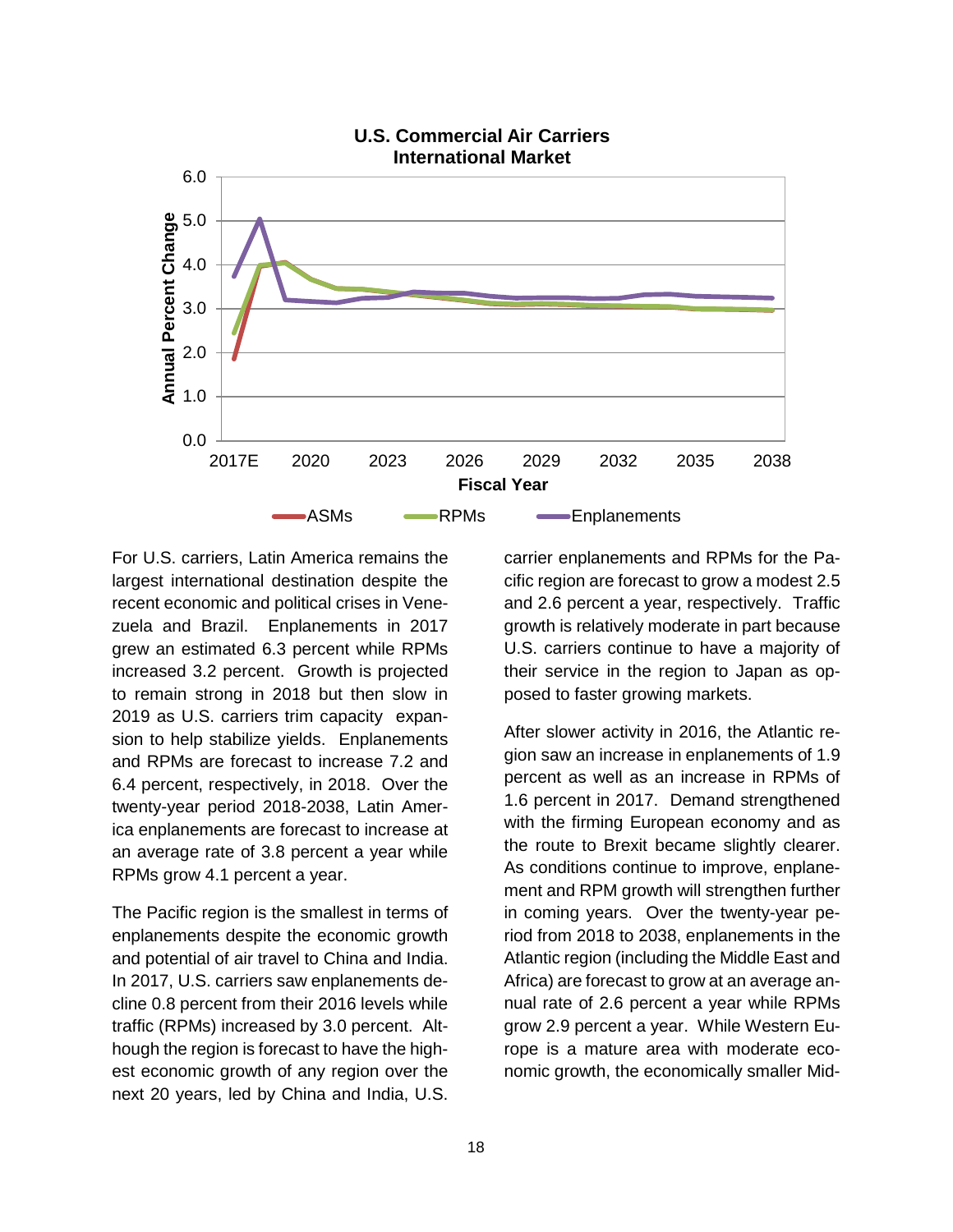dle East and Africa areas are expanding rapidly with GDP growth rates more than twice that of Europe. As a result, a larger share of the forecast aviation demand in the Atlantic

region is linked to those two areas, particularly in the second half of the forecast period.



### **Total Passengers To/From the U.S. American and Foreign Flag Carriers**

Source: US Customs & Border Protection data processed and released by Department of Commerce; data also received from Transport Canada

\* Per past practice, the Mid-East region and Africa are included in the Atlantic category.

Total passengers (including Foreign Flag carriers) between the United States and the rest of the world increased an estimated 5.4 percent in 2017 (231.9 million) as all regions posted gains led by a 6.4 percent increase in the Atlantic region.

FAA projects total passenger growth of 5.2 percent in 2018 as global economic growth accelerates with the highest growth expected in the Latin region. Stable global economic

growth averaging 2.9 percent a year over the next 20 years (2018-2038) is the foundation for the forecast growth of international passengers of 3.5 percent a year, as levels double from 244 million to 486 million.

The Latin American region is the largest international market and is projected to grow at the fastest rate (3.7 percent a year) of any region over the forecast period. Within the region, Mexico and Dominican Republic are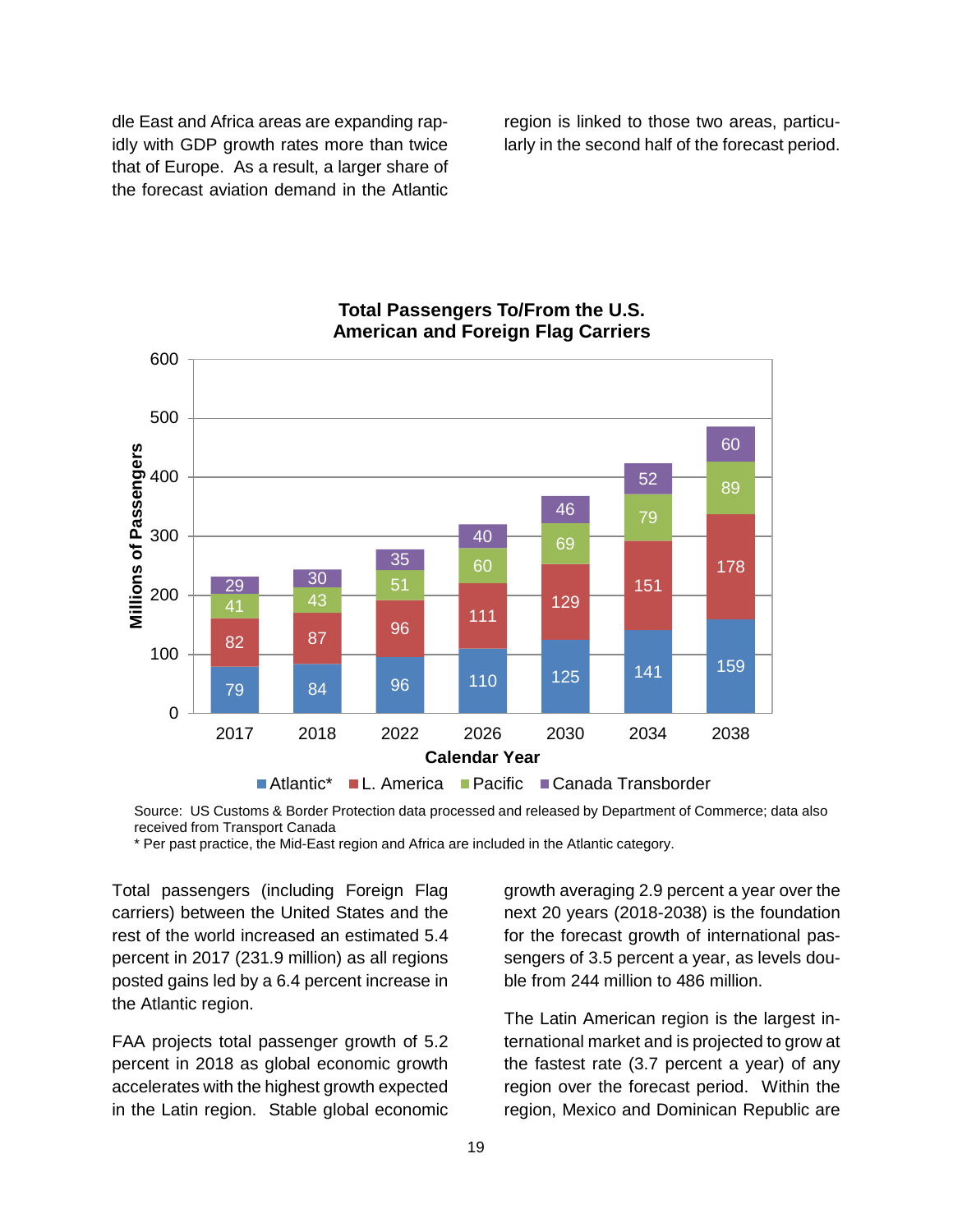the two largest markets and are expected to post average annual growth rates of 3.4 percent and 4.3 percent, respectively.

Powered by economic growth and rising incomes in China and South Korea, total passengers in the Pacific region are forecast to more than double to 88 million by 2038. From 2018 to 2038, passengers between the United States and the Pacific region are forecast to grow 3.7 percent a year.

Both the Atlantic and Canada regions are more mature markets and are projected to have somewhat slower growth than the Latin

or Pacific regions. The Atlantic region is forecast to grow at an average rate of 3.3 percent a year as an increasing share of the passengers in this region come from the Middle East and Africa markets. Though sizable and comparable to Mexico in passenger traffic, the Canadian transborder market is considerably smaller than the Atlantic region. With solid North American economic growth, Canada transborder passengers are forecast to grow at an annual average of 3.4 percent a year over the next 20 years.

#### <span id="page-21-0"></span>**Cargo**

Air cargo traffic contains both domestic and international freight/express and mail. The demand for air cargo is a derived demand resulting from economic activity. Cargo moves in the bellies of passenger aircraft and in dedicated all-cargo aircraft on both scheduled and nonscheduled service. Cargo carriers face price competition from alternative shipping modes such as trucks, container ships, and rail cars.

U.S. air carriers flew 39.2 billion revenue ton miles (RTMs) in 2017, up 9.6 percent from 2016 with domestic cargo RTMs increasing 9.5 percent to 14.6 billion while international RTMs rose 9.7 percent to 24.5 billion. Air cargo RTMs flown by all-cargo carriers comprised 80.4 percent of total RTMs in 2017, with passenger carriers flying the remainder. Total RTMs flown by the all-cargo carriers increased 9.9 percent in 2017 while total RTMs flown by passenger carriers grew by 8.4 percent.

U.S. carrier international air cargo traffic can be divided into four regions consisting of Atlantic, Latin, Pacific, and 'Other International.' Total international RTMs in 2017 increased 9.7 percent to 24.5 billion, with all regions posting gains.

Historically, air cargo activity tracks with GDP. Other factors that affect air cargo growth are fuel price volatility, movement of real yields, and globalization. In addition, a number of significant structural changes have occurred in the air cargo industry since 2000. These include air cargo security regulations by the FAA and TSA, maturation of the domestic express market, a shift from air to other modes (especially truck), use of allcargo carriers (e.g., FedEx) by the U.S. Postal Service to transport mail, and the increased use of mail substitutes (e.g. e-mail, cloud-based services).

The forecasts of Revenue Ton Miles (RTMs) are based on several assumptions specific to the cargo industry. First, security restrictions on air cargo transportation will remain in place. Second, most of the shift from air to ground transportation has occurred. Finally,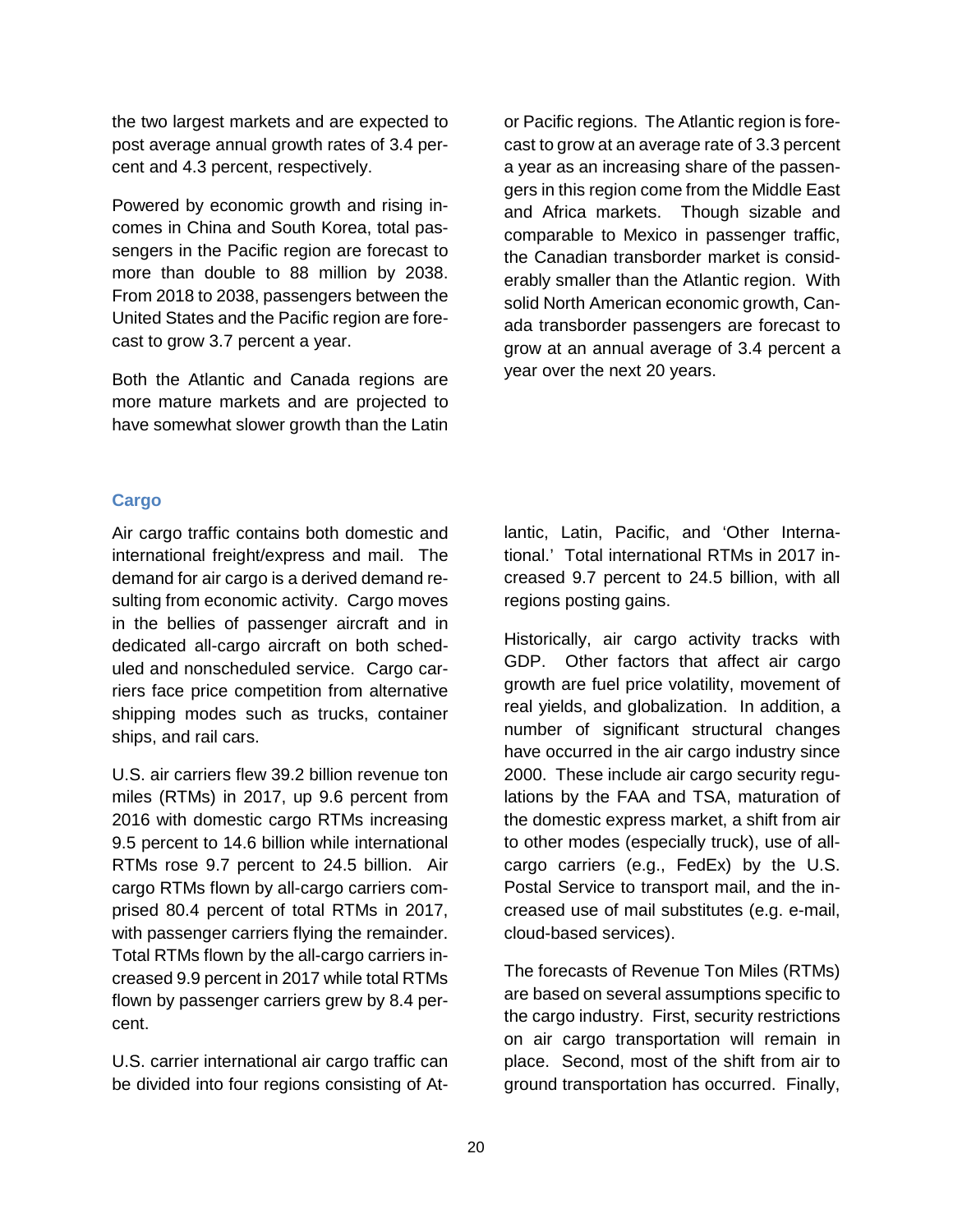long-term cargo activity is driven by economic growth.

The forecasts of RTMs are based on models that link cargo activity to GDP. Forecasts of domestic cargo RTMs use real U.S. GDP as the primary driver of activity. Projections of international cargo RTMs are based on growth in world and regional GDP, adjusted for inflation. The distribution of RTMs between passenger and all-cargo carriers is forecast based on an analysis of historic trends in shares, changes in industry structure, and market assumptions.

After increasing by 9.6 percent in 2017, total RTMs are forecast to grow 8.7 percent in 2018. Driven by steady U.S. and world economic growth, total RTMs are projected to increase at an average annual rate of 3.8 percent for the balance of the forecast period.

Following a 9.5 percent increase in 2017, domestic cargo RTMs are forecast to grow 7.9 percent in 2018 as the U.S. economic recovery accelerates, stimulated in part by the recently passed tax cuts. Between 2017 and 2038, domestic cargo RTMs are forecast to increase at an average annual rate of 1.9 percent. In 2017, all-cargo carriers carried

89.0 percent of domestic cargo RTMs. The all-cargo share is forecast to grow to 90.6 percent by 2038 based on increases in capacity for all-cargo carriers and ongoing security considerations.

International cargo RTMs rose 9.7 percent in 2017 after posting a 1.4 percent decline in 2016. Faster economic growth in the U.S. and Europe helped to fuel a pickup in worldwide trade. Growth in international RTMs remain strong in 2018 at 9.2 percent as global trade growth continues to be robust. For the forecast period (2017-2038) international cargo RTMs are forecast to increase an average of 4.7 percent a year based on projected growth in world GDP with the Other International region having the fastest growth, followed by the Pacific, Atlantic, and Latin regions, respectively.

The share of international cargo RTMs flown by all-cargo carriers increased from 49.3 percent in 2000 to 71.6 percent in 2017. Continuing the trend experienced over the past decade, the all-cargo share of international RTMs flown is forecast to increase modestly to 77.9 percent by 2038.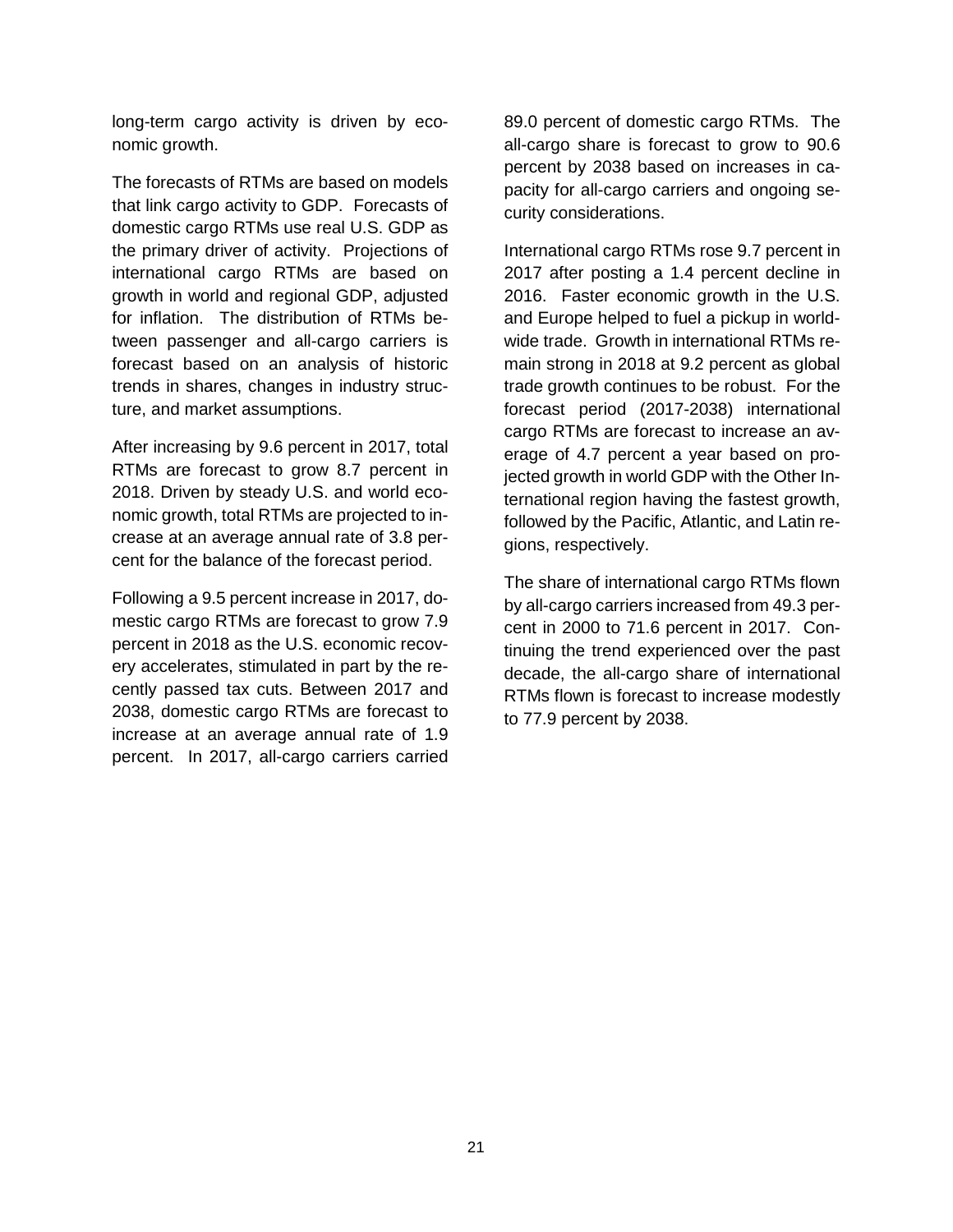### <span id="page-23-0"></span>General Aviation

The FAA uses estimates of fleet size, hours flown, and utilization rates from the General Aviation and Part 135 Activity Survey (GA Survey) as baseline figures to forecast the GA fleet and activity. Forecasts of new aircraft deliveries, which use the data from General Aviation Manufacturers Association (GAMA), together with assumptions of retirement rates, produce growth rates of the fleet by aircraft categories, which are applied to the GA Survey fleet estimates. The forecasts are carried out for "active aircraft,"[3](#page-23-1) not total aircraft. The FAA's general aviation forecasts also rely on discussions with the industry experts conducted at industry meetings, including Transportation Research Board (TRB) meetings of Business Aviation and Civil Helicopter Subcommittees conducted twice a year in May and January.

The results of the 2016 GA Survey, the latest available, were consistent with the results of surveys conducted since 2004 improvements to the survey methodology. The estimate of the GA active fleet was in decline between 2007 and 2013, especially between 2011 and 2013, primarily due to the impact

of the 2010 Rule for Re-Registration and Renewal of Aircraft Registration, which removed cancelled, expired or revoked records from the Registry. In 2014, the GA fleet recorded its first increase since 2008, and the 2016 Survey results showed continuing increase for one more year. The active GA fleet was estimated as 211,793 aircraft in 2016 (up 0.8 percent from 2015), with 24.8 million hours flown (up 2.9 percent from 2015).

In 2017, the previous slow decline in deliveries of the general aviation industry reversed course with increases in the piston segment. Single engine piston deliveries by U.S. manufacturers were up 8.8 percent, while the smaller category of multi-engine piston deliveries went up by 24.2 percent. Business jet deliveries were about the same as the previous year, marginally down by 0.2 percent. Turboprop deliveries were also slightly down by 0.5 percent. Based on figures released by GAMA, U.S. manufacturers of general aviation aircraft delivered 1,596 aircraft in CY 2017, 4.2 percent more than CY 2016. Overall piston deliveries were up 9.5 percent while turbine shipments were down by 0.4 percent.

-

<span id="page-23-1"></span><sup>&</sup>lt;sup>3</sup> An active aircraft is one that flies at least one hour during the year.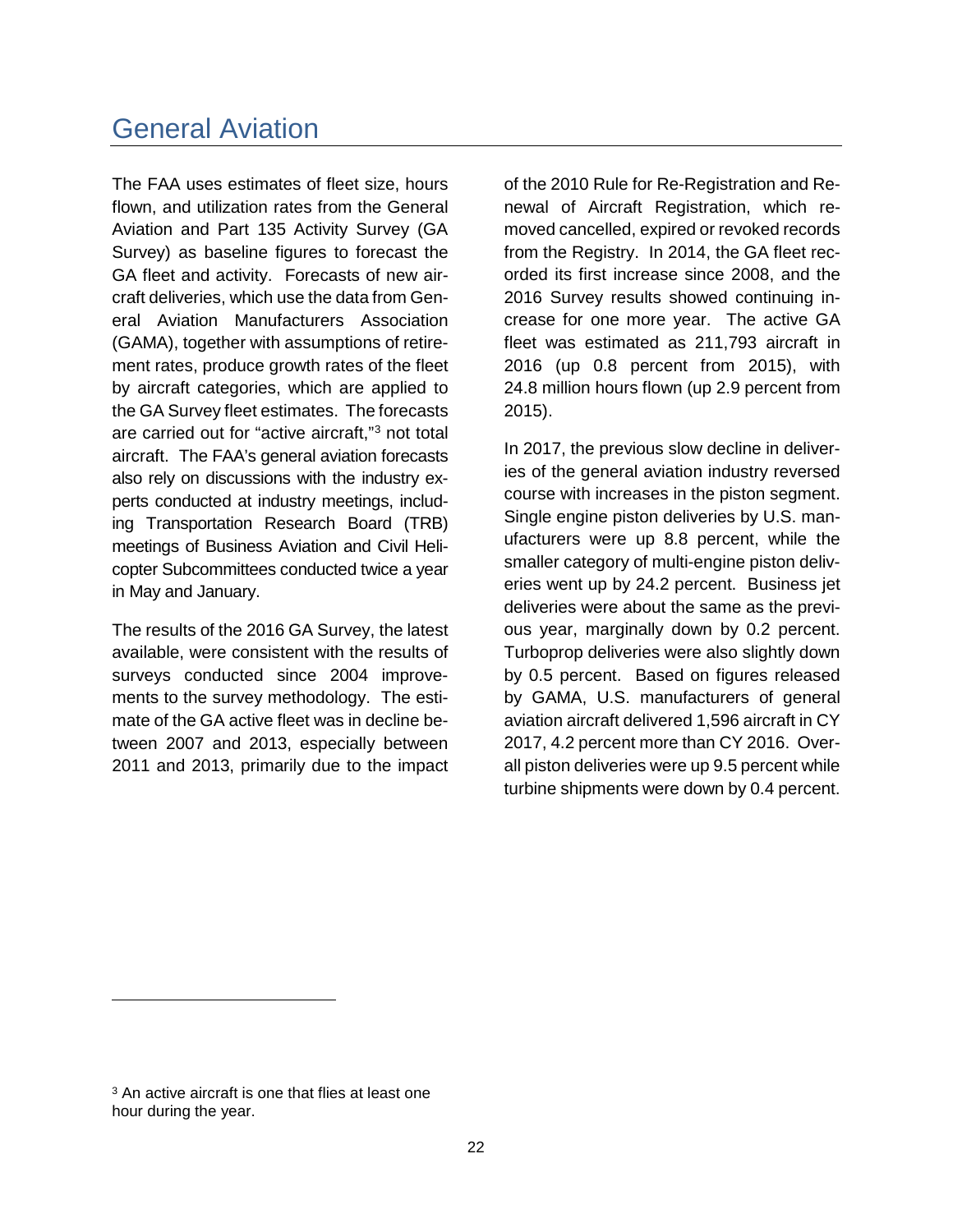

GAMA and industry experts also reported continuing decrease in rotorcraft deliveries has started to stabilize in 2017, as low oil prices began gradually to increase.

Against these current conditions, the longterm outlook for general aviation, driven by turbine aircraft activity, remains stable. The active general aviation fleet is projected to remain around its current level, with the declines in the fixed-wing piston fleet being offset by increases in the turbine, experimental, and light sport fleets. The total active general aviation fleet changes from an estimated 213,050 in 2017 to 214,090 aircraft by 2038.

The more expensive and sophisticated turbine-powered fleet (including rotorcraft) is projected to grow by 15,255 aircraft -- an average rate of 2.0 percent a year over the forecast period, with the turbojet fleet increasing

2.2 percent a year. The growth in U.S. GDP and corporate profits are catalysts for the growth in the turbine fleet.

The largest segment of the fleet, fixed wing piston aircraft, is predicted to shrink over the forecast period by 22,350 aircraft (an average annual rate of -0.8 percent). Unfavorable pilot demographics, overall increasing cost of aircraft ownership, coupled with new aircraft deliveries not keeping pace with retirements of the aging fleet are the drivers of the decline.

On the other hand, the smallest category, light-sport-aircraft, (created in 2005), is forecast to grow by 3.6 percent annually, adding about 2,850 new aircraft by 2038, more than doubling its 2016 fleet size.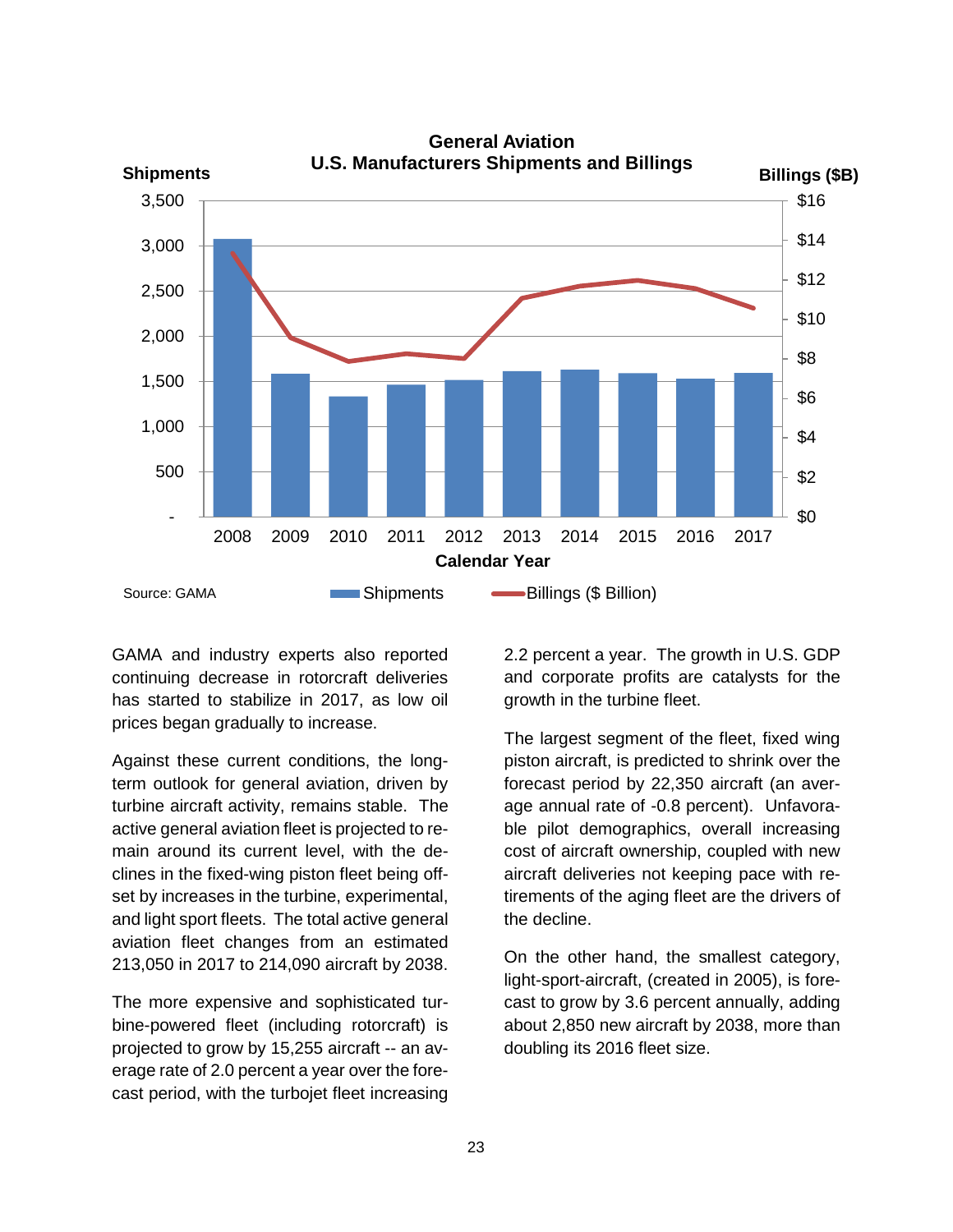

**Active General Aviation Aircraft**

Although the total active general aviation fleet is projected to remain stable, the number of general aviation hours flown is forecast to increase an average of 0.8 percent per year through 2038 from 24.8 million in 2016 to 30.2 million, as the newer aircraft fly more hours each year. Fixed wing piston hours are forecast to decrease by 1.0 percent, slightly faster than the fleet decline of 0.9 percent. Countering this trend, hours flown by

turbine aircraft (including rotorcraft) are forecast to increase 2.4 percent yearly over the forecast period.Jet aircraft are expected to account for most of the increase, with hours flown increasing at an average annual rate of 2.7 percent over the forecast period.The large increases in jet hours result mainly from the increasing size of the business jet fleet, along with estimated increases in utilization rates.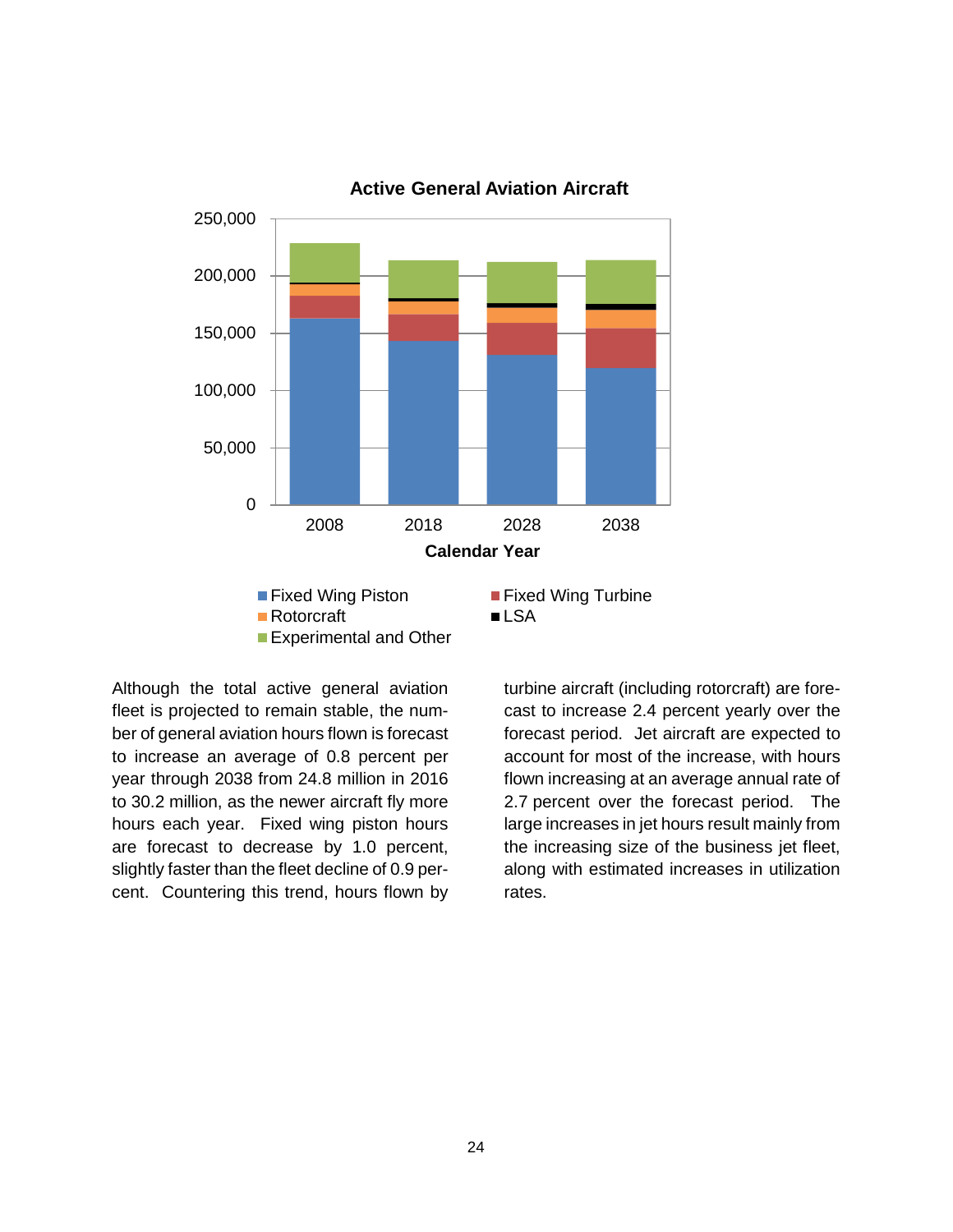

Rotorcraft activity, which was not as heavily impacted by the previous economic downturn as other aircraft and rebounded earlier, faces the challenges brought by lower oil prices, a trend which has now started to stabilize. The low oil prices impacted utilization rates and new aircraft orders both directly through decreasing activity in oil exploration, and also through a slowdown in related economic activity. Rotorcraft hours are projected to grow by 2.2 percent annually over the forecast period.

Lastly, the light sport aircraft category is forecasted to see an increase of 4.4 percent a year in hours flown, primarily driven by growth in the fleet.

The FAA also conducts a forecast of pilots by certification categories, using the data compiled by the Administration's Mike Monroney Aeronautical Center. There were 609,306

active pilots certificated by FAA at the end of 2017. All pilot categories, with the exception of rotorcraft only certificates, continued to increase. The number of student pilot certificates has been affected by two recent regulatory changes; first, the 2010 rule that increased the duration of validity for student pilot certificates for pilots under the age of 40 from 36 months to 60 months. The second one, which went into effect in April 2016 removed the expiration date on the new student pilot certificates. The number of student pilots increased from 72,280 in 2009 to 119,119 in 2010. By 2016 they totaled 128,501 and with no expiration of certificates jumped to 149,121 by the end of 2017.

Commercial and air transport pilot (ATP) certificates have been impacted by a legislative change as well. The Airline Safety and Federal Aviation Administration Extension Act of 2010 mandated that all part 121 (scheduled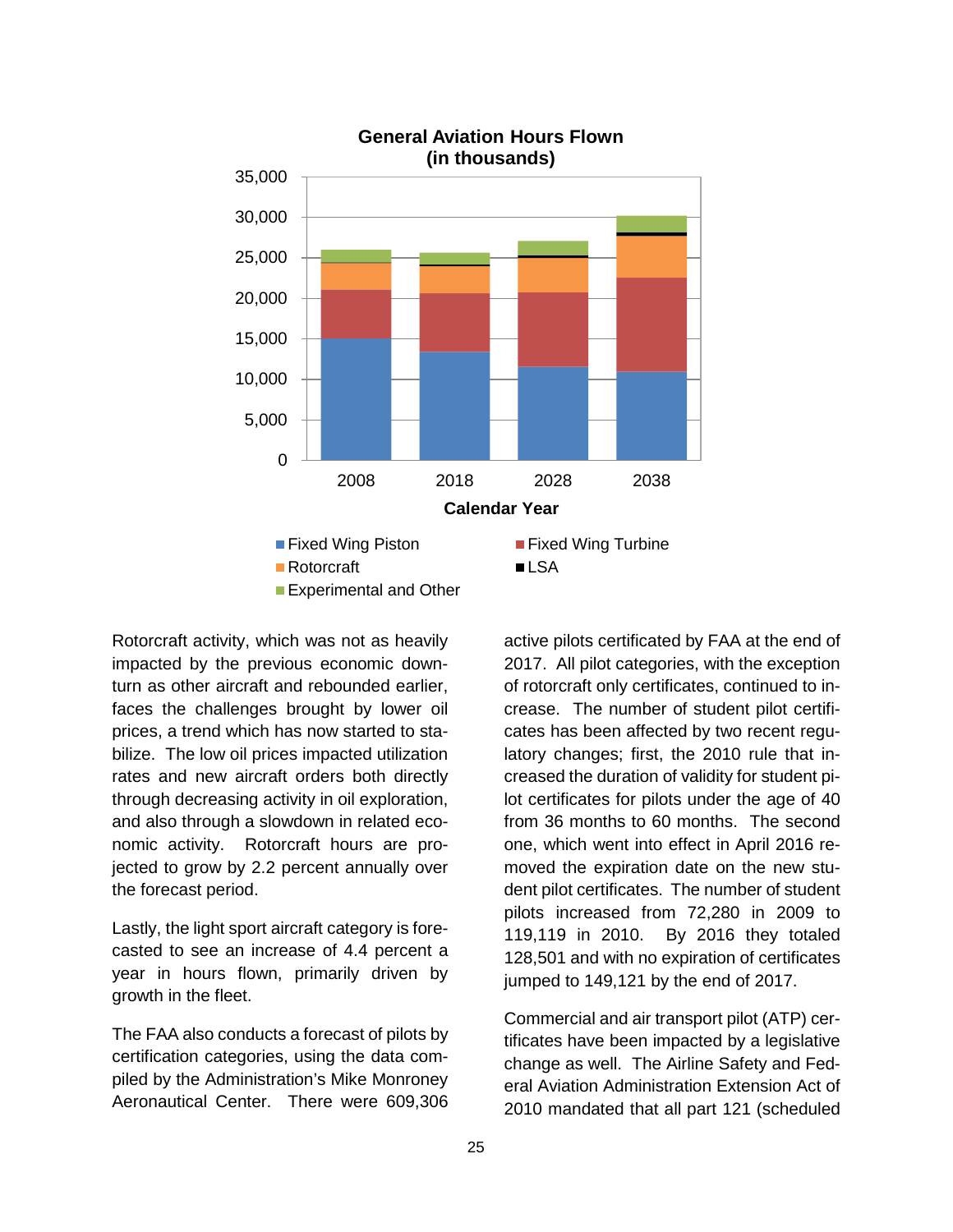airline) flight crew members would hold an ATP certificate by August 2013. Airline pilots holding a commercial pilot certificate and mostly serving at Second in Command positions at the regional airlines could no longer operate with only a commercial pilot certificate after that date, and the FAA data showed a faster decline in commercial pilot numbers, accompanied by a higher rate of increase in ATP certificates.

The number of active general aviation pilots (excluding students and ATPs) is projected to decrease about 22,600 (down 0.4 percent yearly) over the forecast period. The ATP category is forecast to increase by 22,600 (up 0.7 percent annually). The much smaller

category of sport pilots are predicted to increase by 3.3 percent annually over the forecast period. On the other hand, both private and commercial pilot certificates are projected to decrease at an average annual rate of 0.8 and 0.5 percent, respectively until 2038.

Student pilot forecast is currently suspended because of the April 2016 rule change that the new student pilot certificates do not expire. This change generates a cumulative increase in the certificate numbers and breaks the link between student pilot and advanced certificate levels of private pilot or higher. There is not sufficient data currently to perform a reliable forecast for the student pilots.



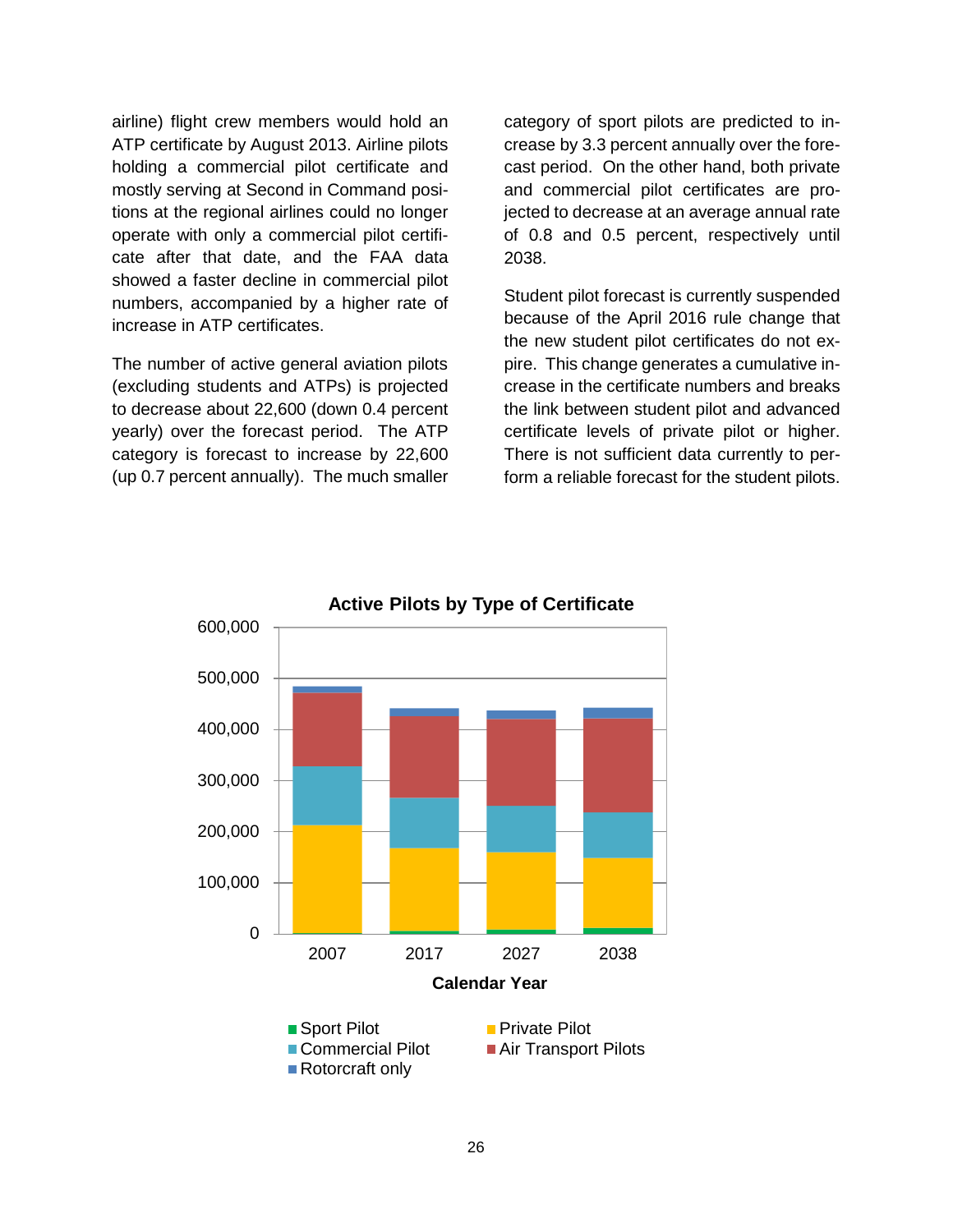### <span id="page-28-0"></span>FAA Operations

The growth in air travel demand and the business aviation fleet will drive growth in operations at FAA facilities over the forecast period. Activity at FAA and Contract towers is forecast to increase at an average rate of 0.9 percent a year between 2018 and 2038. Commercial operations<sup>[4](#page-28-1)</sup> at these facilities are forecast to increase 1.5 percent a year, five times faster than non-commercial operations. The growth in commercial operations is less than the growth in U.S. airline passengers (1.5 percent vs. 1.9 percent) over the forecast period due primarily to larger aircraft (seats per aircraft mile) and higher load factors. Both of these trends allow U.S. airlines to accommodate more passengers without increasing the number of flights. General aviation operations (which accounted for 50.8% of operations in 2017) are forecast to increase an average of 0.3 percent a year as increases in turbine powered activity more than offset declines in piston activity.



FAA Tracon (Terminal Radar Approach Con-trol) Operations<sup>[5](#page-28-2)</sup> are forecast to grow slightly faster than at towered facilities. This is in part a reflection of the different mix of activity at Tracons. Tracon operations are forecast to increase an average of 1.0 percent a year between 2018 and 2038. Commercial operations accounted for approximately 59 percent of Tracon operations in 2017 and are projected to grow 1.5 percent a year over the forecast period. General aviation activity at these facilities is projected to grow only 0.4 percent a year over the forecast.

The number of IFR aircraft handled is the measure of FAA En-Route Center activity. In 2017, aircraft handled at FAA En-Route Centers increased 1.4 percent, led by increases

 $\overline{a}$ 

(VFR) arrivals and departures at all airports in the domain of the Tracon as well as IFR and VFR overflights.

<span id="page-28-1"></span><sup>4</sup> Sum of air carrier and commuter/air taxi categories.

<span id="page-28-2"></span><sup>5</sup> Tracon operations consist of itinerant Instrument Flight Rules (IFR) and Visual Flight Rules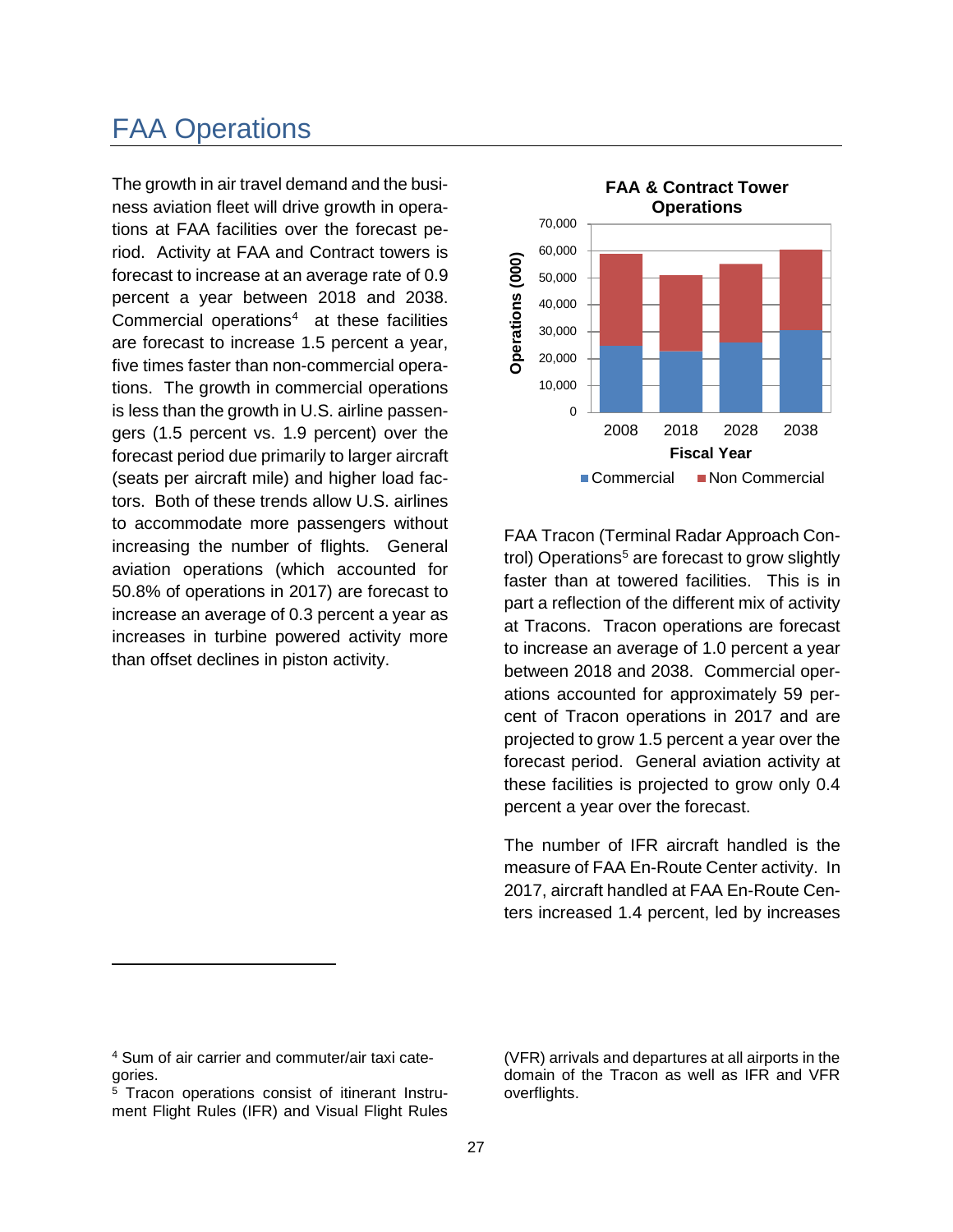in the Air Taxi and General Aviation categories. Growth in airline traffic and business aviation is expected to lead to increases in activity at En-Route centers. Over the forecast period, aircraft handled at En-Route centers are forecast to increase at an average rate of 1.4 percent a year as increases in Air Carrier and General Aviation activity offset declines in Air Taxi activity. Activity at En-Route centers is forecast to grow faster than activity at towered airports because more of the activity at En-Route centers is from the faster growing commercial sector and high-end (mainly turbine) general aviation flying. Much of the general aviation activity at towered airports, which is growing more slowly, is local in nature, and does not impact the centers.

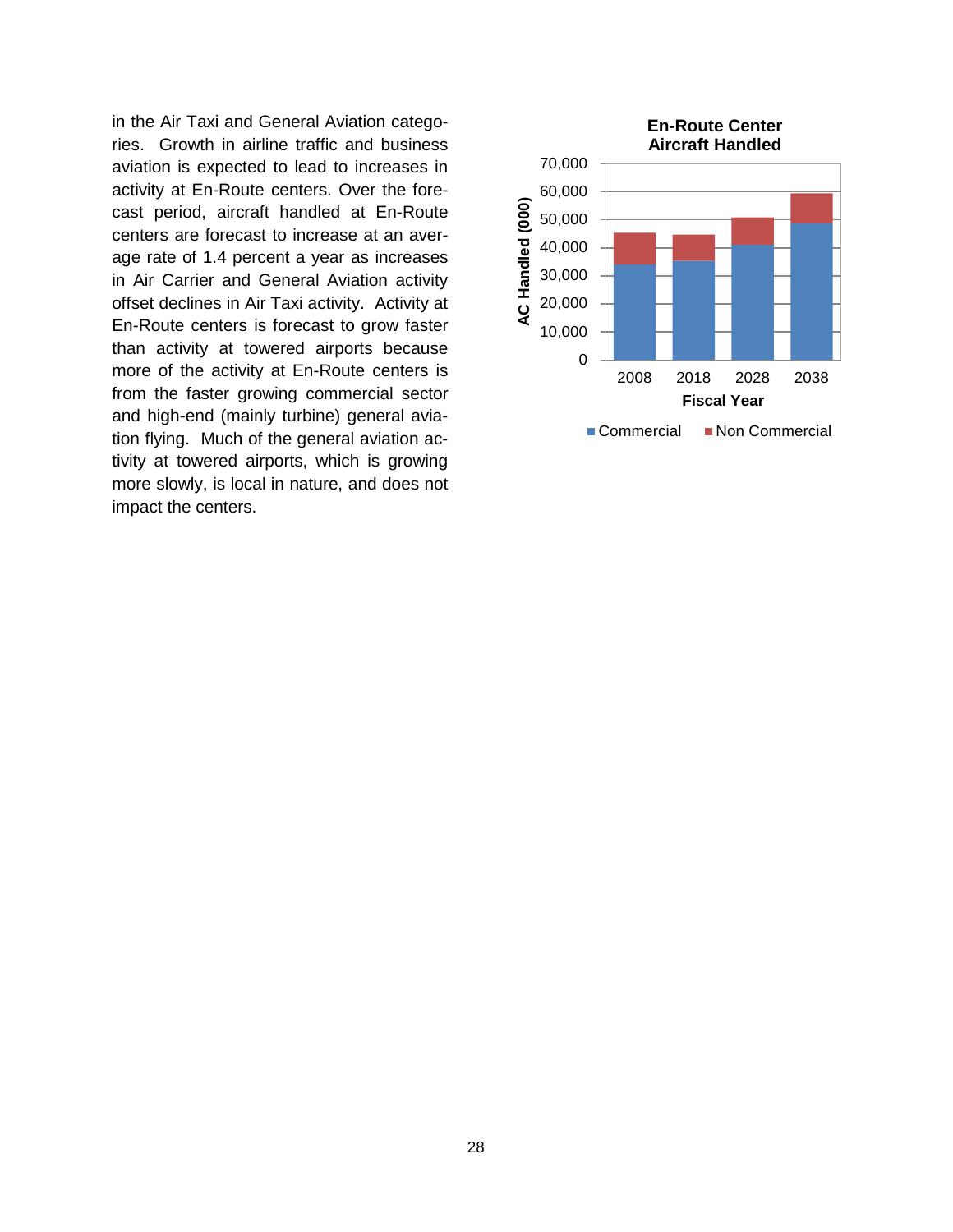### <span id="page-30-0"></span>U.S. Commercial Aircraft Fleet

The number of aircraft in the U.S. commercial fleet is forecast to increase from 7,141 in 2017 to 8,290 in 2038, an average annual growth rate of 0.7 percent a year. Increased demand for air travel and growth in air cargo is expected to fuel increases in both the passenger and cargo fleets.

Between 2017 and 2038 the number of jets in the U.S. mainline carrier fleet is forecast to grow from 4,155 to 5,101, a net average of 45 aircraft a year as carriers continue to remove older, less fuel efficient narrow body aircraft. The narrow body fleet (including Eseries aircraft at JetBlue and C-series at Delta) is projected to grow 27 aircraft a year as carriers replace the 757 fleet and current technology 737 and A320 family aircraft with the next generation MAX and Neo families. The wide-body fleet grows by an average of 15 aircraft a year as carriers add 777-8/9, 787's, A350's to the fleet while retiring 767- 300 and 777-200 aircraft. In total the U.S. passenger carrier wide-body fleet increases by 61 percent over the forecast period.

The regional carrier fleet is forecast to decline from 2,131 aircraft in 2017 to 2,011 in

2038 as the fleet shrinks by 10.5 percent (202 aircraft) between 2017 and 2028. Carriers remove 50 seat regional jets and retire older small turboprop and piston aircraft, while adding 70-90 seat jets, especially the E-2 family after 2020. By 2030 only a handful of 50 seat regional jets remain in the fleet. By 2038, the number of jets in the regional carrier fleet totals 1,910, up from 1,644 in 2017. The turboprop/piston fleet is forecast to shrink by 79% from 487 in 2017 to 101 by 2038. These aircraft account for just 5.0 percent of the fleet in 2038, down from 22.9 percent in 2017.

The cargo carrier large jet aircraft fleet is forecast to increase from 855 aircraft in 2017 to 1,178 aircraft in 2038 driven by the growth in freight RTMs. The narrow-body cargo jet fleet is projected to increase by less than 1 aircraft a year as 757's and 737's are converted from passenger use to cargo service. The wide body cargo fleet is forecast to increase 15 aircraft a year as new 747-800, 777-200, and new and converted 767-300 aircraft are added to the fleet, replacing older MD-11, A300/310, and 767-200 freighters.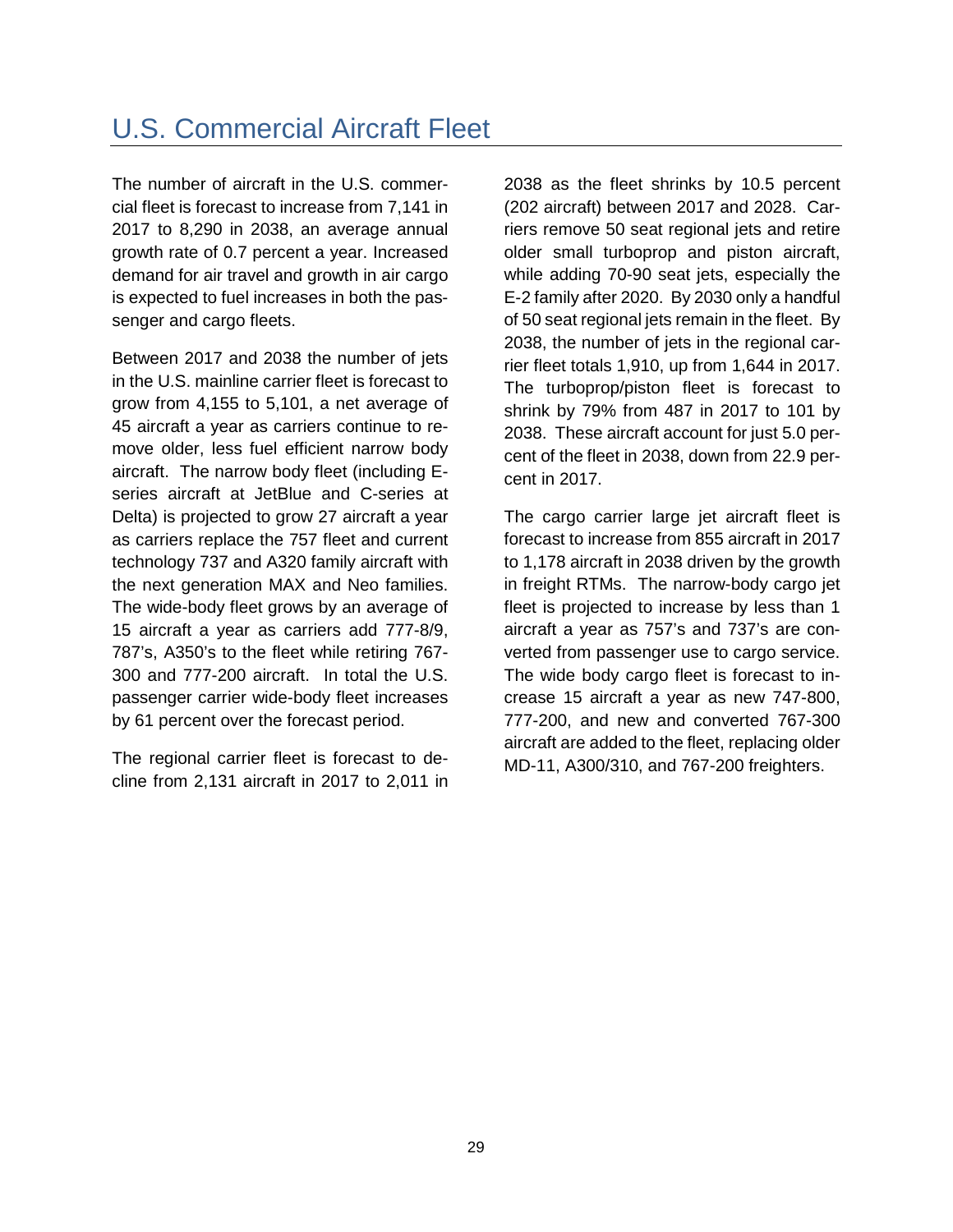

**U.S. Carrier Fleet**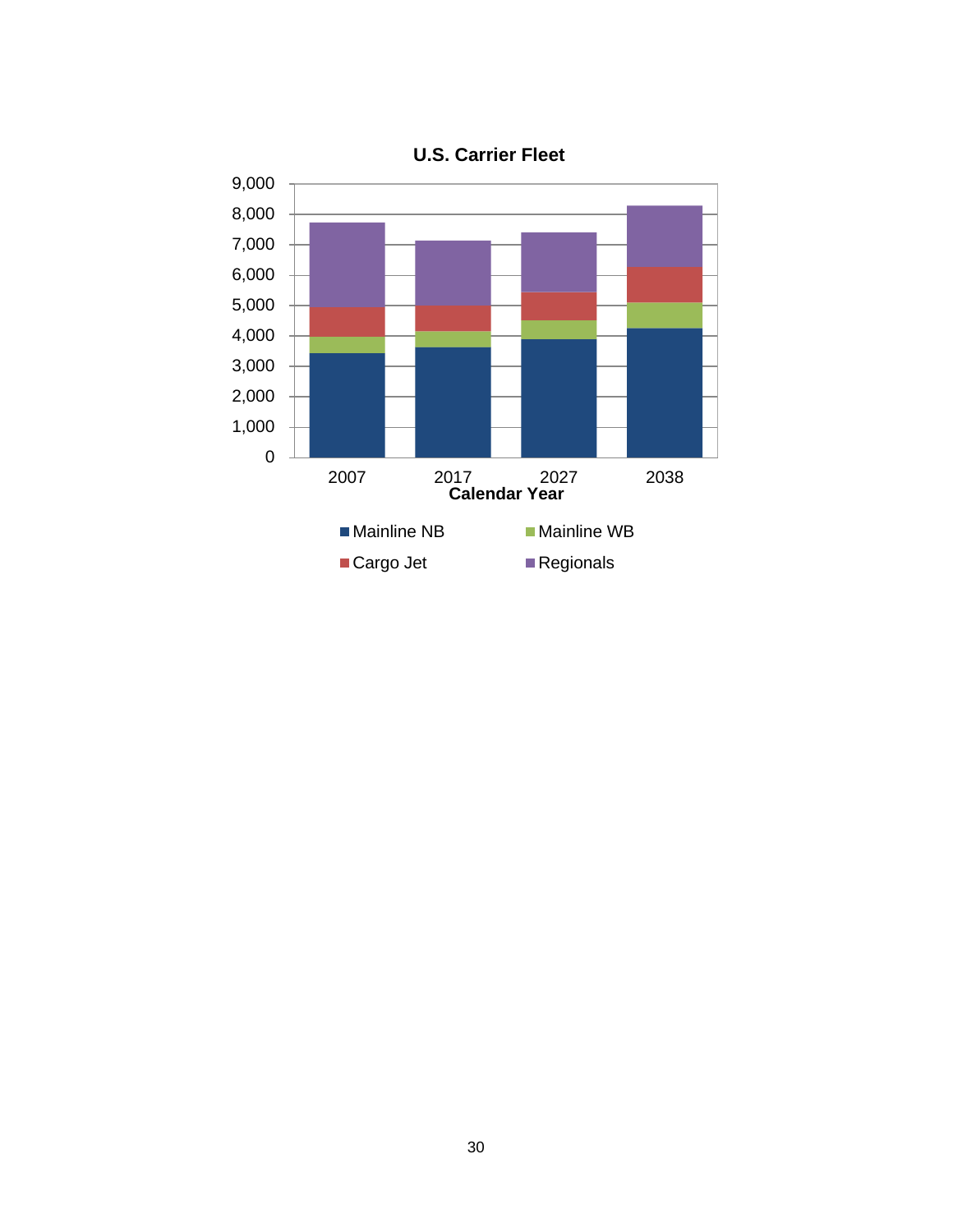### <span id="page-32-0"></span>Commercial Space

The FAA's Office of Commercial Space Transportation (AST) licenses and regulates U.S. commercial space launch activities including launch and reentry of vehicles and operation of non-federal launch and reentry sites authorized by Executive Order 12465 and Title 51 U.S. Code, Subtitle V, Chapter 509 (formerly the Commercial Space Launch Act). Notably, AST's purview does not extend to military or civilian government [e.g., National Aeronautics and Space Administration (NASA)] launches. Title 51 and the Executive Order also direct the U.S. Department of Transportation to encourage, facilitate, and promote U.S. commercial launches. The FFA's mission is to license and regulate commercial launch and reentry operations and non-federal launch sites to protect public health and safety, the safety of property, and the national security and foreign policy interests of the United States. With its dual mission of regulating and also promoting the emerging commercial space transportation industry, FAA faces unique challenges.

The FAA licenses launches or reentries carried out by U.S. persons inside or outside the United States. The FAA does not license launches or reentries the U.S. Government carries out for the Government (such as those operated for and by NASA or the Department of Defense). FAA does not license or grant permits for amateur-class rockets which are unmanned rockets that have less than 200,000 pound-seconds of total impulse and cannot reach an altitude greater than 150 kilometers above the Earth's surface.

To accomplish its mission, the FAA performs the following major functions:

- Maintains an effective regulatory framework for commercial space transportation activities by developing regulations and guidance,
- Provides guidance to prospective commercial operators on how to comply with regulatory requirements for obtaining an authorization and operating safely,
- Evaluates applications for licenses, experimental permits, and safety approvals for launch and reentry operations and related commercial space activities,
- Evaluates applications for licenses for launch and reentry site operations,
- Monitors and enforces regulatory compliance through safety inspections of launches, reentries, sites, and other regulated commercial space activities,
- Provides U.S. Government oversight of investigations associated with the mishap of an FAA authorized launch or reentry,
- Facilitates the integration of commercial space launch and reentry operations into the National Airspace System (NAS) by coordinating airspace use and regulatory oversight with air traffic management and Federal launch ranges,
- Coordinates research into the safety, environmental, and operational implications of new technologies and the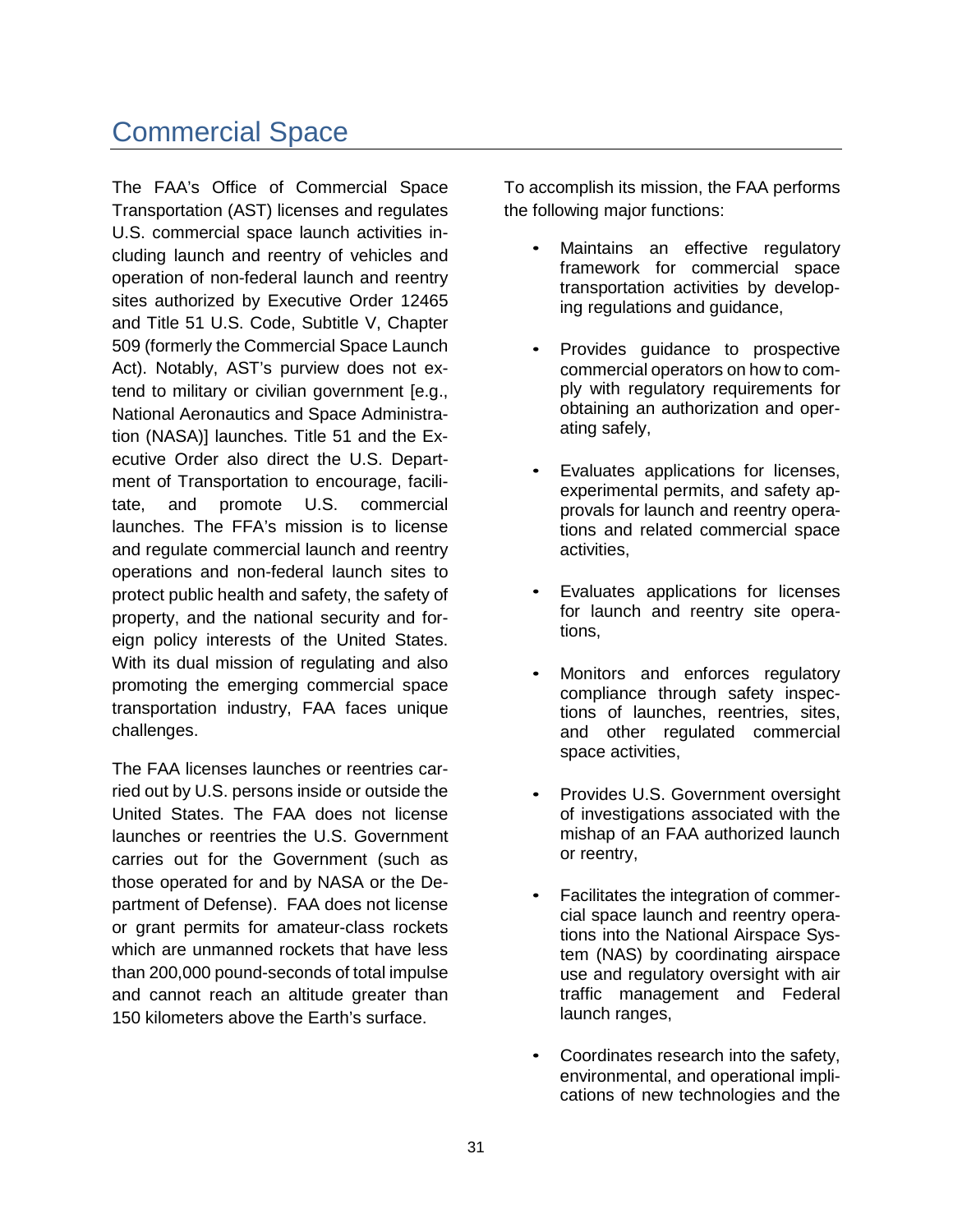evolving commercial space transportation industry,

- Conducts outreach to the commercial space industry by hosting working groups and conferences,
- Collaborates with Government partners, such as NASA, Defense Advanced Research Projects Agency (DARPA), and the U.S. Air Force to assure consistent approaches to regulation, policy, and standards, and
- Conducts outreach to international counterparts to promote a balanced and consistent regulatory framework across the world.

In addition to FAA headquarters offices in Washington, D.C., AST maintains field offices near active launch ranges to facilitate communication with space launch operators and to implement FAA's regulatory responsibilities more efficiently. AST personnel are currently assigned to four field offices in close proximity to: Kennedy Space Center in Florida; Johnson Space Center in Texas; and, Vandenberg Air Force Base and the Mojave Air and Space Port in California. Due to industry expansion, FAA is considering additional field offices to accommodate the anticipated increase in launch and reentry operations in other parts of the United States. FAA also directly supports NASA's commercial space initiatives by providing on-site staff at both the Johnson Space Center and Kennedy Space Center to coordinate the FAA's regulatory and enforcement activities with NASA's development and operational requirements for commercial space.

### <span id="page-33-0"></span>**Regulatory Safety Oversight Activities of FAA**

The business cycle from the time a firm first contacts FAA until the last launch of a licensed operation can be several years. There are many important activities performed by FAA during this cycle. The most notable activities are described here.

### *Pre-Application Consultation for Licenses, Experimental Permits and Safety Approvals*

Prospective applicants seeking commercial space transportation licenses, experimental permits, or safety approvals are required by regulation to consult with FAA before submitting their applications. During this period, FAA assists them in identifying potential obstacles to authorization issuance and determining potential approaches to regulatory compliance. The growth in both the number of commercial space operators and the number of operations will likely increase FAA's pre-application consultation workload over the next five years. Furthermore, many new operators are seeking to incorporate new technologies, vehicle types, or operational models that create challenges for FAA in determining the applicable regulations or approach to regulatory compliance.

#### *Licenses, Permits and Safety Approvals*

An increasing number of applicants for licenses, permits, safety approvals, and renewals has a direct impact on the number of launches and reentries at some uncertain point in the future. Though many licenses authorize multiple launches (for mature launch systems), the need remains for FAA to also issue individual launch licenses for systems that are still maturing, especially those systems for human space flight missions. Furthermore, with the dynamic commercial space industry, FAA often evaluates launch and reentry systems and operations that are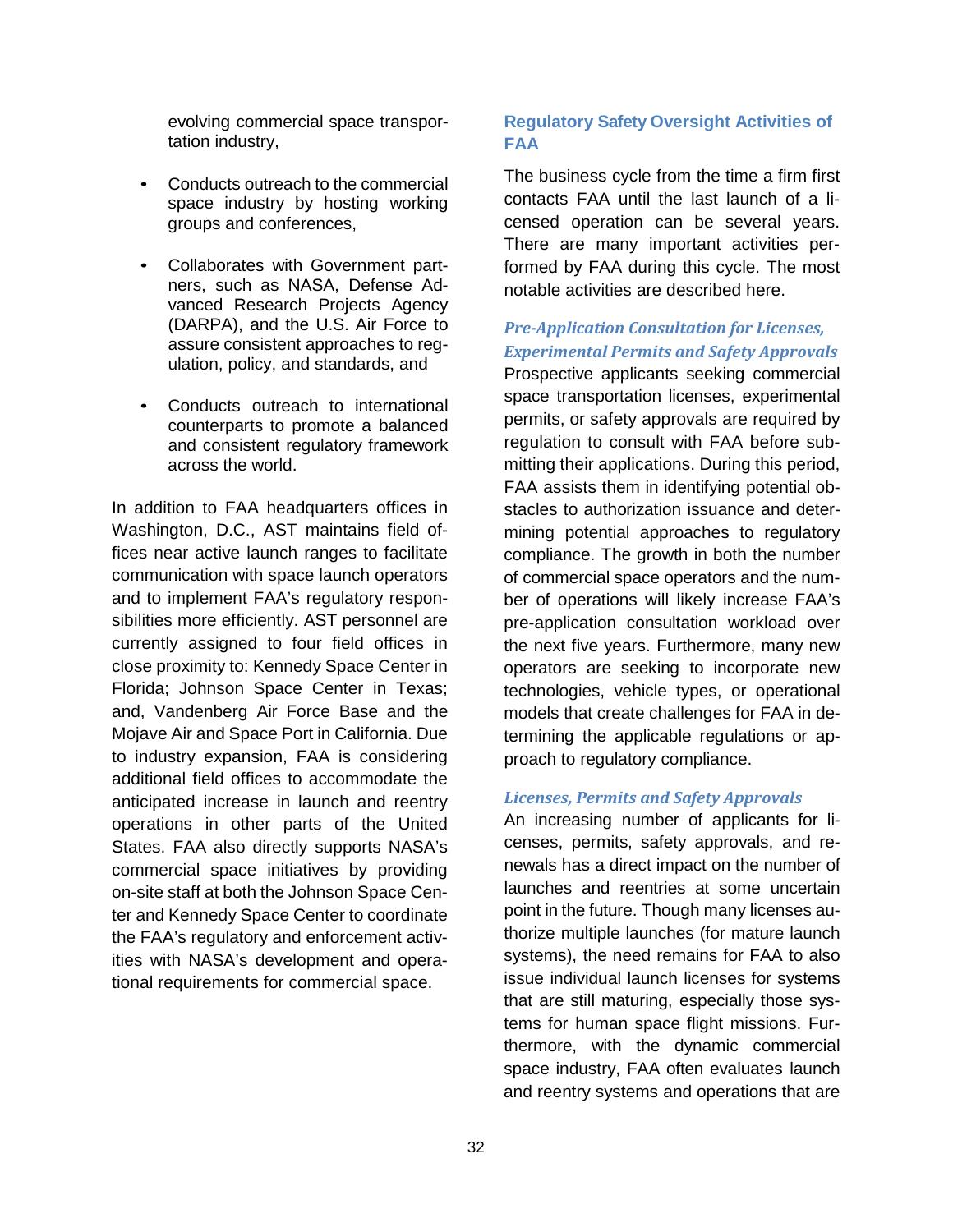evolving and changing, which may ultimately require license modifications or issuance of new licenses.

Inherent in the review process is the requirement to conduct policy reviews and payload reviews. When conducting a policy review, FAA determines whether the proposed launch, reentry, or site operation presents any issues that would jeopardize public health and safety or the safety of property, adversely affect U.S. national security or foreign policy interests, or be inconsistent with international obligations of the United States. If not otherwise exempt from review, FAA reviews a payload proposed for launch or reentry to determine whether the payload would jeopardize public health and safety, the safety of property, U.S. national security or foreign policy interests, or the international obligations of the United States. The policy or payload determination becomes part of the licensing record on which FAA's licensing determination is based.

FAA also reviews and issues launch and reentry site operator licenses and license renewals. FAA also reviews and evaluates launch site license applications for launch sites located in foreign countries but operating with U.S.-licensed launch or reentry systems. FAA coordinates range planning among Federal, state, and local governments and with the commercial range operators or users. As part of the evaluation of applications for launch licenses, reentry licenses, and site operator licenses, FAA also conducts environmental reviews consistent with its responsibilities under the National Environmental Policy Act.

FAA anticipates issuing a growing number of safety approvals for space launch systems equipment, processes, technicians, training and other supporting activities. FAA reviews,

evaluates, and issues safety approvals to support the continued introduction of new safety systems, safety operations applications, and safety approval renewal applications.

#### *Safety Analyses*

FAA conducts flight safety, system safety, maximum probable loss, and explosive safety analyses to support the evaluation and issuance of licenses and permits. FAA also evaluates and analyzes the performance and capabilities of space flight crews to determine how human factors affect overall public safety risk. As commercial firms become more involved with human space flight activity, FAA will evaluate, analyze, and determine the health risks to the space flight participants (crew and "passengers") due to natural and flight-induced launch and reentry environments, as well as any hazardous ground operations directly associated with the flight. FAA will also need to evaluate the safety of ground operations at "spaceports" and exclusive-use sites.

#### *Inspections and Enforcement*

FAA currently conducts as many as 400 preflight/ reentry, flight/ reentry, and post-flight/ reentry safety inspections per year, often conducting several inspections simultaneously, at any of the approximately 20 U.S. and international commercial space launch sites. The establishment of non-federal launch sites requires additional inspections in areas such as ground safety that have traditionally been overseen by the U.S. Air Force at Federal ranges. At spaceports and launch sites with high launch rates (e.g., Cape Canaveral Air Force Station, Vandenberg Air Force Base, the Mid-Atlantic Regional Spaceport, and Spaceport America), at least 85 percent of the inspections must be conducted by locally-based field inspectors in order to respond to a dynamic operational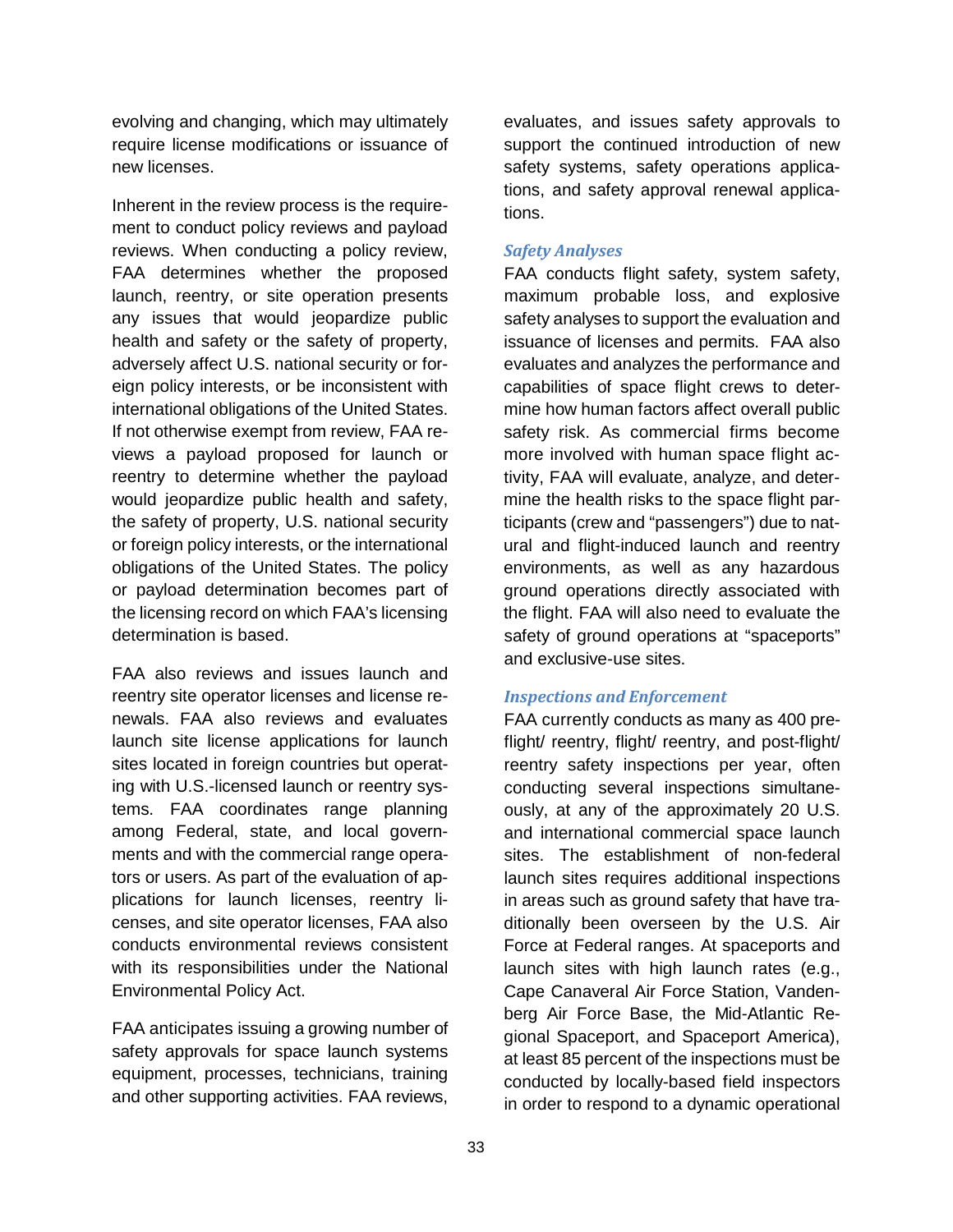tempo, minimize cost, and increase efficiency.

#### *Mishap Investigations*

Multiple mishap events in 2015 demonstrated that FAA must have the capacity to investigate at least two space launch or reentry mishaps or accidents simultaneously anywhere in the world, and to lead as many as six investigations during a single year. FAA must have the capabilities and resources to safely perform the investigations lasting as long as 16 weeks at remote sites with no infrastructure or facilities. FAA must have the capability and resources to efficiently review all applicant mishap plans and accident investigation procedures as part of the license and permit evaluation process.

#### *NAS Integration*

AST works in partnership with all FAA linesof-business, notably the Air Traffic Organization (ATO) and Office of Airports (ARP) to support the safe and efficient integration of commercial launch and reentry operations into the NAS and its system of airports and air traffic managed by the ATO. AST expects an increased level of interaction with the ATO, ARP, and the FAA Office of NextGen (ANG). This includes an increased presence at the Air Traffic Control System Command Center and other locations to assist in the strategic and tactical planning of launch and reentry operations, as well as to provide support during these operations. Further, AST will continue the development of technologies to facilitate safe and efficient integration of commercial launch and reentry operations into the NAS, in partnership with ANG and ATO, including technologies to improve the integration of launch and reentry data into FAA air traffic control systems and technologies to improve the timely and accurate development and distribution of notices of aircraft hazard areas.

### <span id="page-35-0"></span>**FAA's Operations Forecast**

To improve its workforce planning process, in 2014, FAA adopted an approach to estimate its future staffing needs based on the ratio of regulatory safety oversight staff to a forecast of launch and reentry operations within the purview of the FAA mission. Although it was a modest improvement, this change set the groundwork for FAA to implement a more objective and transparent process for projecting staffing requirements and also necessitated development of credible operations forecasts. Since 2014, FAA has made several important improvements to its operations forecast:

- In 2015, FAA began using planned launch and reentry data collected from operators and prospective applicants as the starting point for its launch and reentry forecasts. This change enabled FAA to simplify and improve its forecasting methodology by tying launch and reentry forecasts directly to anticipated operations by commercial space transportation firms known to FAA, rather than to aggregate industry demand.
- Because commercial spaceflight is a highly dynamic and rapidly evolving industry, it was quickly determined that operator-provided data alone were not a reliable indicator of future activity. There is a natural, inherent bias by industry to be optimistic about their business prospects. Consequently, FAA adopts a cautionary view of what industry representatives say will happen versus what may reasonably be expected to happen. A primary pillar of FAA's forecasting methodology is to err on the side of caution and take a conservative view of industry growth. Therefore, in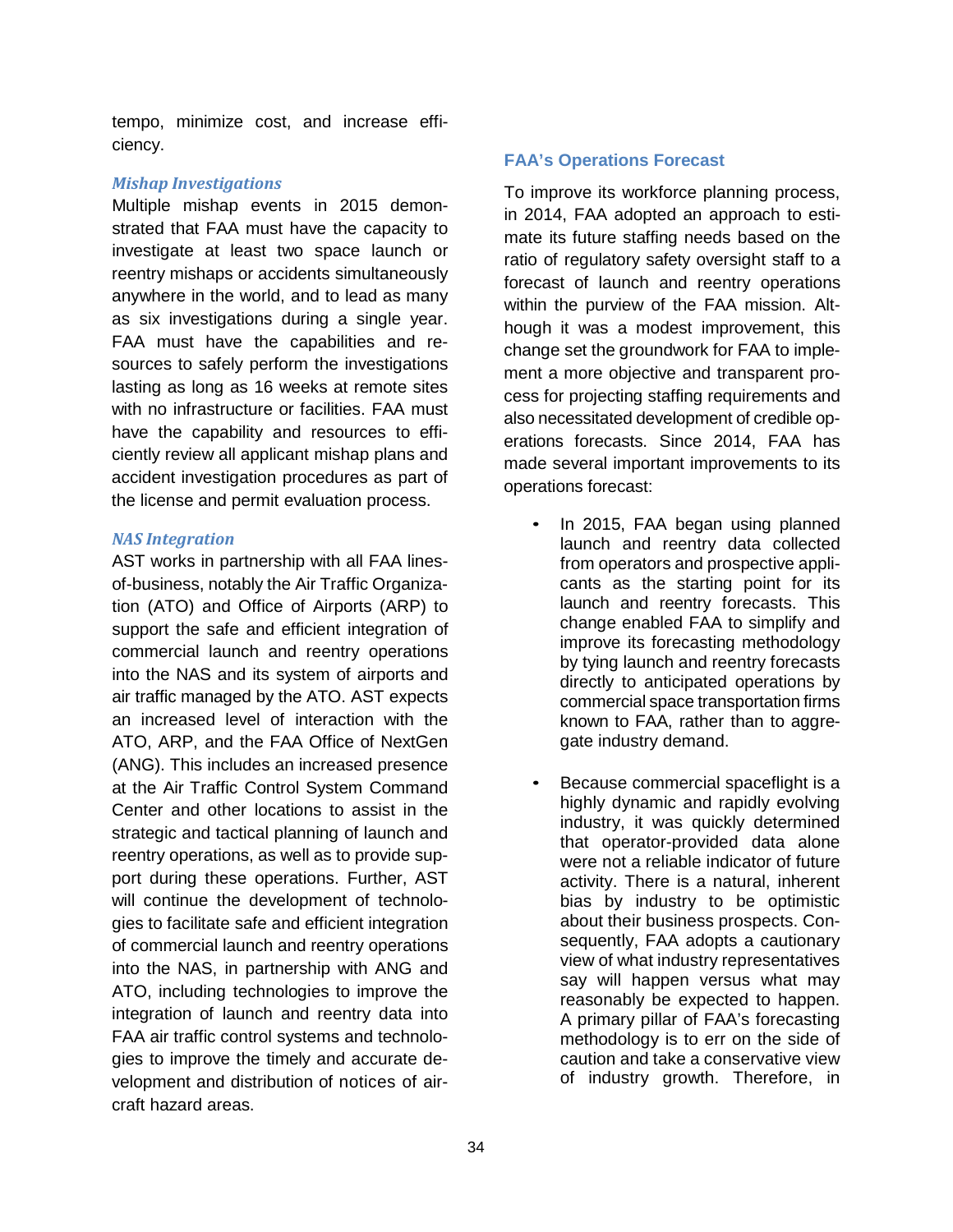2016, FAA further refined its forecasting methodology by using observations about historical launch activity to establish better forecasting parameters for both new applicants and existing operators.

Based on proprietary information available to FAA, an increase in launch and reentry activities expected in the coming years. There are several factors that magnify the challenges associated with predicting the number of launches and reentries to expect in a given year. They include:

- the list of firms intending to launch or actually launch is dynamic,
- the continued development of new technologies, and
- mishaps.

For example, the number of firms actively communicating with FAA increased from 14 in August of 2014 to 46 three years later, an increase of more than 300%. New technologies [e.g., reusable launch vehicles (RLVs)] allow a faster operational tempo, and at the same time, early use of these technologies can increase the probability of a mishap. A mishap can derail launch plans for one or more firms. Investigations and subsequent "return to flight" for firms impacted by a mishap can take months to years. Taking these factors into account, the following table and graph provide historical activity and FAA's forecast through calendar year 2020.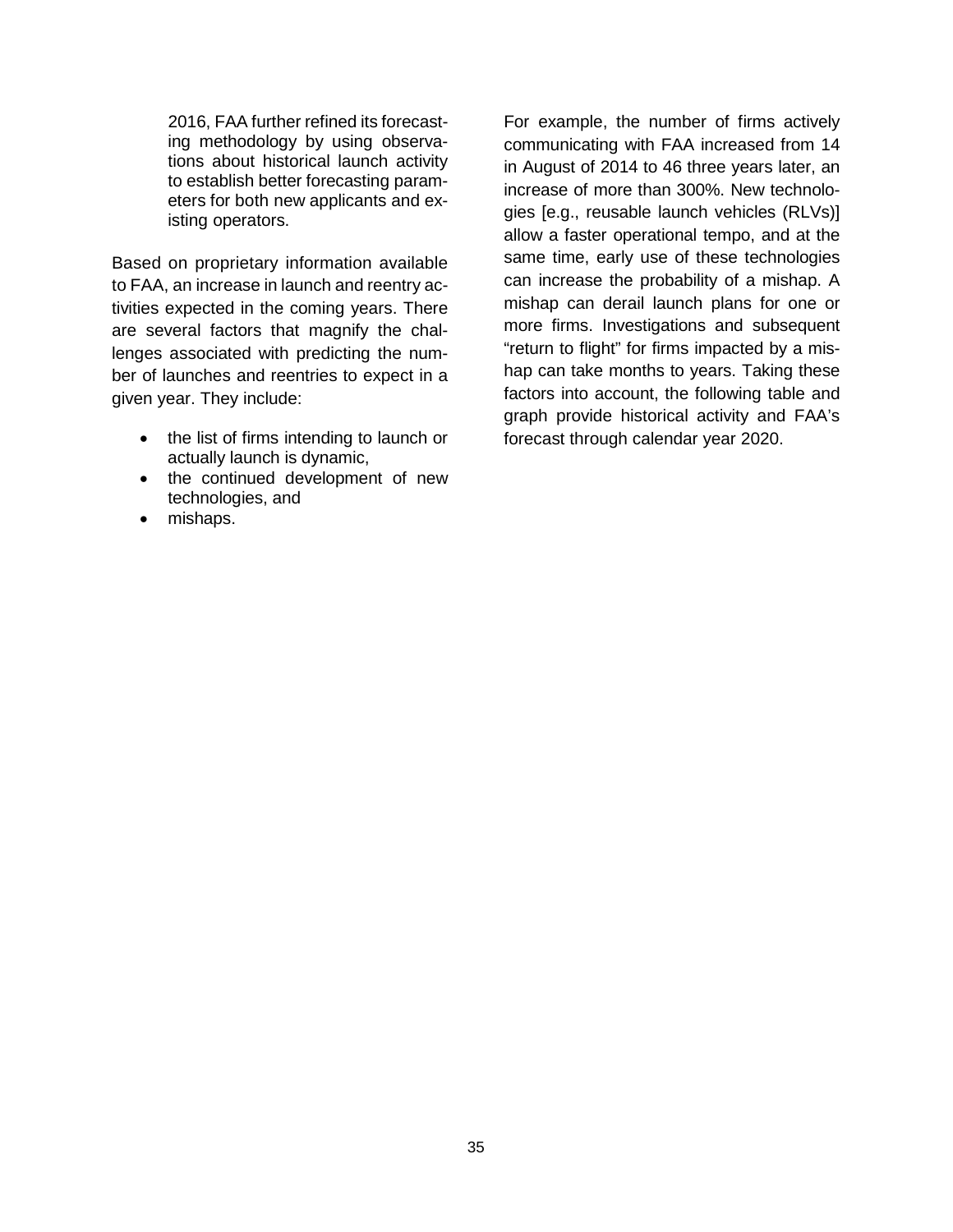| <b>Fiscal Year</b> | <b>Actual/Forecast</b> | <b>AST Licensed and Per-</b><br>mitted Operations |
|--------------------|------------------------|---------------------------------------------------|
| 2013               | Actual                 | 20                                                |
| 2014               | Actual                 | 20                                                |
| 2015               | Actual                 | 14                                                |
| 2016               | Actual                 | 17                                                |
| 2017               | Actual                 | 22                                                |
| 2018               | Forecast               | $27 - 38$                                         |
| 2019               | Forecast               | $43 - 48$                                         |
| 2020               | Forecast               | $39 - 61$                                         |

### *Notes:*

1. *Forecast entries represent the Low to High estimate.*

2. *Six mishaps in 2015 caused the number of launch and reentry operations to fall significantly from the previous year rather than increase as expected.*



Note: FY2017 forecast finalized second quarter FY2017. FY2018-20 forecast finalized second quarter FY2018.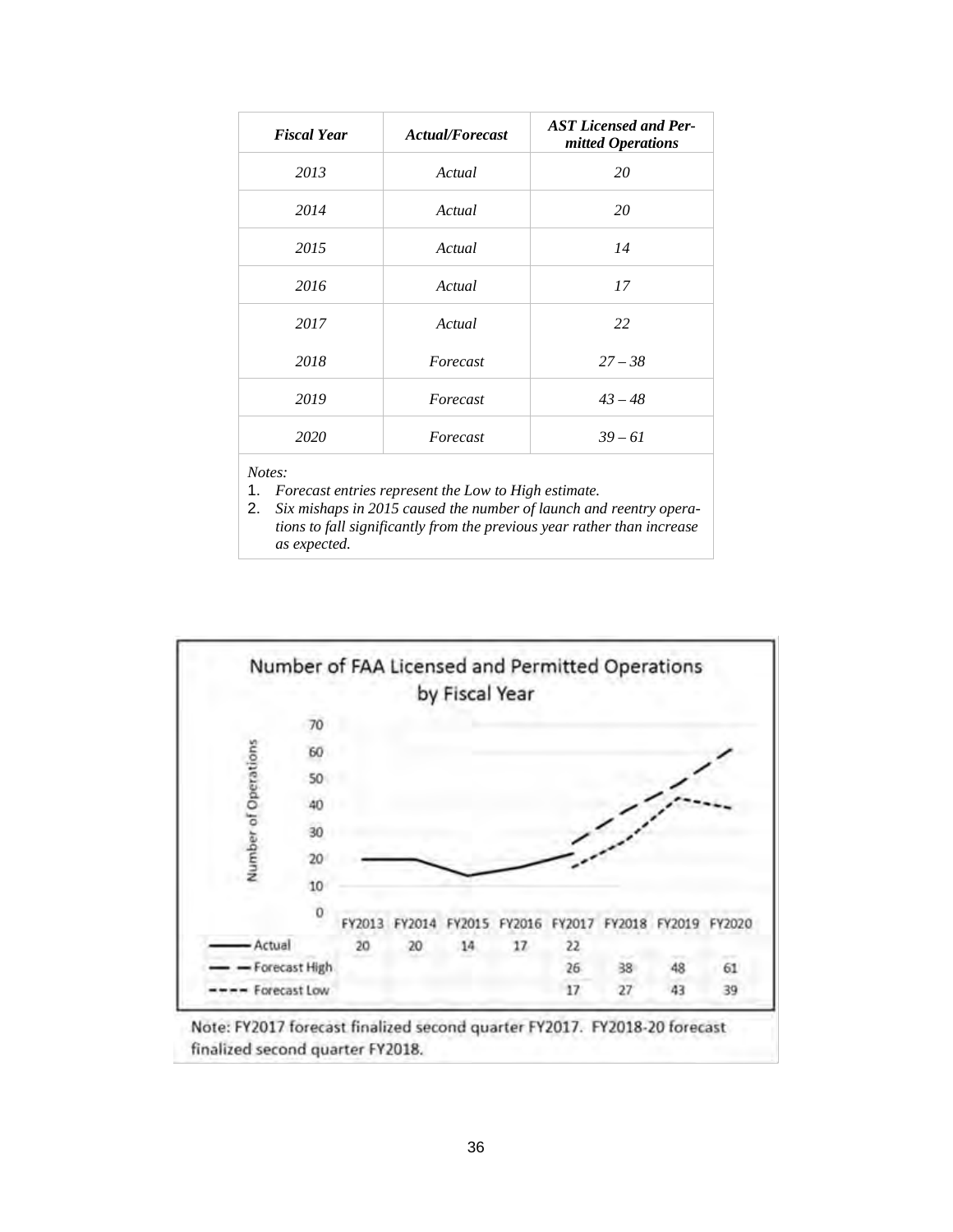It is important to note that the operations included in the forecast will occur at a variety of locations throughout the National Airspace System (NAS). That is, not all launch and reentry activity occurs at one location, for example, at Cape Canaveral, Florida. In the past year, FAA licensed launches and reentries throughout the NAS and beyond, including multiple reentries in the Pacific Ocean and one licensed launch from New Zealand. Furthermore, the forecast above only deals with launches and reentries licensed by FAA. It does not include launch activity for the rest of the world, and it is not tied exclusively to satellite demand.

### **Additional Factors Affecting Forecast Accuracy**

Commercial space transportation is a rapidly evolving industry. The industry's growth through technological innovation and the development of new markets increases the challenges associated with forecasting commercial space transportation operations.

### *New Commercial Launch Technologies and Operations are Emerging on an Accelerated Basis*

The commercial space transportation industry is exploring a variety of new technologies and new approaches to space launch and reentry. In late 2015, both Blue Origin and Space Exploration Technologies Corp. (SpaceX) successfully demonstrated the reusability of their rockets, a development that could significantly reduce the cost of operations and lead to an increase in the number of launch and reentry operations per year. Several other U.S. commercial entities are also pursuing the development of reusable launch vehicles (RLVs). At the same time, state and local governments are joining with commercial firms to promote additional

launch and reentry sites, and some firms are seeking to establish launch sites for their exclusive use. This added launch capacity sets the stage for simultaneous operations and an increase in the number operations per year.

### *New Markets for Commercial Space Transportation are Emerging*

The continuing development of commercial space transportation technology has spurred new markets for commercial space transportation services. As private industry continues to develop and test new vehicles capable of taking space flight participants on suborbital and orbital flights, companies and organizations are proposing to offer human space flight training and several organizations have already begun to provide this service. States and municipalities have sought to open new spaceports to attract commercial space transportation and associated high-tech firms and create business hubs for research and development. Since 2008, the NASA has managed the Commercial Resupply Services (CRS) program, which acquires transportation services from commercial providers to deliver cargo to and from the International Space Station (ISS). NASA is also working with commercial companies under its Commercial Crew Transportation Capabilities contract to develop vehicles that will provide transportation for astronauts and international partners to and from the ISS. These vehicles are expected to commence test flights and subsequent operational missions within the next five years. The commercial vehicles used by NASA for cargo and crew transportation will have other commercial applications that increase the capabilities of the commercial space transportation industry as a whole.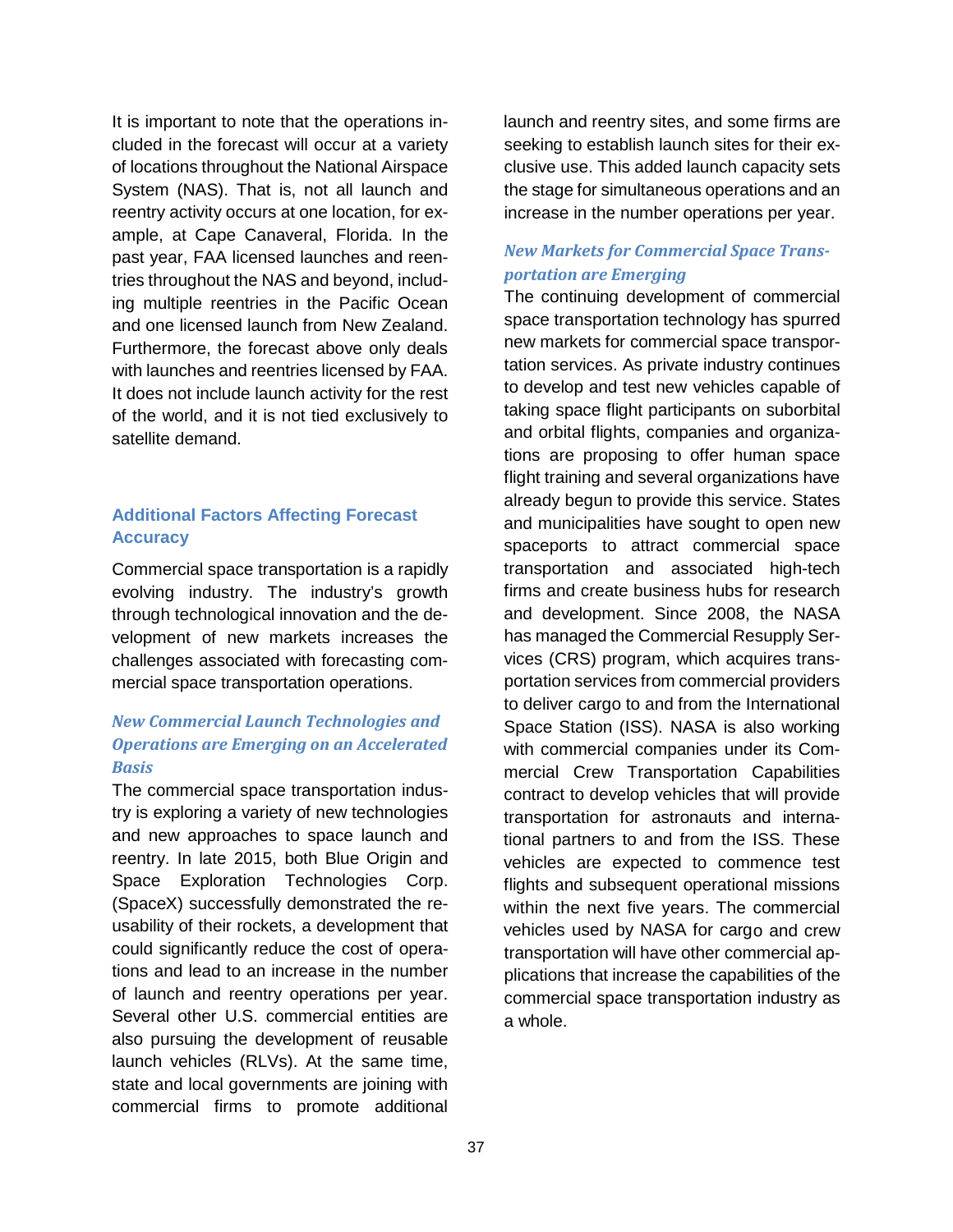Looking further afield, there are several companies in the regulatory pipeline seeking authority to land commercial vehicles on the Moon, establish private-sector space stations, service satellites on-orbit, and establish launch sites using non-traditional technologies like railguns and tube launchers. Extensive FAA resources will be needed to determine how these unprecedented commercial space ventures will impact public safety and U.S. national interests.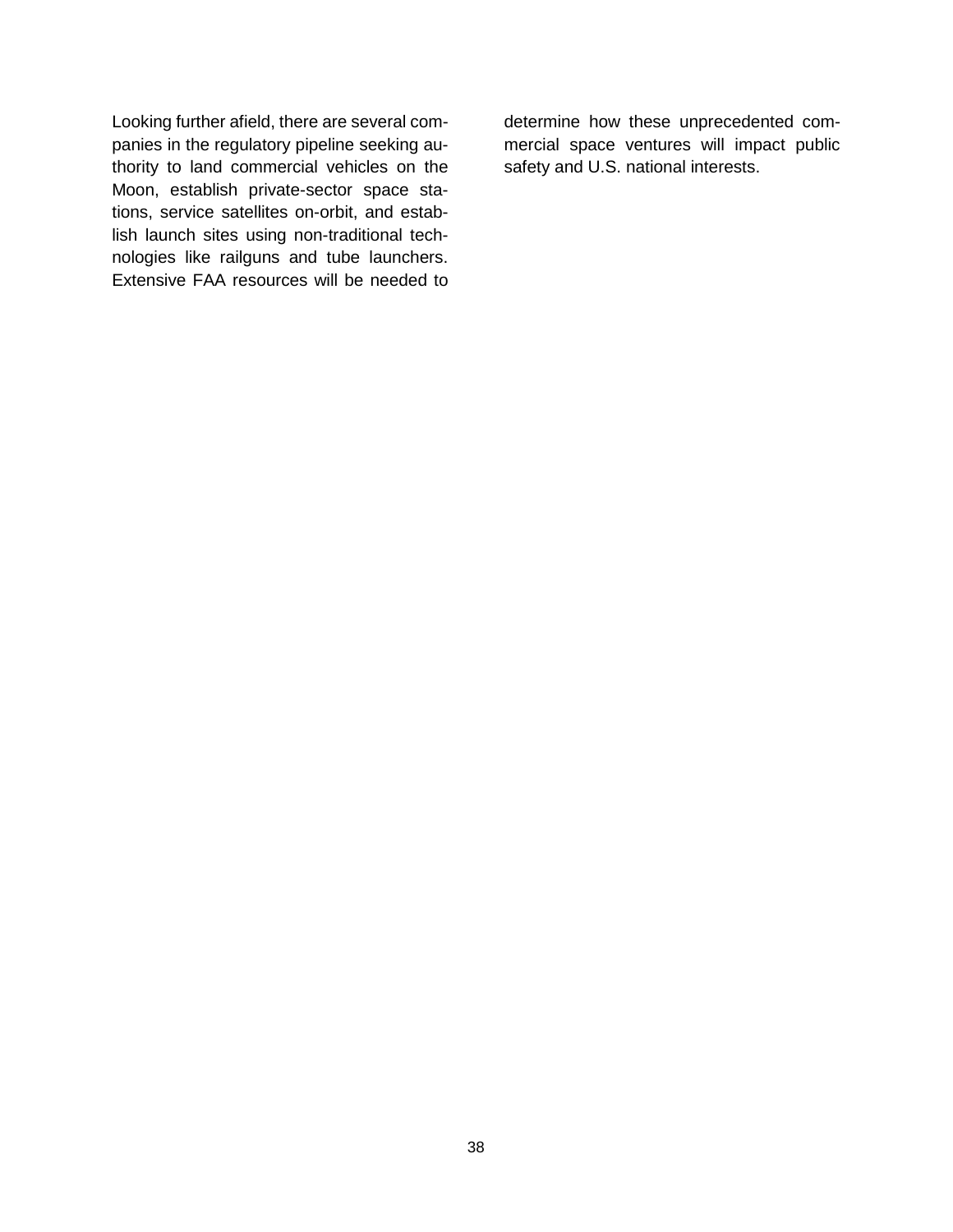### Unmanned Aircraft Systems

From its infancy, just a few years ago, unmanned aircraft systems (UAS) have been experiencing robust growth in the United States and throughout the world. A UAS is an unmanned aircraft and its associated communication links and control components required for the safe and efficient operation of the unmanned aircraft in the national airspace system (NAS). While the introduction of UAS into the NAS has opened up numerous possibilities, it has also created unique operational challenges. Despite these challenges, the UAS sector holds enormous potential, with commercial applications ranging from aerial photography to package delivery.

This section covers trends across the broad landscape of the established and emerging UAS industry, from model to non-model aircraft $6$ . Using these trends and insights from industry, the FAA has produced a number of forecasts. The forecasts reported in this section are driven primarily by the assumption of the continuing evolution of the regulatory environment, the commercial ingenuity of manufacturers and operators, and underlying demand, including business models. These drivers will continue to advance safe integration of UAS into the NAS.

#### **Trends in UAS and Forecast**

-

FAA's online registration system went into effect on Dec. 21, 2015. This required all UAS weighing more than 0.55 pounds (250 grams) and less than 55 pounds to be registered using a new on-line system [\(https://www.faa.gov/uas/get](https://www.faa.gov/uas/getting_started/registration/)ting started/registration/) or using the existing (paper-based) aircraft registration process. However, the U.S. Court of Appeals issued an order suspending the registration requirement for model aircraft owners on May 19, 2017. On December 12, 2017, the President signed the 2018 National Defense Authorization Act (NDAA), which reinstated the registration requirement for all model aircraft.

By the end of May 2017, more than 772,000 owners had already registered with the FAA. While mandatory registration was in effect until the last week of May 2017, the trend was one of slowing growth over time. On average, weekly registration ranged from 4,000-5,000 from January-May, 2017, with some expected peaks during the holiday season. Following the Court Order, the online registry continued to accept voluntary registrations from modelers. However, the registration data from the second half of 2017 may not reflect an accurate trend for model aircraft growth.

notes including other documents of the Agency, these terms are often interchanged.

<span id="page-40-0"></span><sup>&</sup>lt;sup>6</sup> These are also called, interchangeably, hobby and non-hobby UAS, respectively. In previous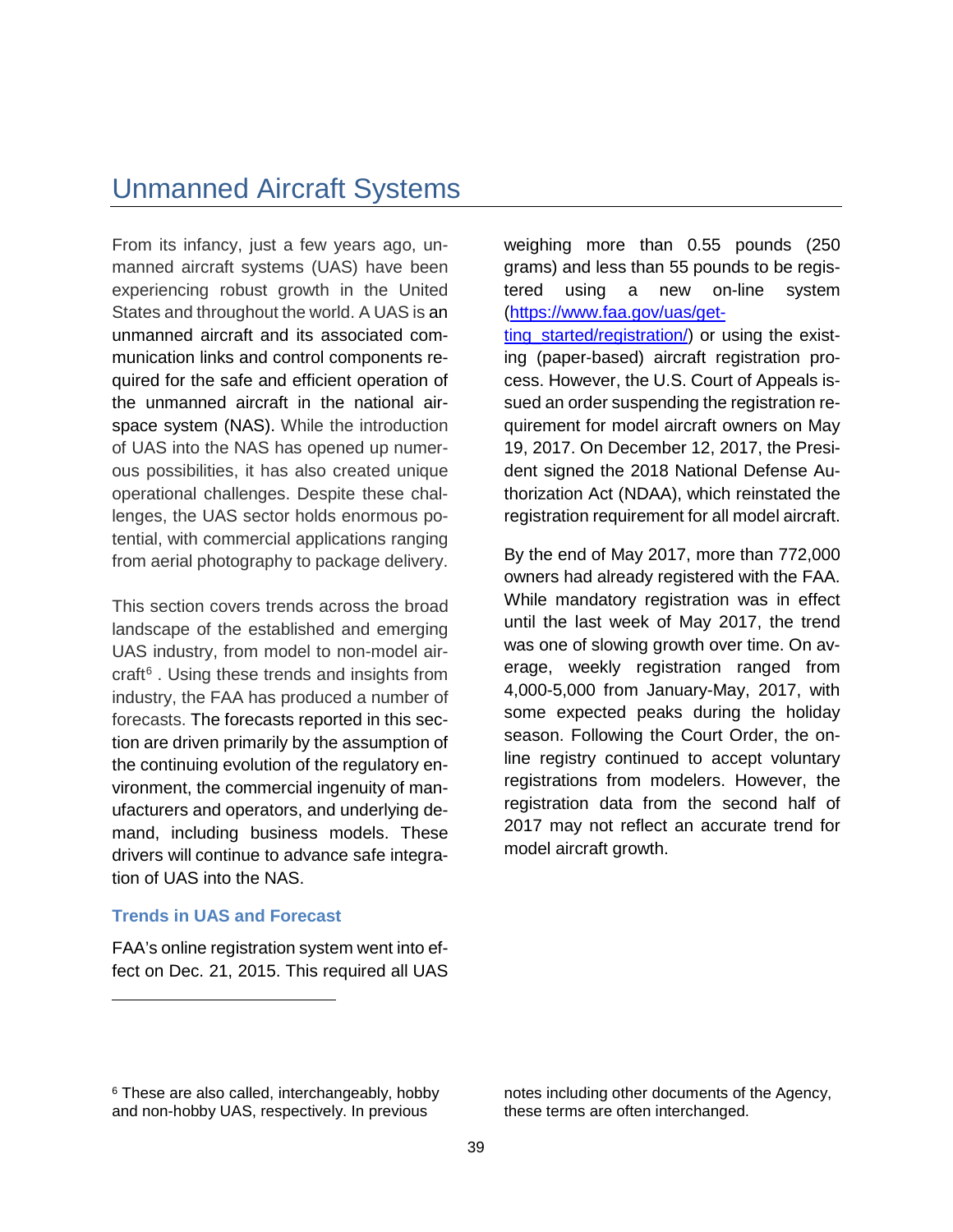

Model registration and thus ownership of small model UAS is distributed across the country. A spatial distribution of ownership demonstrates that sUAS are distributed throughout the country with denser ownership mapping closely against the population centers of the country.



Registration does not translate to aircraft in the system, the primary focus of the Agency. Unlike registration for non-model aircraft, the registration rule does not require modelers to register each individual aircraft; owners may register once and apply their registration number to multiple model aircraft. For each registration, therefore, one or more aircraft are possibly owned (with few exceptions of no equipment being owned as well).

Under the sponsorship of the UAS Implementation Plan, the FAA has launched various research activities to understand the possible magnitude of the UAS sector, implications on the spectrum of aircraft that may

be used for model flying, and the safety implications of the gradual integration of the UAS fleet into the NAS. The Agency has also engaged outside consulting firms to aid forecasting efforts for both the model and nonmodel UAS fleet.

Prior to undertaking the forecast, the first task was to extrapolate the trends of model ownership registration beyond May 2017 for the entire year, using data from earlier years and industry information. This introduces considerable uncertainty in the forecast, particularly for model aircraft. Thus, the FAA continues to recognize, as in earlier years, that uncertainty abounds in projections for both the model and non-model UAS fleet. Hence, we provide a forecast base (i.e. likely) with high (or optimistic) and low ranges in the following table for the model UAS fleet.

With over 873,000 modelers registered as of December 31, 2017 (extrapolated from June-December), we project that there are around 1.1 million sUAS identified distinctly as model aircraft. In contrast to last year's projection of 1.1 million units, the actual number of model aircraft was around 788,570 for 2016 – 28% lower than what we projected. A comparison of last year's data with this year's (2017) shows the compound annual growth rate to be around 40%. This is still a substantial growth rate, as anticipated from the introduction of drones as a hobby, facilitated by falling equipment prices, improved technology such as built-in cameras, and the relative ease of maneuvering. However, the trend is likely to slow as the pace of falling prices slow and early adopters begin to experience limits to their experiments. Given the trend observed in the number of registrations, expert opinions collected in Transportation Research Board (TRB) annual workshops, re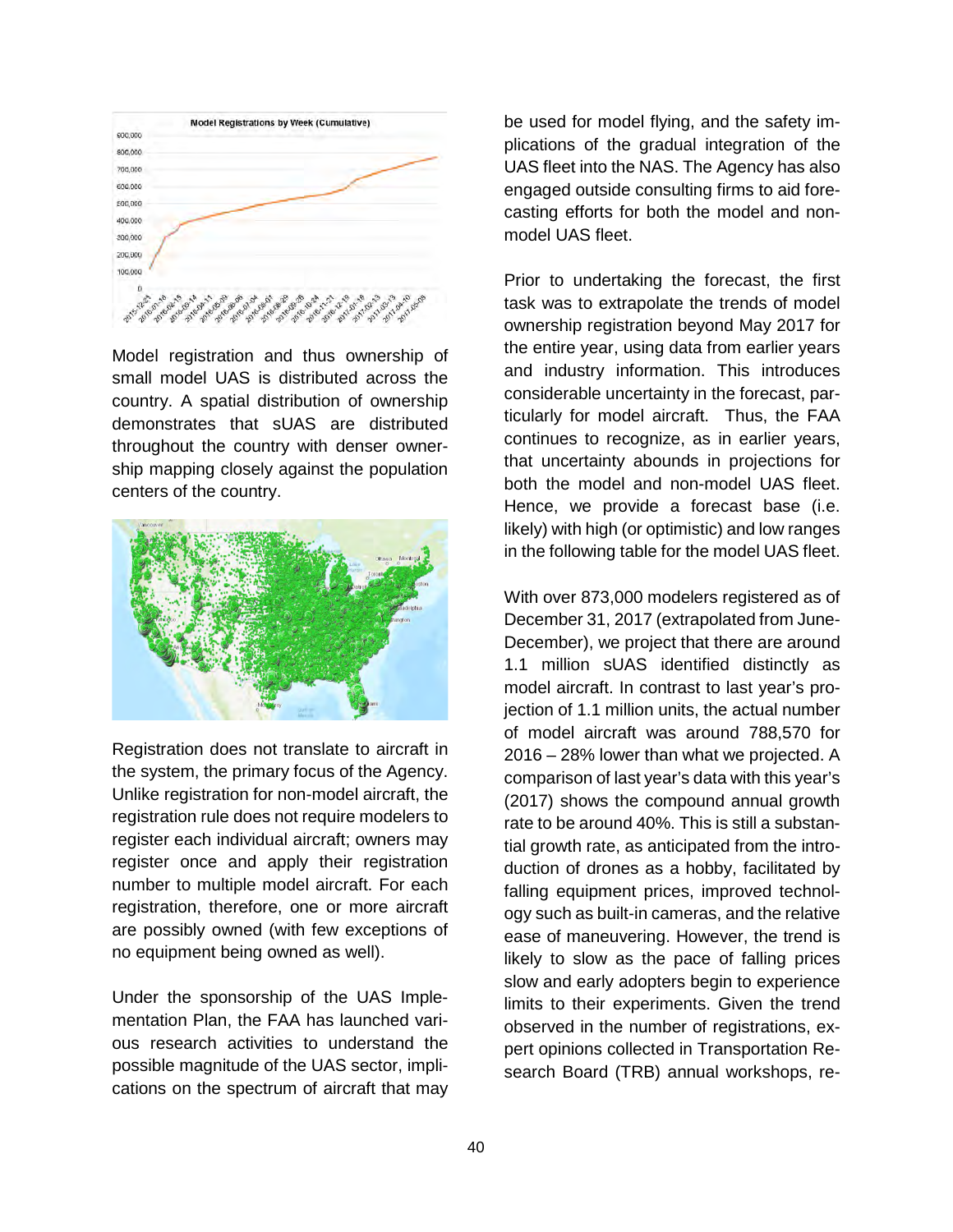view of available industry forecasts, and market/industry research, we forecast that the model fleet will likely (i.e. base scenario) more than double in size over the next 5 years, from the present 1.1 million units to over 2.4 million units. The high/optimistic scenario suggests this growth may be as high as 3.17 million units, while the low scenario shows it could be as low as 1.96 million units. The growth rates underlying these numbers are fairly steady in the initial years but more modest in the last 2 years. The gradual market saturation that is projected in 5 years and beyond in the model aircraft fleet parallels other consumer technology products such as cell phones and video gameconsoles, and prior to that, video cameras and video players.

|      | <b>Total Model Fleet</b><br>(Million sUAS Units) |             |      |
|------|--------------------------------------------------|-------------|------|
| vear | Low                                              | <b>Base</b> | High |
| 2017 | 1.10                                             | 1.10        | 1.10 |
| 2018 | 1.50                                             | 1.60        | 1.73 |
| 2019 | 1.76                                             | 2.00        | 2.35 |
| 2020 | 1.87                                             | 2.20        | 2.73 |
| 2021 | 1.92                                             | 2.30        | 2.94 |
| 2022 | 1.96                                             | 2.40        | 3.17 |

### **Commercial UAS Forecast**

The online registration system for the nonmodel fleet went into effect on April 1, 2016. Unlike the rules for model ownership, nonmodel owners must register each individual UAS. Since the launch of on-line registration, more than 110,000 commercial operators had registered their equipment by the end of 2017. Information contained here shows the trend in the total fleet size since the time when registration began in the  $2<sup>nd</sup>$  quarter of <sup>2016</sup>. For each week the registration has been



available, over 1,000 aircraft have been registered. As in the case of model UAS ownership, non-model UAS are distributed across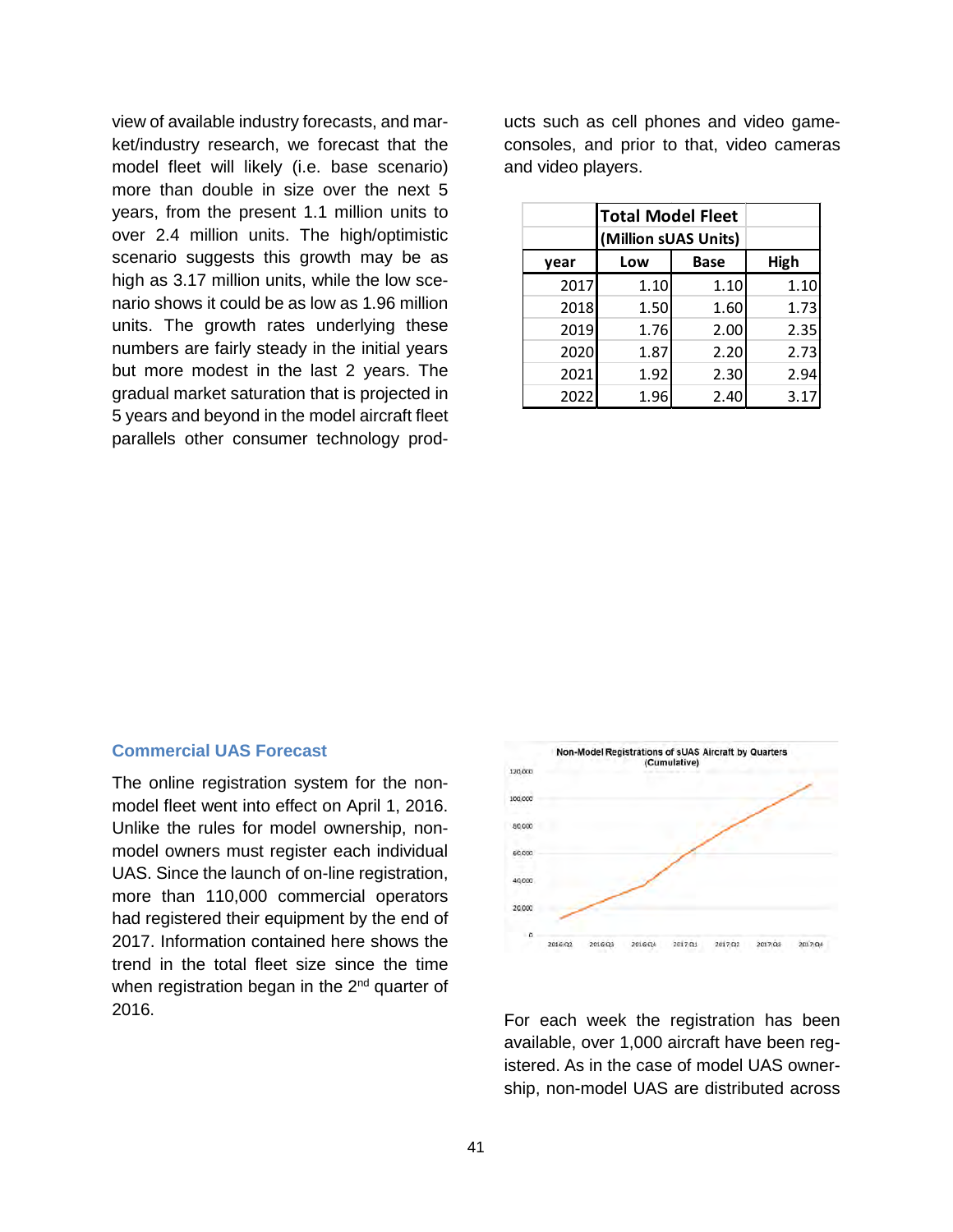the country. A spatial distribution of unit registration (using data for October 2017) demonstrates that non-model UAS are distributed throughout the country, with denser activities correlating closely with the economic or commercial activities of the country.

The non-model sector is primarily commercial in nature. It is very dynamic and appears to be at an early stage of growth. Unlike the model sector, we anticipate that the growth rate in this sector will continue to accelerate over the next few years. Additional commercial uses will likely result from both the clarity that Part 107 has provided and the possibilities for waivers, which will likely facilitate further growth in the sector.



Last year, we forecasted that the non-model sector would comprise approximately 108,000 aircraft in 2017, a growth rate exceeding 150% from the base of 42,000 in 2016. Actual data indicate there were 110,604 UAS registered at the end of 2017. Considering the trend observed in the registrations, expert opinions provided during the TRB workshops, review of available industry forecasts, internal research, and market/industry research, we project that the nonmodel fleet by 2022 will likely (i.e. base scenario) be four times larger than the current number of non-model aircraft. As the present base (i.e. cumulative total) gets larger, we anticipate the growth rate of the sector will slow down over time as well.

The forecast of non-model UAS does not fundamentally change from the growth path laid out last year. Similar to last year, we project the non-model sUAS sector will be over 450,000 in 2022.

We divide the non-model sector into two types of UAS aircraft: consumer grade and professional grade. The consumer grade non-model aircraft have a wide price range, below US \$10,000 with an average unit price of around \$2,500. The professional grade is typically priced above \$10,000, with a unit price assumed to be around \$25,000. Currently, the consumer grade dominates the non-model sector, with a market share approaching 98%. However, as the sector matures and the industry begins to consolidate, the share of consumer grade non-model aircraft is likely to decline but remain dominant. By 2022, FAA projects this sub-sector will have less than a 90% share of the overall consumer grade non-model UAS sector.

Starting from a low base of around 3,000 aircraft in 2017, professional grade non-model UAS stand to expand rapidly over time, especially as newer and more sophisticated uses are identified, designed, and planned. If, for example, professional grade UAS meet feasibility criteria of operations, safety, regulations, and economics/business, and they enter into the logistics chain via delivery of small packages, the growth in this sector will likely be phenomenal. In a similar vein, the Low Altitude Authorization and Notification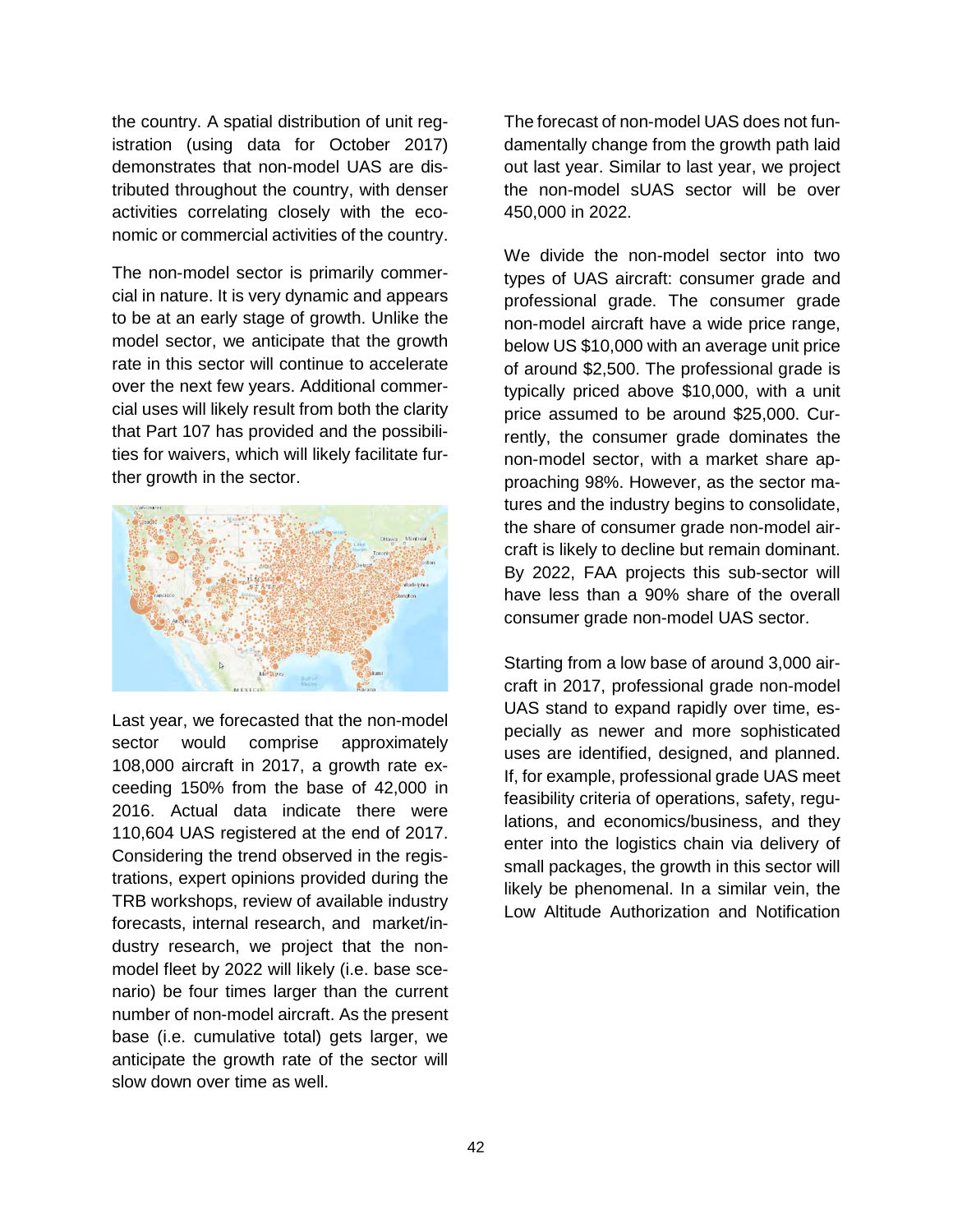Capability (LAANC)<sup>[7](#page-44-0)</sup>, which began testing in 2017 and is planned to be rolled out nationally over this year, is designed to allow considerable flexibility in UAS operations and facilitate non-modelers' use of the NAS. While most of the near-term growth in non-model UAS will still come from operations with consumer grade UAS (over 90%), we anticipate the remainder will come from professional grade non-model UAS.

Unlike the model counterpart, it is extremely difficult to put a lower bound on the growth of the non-model sector due to its composition (i.e. consumer vs. professional grades) and the varying business opportunities and growth paths. As non-model aircraft become operationally more efficient and safe, battery life expands, and regulatory constraints are reduced, new business models will begin to develop, thus enhancing robust supply-side responses. These responses, in turn, will pull demand forces (e.g. consumer response to receiving commercial packages, routine blood delivery to hospitals, etc.) that are presently latent. As a result, we provide a likely or base scenario together with the enormous potential embodied in the "high" scenario, representing cumulative annual growth rates of 33% and 46%, respectively.

|      | <b>Total non-Model Fleet</b> |         |
|------|------------------------------|---------|
|      | (no. of units)               |         |
| year | Base                         | High    |
| 2017 | 110,604                      | 110,604 |
| 2018 | 158,900                      | 168,339 |
| 2019 | 229,400                      | 268,937 |
| 2020 | 312,100                      | 410,862 |
| 2021 | 407,400                      | 604,550 |
| 2022 | 451,800                      | 717,895 |

Non-model UAS are presently used for numerous purposes. A review of market analyses and industry information reveals their present uses (following chart) have not changed much from last year:



Non-model UAS are primarily used for aerial imaging and data collection, including real estate photography (48%), industrial and utility inspection (28%), and agricultural applications (17%), including crop inspection. Increasingly, state and local governments are using UAS for emergency services, including search and rescue operations, and presently employ around 3% of all non-model UAS. As the sector grows, there will be many more non-model UAS in use.

 $\overline{a}$ 

time) of the authorization requests. It is likely to reduce any distractions of controllers at the Towers.

<span id="page-44-0"></span><sup>7</sup> Through LAANC, the FAA will grant real-time authorizations for operations complying with Part 107 via speeding up processing time (i.e., real-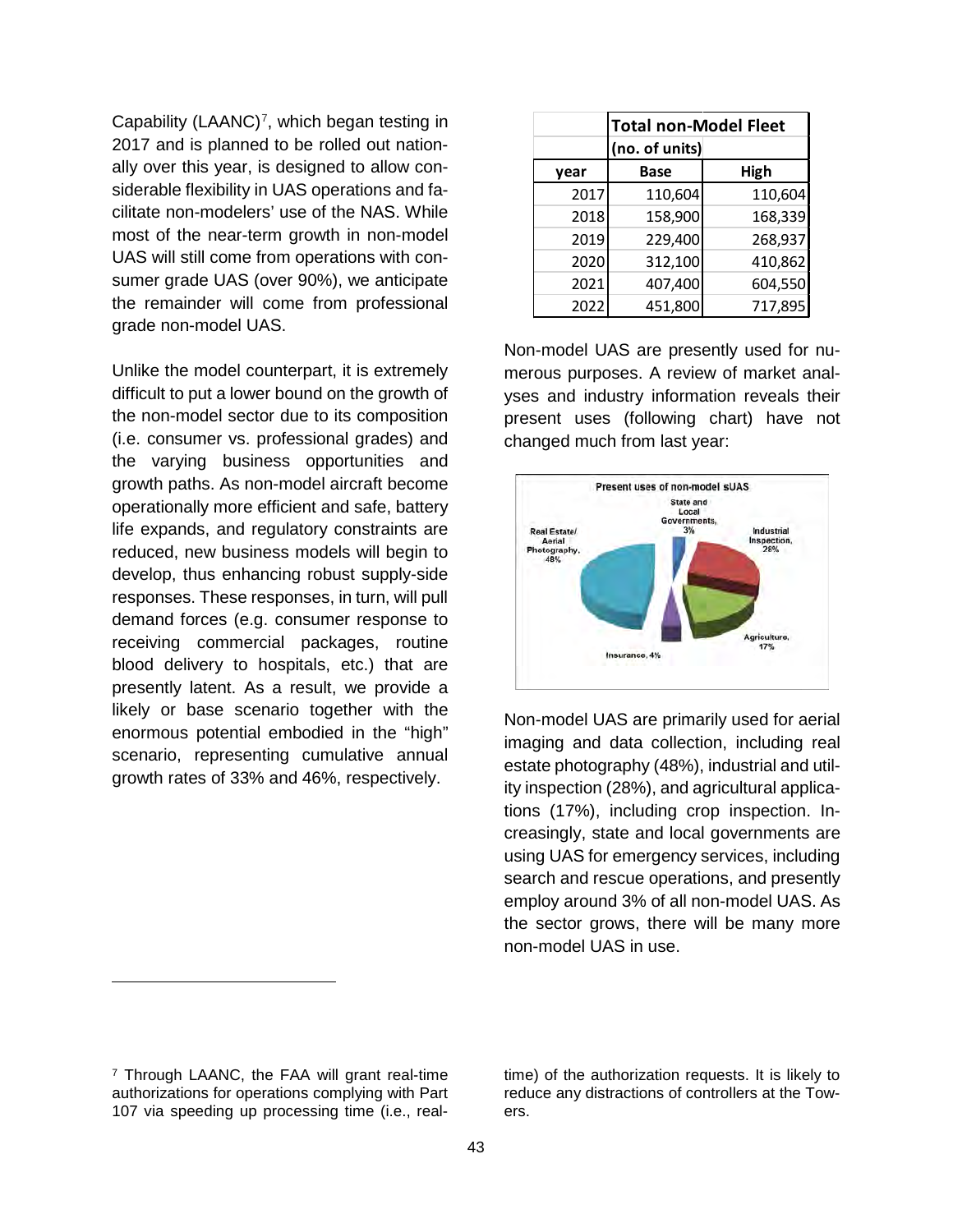One way of identifying early trends of nonmodel UAS uses is to analyze the waiver applications granted to non-model UAS operators. Both the magnitude and relative composition of waiver types may indicate the direction of the non-model UAS sector as a whole. A breakdown of the waiver requests granted is shown in the chart below:



Beyond what is presently allowed under Part 107, expanding non-model applications requires waivers for night operations (86% of all waivers granted), operation of multiple unmanned aircraft by one pilot (1.5%), and operations above current altitude limits (1.3%). Many of these waivers include combinations of multiple waived provisions, and hence, totaling waivers granted by provision (more than 1,600 in December 2017) exceeds 100%. The Agency issues these waivers to facilitate expanded commercial activities by non-model UAS on a case-by-case basis, while it develops additional regulations to enable more advanced operations on a routine basis. Analysis of these waiver applications allows us to understand the industry trends, one of many metrics essential for understanding and projecting the trajectory, course corrections, and growth trends of the sector.

Finally, almost 13,000 airspace authorizations and waivers were approved for UAS operations in controlled airspaces by the end of December 2017. While over half of them

were for operation in class D airspace (i.e., smaller airports with control towers), waivers for operation in other classes were also requested and approved.

| <b>Total Approvals</b> | <b>Auths</b> | <b>Waivers</b> | <b>Total</b> |
|------------------------|--------------|----------------|--------------|
| Class B                | 1,823        | 18             | 1,841        |
| Class C                | 2,715        | 49             | 2,764        |
| Class D                | 6,905        | 97             | 7,002        |
| Class E                | 1,351        | 22             | 1,373        |
| TOTAL                  | 12,794       | 186            | 12,980       |

#### **Large UAS**

According to FAA rules, UAS weighing more than 55 pounds must be registered using the existing aircraft registration process (14 CFR part 47). Many of these aircraft are operated within the NAS by federal agencies, state and local governments, and national research organizations. While many of these organizations require certificates of waiver or authorization (COAs) to fly, others have their own procedures for authorizations, e.g. Military, Customs and Border Patrol (CBP), etc. While the FAA has a great deal of experience enabling operations with this class of UAS within the NAS, we do not have the equivalent level of understanding of the fleet numbers and trends in the growth of these types of UAS. Further examination and research may lead us to better identify trends and eventually develop a forecast in the future.

#### **Remote Pilot Forecast**

An important final metric in non-model sUAS is the trend in remote pilot certifications (RPCs). RPCs are issued in accordance with part 107 and are used primarily to facilitate non-model sUAS flights for commercial activities. As of December 2017, more than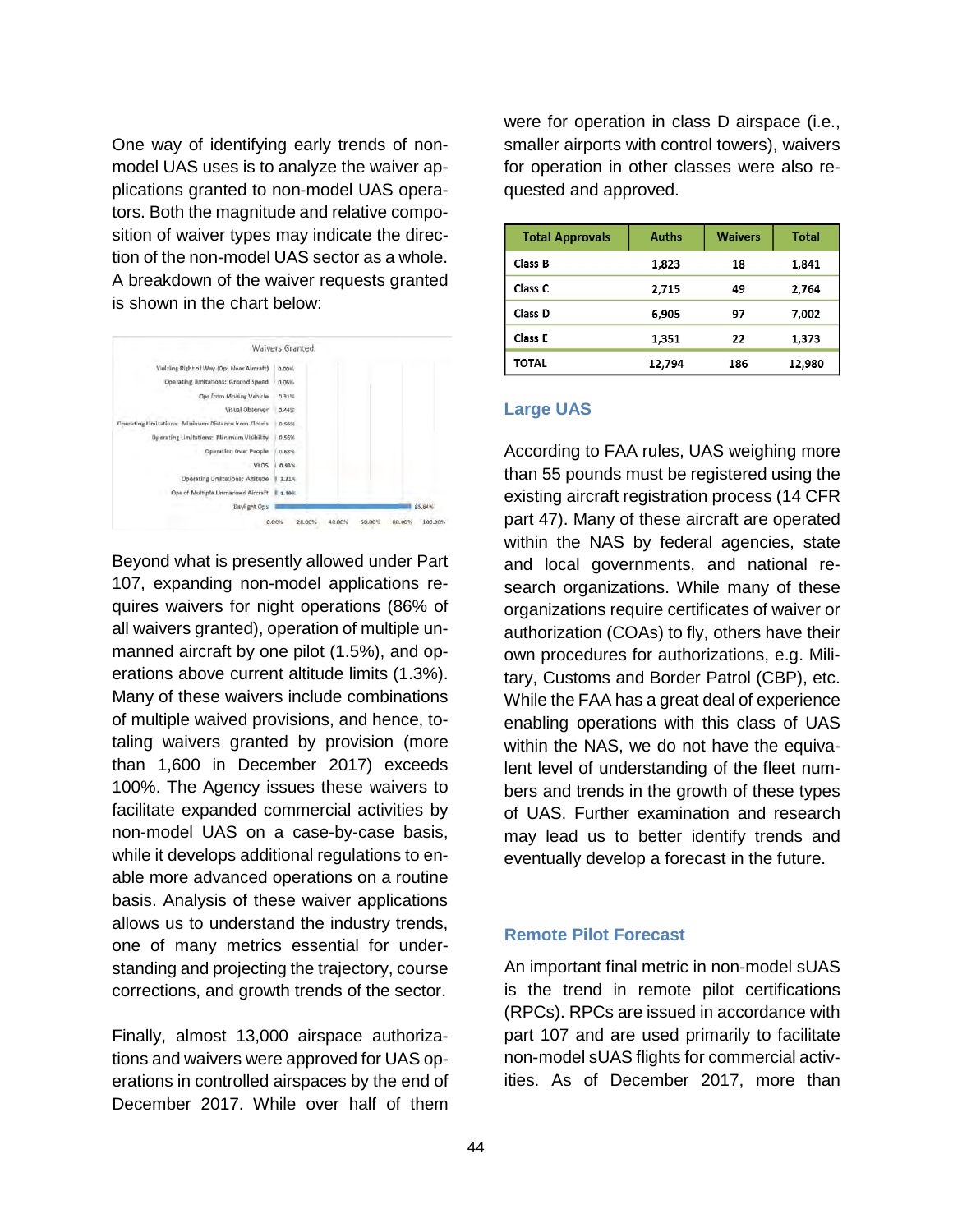73,000 RPCs were issued. Over 90% of individuals who took the required aeronautical knowledge exam passed and obtained an RPC. The RPC forecasts presented are based on two data sources: (a) trends in RPCs issued; and (b) trends in non-model sUAS registration and fleet forecasts. For projecting RPCs, we assume that one pilot is likely to handle 1.5 units of non-model sUAS.



Combining these assumptions with the base scenario of non-model sUAS forecast, we project RPCs in the above graph. As evident, RPCs are set to experience tremendous growth following the growth trends of the non-model sUAS sector. Starting from the base of 73,673 RPCs in 2017, non-model activities may require over 300,000 new remote pilots in 5 years, providing tremendous opportunities for growth in employment associated with commercial activities of the UAS.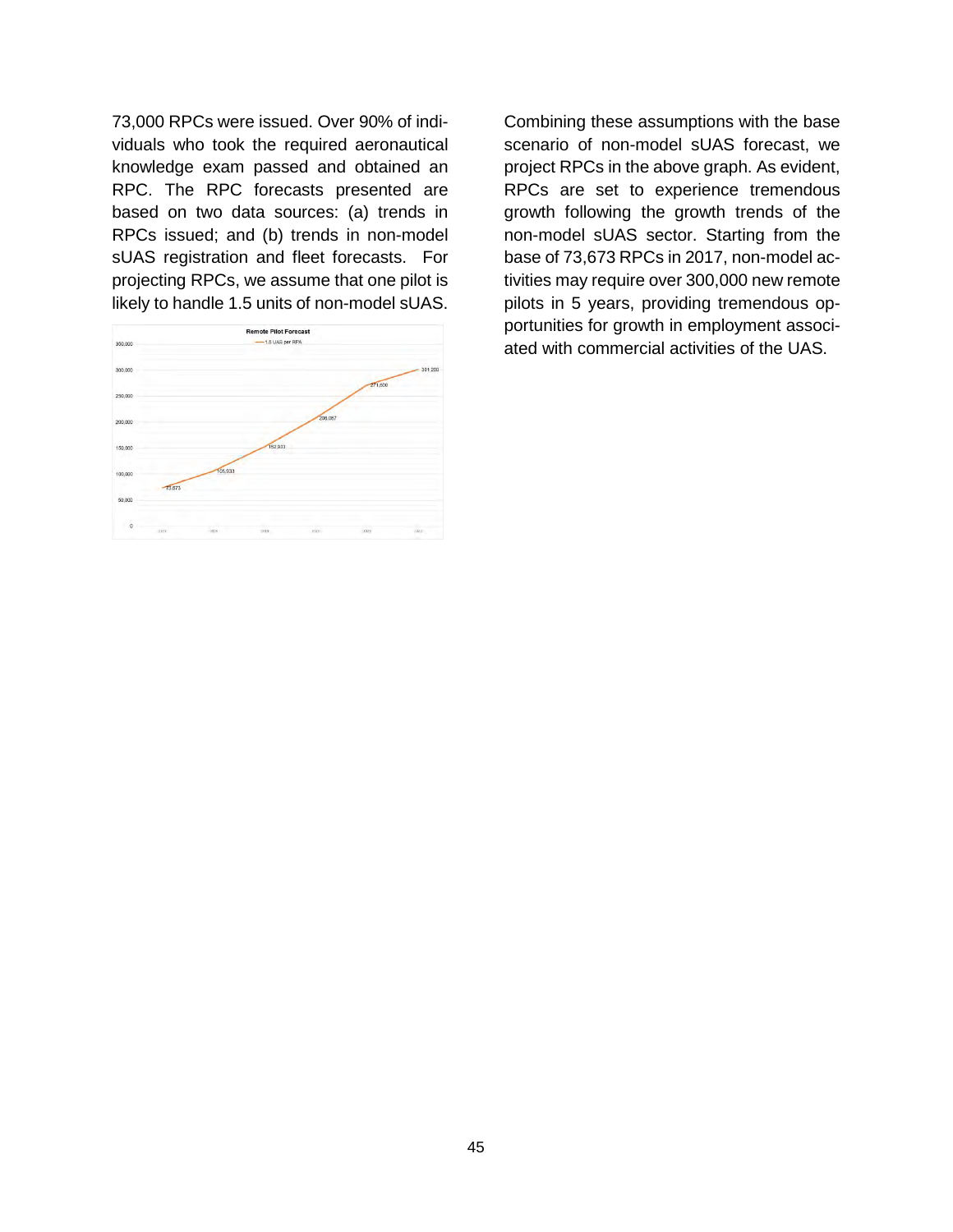### Forecast Uncertainties

The forecasts in this document are forecasts of aviation demand, driven by models built on forecasts of economic activity. There are many assumptions in both the economic forecasts and in the FAA models that could affect the degree to which these forecasts are realized. This year's forecast is powered, at least in the short-term, by a number of factors including the strength of the U.S. and global economies. Shifting international dynamics and impacts resulting from the U.S. administration's economic policies could drive further changes. Also, as numerous incidents in the past few years remind us, terrorism remains among the greatest worldwide risks to aviation growth. Any terrorist incident aimed at aviation could have an immediate and significant impact on the demand for aviation services that could be greater than its impact on overall economic activity.

Although oil prices remained below \$50 per barrel for most of 2017, the recent volatility reminds us there is still considerable uncertainty as to the future direction of oil prices. The FAA's baseline forecast (derived from economic assumptions in IHS Global Insight's January 2018 U.S. macro forecast and 30-Year Focus released during the fourth quarter of 2017) calls for oil prices to increase to \$54 per barrel in 2018 and rise steadily after 2020. By 2030 oil prices exceed \$100 per barrel and approach \$120 per barrel by the end of the forecast period in 2038. Some forecasters are calling for a more gradual rebound in the price of oil. In October 2017, the World Bank released its latest commodity price forecast. The forecast calls for oil prices to rise to \$56 per barrel in 2018, remaining below \$65 until 2025, and reaching \$70 per barrel by 2030. The

International Monetary Fund (IMF) also sees oil prices increasing at more moderate rates than the FAA's base forecast. In its July 2017 release, the IMF forecast had oil prices increasing from \$49 per barrel in 2017 to only \$54.80 per barrel by 2022. Over the long run, lower oil prices give consumers an impetus for additional spending, including air travel, and should enhance industry profitability.

The baseline forecast incorporates the December 2017 U.S. tax cuts and some additional infrastructure spending in 2018 and beyond. However, there is considerable uncertainty as to the magnitude, timing, and nature of these programs that ultimately determines the impact on the future growth of the U.S. economy. In addition, how the U.S. will engage with the rest of the global economy over the next several years continues to be evolve. Under the right conditions, a period of sustained high and more inclusive growth along with increased financial stability could occur but there is also the possibility of an outcome that leads to greater global economic fragmentation, slower growth, and increased financial instability.

The baseline forecast assumes that global economic growth will accelerate after 2017, but weakness in certain regions may threaten the strength and sustainability of the expansion. The baseline forecast assumes that China and India will be growth engines for emerging economies as China successfully transitions the economy from reliance on heavy manufacturing and resource industries to one more oriented towards the services and technology sectors and India continues to implement reforms to make its economy more competitive. While economic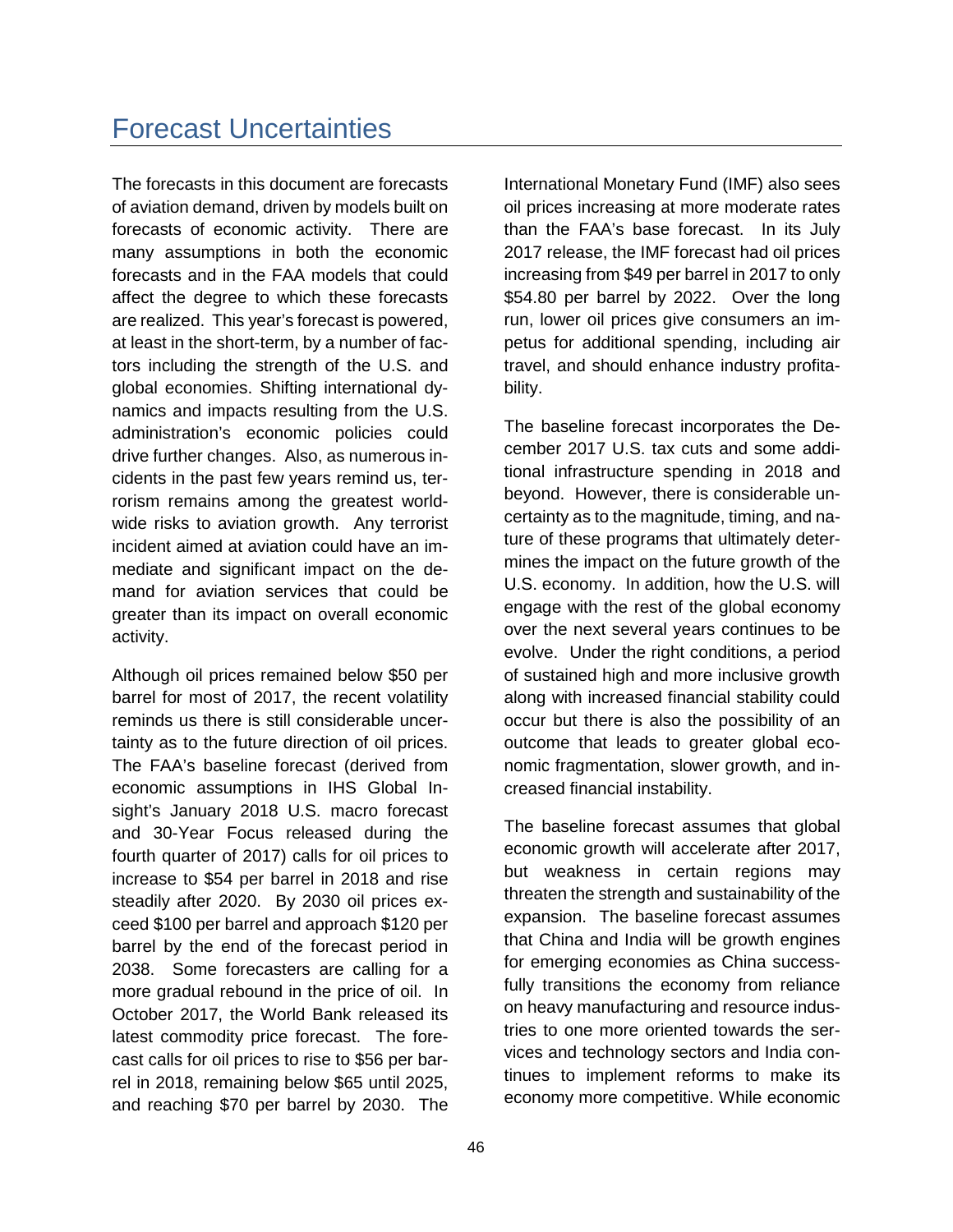growth appears to be accelerating in the U.S., there are concerns about the strength of demand in Japan and in the European Union as these areas continue to be constrained by structural economic problems (high debt, slow population growth, weak public finances for example) and the outcome of political elections. Furthermore, the actions taken to stabilize the global economy during the Great Recession continue to hamper economic policy makers. There are concerns that central banks may not raise interest rates in time to contain asset bubbles and inflationary expectations or raise rates too fast and undermine the recovery. In advanced economies, governments need to shore up their finances and recent actions have many analysts concerned that policy makers will not take the steps needed. There exists a non-trivial possibility that authorities will either act prematurely or be excessively timid and late in taking necessary steps to maintain a healthy global economy. The current forecasts assume strong passenger growth for travel between the United States and other world regions. Any slowing of worldwide economic activity could seriously inhibit the growth in global passenger demand.

With the approval of the Alaska Airlines/Virgin America merger, the outlook for further consolidation via mergers and acquisitions (M&A) appears to be rather limited. Based on FY 2017 data, the top 6 (American, Delta, United, Southwest) plus Alaska/Virgin and JetBlue accounted for more than 85% of the U.S. airline industry capacity and traffic. For many low cost carriers, the sheer size of merger transactions or the amount of risk associated with a merger makes further merger activity unlikely. For the network carriers, it is unclear how regulatory authorities will respond to any future proposed mergers.

numbers of large regional jets (70 to 90 seats) into the fleet of regional carriers. However, network carrier consolidation and new rules on pilot training have left regional carriers saddled with either excess capacity or a lack of pilots. Although air travel demand continues to recover, the bankruptcy filing of Republic Airlines in February 2016 is a reminder that financial pressures on regional operators have not abated. Network carriers continue to adjust the size and breadth of their networks. In many cases there are not opportunities for regional carriers to backfill the loss of the mainline service. Delta is well along in its plans to reduce its small (read 50 seat) regional jet fleet and plans to retire another 50 to bring its total to just 125 by 2018, down from almost 500 at the end of 2009. United has reduced the number of small regional jets flown by its partners from an estimated 380 in 2012 to 256 by the end of 2017. However, it plans to add 40 more small regional jets to its fleet in 2018 as part of its latest expansion plan. Meanwhile American has trimmed its small regional jet fleet by 90 aircraft since the beginning of 2015 from 297 to 207 aircraft and has plans to reduce an additional 5 aircraft in 2018. At the same time the carrier plans to add 15 larger regional jets to its fleet in 2018, on top of the 86 that have been added since 2015. While these actions may provide some opportunities for well positioned regional carriers, the overall impact of consolidation so far has been to reduce opportunities for regional flying substantially.

The forecast assumes the addition of sizable

After suffering through a significant downturn in 2009, business and corporate aviation have seen a partial recovery during the past eight years. The future pace of the recovery in business and corporate aviation is based largely upon the prospects for economic growth and corporate profits. Uncertainty in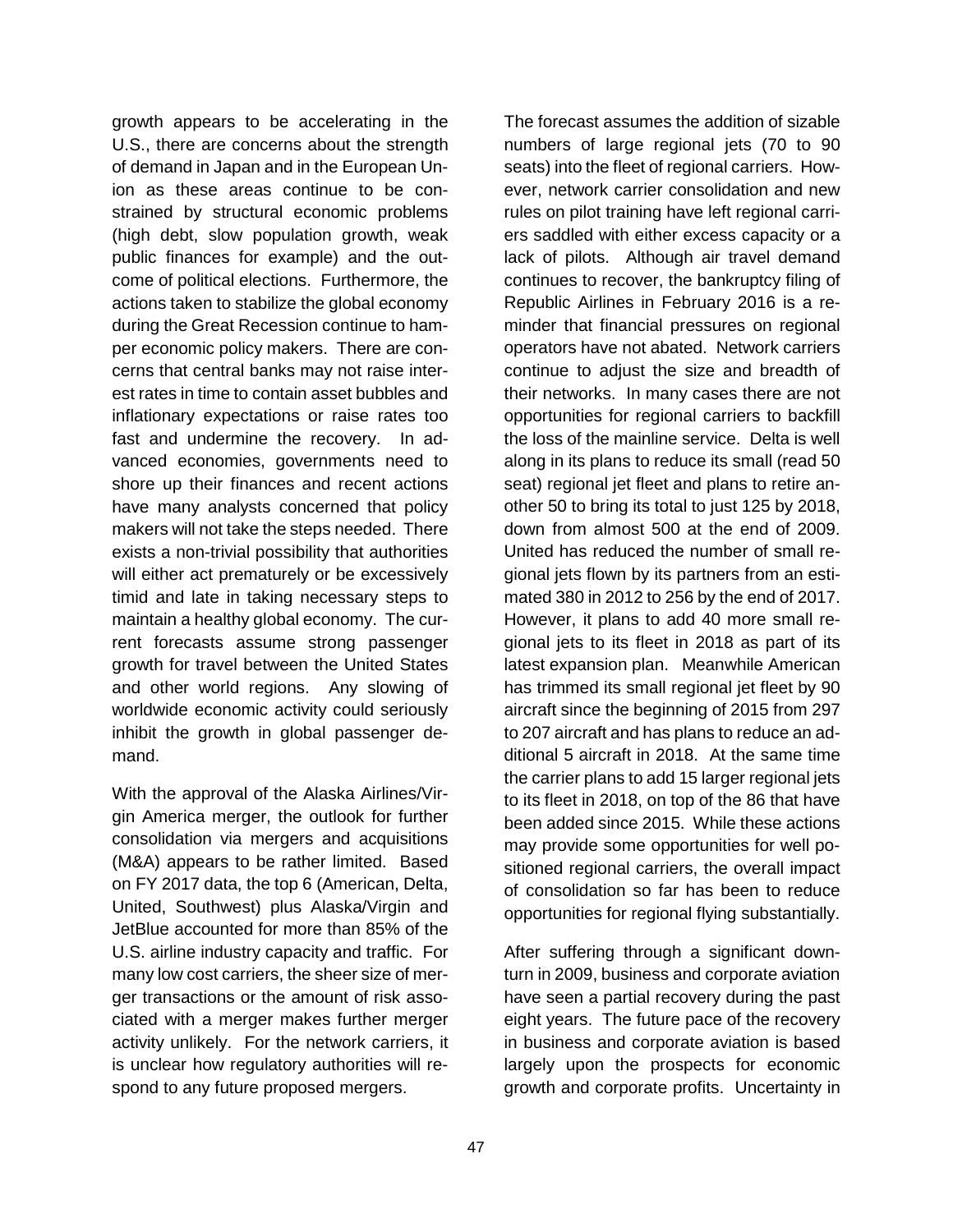these leading indicators poses a risk to the forecast, but the risk is not limited to these factors. Other influences, such as potential environmental regulations and taxes do not seem to be as much of a concern in the short term, but over the long term, uncertainties about the direction of these influences may place downward pressure on the forecast. On the other hand, there could be a pent-up demand for business jets in the near term that could push the forecast higher. While corporate profits have been high for several years, perceived economic and political uncertainties have caused companies to postpone their purchase of new business aircraft. With the U.S. administration's emphasis on policies designed to stimulate economic growth and limit regulation, and the favorable terms of the new tax law, companies are feeling more optimistic about their future prospects that can translate into additional business jet sales. The impact of fuel price movements on business aircraft demand is also uncertain. Overall, the positive effect of declining fuel prices on corporate profits translates to increased demand for business aircraft. However, business aircraft demand from energy related industries will be negatively impacted if fuel prices remain low (by historic standards) for an extended period in the future.

Other factors, such as new and more efficient product offerings and increased competition from new entrant manufacturers, serve to broaden the potential of the industry. Raising the level of security restrictions, and the subsequent travel hassles placed on airline passengers, could make corporate jet travel look increasingly appealing.

Not only is the volume of aircraft operating at most large hubs expected to increase over the next 20 years, but the mix of aircraft is changing for this same period. The expected

increases in the numbers of regional jets and business jets as well as the anticipated widespread deployment of UAS into the national airspace system will make the FAA's job more challenging. This change in the mix of aircraft will most likely add to workload above and beyond the increasing demand for aviation services resulting from the growth in operations over the forecast period.

While overall activity at FAA and contract towers increased 0.7 percent in 2017, activity at large and medium hub airports (60 in total) increased 0.4 percent in 2017 and delays remained at historically high levels at many U.S. airports. FAA forecasts operations at these airports to grow substantially faster than the overall national trend. As demand continues to grow and workload increases, congestion and delays could become critical limits to growth over the forecast period. FAA's forecasts of both demand and operations are unconstrained in that they assume that there will be sufficient infrastructure to handle the projected levels of activity. Should the infrastructure be inadequate and result in even more congestion and delays, it is likely that the forecasts of both demand and operations would not be achieved.

Increasing concerns about aviation environmental impacts could potentially limit or delay the ability of the aviation sector to grow to meet national economic and mobility needs. Airspace modernization and airport expansion or new construction are often contentious because of concerns over noise, air quality, and water quality. Community concerns about aviation noise have led to increasing levels of public debate, political interest, and even litigation. Without effective measures to mitigate and abate aviation noise, the infrastructure projects needed to achieve aviation growth may be delayed.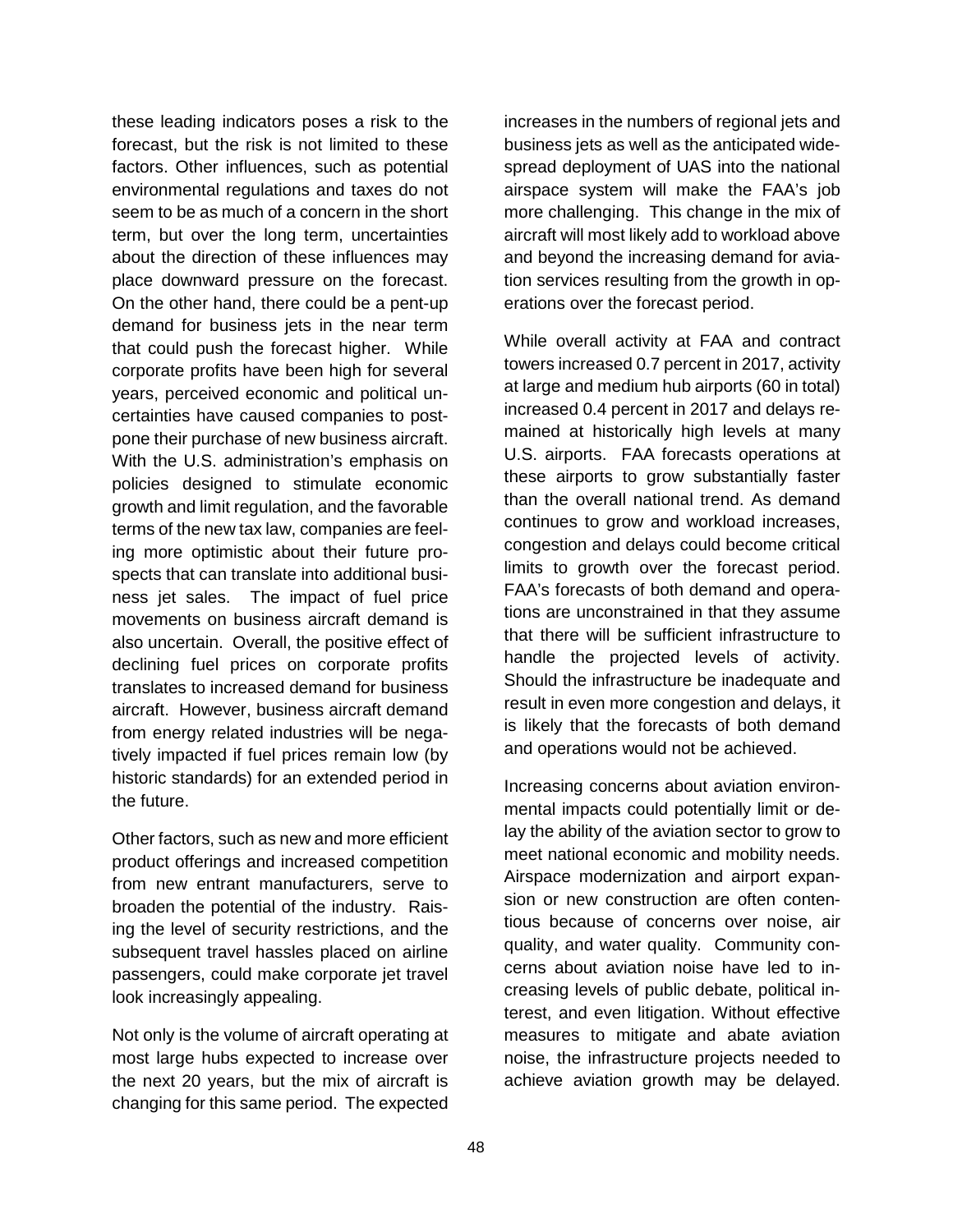The environmental noise and emissions issues associated with overflight operations also present global challenges. In addition to providing economic benefits, technologies to improve aircraft fuel efficiency and reduce fuel consumption provide benefits in terms of reduced noise and emissions. A global market-based measure for international carbon dioxide emissions will help ensure an approach that is economically preferable to a patchwork of State or Regional-level regulations around the world. Continued advancements in technologies that result in improved fuel efficiency, reduced fuel consumption, noise reduction and reduced emissions are also required to ensure that access restrictions or operating limitations are not imposed on the in-service fleet, which in turn may depress growth.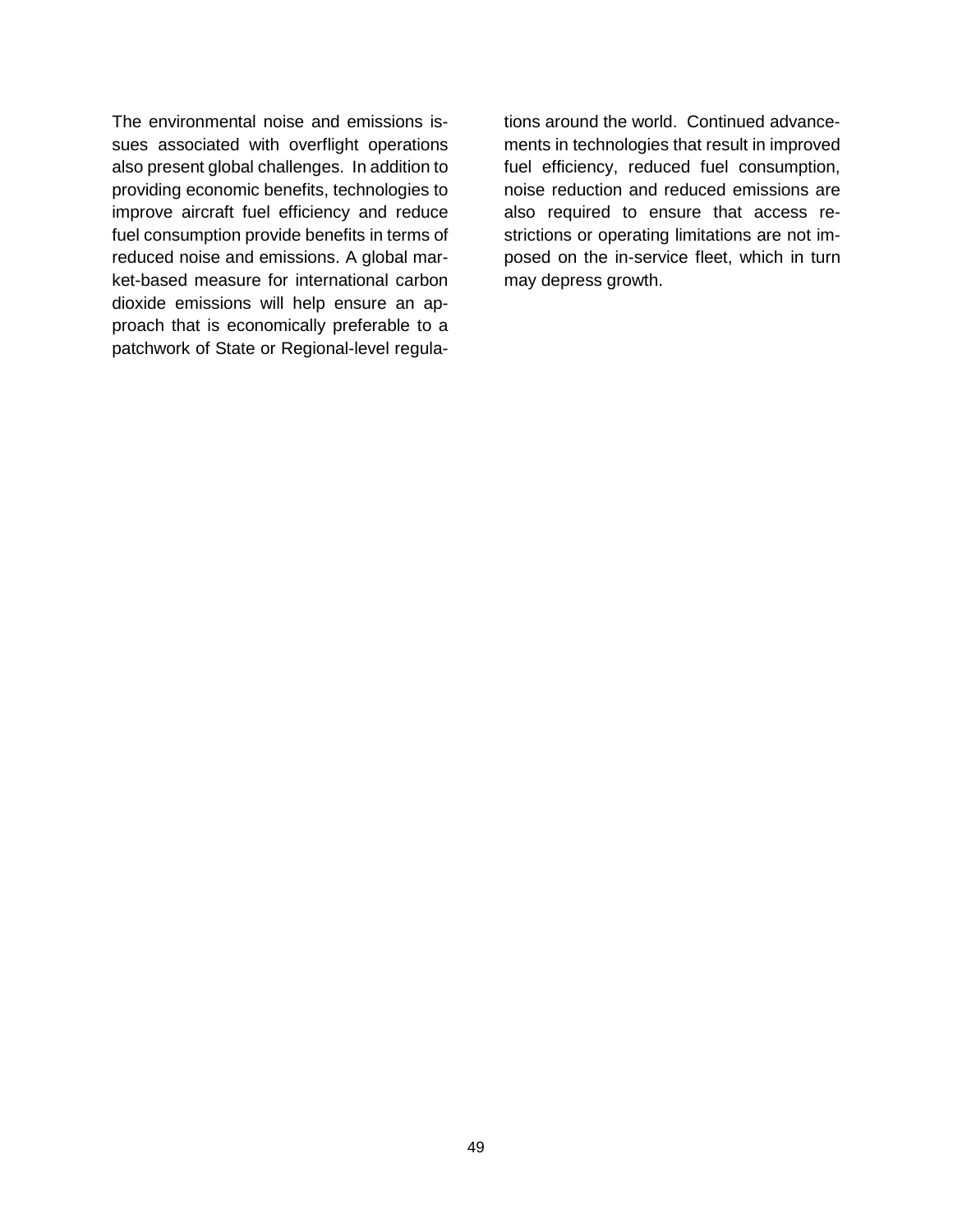### **Appendix A: Alternative Forecast Scenarios**

Uncertainty exists in all industries, but especially in the commercial air travel industry. As volatility in the global environment has increased, the importance of scenarios for planning purposes has increased. In order to help stakeholders better prepare for the future, the FAA provides alternative scenarios to our baseline forecasts of airline traffic and capacity.

To create the baseline domestic forecast, economic assumptions from IHS Global Insight's 10-year and 30-year U.S. Macro Baselines were used. To develop the alternative scenarios, assumptions from IHS Global Insight's 10-year optimistic and pessimistic forecasts from their January 2018 Baseline U.S. Economic Outlook were combined with the optimistic and pessimistic forecasts from their Fall 2017 30-year U.S. Macro forecast. Inputs from these alternative scenarios were used to create a "high" and "low" traffic, capacity, and yield forecast.

International passengers and traffic are primarily driven by country specific Gross Domestic Product (GDP) forecasts provided by IHS Global Insight. Thus, the alternative scenarios use inputs based on ratios derived from IHS Global Insight's Major Trading Partner and Other Important Trading Partners optimistic and pessimistic forecasts in order to create a high and low case.

#### **Scenario Assumptions**

The FAA's domestic baseline forecast assumes that economic growth remains solid over the next few years as both consumer and business spending provide support. Recent tax cuts result in some near-term stimulus to both sectors. Oil prices remain relatively low by historic standards and there are no external shocks.

The FAA's high case forecast uses IHS Global Insight's optimistic forecast. The optimistic forecast sees stronger overall growth driven initially by a recovery in the housing market. After struggling in 2017, household formation rates recover, leading to increased residential investment and consumer spending. Higher business investment generates stronger productivity growth, which combines with lower oil prices to restrain wage and price pressures. Confidence is high and the stock market sees strong gains while interest rates remain slightly lower than in the baseline scenario. Stronger imports accompany the increased domestic demand but exports rise as well with improving foreign economic conditions.

In this scenario, real personal consumption expenditure (PCE) per capita growth averages 0.6 percentage points faster per year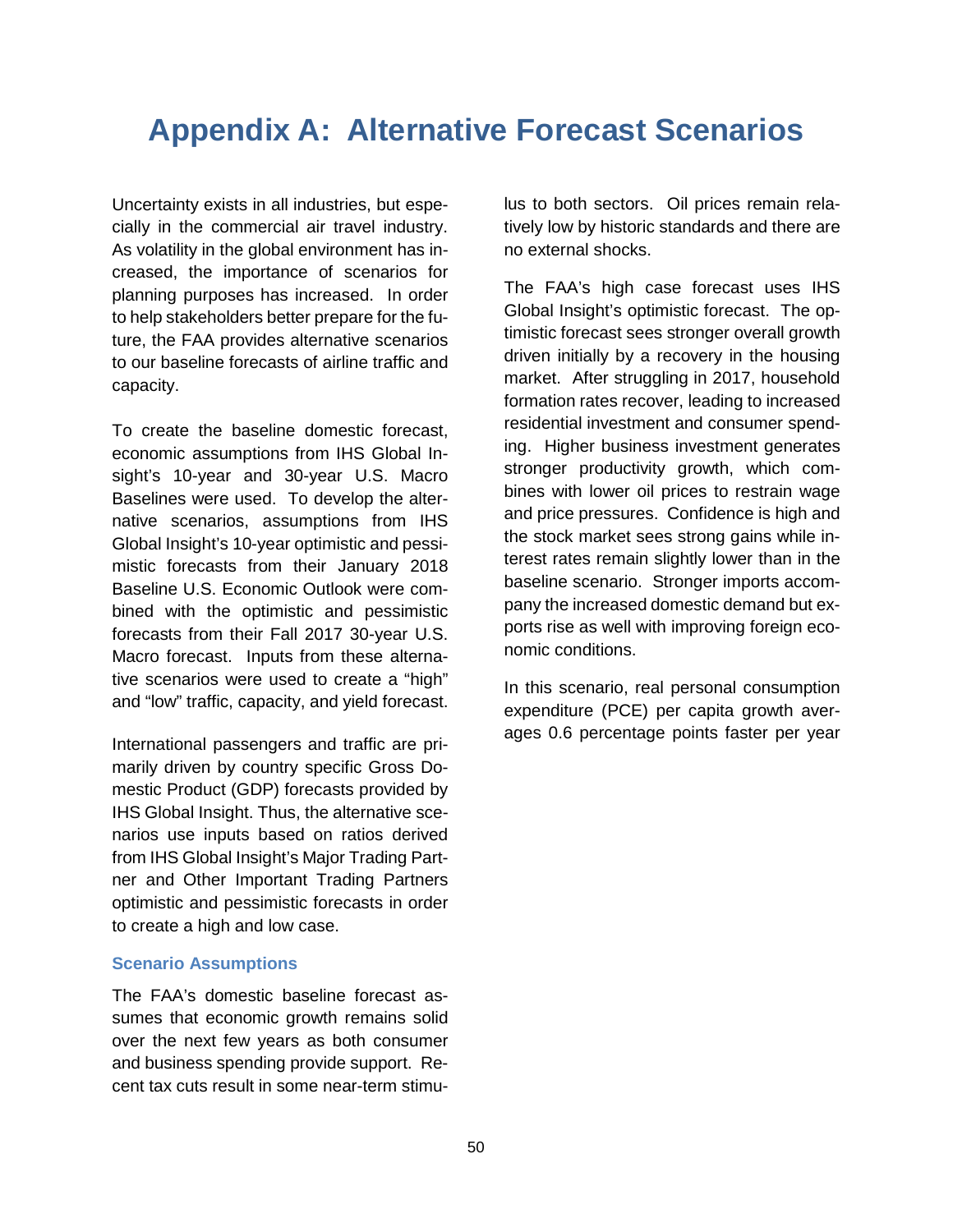than the baseline forecast and unemployment averages 0.7 points lower on a fiscal year basis than the baseline.<sup>[8](#page-52-0)</sup>

Conversely, FAA's low case forecast uses IHS Global Insight's pessimistic scenario. In this forecast, contraction of an overheated commercial real estate market combined with a shock to confidence ends the longrunning expansion. The economy suffers a two-quarter recession in the second half of 2018 and GDP growth averages 0.3 percentage points lower than in the baseline over the first ten years of the forecast. Long-term interest rates rise, derailing the housing recovery and pushing residential investment 9.0 percentage points below the baseline in the first two years of the forecast. The higher interest rates constrain business investment

and consumer spending as well, adding to the drag on the economy and the stock market falls sharply. Monetary policy effectively lowers short-term interest rates, which provides support to the economy, bringing it out of recession and boosting it slightly above the baseline for a few subsequent years. Oil prices rise faster than the baseline throughout the forecast.

Real PCE per capita in this scenario grows 0.4 percentage points slower per year than in the baseline; and unemployment, on average, is 0.4 points higher on an annual basis than in the baseline.

 $\overline{a}$ 

<span id="page-52-0"></span><sup>8</sup> Real personal consumption expenditure per capita and unemployment are used as input variables to the FAA's base, high and low forecasts of enplanements.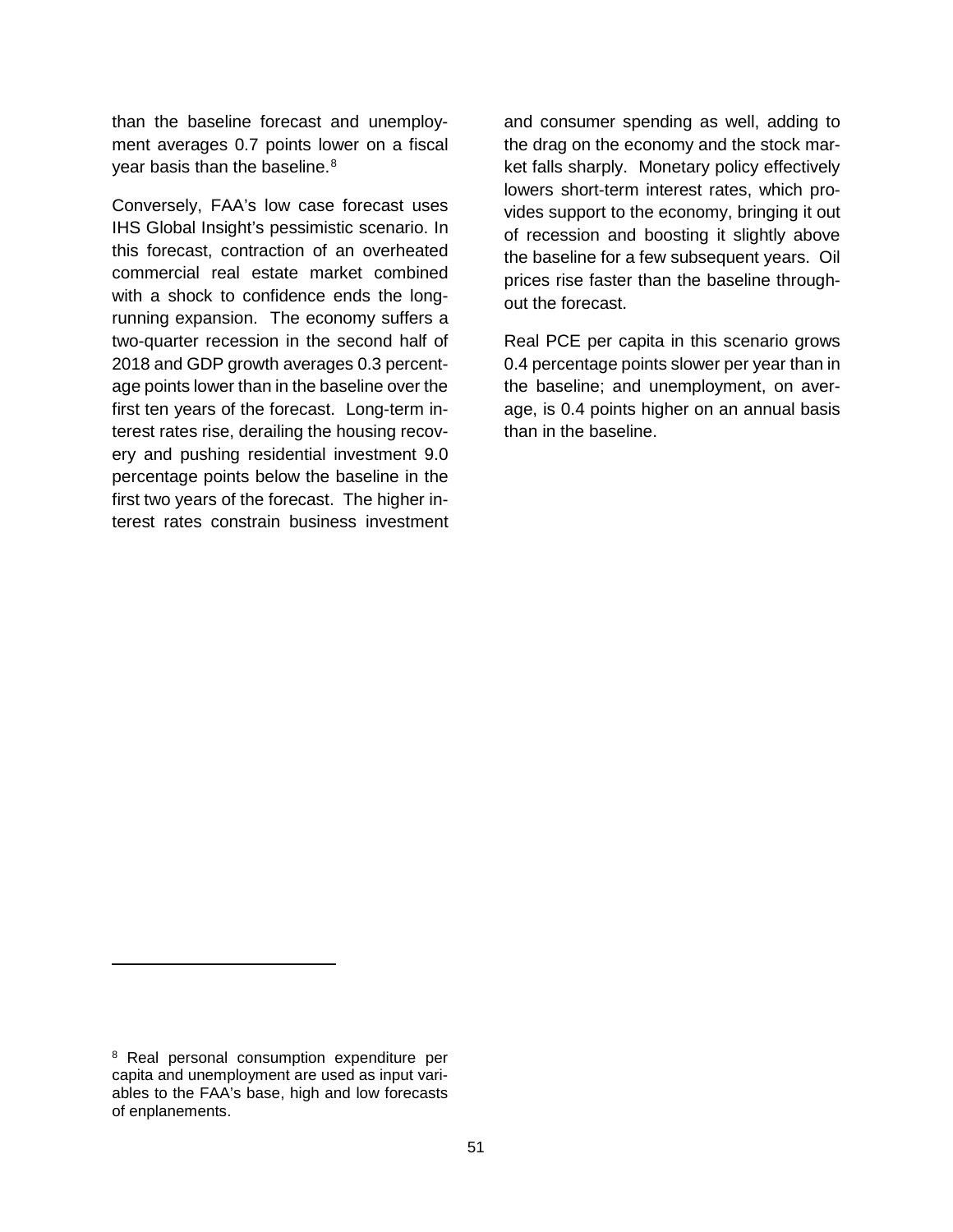



**U.S. Population**

Source: IHS Global Insight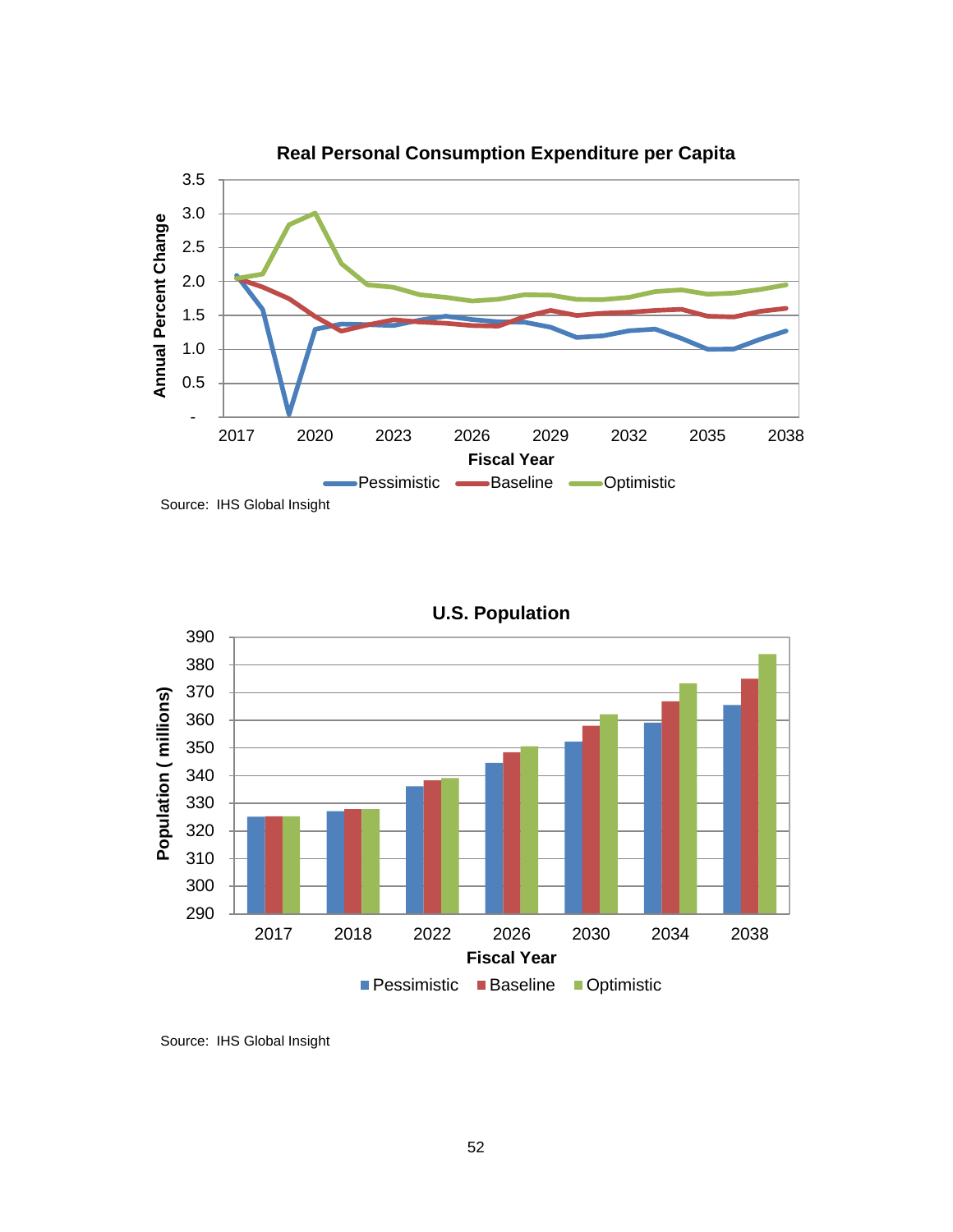

**U.S. Refiners' Acquisition Cost**



Source: IHS Global Insight

The price of energy is one of the drivers in the growth of consumer prices over the forecast period. In the optimistic case, slow growth of energy prices and import prices counteracts faster growth of other consumer

goods prices causing the optimistic CPI to rise similarly to the baseline. In the pessimistic case, energy prices, wages and import prices all rise more rapidly compared to the baseline.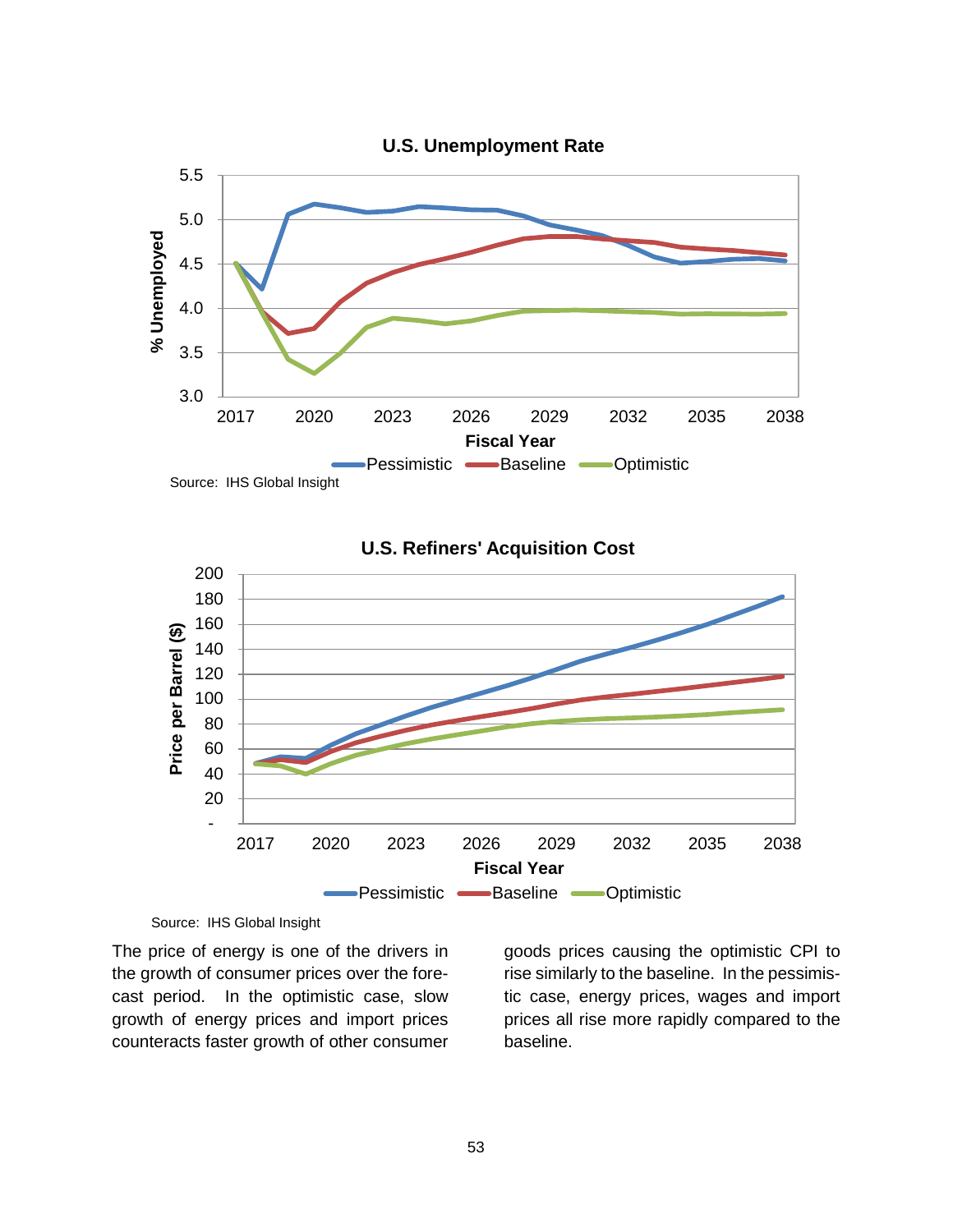

Source: IHS Global Insight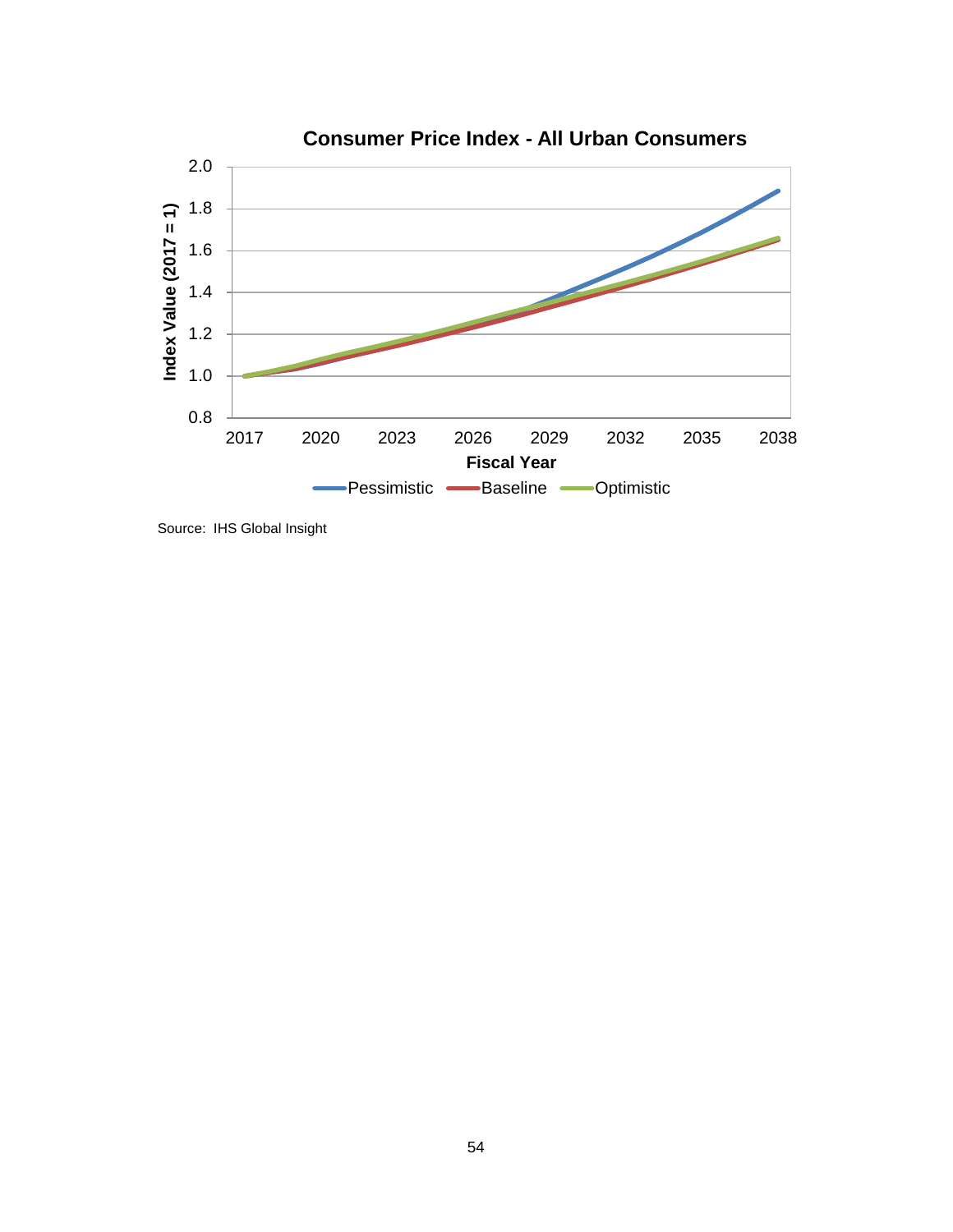### **Enplanements**

In the baseline forecast, system enplanements are forecast to grow at an average annual rate of 1.9 percent a year over the forecast horizon of 2018-2038 (with domestic and international passengers increasing at rates of 1.7 and 3.3 percent, respectively).

In the optimistic case, enplanements grow at a quicker pace, averaging 2.5 percent per year (up 2.3 percent domestically and 3.4 percent internationally). This scenario is marked by a more favorable business environment and lower fuel prices which make the price of flying more affordable to business and leisure travelers. By the end of the forecast period in 2038, system passengers in the optimistic case are 12.3 percent above

the baseline, totaling 1.4 billion, 158 million greater than in the baseline.

The pessimistic case is characterized by a period of weakened consumer confidence combined with a contraction in the commercial real estate market, leading to higher interest rates, and curtailed investment and spending. In this scenario, enplanements grow an average of 1.6 percent per year (domestic up 1.4 percent and international up 3.2 percent). In the pessimistic case, system passengers in 2038 are 6.4 percent below the baseline case, totaling 1.2 billion, or 82 million fewer than in the baseline.



**System Enplanements**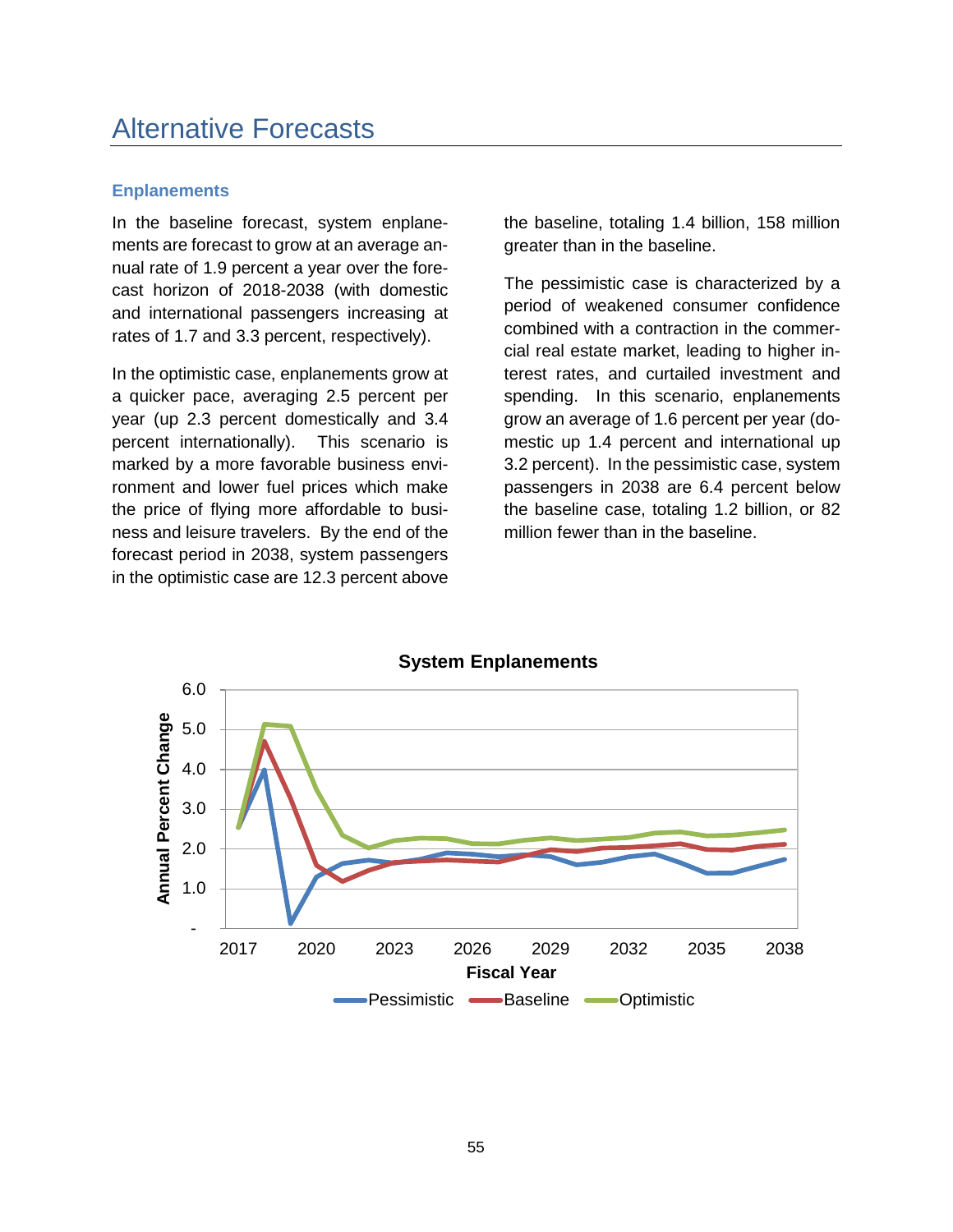#### **Revenue Passenger Miles**

In the baseline forecast, system RPMs grow at an average annual rate of 2.4 percent a year over the forecast horizon (2018-2038), with domestic RPMs increasing 2.0 percent annually and international RPMs growing 3.2 percent annually.

In the optimistic case, the faster growing economy coupled with lower energy prices drives RPMs higher than the baseline, with growth averaging 2.9 percent per year (domestic and international RPMs up 2.6 and 3.5 percent, respectively).

In the pessimistic case, the combination of a slower growing economy and higher energy prices result in RPM growth averaging 2.1 percent annually with domestic markets growing 1.6 percent a year while international traffic grows 3.1 percent annually.



#### **System Revenue Passenger Miles**

#### **Available Seat Miles**

In the base case, system capacity is forecast to increase an average of 2.3 percent annually over the forecast horizon with growth averaging 1.9 percent annually in domestic markets and 3.2 percent a year in international markets.

In the optimistic case, capacity grows at a faster clip than in the baseline forecast, averaging 2.8 percent annually system-wide (2.5 and 3.5 percent for domestic and international markets, respectively). Carriers increase capacity compared to the baseline forecast to accommodate increased travel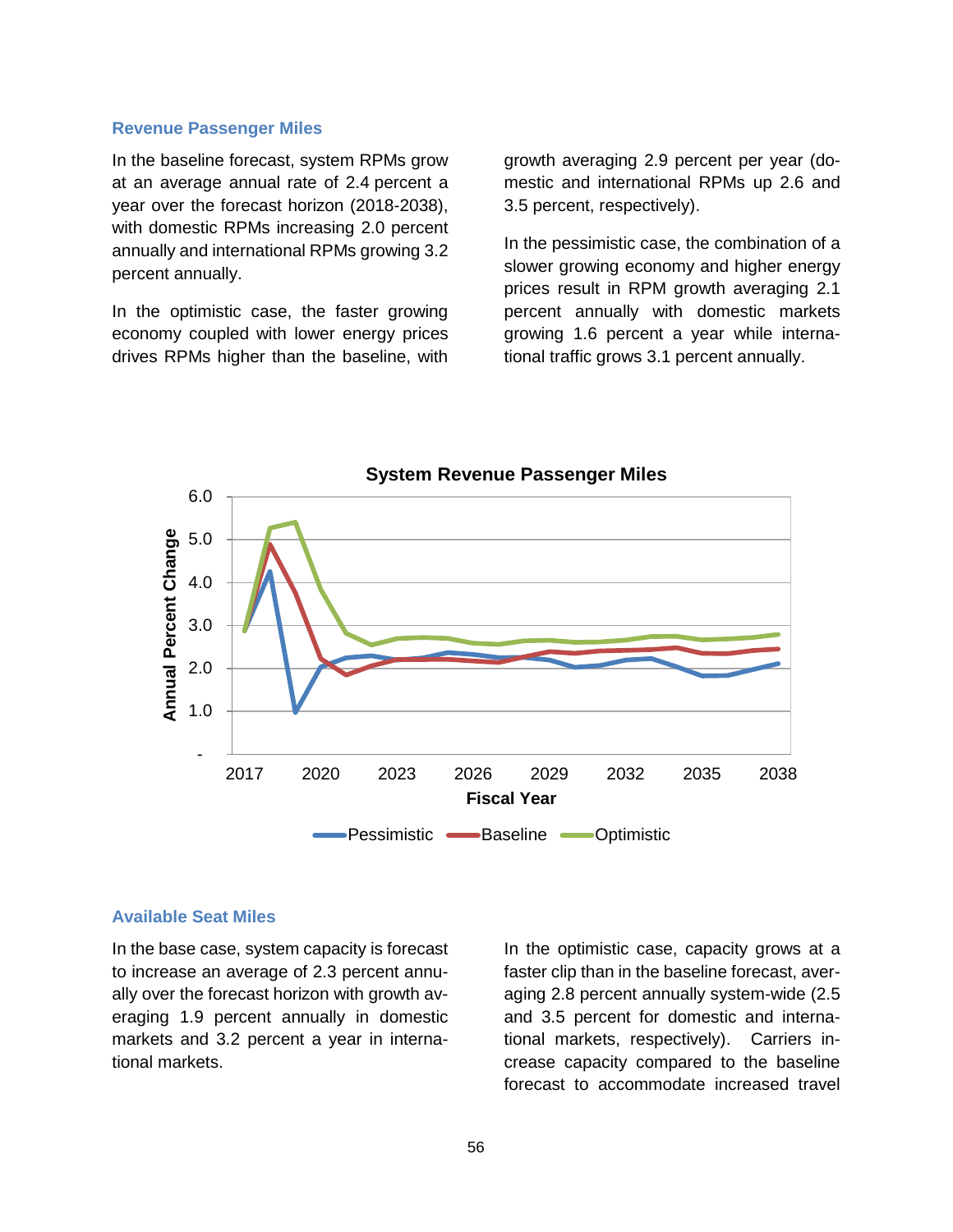demand brought about by a more favorable economic environment.

In the pessimistic case, demand for air travel is lower than in the baseline, thus system capacity grows at a slower pace of 2.0 percent

annually (domestic growth of 1.5 percent annually and international up 3.1 percent annually).



**System Available Seat Miles**

### **Load Factor**

System load factors over the 20-year forecast period are relatively similar for all three forecast scenarios. System load factor rises from 83.7 percent in 2018 to 84.8 (optimistic), 84.7 (pessimistic), and 84.7 (baseline) percent in 2038, respectively.

In all three scenarios it is assumed that carriers will keep load factors on the high side by actively managing capacity (seats) to more precisely meet demand (passengers).

The domestic load factor increases over the forecast horizon from 84.7 percent to 86.6

percent in all three scenarios, optimistic, pessimistic and baseline.

The international load factor is forecast to hold steady near 81.1 throughout the period in the optimistic scenario and rise slightly to 81.2 percent in the pessimistic and baseline scenarios. This reflects in part the relative growth in demand and capacity in the three (Atlantic, Latin, and Pacific) international regions under each scenario.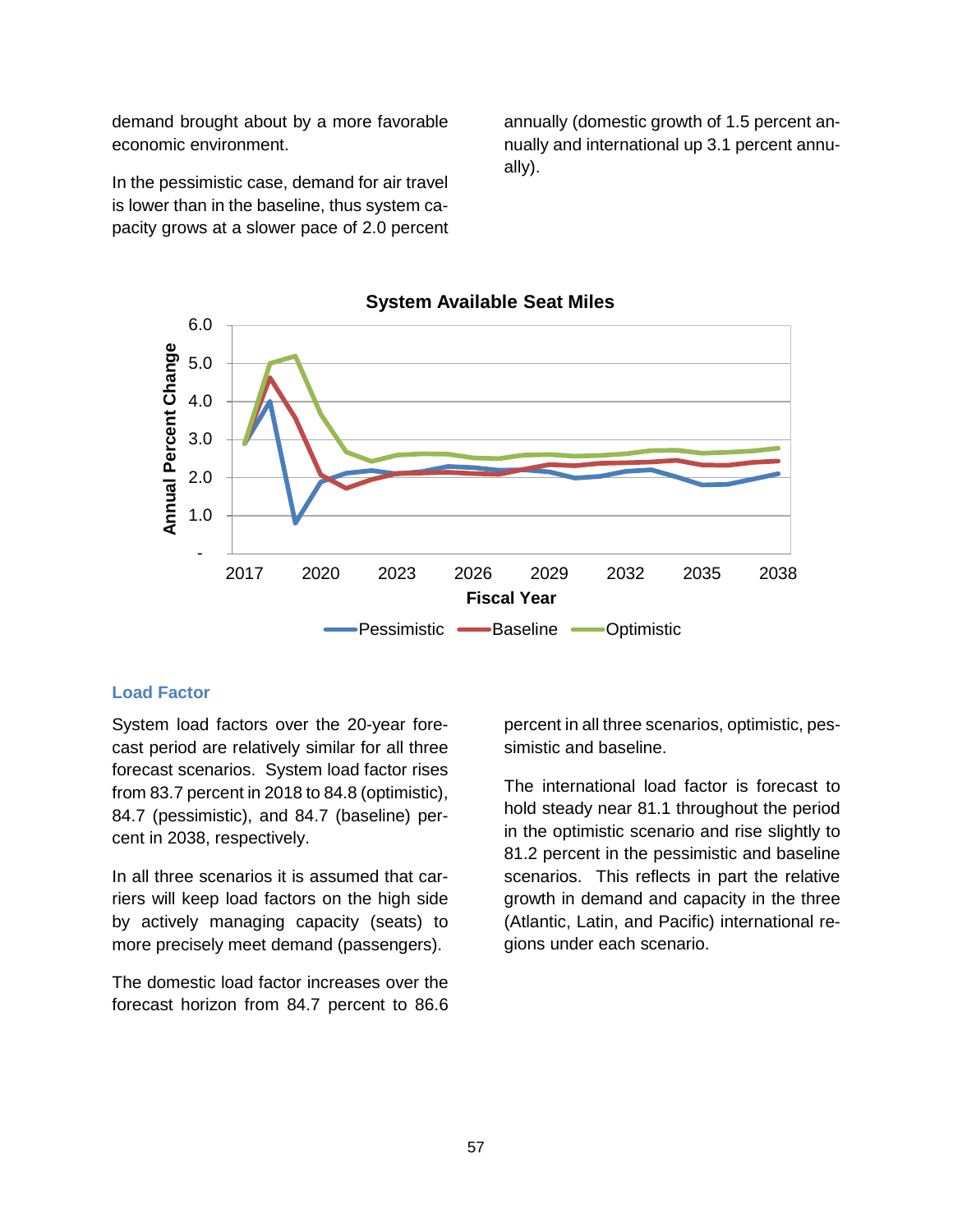### **Yield**

In the baseline forecast, nominal system yield increases 1.9 percent annually, going from 13.48 cents in 2018 to 19.82 cents in 2038. In domestic markets, yield in the baseline forecast rises from 13.64 cents in 2018 to 20.34 cents in 2038. International yield rises from 13.06 cents in 2018 to 18.79 cents in 2038.

System yield rises in the optimistic case at the same rate as in the baseline, up 1.9 percent annually to 19.71 cents by 2038. Domestic yield increases to 20.14 cents while international yield increases to 18.78 cents. The modest growth in yield in both cases is

due to advancements in technology, gains in productivity, and relatively favorable fuel prices.

In the pessimistic case, nominal yields rise more rapidly than in the baseline, growing an average of 2.5 percent annually, reaching 22.08 cents by 2038 (23.79 cents domestically and 18.80 cents internationally). This scenario reflects higher general domestic inflation and higher energy prices than in the baseline, forcing carriers to increase fares in order to cover the higher costs of fuel, labor, and capital.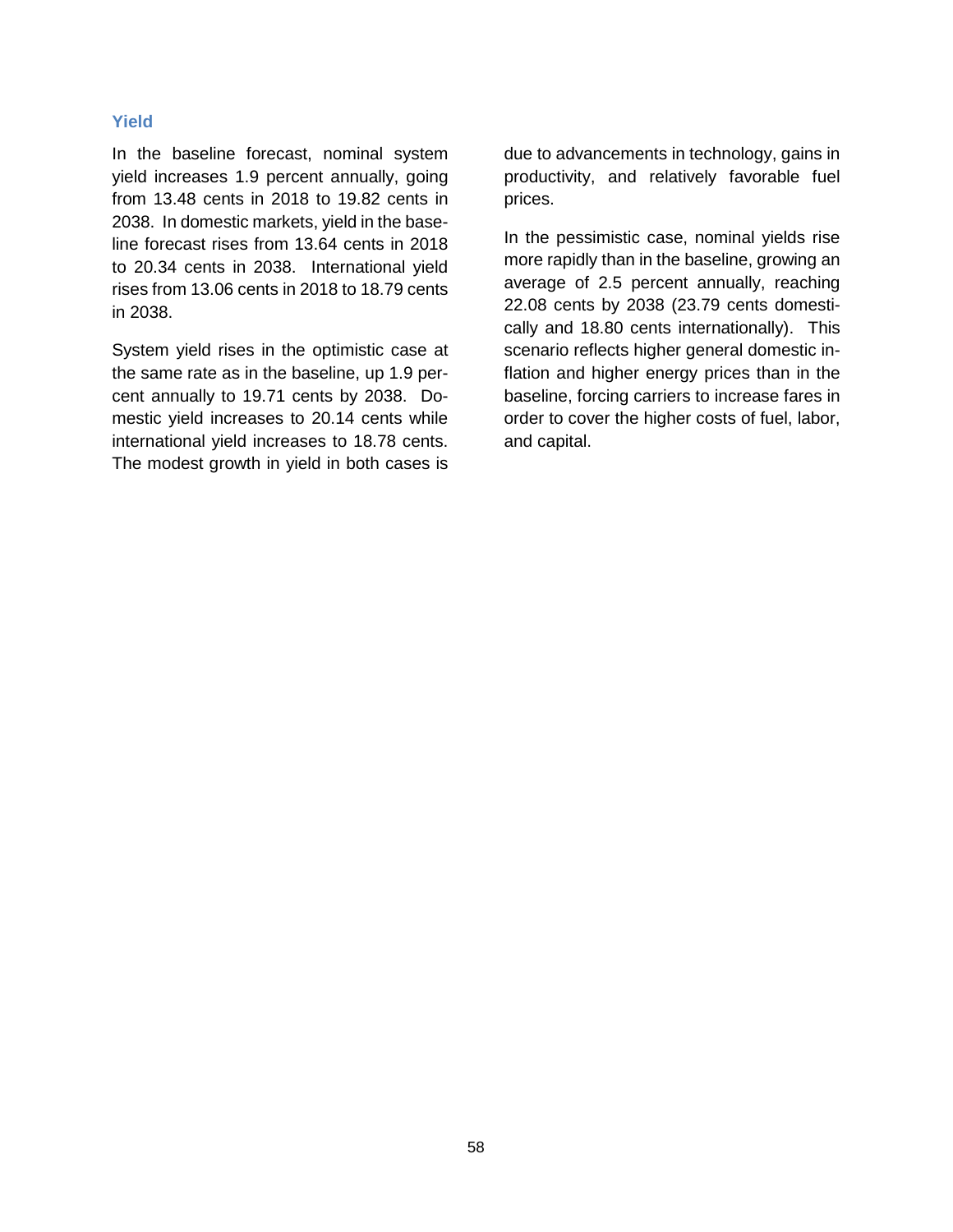| ١ |
|---|
|   |
|   |
| ٦ |
| ۹ |
|   |

### FAA FORECAST ECONOMIC ASSUMPTIONS **FAA FORECAST ECONOMIC ASSUMPTIONS**

|                                         |                 | <b>Historical</b> |        |                   | FORECAST |        |        |          | PERCENT AVERAGE ANNUAL GROWTH |         |         |         |
|-----------------------------------------|-----------------|-------------------|--------|-------------------|----------|--------|--------|----------|-------------------------------|---------|---------|---------|
| Variable                                | Scenario        | 2017E             | 2018   | 2023              | 2028     | 2033   | 2038   | 2017-18  | 2018-23                       | 2018-28 | 2018-33 | 2018-38 |
| Economic Assumptions                    |                 |                   |        |                   |          |        |        |          |                               |         |         |         |
| Real Personal Consumption Pessimistic   |                 | 36,308            | 36,885 | 38,929            | 41,802   | 44,493 | 47,036 | 1.6%     | 1.1%                          | 1.3%    | 1.3%    | 1.2%    |
| Expenditure per Capita                  | <b>Baseline</b> | 36,294            | 36,990 | 39,769            | 42,622   | 46,020 | 49,684 | 1.9%     | 1.5%                          | 1.4%    | 1.5%    | 1.5%    |
| (20095)                                 | Optimistic      | 36,292            | 37,058 | 41,713            | 45,529   | 49,723 | 54,553 | 2.1%     | 2.4%                          | 2.1%    | 2.0%    | 2.0%    |
|                                         |                 |                   |        |                   |          |        |        |          |                               |         |         |         |
| Refiners Acquisition Cost - Pessimistic |                 | 48.5              | 53.8   | 86.7              | 117.0    | 147.3  | 182.2  | 10.9%    | 10.0%                         | 8.1%    | 6.9%    | 6.3%    |
| Average - S Per Barrel                  | <b>Baseline</b> | 48.1              | 51.5   | 75.1              | 92.5     | 106.3  | 118.1  | 6.9%     | 7.8%                          | 6.0%    | 5.0%    | 4.2%    |
|                                         | Optimistic      | 48.1              | 46.6   | 64.3              | 80.4     | 85.8   | 91.6   | $-3.2%$  | 6.6%                          | 5.6%    | 4.2%    | 3.4%    |
|                                         |                 |                   |        |                   |          |        |        |          |                               |         |         |         |
| Consumer Price Index                    | Pessimistic     | 2.44              | 2.48   | 2.80              | 3.21     | 3.83   | 4.60   | 1.8%     | 2.4%                          | 2.6%    | 2.9%    | 3.1%    |
| All Urban, 1982-84 = 1.0                | Baseline        | 2.44              | 2.48   | 2.79              | 3.16     | 3.57   | 4.03   | 1.9%     | 2.4%                          | 2.4%    | 2.5%    | 2.4%    |
|                                         | Optimistic      | 2.44              | 2.49   | 2.84              | 3.22     | 3.61   | 4.05   | 2.3%     | 2.6%                          | 2.6%    | 2.5%    | 2.5%    |
|                                         |                 |                   |        |                   |          |        |        |          |                               |         |         |         |
| Civilian Unemployment RatePessimistic   |                 | 4.5               | 4.2    | $\overline{5}$ :1 | 5.0      | 4.6    | 4.5    | $-6.5%$  | 3.9%                          | 1.8%    | 0.6%    | 0.4%    |
| S)                                      | <b>Baseline</b> | <u>ی</u><br>-     | 4.0    | 4.4               | 4.8      | 4.7    | 4.6    | $-12.1%$ | 2.1%                          | 1.9%    | 1.2%    | 0.7%    |
|                                         | Optimistic      | 4.5               | 4.0    | 3.9               |          | 4.0    | 3.9    | $-12.4%$ | $-0.3%$                       | 0.0%    | 0.0%    | 0.0%    |
| Source: IHS Global Insight              |                 |                   |        |                   |          |        |        |          |                               |         |         |         |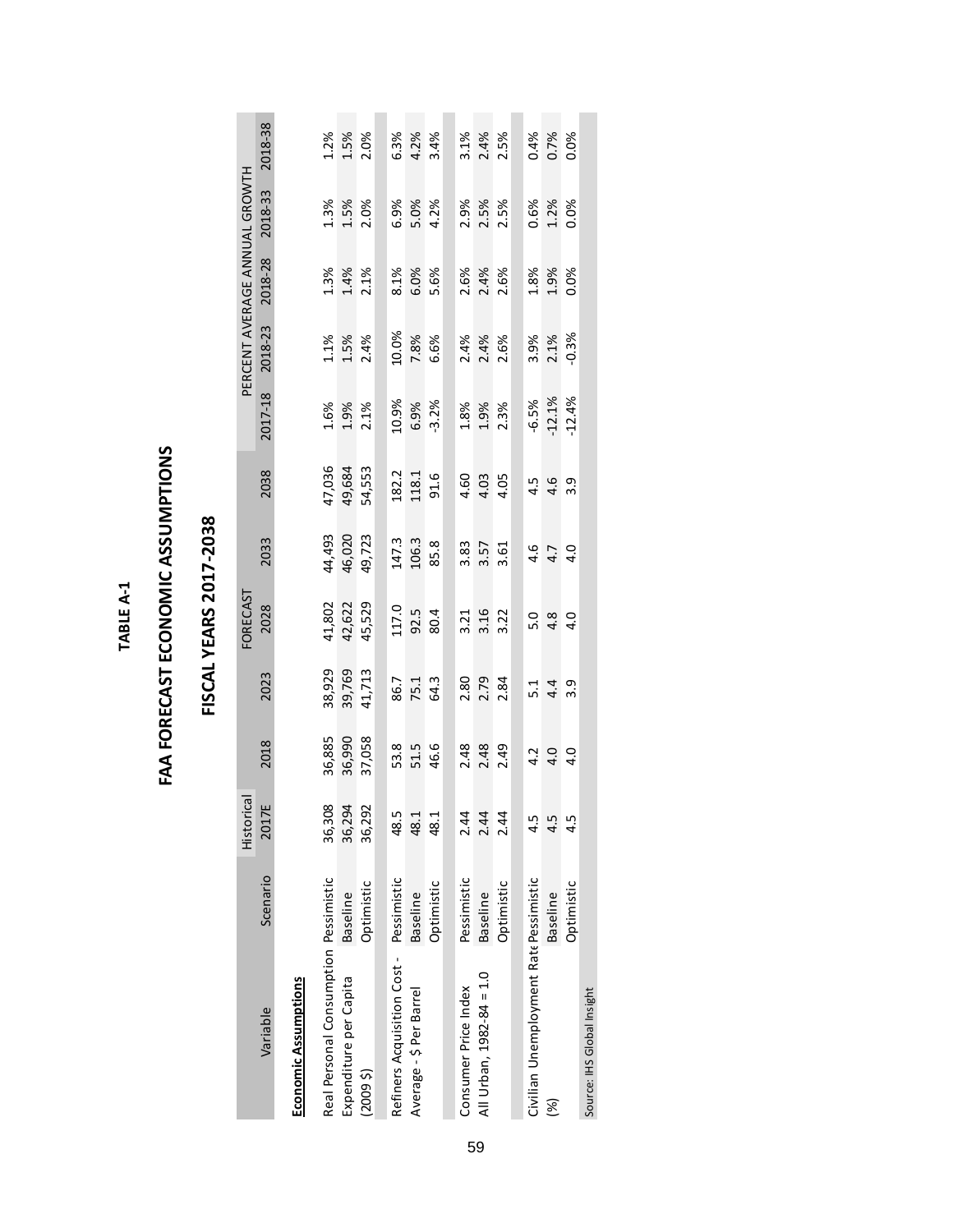TABLE A-2 **TABLE A-2**

### FAA FORECAST OF AVIATION ACTIVITY\* **FAA FORECAST OF AVIATION ACTIVITY\***

|                                                 |                 | Historical |         |          | FORECAST |          |          |         | PERCENT AVERAGE ANNUAL GROWTH |         |         |         |
|-------------------------------------------------|-----------------|------------|---------|----------|----------|----------|----------|---------|-------------------------------|---------|---------|---------|
| Variable                                        | Scenario        | 2017E      | 2018    | 2023     | 2028     | 2033     | 2038     | 2017-18 | 2018-23                       | 2018-28 | 2018-33 | 2018-38 |
| <b>System Aviation Activity</b>                 |                 |            |         |          |          |          |          |         |                               |         |         |         |
| Available Seat Miles                            | Pessimistic     | 1,143.7    | 1,189.5 | 1,301.7  | 1,453.0  | 1,612.9  | 1,775.9  | 4.0%    | 1.8%                          | 2.0%    | 2.1%    | 2.0%    |
| $\overline{B}$                                  | <b>Baseline</b> | 1,143.7    | 1,196.6 | 1,339.6  | 1,489.0  | 1,673.9  | 1,883.9  | 4.6%    | 2.3%                          | 2.2%    | 2.3%    | 2.3%    |
|                                                 | Optimistic      | 1,143.7    | 1,200.9 | 1,413.1  | 1,604.5  | 1,826.1  | 2,086.6  | 5.0%    | 3.3%                          | 2.9%    | 2.8%    | 2.8%    |
| Revenue Passenger Miles                         | Pessimistic     | 954.6      | 995.3   | 1,096.1  | 1,227.5  | 1,364.8  | 1,503.6  | 4.3%    | 1.9%                          | 2.1%    | 2.1%    | 2.1%    |
| (B L)                                           | <b>Baseline</b> | 954.6      | 1,001.3 | 1,128.4  | 1,258.2  | 1,416.8  | 1,596.0  | 4.9%    | 2.4%                          | 2.3%    | 2.3%    | 2.4%    |
|                                                 | Optimistic      | 954.6      | 1,004.9 | 1,191.0  | 1,356.9  | 1,547.0  | 1,769.6  | 5.3%    | 3.5%                          | 3.0%    | 2.9%    | 2.9%    |
| Enplanements                                    | Pessimistic     | 840.4      | 873.9   | 931.5    | 1,020.1  | 1,112.7  | 1,201.8  | 4.0%    | 1.3%                          | 1.6%    | 1.6%    | 1.6%    |
| (MIL)                                           | <b>Baseline</b> | 840.4      | 879.9   | 963.5    | 1,049.5  | 1,159.4  | 1,283.7  | 4.7%    | 1.8%                          | 1.8%    | 1.9%    | 1.9%    |
|                                                 | Optimistic      | 840.4      | 883.6   | 1,025.5  | 1,143.6  | 1,280.4  | 1,441.6  | 5.1%    | 3.0%                          | 2.6%    | 2.5%    | 2.5%    |
|                                                 |                 |            |         |          |          |          |          |         |                               |         |         |         |
| Psgr Carrier Miles Flown                        | Pessimistic     | 7,411.7    | 7,646.3 | 8,097.8  | 8,839.6  | 9,626.1  | 10,395.7 | 3.2%    | 1.2%                          | 1.5%    | 1.5%    | 1.5%    |
| (MIL)                                           | <b>Baseline</b> | 7,411.7    | 7,695.8 | 8,355.1  | 9,076.0  | 10,009.1 | 11,062.7 | 3.8%    | 1.7%                          | 1.7%    | 1.8%    | 1.8%    |
|                                                 | Optimistic      | 7,411.7    | 7,725.5 | 8,852.6  | 9,832.5  | 10,981.7 | 12,330.8 | 4.2%    | 2.8%                          | 2.4%    | 2.4%    | 2.4%    |
|                                                 |                 |            |         |          |          |          |          |         |                               |         |         |         |
| Psgr Carrier Departures                         | Pessimistic     | 9,010.2    | 9,207.5 | 9,402.0  | 9,962.4  | 10,533.6 | 11,033.6 | 2.2%    | 0.4%                          | 0.8%    | 0.9%    | 0.9%    |
| (000s)                                          | <b>Baseline</b> | 9,010.2    | 9,266.7 | 9,712.3  | 10,214.9 | 10,932.6 | 11,740.0 | 2.8%    | 0.9%                          | 1.0%    | 1.1%    | 1.2%    |
|                                                 | Optimistic      | 9,010.2    | 9,284.7 | 10,325.0 | 11,130.1 | 12,060.4 | 13,167.6 | 3.0%    | 2.1%                          | 1.8%    | 1.8%    | 1.8%    |
|                                                 |                 |            |         |          |          |          |          |         |                               |         |         |         |
| Nominal Passenger Yield                         | Pessimistic     | 13.42      | 13.48   | 5.09     | 16.91    | 19.32    | 22.08    | 0.4%    | 2.3%                          | 2.3%    | 2.4%    | 2.5%    |
| (cents)                                         | <b>Baseline</b> | 13.42      | 13.48   | 14.98    | 16.52    | 18.15    | 19.82    | 0.4%    | 2.1%                          | 2.1%    | 2.0%    | 1.9%    |
|                                                 | Optimistic      | 13.42      | 13.52   | 5.10     | 16.71    | 18.15    | 19.71    | 0.7%    | 2.2%                          | 2.1%    | 2.0%    | 1.9%    |
| * Includes domestic and international activity. |                 |            |         |          |          |          |          |         |                               |         |         |         |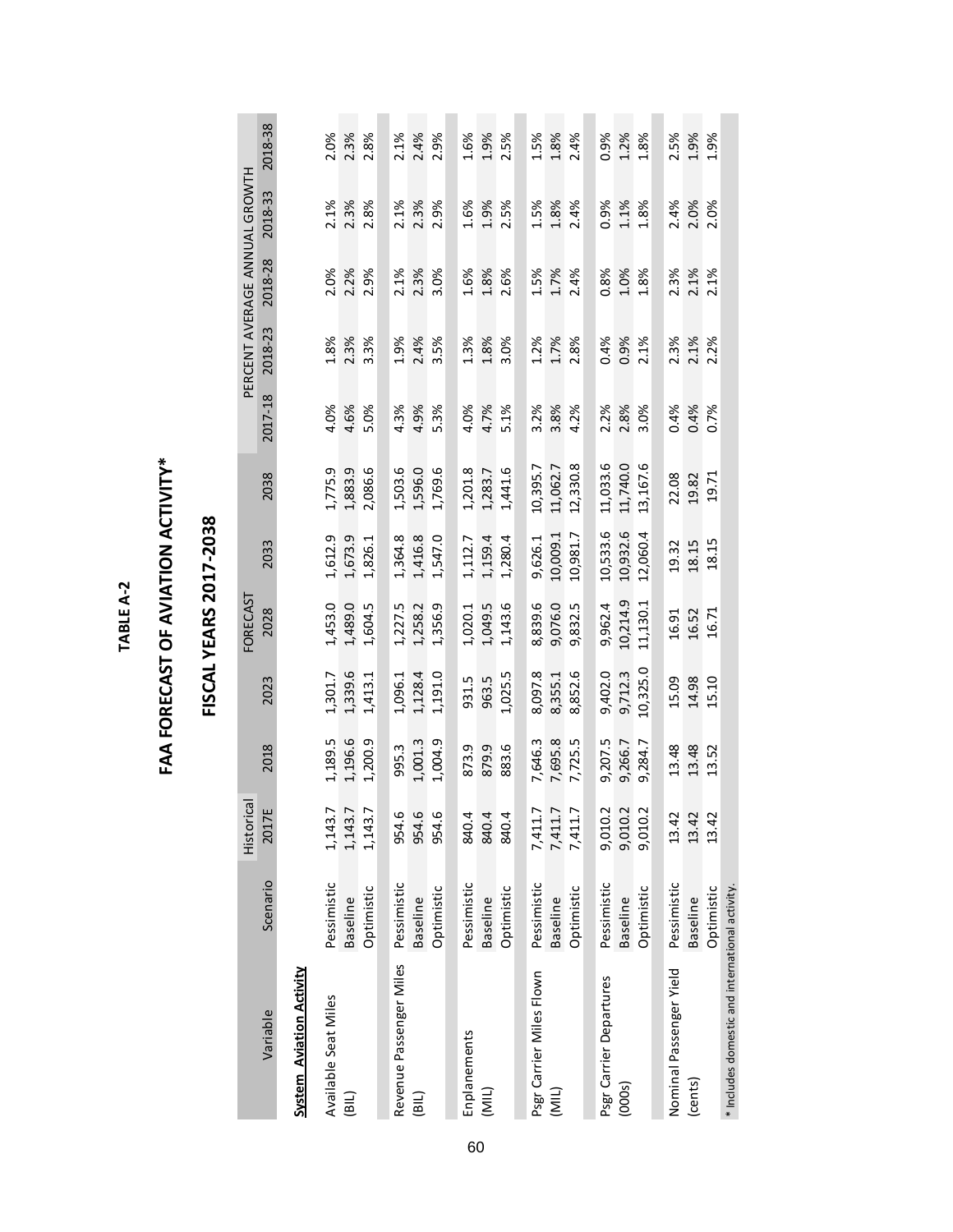| ¢ |  |
|---|--|
| ξ |  |
|   |  |
|   |  |
|   |  |
| ż |  |
|   |  |
|   |  |

## FAA FORECAST OF DOMESTIC AVIATION ACTIVITY **FAA FORECAST OF DOMESTIC AVIATION ACTIVITY**

|                                   |                 | Historical         |                |         | FORECAST |          |          |         | PERCENT AVERAGE ANNUAL GROWTH |         |         |         |
|-----------------------------------|-----------------|--------------------|----------------|---------|----------|----------|----------|---------|-------------------------------|---------|---------|---------|
| Variable                          | Scenario        | 2017E              | 2018           | 2023    | 2028     | 2033     | 2038     | 2017-18 | 2018-23                       | 2018-28 | 2018-33 | 2018-38 |
| <b>Domestic Aviation Activity</b> |                 |                    |                |         |          |          |          |         |                               |         |         |         |
| Available Seat Miles              | Pessimistic     | 809.0              | 842.2          | 890.1   | 971.6    | 1,058.7  | 1,140.5  | 4.1%    | 1.1%                          | 1.4%    | 1.5%    | 1.5%    |
| $\overline{B}$                    | <b>Baseline</b> | 809.0              | 848.6          | 924.2   | 1,002.8  | 1,108.1  | 1,228.1  | 4.9%    | 1.7%                          | 1.7%    | 1.8%    | 1.9%    |
|                                   | Optimistic      | 809.0              | 852.5          | 990.2   | 1,102.9  | 1,237.4  | 1,398.3  | 5.4%    | 3.0%                          | 2.6%    | 2.5%    | 2.5%    |
|                                   |                 |                    |                |         |          |          |          |         |                               |         |         |         |
| Revenue Passenger Miles           | Pessimistic     | 683.3              | 713.8          | 762.5   | 837.0    | 915.1    | 987.8    | 4.5%    | 1.3%                          | 1.6%    | 1.7%    | 1.6%    |
| $\left($ BIL)                     | <b>Baseline</b> | 683.3              | 719.2          | 791.7   | 863.9    | 957.8    | 1,063.7  | 5.2%    | 1.9%                          | 1.9%    | 1.9%    | 2.0%    |
|                                   | Optimistic      | 683.3              | 722.4          | 848.2   | 950.1    | 1,069.5  | 1,211.0  | 5.7%    | 3.3%                          | 2.8%    | 2.7%    | 2.6%    |
|                                   |                 |                    |                |         |          |          |          |         |                               |         |         |         |
| Enplanements                      | Pessimistic     | 743.5              |                | 813.1   | 880.7    | 950.2    | 1,012.1  | 3.9%    | 1.0%                          | 1.3%    | 1.4%    | 1.4%    |
| $($ NIL)                          | <b>Baseline</b> | 743.5              | 772.2<br>778.1 | 844.3   | 909.1    | 994.6    | 1,089.9  | 4.7%    | 1.6%                          | 1.6%    | 1.6%    | 1.7%    |
|                                   | Optimistic      | 743.5              | 781.7          | 904.6   | 999.8    | 1110.7   | 1,240.9  | 5.1%    | 3.0%                          | 2.5%    | 2.4%    | 2.3%    |
|                                   |                 |                    |                |         |          |          |          |         |                               |         |         |         |
| Psgr Carrier Miles Flown          | Pessimistic     | 5,867.0            | 6,043.9        | 6,223.1 | 6,662.4  | 7,134.7  | 7,556.2  | 3.0%    | 0.6%                          | 1.0%    | 1.1%    | $1.1\%$ |
| (MIL)                             | <b>Baseline</b> | 5,867.0            | 6,090.4        | 6,463.7 | 6,878.8  | 7,470.1  | 8,140.1  | 3.8%    | 1.2%                          | 1.2%    | 1.4%    | 1.5%    |
|                                   | Optimistic      | 5,867.0            | 6,118.2        | 6,927.8 | 7,569.1  | 8,346.6  | 9,273.8  | 4.3%    | 2.5%                          | 2.2%    | 2.1%    | 2.1%    |
|                                   |                 |                    |                |         |          |          |          |         |                               |         |         |         |
| Psgr Carrier Departures           | Pessimistic     | 8,328.6<br>8,328.6 | 8,494.9        | 8,590.1 | 9,023.5  | 9,454.4  | 9,788.1  | 2.0%    | 0.2%                          | 0.6%    | 0.7%    | 0.7%    |
| (000s)                            | <b>Baseline</b> |                    | 8,553.1        | 8,893.8 | 9,268.9  | 9,838.3  | 10,468.2 | 2.7%    | 0.8%                          | 0.8%    | 0.9%    | 1.0%    |
|                                   | Optimistic      | ιn<br>8,328.6      | 8,570.6        | 9,492.9 | 10,159.9 | 10,932.6 | 11,850.2 | 2.9%    | 2.1%                          | 1.7%    | 1.6%    | 1.6%    |
|                                   |                 |                    |                |         |          |          |          |         |                               |         |         |         |
| Nominal Passenger Yield           | Pessimistic     | 13.63              | 13.64          | 15.44   | 17.49    | 20.36    | 23.79    | 0.1%    | 2.5%                          | 2.5%    | 2.7%    | 2.8%    |
| (cents)                           | <b>Baseline</b> | 13.63              | 13.64          | 15.28   | 16.92    | 18.60    | 20.34    | 0.1%    | 2.3%                          | 2.2%    | 2.1%    | 2.0%    |
|                                   | Optimistic      | 13.63              | 13.70          | 15.43   | 17.16    | 18.58    | 20.14    | 0.5%    | 2.4%                          | 2.3%    | 2.1%    | 1.9%    |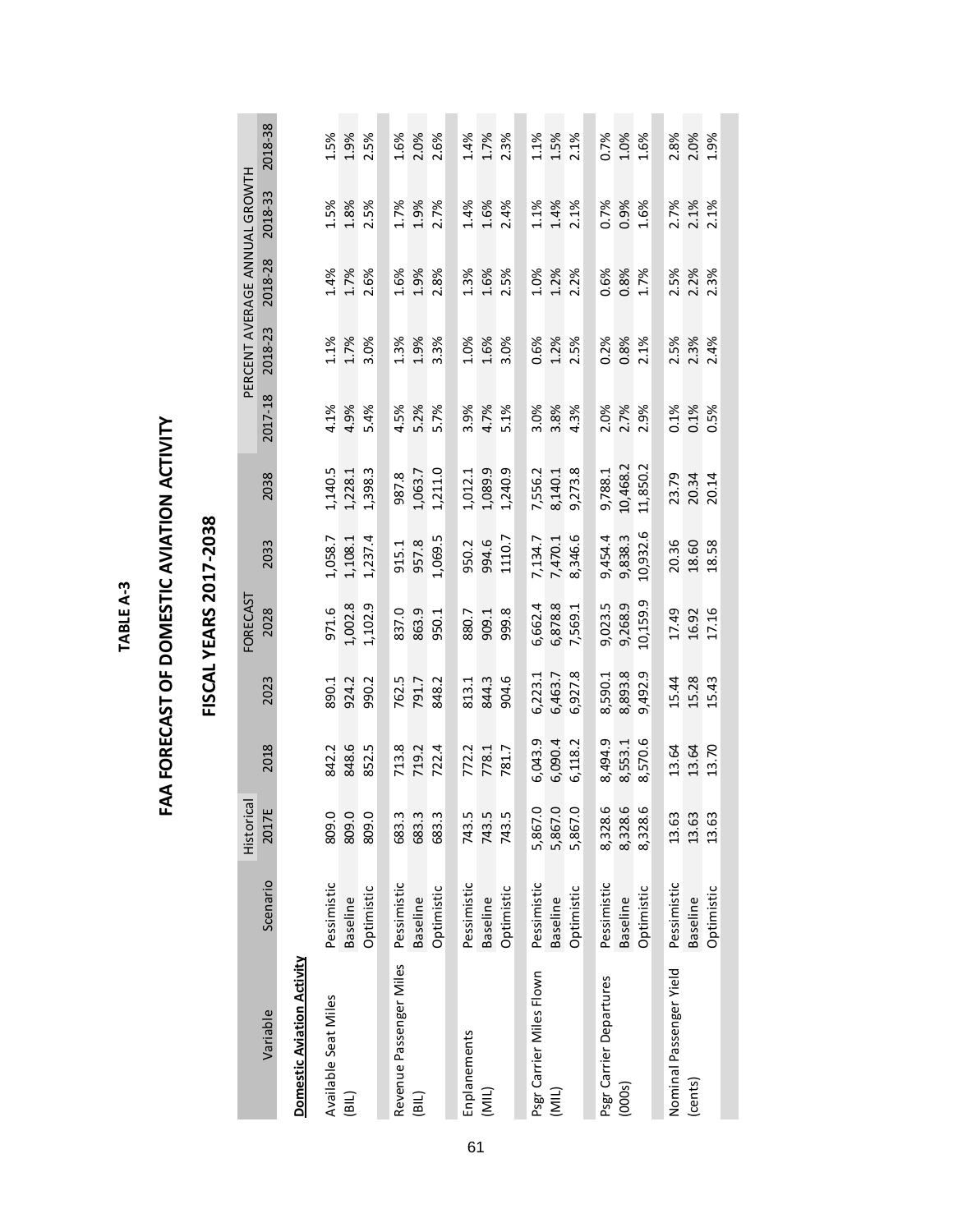TABLE A-4 **TABLE A-4**

## **FAA FORECAST OF INTERNATIONAL AVIATION ACTIVITY\* FAA FORECAST OF INTERNATIONAL AVIATION ACTIVITY\***

|                                           |             |                         |         |         | FORECAST |         |         |         | PERCENT AVERAGE ANNUAL GROWTH |         |         |         |
|-------------------------------------------|-------------|-------------------------|---------|---------|----------|---------|---------|---------|-------------------------------|---------|---------|---------|
| Variable                                  | Scenario    | Historical<br>2017E     | 2018    | 2023    | 2028     | 2033    | 2038    | 2017-18 | 2018-23                       | 2018-28 | 2018-33 | 2018-38 |
| International Aviation<br><b>Activity</b> |             |                         |         |         |          |         |         |         |                               |         |         |         |
| Available Seat Miles                      | Pessimistic |                         | 347.3   | 411.6   | 481.4    | 554.2   | 635.3   | 3.8%    | 3.5%                          | 3.3%    | 3.2%    | 3.1%    |
| (BIL)                                     | Baseline    | 334.7<br>334.7<br>334.7 | 348.0   | 415.4   | 486.2    | 565.8   | 655.7   | 4.0%    | 3.6%                          | 3.4%    | 3.3%    | 3.2%    |
|                                           | Optimistic  |                         | 348.5   | 423.0   | 501.7    | 588.7   | 688.3   | 4.1%    | 4.0%                          | 3.7%    | 3.6%    | 3.5%    |
|                                           |             |                         |         |         |          |         |         |         |                               |         |         |         |
| Revenue Passenger Miles                   | Pessimistic | 271.3                   | 281.5   | 333.6   | 390.4    | 449.7   | 515.8   | 3.8%    | 3.5%                          | 3.3%    | 3.2%    | 3.1%    |
| $\overline{B}$                            | Baseline    | <u>ن</u> .<br>271       | 282.1   | 336.7   | 394.3    | 459.0   | 532.3   | 4.0%    | 3.6%                          | 3.4%    | 3.3%    | 3.2%    |
|                                           | Optimistic  | m<br>271                | 282.5   | 342.8   | 406.7    | 477.5   | 558.6   | 4.1%    | 3.9%                          | 3.7%    | 3.6%    | 3.5%    |
|                                           |             |                         |         |         |          |         |         |         |                               |         |         |         |
| Enplanements                              | Pessimistic | 96.9                    | 101.7   | 118.4   | 139.4    | 162.5   | 189.6   | 4.9%    | 3.1%                          | 3.2%    | 3.2%    | 3.2%    |
| (MIL)                                     | Baseline    | 96.9                    | 101.8   | 119.2   | 140.4    | 164.9   | 193.7   | 5.0%    | 3.2%                          | 3.3%    | 3.3%    | 3.3%    |
|                                           | Optimistic  | თ.<br>96                | 101.9   | 120.9   | 143.8    | 169.7   | 200.6   | 5.1%    | 3.5%                          | 3.5%    | 3.5%    | 3.4%    |
|                                           |             |                         |         |         |          |         |         |         |                               |         |         |         |
| Psgr Carrier Miles Flown                  | Pessimistic | œ<br>1,544              | 1,602.4 | 1,874.7 | 2,177.2  | 2,491.3 | 2,839.4 | 3.7%    | 3.2%                          | 3.1%    | 3.0%    | 2.9%    |
| (MIL)                                     | Baseline    | $\ddot{\circ}$<br>1,544 | 1,605.4 | 1,891.4 | 2,197.2  | 2,539.0 | 2,922.6 | 3.9%    | 3.3%                          | 3.2%    | 3.1%    | 3.0%    |
|                                           | Optimistic  | œ<br>1,544              | 1,607.3 | 1,924.9 | 2,263.4  | 2,635.1 | 3,057.1 | 4.0%    | 3.7%                          | 3.5%    | 3.4%    | 3.3%    |
|                                           |             |                         |         |         |          |         |         |         |                               |         |         |         |
| Psgr Carrier Departures                   | Pessimistic | ٳڢ<br>681               | 712.6   | 811.9   | 938.9    | 1,079.2 | 1,245.5 | 4.5%    | 2.6%                          | 2.8%    | 2.8%    | 2.8%    |
| (000s)                                    | Baseline    | ڣ<br>681                | 713.6   | 818.6   | 946.0    | 1,094.3 | 1,271.8 | 4.7%    | 2.8%                          | 2.9%    | 2.9%    | 2.9%    |
|                                           | Optimistic  | ې<br>681                | 714.2   | 832.1   | 970.2    | 1,127.8 | 1,317.4 | 4.8%    | 3.1%                          | 3.1%    | 3.1%    | 3.1%    |
|                                           |             |                         |         |         |          |         |         |         |                               |         |         |         |
| Nominal Passenger Yield                   | Pessimistic | 12.89                   | 13.06   | 14.28   | 15.67    | 17.20   | 18.80   | 1.3%    | 1.8%                          | 1.8%    | 1.9%    | 1.8%    |
| (cents)                                   | Baseline    | 12.89                   | 13.06   | 14.27   | 15.66    | 17.20   | 18.79   | 1.3%    | 1.8%                          | 1.8%    | 1.9%    | 1.8%    |
|                                           | Optimistic  | 12.89                   | 13.06   | 14.26   | 15.66    | 17.19   | 18.78   | 1.3%    | 1.8%                          | 1.8%    | 1.8%    | 1.8%    |
| *Includes mainline and regional carriers. |             |                         |         |         |          |         |         |         |                               |         |         |         |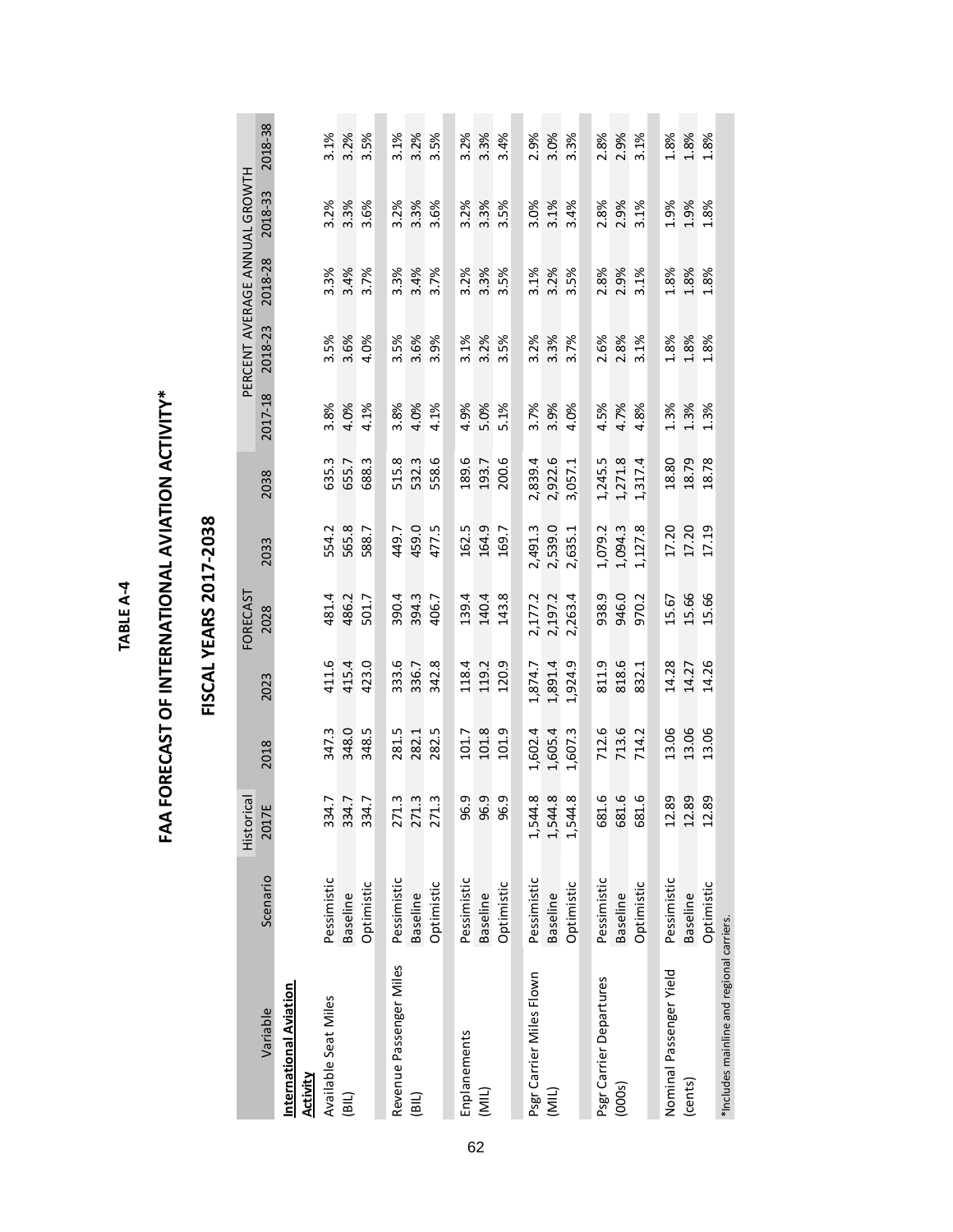### **Appendix B: FAA Forecast Accuracy**

Forecasts, by their nature, have a degree of uncertainty incorporated in them. They involve not only statistical analyses and various scientific methods, but also judgment and reliance on industry knowledge and the forecaster's experience to incorporate industry trends not yet reflected in recent results. The FAA's annual Aerospace Forecast is no exception. Given the volatile nature of the U.S. airline industry, it is not surprising that each year's forecast would contain a certain degree of forecast variance. Therefore, FAA forecasters have tried to build forecast models that give a consistent and predictable pattern of results. Analysts relying on the forecasts produced by the models would then be able to adjust for the predictable variance from actual results.

The table below presents an analysis of the variance from historical results for a primary forecast assumption along with five key forecast metrics during the FY 2010-2017 forecast period. Although many of the forecasts

prepared for the period examined were developed while the U.S. airline industry was going through upheaval, the FAA's forecast methodology remained consistent during this time. For this reason, inclusion of prior periods in an analysis of forecast variance might lead to inconclusive or inaccurate implications about the accuracy of FAA's current forecast methodology.

The table below contains the mean absolute percent errors for the projected values versus the actual results for U.S. carriers' system operations along with the projected values versus actual results for U.S. GDP. Each metric has five values showing the relative forecast variance by the number of years in advance the preparation of the forecast took place. For example, the "3 Years" column for ASMs shows that the mean absolute percent error was 5.3 percent for ASM forecasts prepared 3 years in advance. For the period under examination, preparation of the forecasts for FY 2010 through FY 2017 occurred in FY 2006 through FY 2016.<sup>[9](#page-64-0)</sup>

 $\overline{a}$ 

is FY 2010, and the third forecasted year is FY 2012.

<span id="page-64-0"></span><sup>&</sup>lt;sup>9</sup> It should be noted that the first forecasted year for each respective fiscal year is that very same year. Therefore, FY 2010's first forecasted year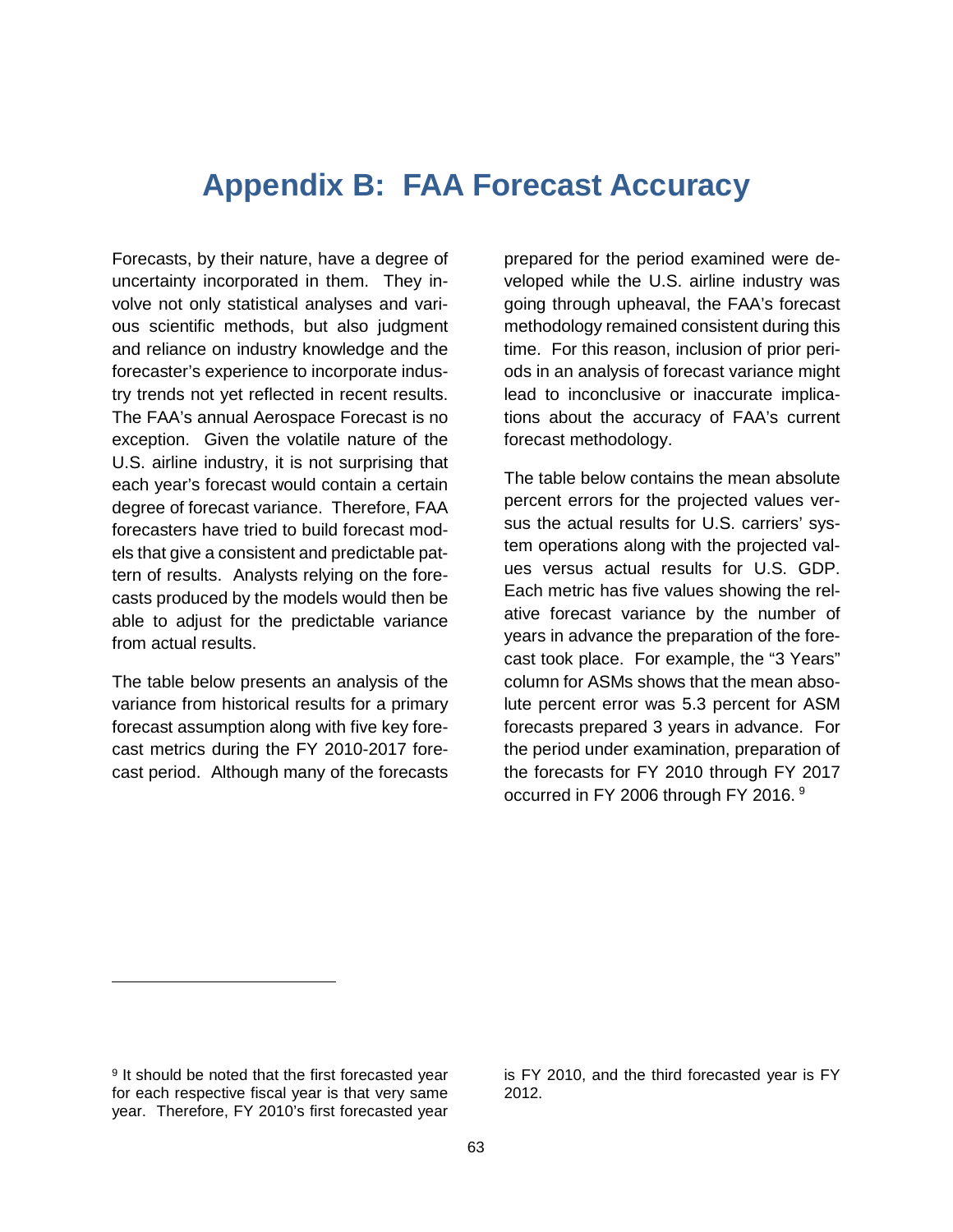### **U.S. AIR CARRIERS** SYSTEM SCHEDULED PASSENGER ACTIVITY **FORECA ST EVALUATION**

| Forecast<br>Variable    |        | Mean Absolute Percent Error (Combined FY2010 - FY2017) | (Forecast Variance from Actual)<br>Forecast Performed Years Prior to Actual |         |         |
|-------------------------|--------|--------------------------------------------------------|-----------------------------------------------------------------------------|---------|---------|
|                         | 1 Year | 2 Years                                                | 3 Years                                                                     | 4 Years | 5 Years |
| U.S. Real GDP           | 1.2%   | 2.8%                                                   | 5.5%                                                                        | 7.9%    | 9.5%    |
| ASMs                    | 0.9%   | 2.3%                                                   | 5.3%                                                                        | 9.2%    | 13.5%   |
| <b>RPMs</b>             | 1.0%   | 1.8%                                                   | 4.4%                                                                        | 7.7%    | 11.1%   |
| Passenger Enplanements  | 0.7%   | 1.5%                                                   | 4.5%                                                                        | 7.7%    | 10.7%   |
| Mainline Domestic Yield | 2.7%   | 5.3%                                                   | 6.9%                                                                        | 6.6%    | 7.8%    |
| IFR Aircraft Handled*   | 1.5%   | 3.2%                                                   | 6.3%                                                                        | 10.5%   | 15.5%   |

\*Total - scheduled and nons cheduled commercial plus noncommercial

Presenting forecast variances from actual data in such a manner simplifies a review of longer-term trends. Typically, one would expect the variances to increase as the forecast year is moves away from the year the forecast is prepared. Presenting forecast variances in this way allows an examination of changes in the relative variances by time horizon, signaling when dramatic shifts in accuracy occur.

Examination of the forecast variances reveals several items. First, the forecast variances for GDP, a key exogenous variable, are similar to the variances of the key traffic measures, Passenger Enplanements and RPMs. This suggests that a substantial amount of the forecast variance for the traffic variables is attributable to the forecast error

in the exogenous variables. Second, all the metrics examined have increasing variances as the forecast time horizon lengthens. Third, the variance in the IFR aircraft handled relative to ASM variance is stable for the 2 to 4 year out horizon. This suggests that beyond a 2 year forecast horizon carriers are able to accommodate changes in capacity by means other than adjusting operations. Many carriers have been systematically reducing the number of smaller regional jets in their fleets, replacing them with larger 70-90 seat aircraft. This has allowed carriers to increase capacity without increasing flights. It is worth noting that the forecast variance in these two metrics is relatively consistent even as the time horizon increases suggesting that over the long run ASM growth is a good indicator of operations growth.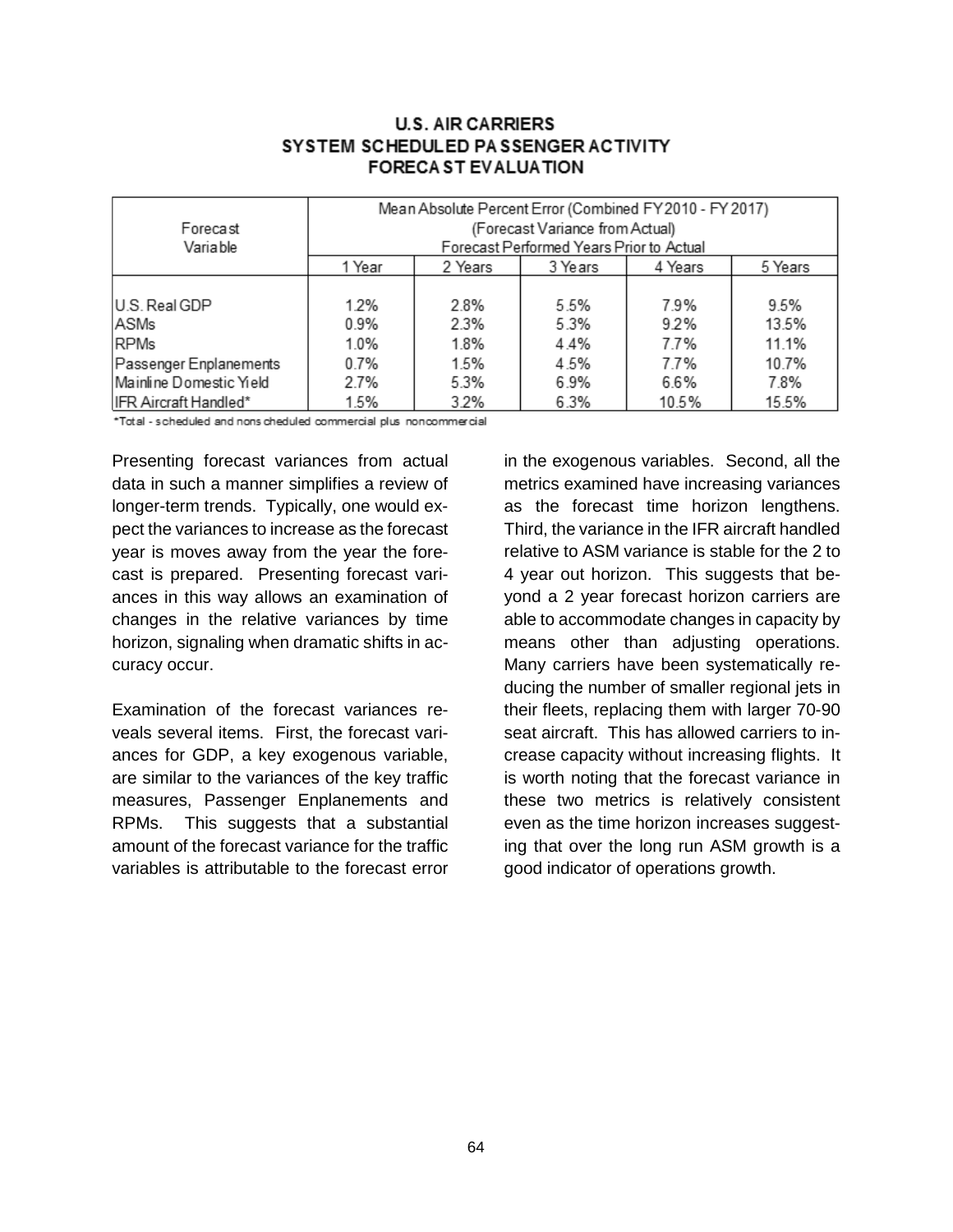### **Appendix C: Forecast Tables**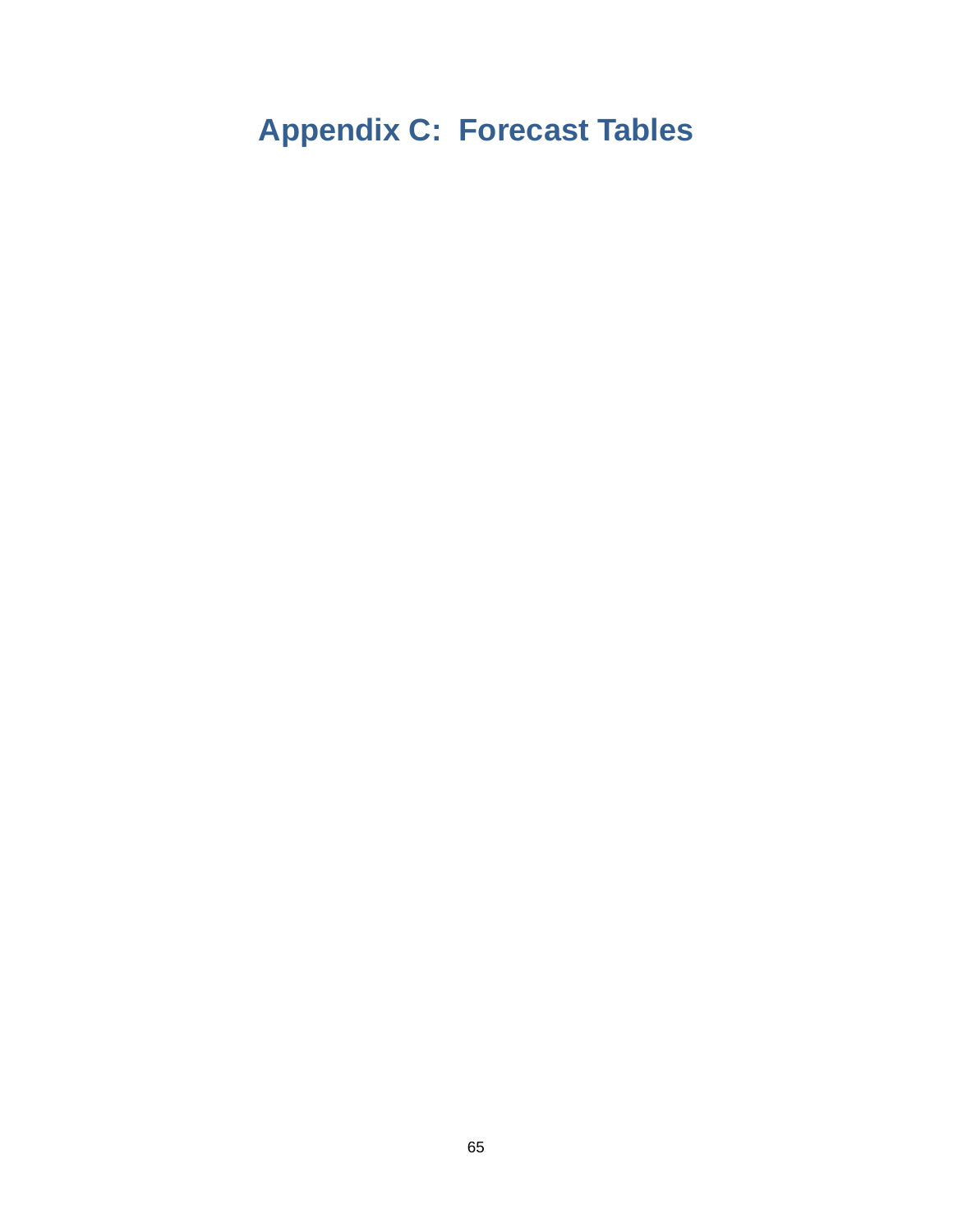|                                      |        |                              | FISCAL YEAR 2017 |        |                     |         | FISCAL YEAR 2018   |         |         |                                     | FISCAL YEAR 2019 |           |
|--------------------------------------|--------|------------------------------|------------------|--------|---------------------|---------|--------------------|---------|---------|-------------------------------------|------------------|-----------|
| ECONOMIC VARIABLE                    |        | 1ST. QTR. 2ND. QTR. 3RD QTR. |                  |        | 4TH. QTR. 1ST. QTR. |         | 2ND. QTR. 3RD QTR. |         |         | 4TH QTR. 1ST QTR. 2ND QTR. 3RD QTR. |                  | 4TH. QTR. |
| Real Personal Consumption            |        |                              |                  |        |                     |         |                    |         |         |                                     |                  |           |
| Expenditure per Capita               |        |                              |                  |        |                     |         |                    |         |         |                                     |                  |           |
| (20095)                              | 36,059 | 36,178                       | 36,407           | 36,530 | 36,727              | 36,902  | 37,082             | 37,246  | 37,404  | 37,562                              | 37,713           | 37,865    |
| Year over year change                | 2.3%   | 1.3%                         | 2.6%             | 1.4%   | 2.2%                | 1.9%    | 2.0%               | 1.8%    | 1.7%    | 1.7%                                | 1.6%             | 1.6%      |
|                                      |        |                              |                  |        |                     |         |                    |         |         |                                     |                  |           |
| Refiners' Acquisition Cost - Average |        |                              |                  |        |                     |         |                    |         |         |                                     |                  |           |
| (Dollars per barrel)                 | 46.52  | 49.96                        | 47.66            | 48.43  | 54.10               | 52.85   | 50.09              | 48.90   | 48.35   | 48.44                               | 50.69            | 49.65     |
| Year over year change                | 38.4%  | 33.0%                        | $-17.2%$         | 6.7%   | 55.7%               | $-8.9%$ | $-19.3%$           | $-9.1%$ | $-4.5%$ | 0.8%                                | 19.8%            | $-7.9%$   |
|                                      |        |                              |                  |        |                     |         |                    |         |         |                                     |                  |           |
| Consumer Price Index                 |        |                              |                  |        |                     |         |                    |         |         |                                     |                  |           |
| (1982-84 equals 100)                 | 242.2  | 244.1                        | 243.9            | 245.2  | 247.3               | 248.2   | 248.5              | 249.5   | 250.6   | 251.7                               | 253.3            | 254.6     |
| Seasonally Adjusted Annual Rate      | 3.0%   | 3.1%                         | $-0.3%$          | 2.0%   | 3.5%                | 1.6%    | 0.4%               | 1.7%    | 1.7%    | 1.8%                                | 2.5%             | 2.0%      |
| Source: IHS Global Insight           |        |                              |                  |        |                     |         |                    |         |         |                                     |                  |           |

U.S. SHORT-TERM ECONOMIC FORECASTS **U.S. SHORT-TERM ECONOMIC FORECASTS**

**TABLE 1**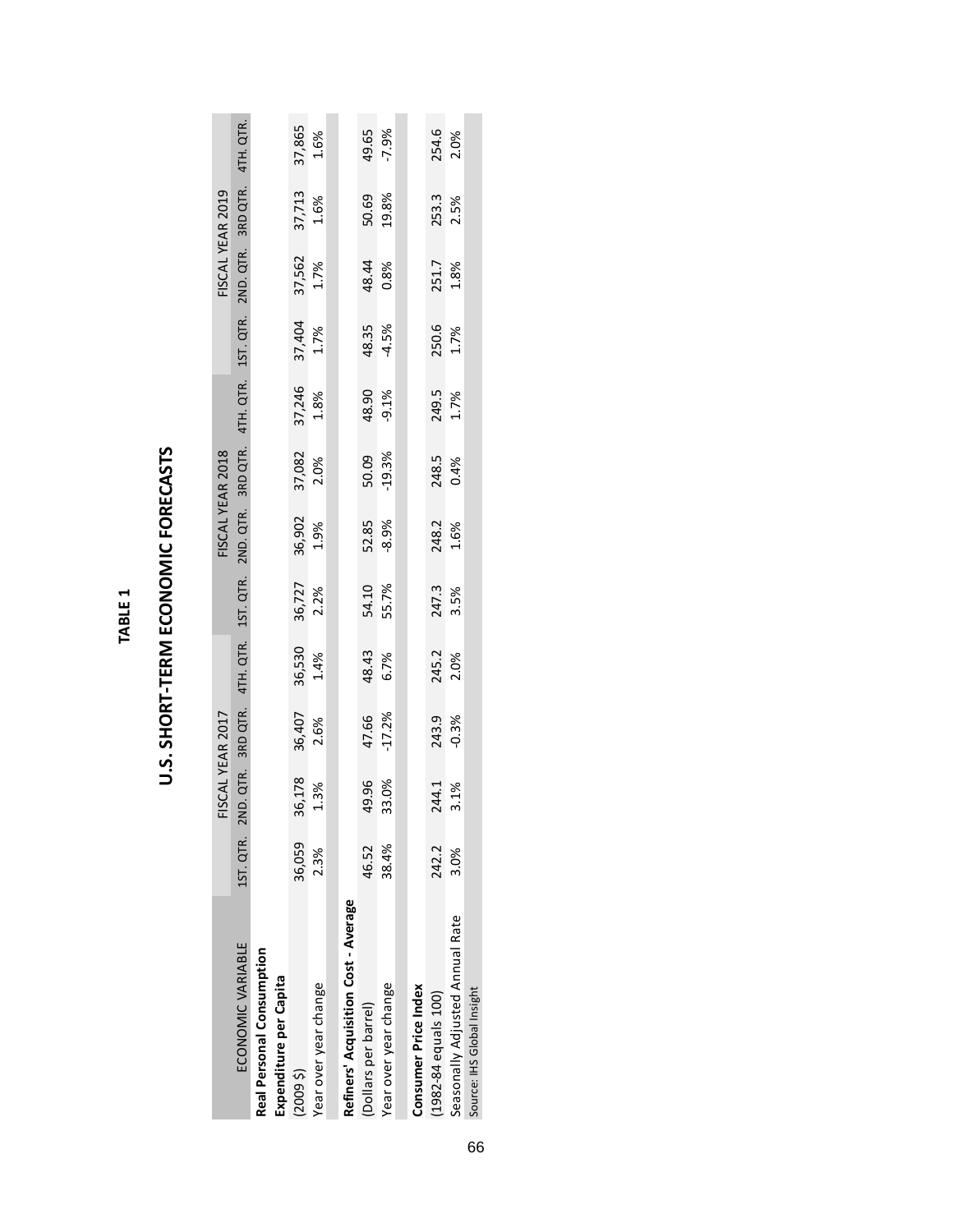| 、 |  |
|---|--|
|   |  |
| ŋ |  |
| ø |  |
|   |  |

### U.S. LONG-TERM ECONOMIC FORECASTS **U.S. LONG-TERM ECONOMIC FORECASTS**

|                            |                                        | REAL PERSONAL                         |                                | REFINERS'                   |
|----------------------------|----------------------------------------|---------------------------------------|--------------------------------|-----------------------------|
|                            | <b>REAL GROSS</b>                      | EXPENDITURE PER CAPITA<br>CONSUMPTION | CONSUMER PRICE<br><b>INDEX</b> | ACQUISITION COST<br>AVERAGE |
| <b>FISCAL YEAR</b>         | DOMESTIC PRODUCT<br>(Billions 2009 \$) | (20095)                               | $(1982 - 84 = 1.00)$           | (Dollars per barrel)        |
| <b>Historical</b>          |                                        |                                       |                                |                             |
| 2010                       | 14,685                                 | 32,186                                |                                | 74.61                       |
|                            | 16,390                                 | 34,842                                |                                | 56.69                       |
| 2015<br>2016               | 16,640                                 | 35,565                                | 2.17<br>2.37<br>2.34           | 39.12                       |
| 2017E                      | 16,987                                 | 36,294                                |                                | 48.14                       |
|                            |                                        |                                       |                                |                             |
| Forecast                   |                                        |                                       |                                |                             |
| 2018                       | 17,433                                 | 36,990                                |                                |                             |
| 2023                       | 19,344                                 | 39,769                                | 2.48<br>2.79<br>3.16           | 51.48<br>75.12              |
| 2028                       | 21,188                                 | 42,617                                |                                | 92.53                       |
| 2033                       | 23,379                                 | 46,014                                | 3.57                           | 106.28                      |
| 2038                       | 25,840                                 | 49,678                                | 4.03                           | 118.15                      |
|                            |                                        |                                       |                                |                             |
| <b>Avg Annual Growth</b>   |                                        |                                       |                                |                             |
| 2010-17                    | 2.1%                                   | 1.7%                                  | 1.7%                           | $-6.1%$                     |
| 2017-18                    | 2.6%                                   | 1.9%                                  | 1.9%                           | 6.9%                        |
| 2018-28                    | 2.0%                                   | 1.4%                                  | 2.4%                           | 6.0%                        |
| 2018-38                    | 2.0%                                   | 1.5%                                  | 2.4%                           | 4.2%                        |
| Source: IHS Global Insight |                                        |                                       |                                |                             |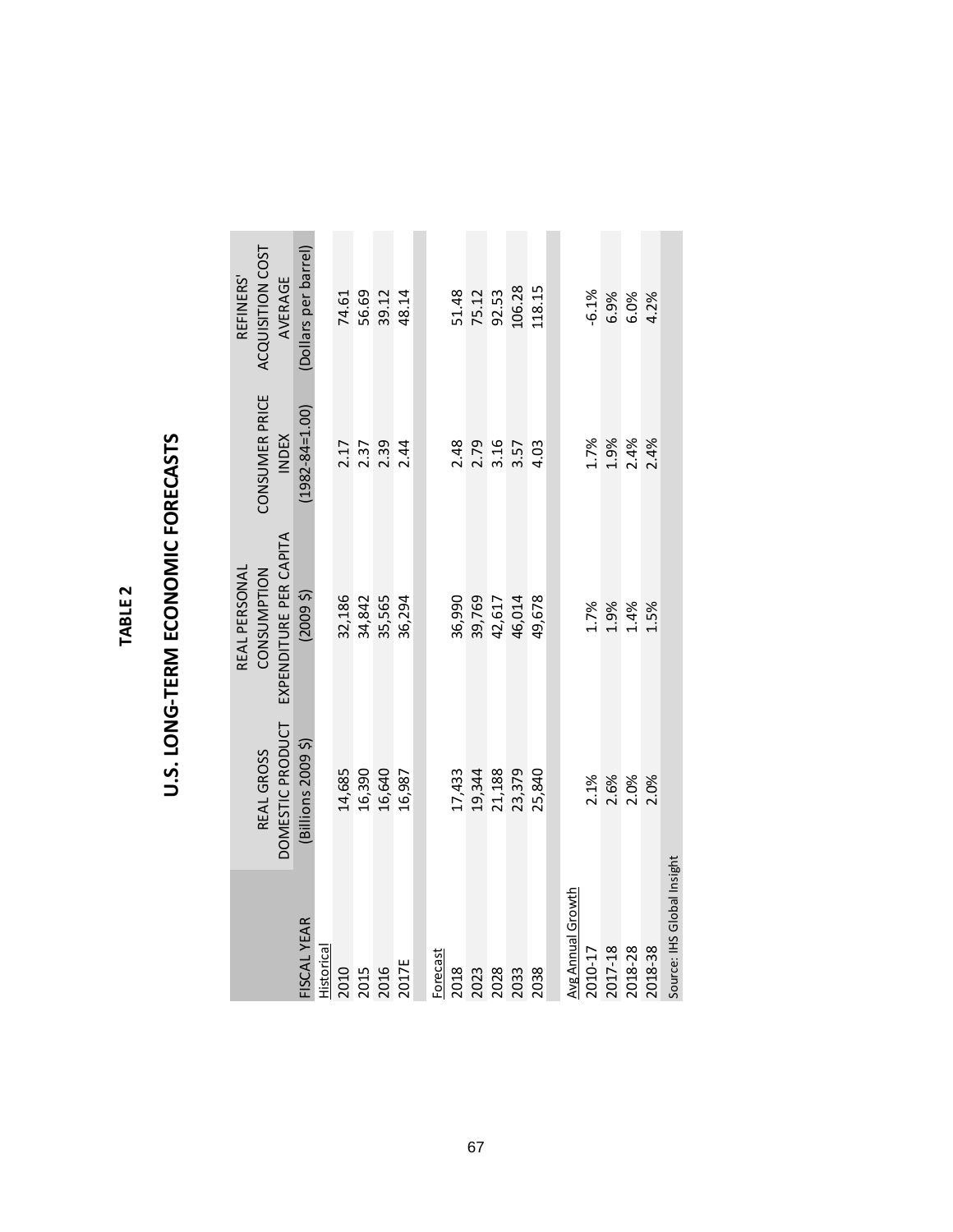| m       |  |
|---------|--|
| ш.<br>I |  |
| n       |  |
| ø       |  |

## INTERNATIONAL GDP FORECASTS BY TRAVEL REGION **INTERNATIONAL GDP FORECASTS BY TRAVEL REGION**

|                                                              | <b>WORLD</b>                                                                        |            | 65,935 | 75,537 | 77,341 | 79,737 |          | 82,275 | 95,466 | 109,954 | 125,382 | 142,187 |                   | 2.8%    | 3.2%    | 2.9%    | 2.8%    |  |
|--------------------------------------------------------------|-------------------------------------------------------------------------------------|------------|--------|--------|--------|--------|----------|--------|--------|---------|---------|---------|-------------------|---------|---------|---------|---------|--|
|                                                              |                                                                                     |            |        |        |        |        |          |        |        |         |         |         |                   |         |         |         |         |  |
|                                                              | AUSTRALIA / NEW<br>JAPAN / PACIFIC<br>BASIN / CHINA<br>OTHER ASIA<br><b>ZEALAND</b> |            | 19,056 | 23,925 | 24,978 | 26,165 |          | 27,380 | 34,071 | 41,756  | 49,665  | 58,186  |                   | 4.6%    | 4.6%    | 4.3%    | 3.8%    |  |
| (In Billions of 2010 U.S. Dollars)<br>GROSS DOMESTIC PRODUCT | LATIN AMERICA,<br>CARIBBEAN<br>MEXICO                                               |            | 5,204  | 5,790  | 5,715  | 5,788  |          | 5,897  | 6,824  | 7,942   | 9,230   | 10,729  |                   | 1.5%    | 1.9%    | 3.0%    | 3.0%    |  |
|                                                              | MIDDLE EAST<br>EUROPE<br>AFRICA /                                                   |            | 25,097 | 27,347 | 27,900 | 28,601 |          | 29,309 | 32,756 | 36,351  | 40,114  | 44,143  |                   | 1.9%    | 2.5%    | 2.2%    | 2.1%    |  |
|                                                              | CANADA                                                                              |            | 1,614  | 1,803  | 1,828  | 1,882  |          | 1,928  | 2,141  | 2,358   | 2,588   | 2,845   |                   | 2.2%    | 2.4%    | 2.0%    | 2.0%    |  |
|                                                              | CALENDAR YEAR                                                                       | Historical | 2010   | 2015   | 2016   | 2017E  | Forecast | 2018   | 2023   | 2028    | 2033    | 2038    | Avg Annual Growth | 2010-17 | 2017-18 | 2018-28 | 2018-38 |  |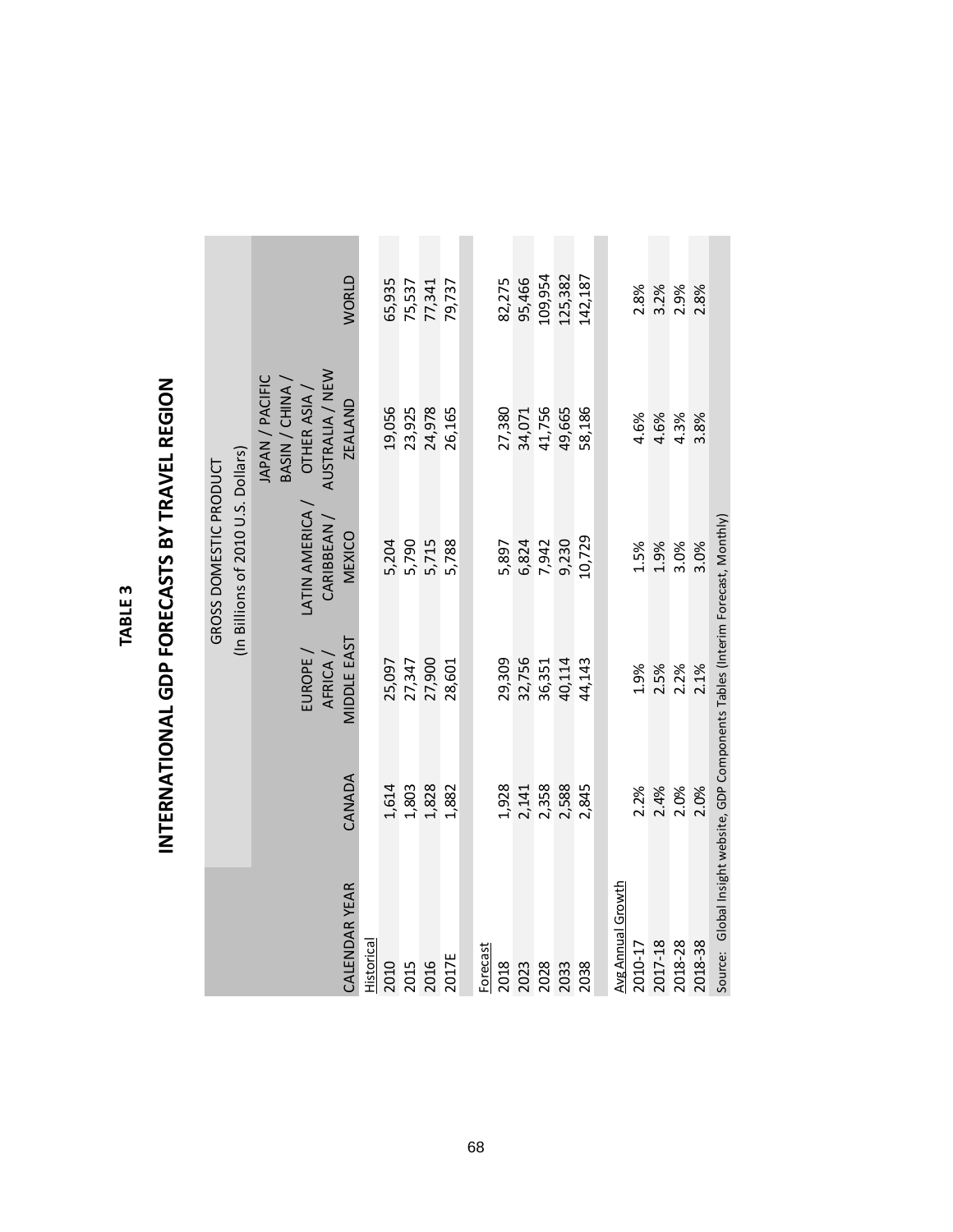| ٠      |  |
|--------|--|
| L<br>I |  |
| г      |  |
|        |  |
|        |  |

# INTERNATIONAL GDP FORECASTS - SELECTED AREAS/COUNTRIES **INTERNATIONAL GDP FORECASTS – SELECTED AREAS/COUNTRIES**

|                                                                                   |                         |          | (In Billions of 2010 U.S. Dollars)<br>GROSS DOMESTIC PRODUCT |              |              |
|-----------------------------------------------------------------------------------|-------------------------|----------|--------------------------------------------------------------|--------------|--------------|
|                                                                                   | AMERICA<br><b>NORTH</b> |          | UNITED                                                       |              |              |
| CALENDAR YEAR                                                                     | (MATA)                  | EUROZONE | KINGDOM                                                      | <b>JAPAN</b> | <b>CHINA</b> |
| Historical                                                                        |                         |          |                                                              |              |              |
| 2010                                                                              | 17,636                  | 12,634   | 2,441                                                        | 5,701        | 6,082        |
| 2015                                                                              | 19,700                  | 13,136   | 2,705                                                        | 5,998        | 8,885        |
| 2016                                                                              | 20,005                  | 13,370   | 2,758                                                        | 6,054        | 9,483        |
| 2017E                                                                             | 20,467                  | 13,702   | 2,806                                                        | 6,162        | 10,132       |
|                                                                                   |                         |          |                                                              |              |              |
| Forecast                                                                          |                         |          |                                                              |              |              |
| 2018                                                                              | 21,002                  | 14,019   | 2,840                                                        | 6,239        | 10,798       |
| 2023                                                                              | 23,291                  | 15,166   | 3,099                                                        | 6,517        | 14,509       |
| 2028                                                                              | 25,593                  | 16,241   | 3,404                                                        | 6,838        | 18,781       |
| 2033                                                                              | 28,317                  | 17,324   | 3,731                                                        | 7,117        | 22,917       |
| 2038                                                                              | 31,384                  | 18,438   | 4,084                                                        | 7,369        | 27,170       |
|                                                                                   |                         |          |                                                              |              |              |
| Avg Annual Growth                                                                 |                         |          |                                                              |              |              |
| 2010-17                                                                           | 2.1%                    | 1.2%     | 2.0%                                                         | 1.1%         | 7.6%         |
| 2017-18                                                                           | 2.6%                    | 2.3%     | 1.2%                                                         | 1.2%         | 6.6%         |
| 2018-28                                                                           | 2.0%                    | 1.5%     | 1.8%                                                         | 0.9%         | 5.7%         |
| 2018-38                                                                           | 2.0%                    | 1.4%     | 1.8%                                                         | 0.8%         | 4.7%         |
| Source: Global Insight website, GDP Components Tables (Interim Forecast, Monthly) |                         |          |                                                              |              |              |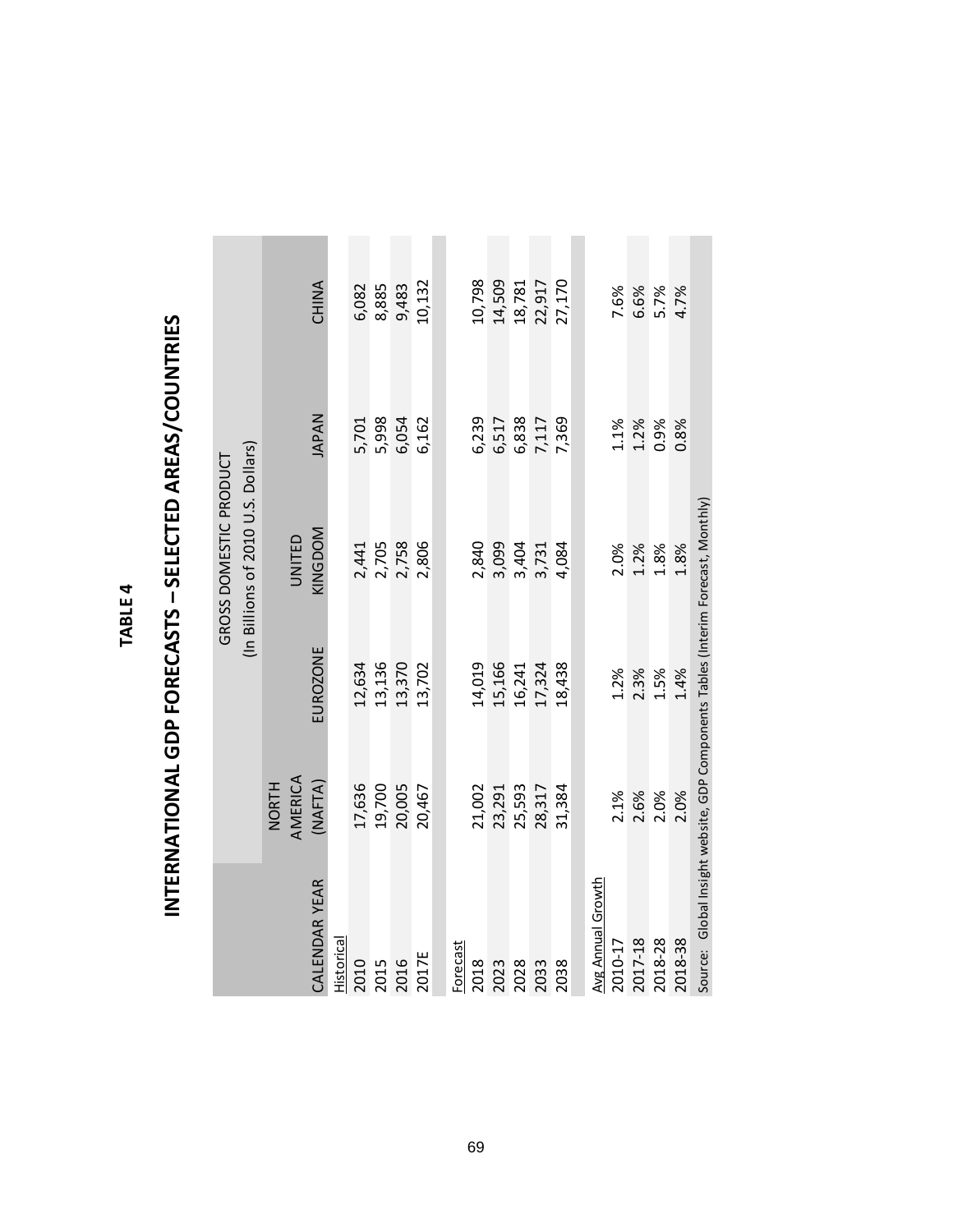| ഥ      |  |
|--------|--|
| ய<br>- |  |
| ≃      |  |
| ₫<br>н |  |
|        |  |

### U.S. COMMERCIAL AIR CARRIERS<sup>1</sup> **U.S. COMMERCIAL AIR CARRIERS1**

## TOTAL SCHEDULED U.S. PASSENGER TRAFFIC **TOTAL SCHEDULED U.S. PASSENGER TRAFFIC**

|                                                 |              | REVENUE PASSENGER ENPLANEMENTS (Millions) |                |                 | REVENUE PASSENGER MILES (Billions) |                                           |
|-------------------------------------------------|--------------|-------------------------------------------|----------------|-----------------|------------------------------------|-------------------------------------------|
| <b>ISCAL YEAR</b>                               | OMESTIC<br>≏ | INTERNATIONAL                             | <b>TOTAL</b>   | <b>DOMESTIC</b> | INTERNATIONAL                      | TOTAL                                     |
| <b>Historical</b>                               |              |                                           |                |                 |                                    |                                           |
| 2010<br>2015<br>2016<br>2017E                   | 635          | 77                                        |                | 555             |                                    | 786                                       |
|                                                 |              | $\mathsf{SO}$                             | 712<br>787     | 629             |                                    | 890                                       |
|                                                 | 696<br>726   | 93                                        | 820            | 663             | 231<br>261<br>265                  | 928                                       |
|                                                 | 743          | 5                                         | 840            | 683             | 271                                | 955                                       |
|                                                 |              |                                           |                |                 |                                    |                                           |
| Forecast                                        |              |                                           |                |                 |                                    |                                           |
|                                                 |              |                                           | 880            |                 |                                    |                                           |
| 2018<br>2023                                    | 778<br>844   | 102<br>119                                | 964            | 719<br>792      | 282<br>337                         |                                           |
|                                                 | 909          |                                           |                |                 | 394<br>459                         |                                           |
| 2028<br>2033<br>2038                            | 995          | 140<br>165                                | 1,050<br>1,159 | 864<br>958      |                                    | 1,001<br>1,128<br>1,258<br>1,596<br>1,596 |
|                                                 | 1,090        | 194                                       | 1,284          | 1,064           | 532                                |                                           |
|                                                 |              |                                           |                |                 |                                    |                                           |
| Avg Annual Growth                               |              |                                           |                |                 |                                    |                                           |
| 2010-17                                         |              | 3.3%                                      | 2.4%           | 3.0%            | 2.3%                               | 2.8%                                      |
| 2017-18<br>2018-28                              | 2.3%<br>4.7% | 5.0%                                      | 4.7%           | 5.2%<br>1.9%    | 4.0%                               |                                           |
|                                                 | 1.6%         | 3.3%                                      | 1.8%           |                 | 3.4%                               | 4.9%<br>2.3%                              |
| 2018-38                                         | 1.7%         | 3.3%                                      | 1.9%           | 2.0%            | 3.2%                               | 2.4%                                      |
| Source: Forms 41 and 298-C,                     |              | U.S. Department of Transportation.        |                |                 |                                    |                                           |
| Sum of U.S. Mainline and Regional Air Carriers. |              |                                           |                |                 |                                    |                                           |

70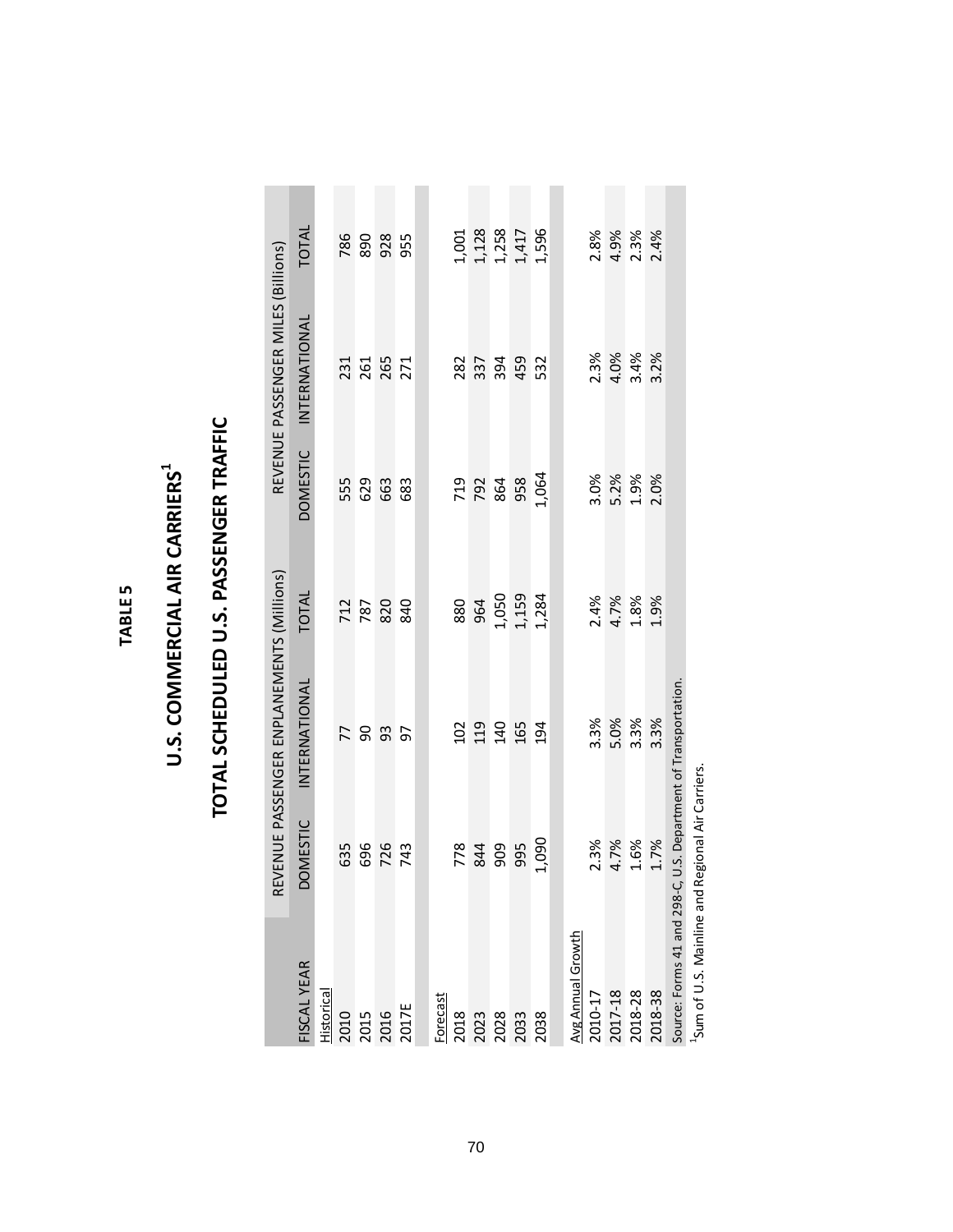## U.S. COMMERCIAL AIR CARRIERS<sup>1</sup> **U.S. COMMERCIAL AIR CARRIERS1**

# SCHEDULED PASSENGER CAPACITY, TRAFFIC, AND LOAD FACTORS **SCHEDULED PASSENGER CAPACITY, TRAFFIC, AND LOAD FACTORS**

|                                                                |                                       | <b>DOMESTIC</b>   |                      |                      | INTERNATIONAL |                              |                                           | SYSTEM                                    |               |
|----------------------------------------------------------------|---------------------------------------|-------------------|----------------------|----------------------|---------------|------------------------------|-------------------------------------------|-------------------------------------------|---------------|
| <b>FISCAL YEAR</b>                                             | ASMs                                  | <b>RPMS</b>       | <b>% LOAD</b>        | ASMs                 | <b>RPMS</b>   | <b>% LOAD</b>                | ASMs                                      | RPMs                                      | <b>% LOAD</b> |
| Historical                                                     | (BIL)                                 | (BIL)             | <b>FACTOR</b>        | (BIL)                | (BIL)         | <b>FACTOR</b>                | (BIL)                                     | (BIL)                                     | <b>FACTOR</b> |
| 2010                                                           |                                       | 555               |                      | 281                  | 231           |                              | 961                                       | 786                                       | 81.8          |
|                                                                | 674<br>783<br>783                     |                   |                      | 323<br>329           |               |                              |                                           |                                           |               |
| 2015<br>2016<br>2017E                                          |                                       | 629<br>663        | 81.7<br>84.5<br>84.7 |                      | 261           | 82.1<br>80.7<br>80.6<br>81.0 | 1,067<br>1,112<br>1,144                   | 890<br>928                                | 83.5<br>83.5  |
|                                                                | 809                                   | 683               | 84.5                 | 335                  | 271           |                              |                                           | 955                                       | 83.5          |
|                                                                |                                       |                   |                      |                      |               |                              |                                           |                                           |               |
| Forecast<br>2018                                               |                                       |                   |                      |                      |               |                              |                                           |                                           | 83.7          |
| 2023                                                           | 849<br>924<br>1,003<br>1,108<br>1,228 | 792<br>792<br>958 | 84.7<br>85.7<br>86.2 | 345<br>486<br>566    | 282<br>337    | 81.1<br>81.1<br>81.1         | 1,197<br>1,340<br>1,489<br>1,674<br>1,884 | 1,001<br>1,128<br>1,258<br>1,596<br>1,596 |               |
| 2028                                                           |                                       |                   |                      |                      | 394           |                              |                                           |                                           | 84.5<br>84.5  |
|                                                                |                                       |                   | 86.4                 |                      | 459           |                              |                                           |                                           | 84.6          |
| 2038                                                           |                                       | 1,064             | 86.6                 | 656                  | 532           | 81.2                         |                                           |                                           | 84.7          |
|                                                                |                                       |                   |                      |                      |               |                              |                                           |                                           |               |
| Avg Annual Growth                                              |                                       |                   |                      |                      |               |                              |                                           |                                           |               |
| 2010-17                                                        |                                       |                   |                      |                      |               |                              | 2.5%                                      |                                           |               |
| 2017-18                                                        | 2.5%<br>4.9%                          | 3.0%<br>5.2%      |                      | 2.5%<br>4.0%<br>3.4% | 2.3%<br>4.0%  |                              |                                           | 2.8%<br>4.9%<br>2.3%                      |               |
| 2018-28                                                        | 1.7%                                  | 1.9%              |                      |                      | 3.4%          |                              | 4.6%<br>2.2%                              |                                           |               |
| 2018-38                                                        | 1.9%                                  | 2.0%              |                      | 3.2%                 | 3.2%          |                              | 2.3%                                      | 2.4%                                      |               |
| Source: Forms 41 and 298-C, U.S. Department of Transportation. |                                       |                   |                      |                      |               |                              |                                           |                                           |               |
| <sup>1</sup> Sum of U.S. Mainline and Regional Air Carriers.   |                                       |                   |                      |                      |               |                              |                                           |                                           |               |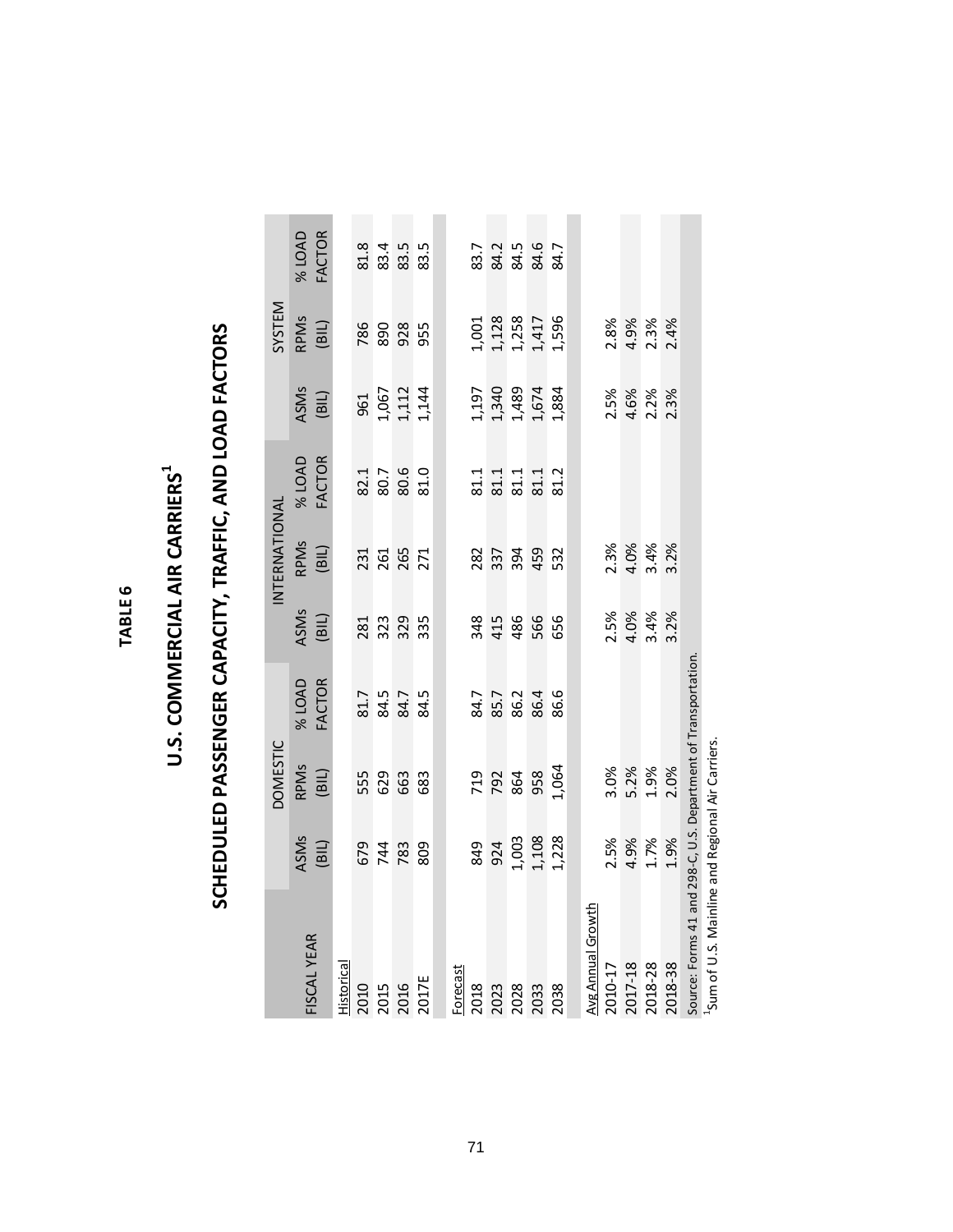## U.S. COMMERCIAL AIR CARRIERS<sup>1</sup> **U.S. COMMERCIAL AIR CARRIERS1**

# TOTAL SCHEDULED U.S. INTERNATIONAL PASSENGER TRAFFIC **TOTAL SCHEDULED U.S. INTERNATIONAL PASSENGER TRAFFIC**

|                                                               |                            | REVENUE PASSENGER ENPLANEMENTS |                 |                   |                  | REVENUE PASSENGER MILES |                           |               |
|---------------------------------------------------------------|----------------------------|--------------------------------|-----------------|-------------------|------------------|-------------------------|---------------------------|---------------|
|                                                               |                            | <b>LATIN</b>                   |                 | TOTAL             |                  | <b>LATIN</b>            |                           | TOTAL         |
|                                                               | <b>ATLANTIC</b>            | AMERICA                        | <b>PACIFIC</b>  | INTERNATIONAL     | <b>ATLANTIC</b>  | AMERICA                 | PACIFIC                   | INTERNATIONAL |
| FISCAL YEAR                                                   | (Mil)                      | (Mii)                          | (Mii)           | (Mii)             | (Bi)             | (Bil)                   | (Bil)                     | (Bil)         |
| Historical                                                    |                            |                                |                 |                   |                  |                         |                           |               |
|                                                               | 25                         | $\overline{a}$                 | 13              | 77                |                  | යි                      |                           |               |
|                                                               |                            | 52                             | $\overline{14}$ | 8 <sup>o</sup>    |                  | 83                      |                           | 231<br>261    |
| 2010<br>2015<br>2016<br>2017E                                 | 25<br>24<br>25             | 55 8                           | $\overline{1}$  | 93                | <b>e a a a a</b> | $\frac{8}{9}$           | <b>5775</b>               | 265           |
|                                                               |                            |                                | 14              | $\overline{9}$    |                  |                         |                           |               |
|                                                               |                            |                                |                 |                   |                  |                         |                           |               |
|                                                               |                            |                                |                 |                   |                  |                         |                           |               |
| Forecast<br>2018                                              |                            |                                |                 |                   |                  |                         |                           | 282           |
| 2023                                                          | 8<br>8<br>8<br>3<br>3<br>2 | <b>82</b><br>73<br>88          |                 | 102<br>119<br>140 |                  |                         |                           | 337           |
| 2028                                                          |                            |                                |                 |                   |                  |                         |                           | 394           |
| 2033                                                          | $\frac{8}{43}$             | 106                            | <b>258823</b>   | 165               |                  | <b>952220</b><br>952220 | $799$<br>$99119$<br>$130$ | 459           |
| 2038                                                          |                            | 128                            |                 | 194               | 192              |                         |                           | 532           |
|                                                               |                            |                                |                 |                   |                  |                         |                           |               |
| <b>Avg Annual Growth</b>                                      |                            |                                |                 |                   |                  |                         |                           |               |
| 2010-17                                                       | 0.2%                       | 5.5%                           | $1.1\%$         | 3.3%              | $-0.3%$          | 5.2%                    | 3.4%                      | 2.3%          |
| 2017-18                                                       | 3.0%                       | 6.9%                           | 0.8%            | 5.0%              | 2.5%             | 6.2%                    | 3.4%                      | 4.0%          |
| 2018-28                                                       | 2.9%                       | 3.6%                           | 2.5%            | 3.3%              | 3.3%             | 4.0%                    | 2.7%                      | 3.4%          |
| 2018-38                                                       | 2.6%                       | 3.7%                           | 2.5%            | 3.3%              | 2.9%             | 4.0%                    | 2.6%                      | 3.2%          |
| Source: Forms 41 and 298-C, U.S. Department of Transportation |                            |                                |                 |                   |                  |                         |                           |               |
| <sup>1</sup> Sum of U.S. Mainline and Regional Air Carriers.  |                            |                                |                 |                   |                  |                         |                           |               |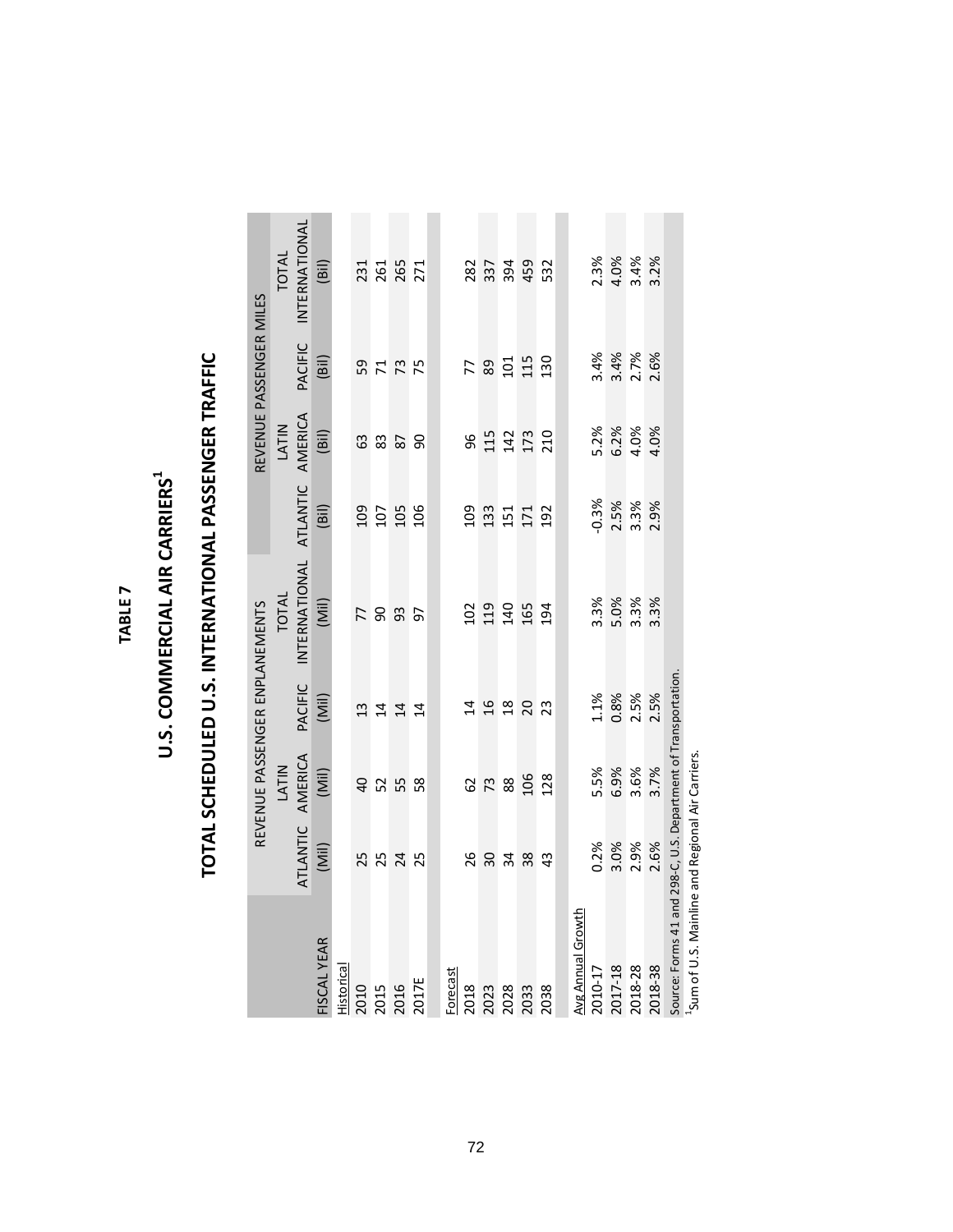## U.S. AND FOREIGN FLAG CARRIERS **U.S. AND FOREIGN FLAG CARRIERS**

# TOTAL PASSENGER TRAFFIC TO/FROM THE UNITED STATES **TOTAL PASSENGER TRAFFIC TO/FROM THE UNITED STATES**

|                      |                 | TOTAL PASSENGERS BY WORLD TRAVEL AREA (Millions)                                                                     |                |                                   |            |
|----------------------|-----------------|----------------------------------------------------------------------------------------------------------------------|----------------|-----------------------------------|------------|
| <b>CALENDAR YEAR</b> | <b>ATLANTIC</b> | LATIN AMERICA                                                                                                        | PACIFIC        | TRANSBORDER<br><b>J.S./CANADA</b> | TOTAL      |
| Historical           |                 |                                                                                                                      |                |                                   |            |
| 2010                 | 56              | 53                                                                                                                   | 27             | 22                                | 158        |
| 2015                 | $\overline{C}$  | 75                                                                                                                   | 36             | 27                                | 208        |
| 2016                 | 75              | 54                                                                                                                   | 39             | 28                                | 220        |
| 2017E                | 54              | 82                                                                                                                   | $\overline{4}$ | 29                                | 232        |
|                      |                 |                                                                                                                      |                |                                   |            |
| Forecast             |                 |                                                                                                                      |                |                                   |            |
| 2018                 | 84              | 87                                                                                                                   | 43             | 50                                |            |
| 2023                 | 99              | 99                                                                                                                   | 53             | 36                                | 244<br>288 |
| 2028                 | 117             | 119                                                                                                                  | $\mathfrak{A}$ | 43                                | 344        |
| 2033                 | 137             | 145                                                                                                                  | 76             | 50                                | 409        |
| 2038                 | 159             | 178                                                                                                                  | 89             | 60                                | 486        |
|                      |                 |                                                                                                                      |                |                                   |            |
| Avg Annual Growth    |                 |                                                                                                                      |                |                                   |            |
| 2010-17              | 5.1%            | 6.4%                                                                                                                 | 6.2%           | 4.2%                              | 5.6%       |
| 2017-18              | 5.9%            | 5.1%                                                                                                                 | 4.7%           | 4.3%                              | 5.2%       |
| 2018-28              | 3.4%            | 3.2%                                                                                                                 | 4.1%           | 3.5%                              | 3.5%       |
| 2018-38              | 3.3%            | 3.7%                                                                                                                 | 3.7%           | 3.4%                              | 3.5%       |
|                      |                 | Source: US Customs & Border Protection data processed and released by Department of Commerce; data also received fro |                |                                   |            |
| Transport Canada.    |                 |                                                                                                                      |                |                                   |            |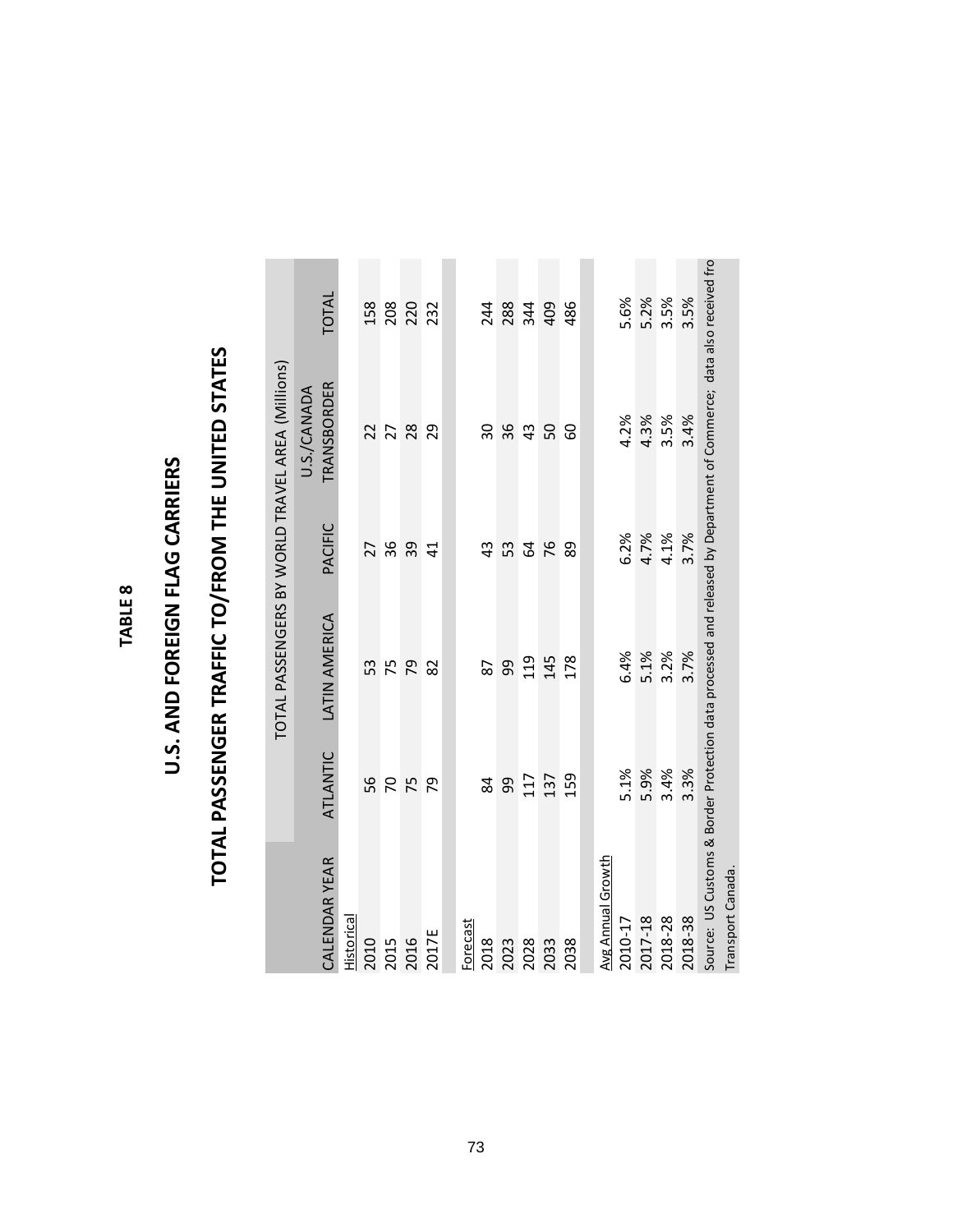# U.S. COMMERCIAL AIR CARRIERS' FORECAST ASSUMPTIONS<sup>1</sup> **U.S. COMMERCIAL AIR CARRIERS' FORECAST ASSUMPTIONS1**

# SEATS PER AIRCRAFT MILE AND PASSENGER TRIP LENGTH **SEATS PER AIRCRAFT MILE AND PASSENGER TRIP LENGTH**

|                                                                                                                                                                                                                                                                                                                     |                 | AVERAGE SEATS PER AIRCRAFT MILE                                |                         |                         | AVERAGE PASSENGER TRIP LENGTH |                                              |
|---------------------------------------------------------------------------------------------------------------------------------------------------------------------------------------------------------------------------------------------------------------------------------------------------------------------|-----------------|----------------------------------------------------------------|-------------------------|-------------------------|-------------------------------|----------------------------------------------|
|                                                                                                                                                                                                                                                                                                                     | <b>DOMESTIC</b> | INTERNATIONA                                                   | SYSTEM                  | <b>DOMESTIC</b>         | INTERNATIONA                  | SYSTEM                                       |
| <b>FISCAL YEAR</b>                                                                                                                                                                                                                                                                                                  | (Seats/Mile)    | L (Seats/Mile)                                                 | (Seats/Mile)            | (Miles)                 | L (Miles)                     | (Miles)                                      |
| Historical                                                                                                                                                                                                                                                                                                          |                 |                                                                |                         |                         |                               |                                              |
| 2010                                                                                                                                                                                                                                                                                                                | 121.8           | 216.4                                                          | 139.7                   |                         | 2,988.0                       |                                              |
| 2015                                                                                                                                                                                                                                                                                                                | 131.5           |                                                                |                         |                         | 2,892.6                       |                                              |
| 2016                                                                                                                                                                                                                                                                                                                | 134.8           | 214.8<br>214.8                                                 | 149.0<br>151.5          | 874.8<br>902.7<br>913.2 | 2,833.7                       | 1, 104.2<br>1, 131.0<br>1, 132.2<br>1, 135.9 |
| 2017E                                                                                                                                                                                                                                                                                                               | 137.9           | 216.7                                                          | 154.3                   | 919.1                   | 2,798.7                       |                                              |
|                                                                                                                                                                                                                                                                                                                     |                 |                                                                |                         |                         |                               |                                              |
| Forecast<br>2018                                                                                                                                                                                                                                                                                                    | 139.3           | 216.8                                                          | 155.5                   |                         | 2,770.6                       | 1,137.9                                      |
| 2023                                                                                                                                                                                                                                                                                                                | 143.0           | 219.6<br>221.3<br>222.8                                        | 160.3<br>164.1<br>167.2 | 924.3<br>937.7          | 2,824.6                       |                                              |
| 2028                                                                                                                                                                                                                                                                                                                | 145.8           |                                                                |                         | 950.3<br>963.0          | 2,808.0                       |                                              |
| 2033                                                                                                                                                                                                                                                                                                                | 148.3           |                                                                |                         |                         | 2,784.4                       | 1,171.1<br>1,198.9<br>1,222.0                |
| 2038                                                                                                                                                                                                                                                                                                                | 150.9           | 224.4                                                          | 170.3                   | 975.9                   | 2,747.2                       | 1,243.3                                      |
| $\frac{1}{2}$ $\frac{1}{2}$ $\frac{1}{2}$ $\frac{1}{2}$ $\frac{1}{2}$ $\frac{1}{2}$ $\frac{1}{2}$ $\frac{1}{2}$ $\frac{1}{2}$ $\frac{1}{2}$ $\frac{1}{2}$ $\frac{1}{2}$ $\frac{1}{2}$ $\frac{1}{2}$ $\frac{1}{2}$ $\frac{1}{2}$ $\frac{1}{2}$ $\frac{1}{2}$ $\frac{1}{2}$ $\frac{1}{2}$ $\frac{1}{2}$ $\frac{1}{2}$ | $\ddot{\cdot}$  | Source: Forms 41 and 298-C, U.S. Department of Transportation. |                         |                         |                               |                                              |

Sum of U.S. Mainline and Regional Air Carriers. 1Sum of U.S. Mainline and Regional Air Carriers.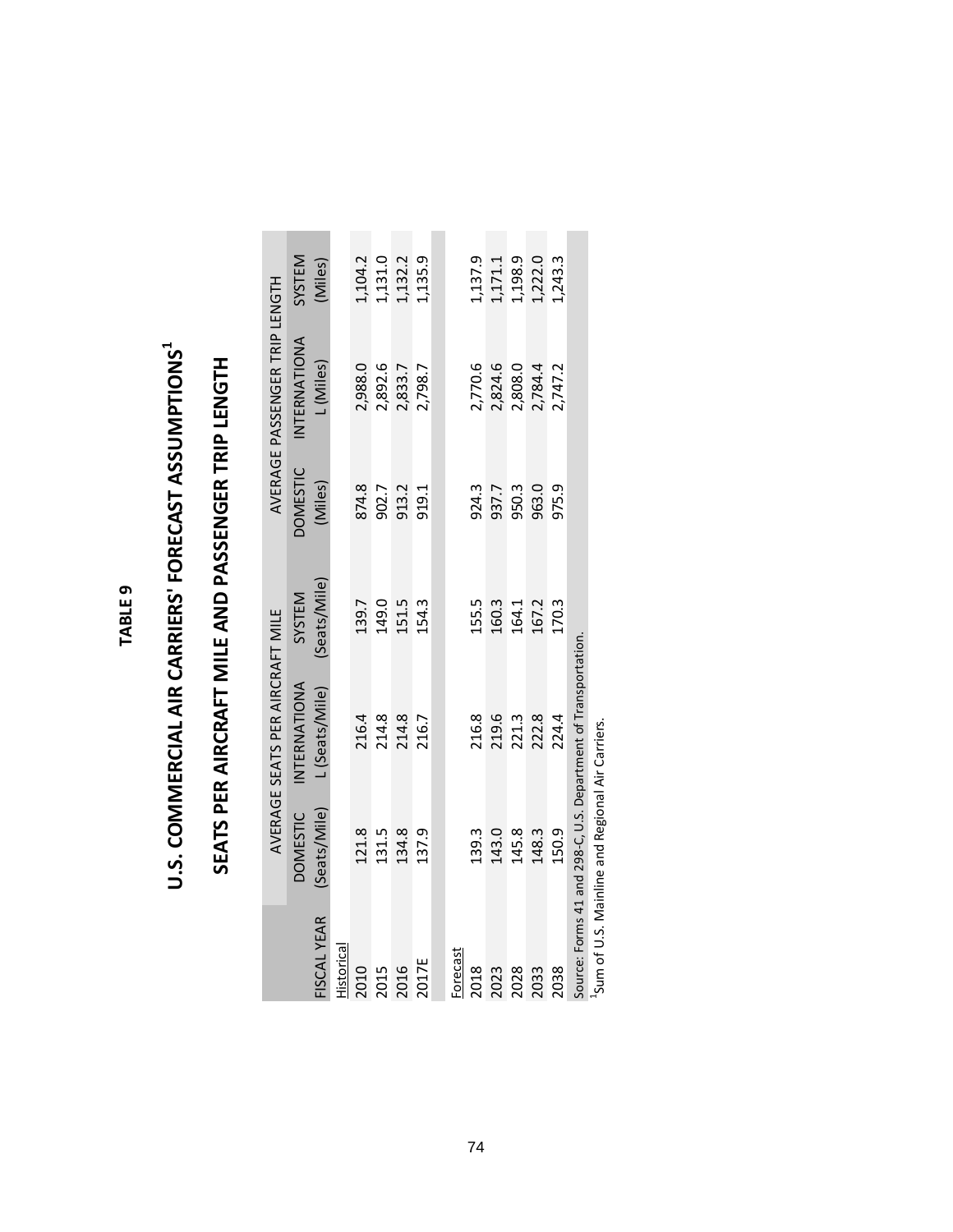**TABLE 10 TABLE 10**

### U.S. MAINLINE AIR CARRIERS **U. S. MAINLINE AIR CARRIERS**

## SCHEDULED PASSENGER TRAFFIC **SCHEDULED PASSENGER TRAFFIC**

|                                                                    |                 | REVENUE PASSENGER ENPLANEMENTS |            |                          | REVENUE PASSENGER MILES |                                         |
|--------------------------------------------------------------------|-----------------|--------------------------------|------------|--------------------------|-------------------------|-----------------------------------------|
|                                                                    |                 | (Millions)                     |            |                          | (Billions)              |                                         |
| <b>ISCALYEAR</b>                                                   | <b>DOMESTIC</b> | INTERNATIONAL                  | SYSTEM     | <b>DOMESTIC</b>          | INTERNATIONAL           | SYSTEM                                  |
| Historical                                                         |                 |                                |            |                          |                         |                                         |
|                                                                    | 473             |                                | 548        | 480                      |                         |                                         |
|                                                                    | 543<br>575      | <b>225</b>                     | 630        |                          |                         |                                         |
| $\begin{array}{r}\n 2010 \\  2015 \\  2016 \\  2017E\n\end{array}$ |                 |                                | 665        | 556<br>590               | 230<br>259<br>262       | 710<br>815<br>881<br>881                |
|                                                                    | 595             | 93                             | 689        | 612                      | 269                     |                                         |
|                                                                    |                 |                                |            |                          |                         |                                         |
| <b>Forecast</b>                                                    |                 |                                |            |                          |                         |                                         |
|                                                                    | 627             |                                |            |                          | 280                     |                                         |
| 2018<br>2023<br>2028<br>2033<br>2038                               | 682             | <b>83560</b><br>85560          | 725        | <b>858</b><br>858<br>854 | 334                     | 926<br>1,045<br>1,167<br>1,315<br>1,482 |
|                                                                    | 734<br>803      |                                | 871<br>964 |                          | 391                     |                                         |
|                                                                    |                 |                                |            |                          | 456                     |                                         |
|                                                                    | 880             | 189                            | 1,069      |                          | 528                     |                                         |
|                                                                    |                 |                                |            |                          |                         |                                         |
| <b>Avg Annual Growth</b>                                           |                 |                                |            |                          |                         |                                         |
| $2010 - 17$                                                        | 3.3%            |                                | 3.3%       | 3.5%                     |                         |                                         |
| 2017-18<br>2018-28<br>2018-38                                      | 5.3%            | 3.3%<br>5.2%<br>3.3%           | 5.3%       | 5.6%                     | 2.3%<br>4.0%            | $3.1%$<br>5.1%<br>2.3%                  |
|                                                                    | 1.6%            |                                | 1.8%       | 1.8%                     | 3.4%                    |                                         |
|                                                                    | 1.7%            | 3.3%                           | 2.0%       | 2.0%                     | 3.2%                    | 2.4%                                    |
| Source: Form 41, U.S. Department of Transportation.                |                 |                                |            |                          |                         |                                         |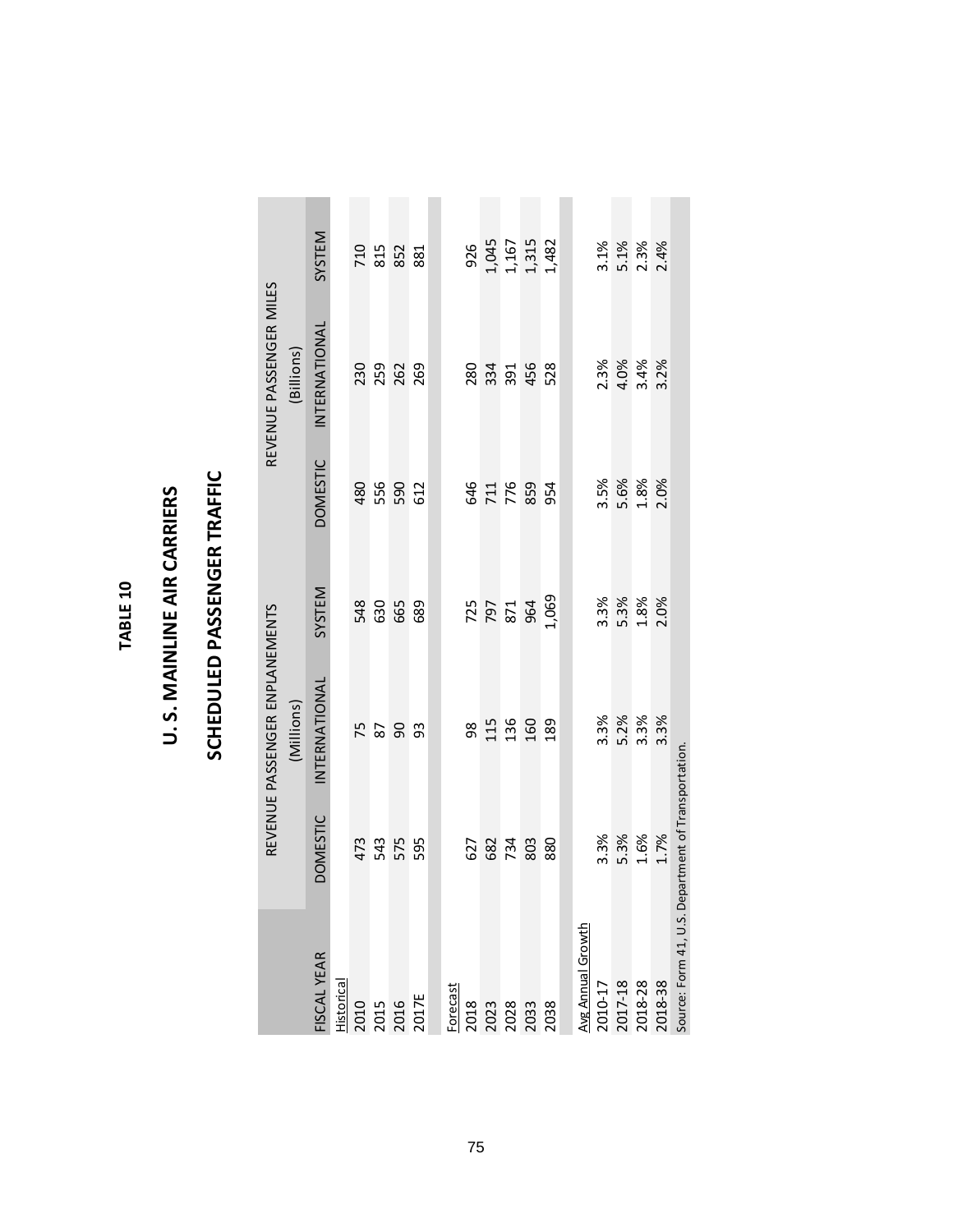#### TABLE<sub>11</sub> **TABLE 11**

### U.S. MAINLINE AIR CARRIERS **U.S. MAINLINE AIR CARRIERS**

# SCHEDULED PASSENGER CAPACITY, TRAFFIC, AND LOAD FACTORS **SCHEDULED PASSENGER CAPACITY, TRAFFIC, AND LOAD FACTORS**

|                                                     |                          | <b>DOMESTIC</b>          |                                          |                                 | INTERNATIONAL                |                              |                                           | SYSTEM                                  |               |
|-----------------------------------------------------|--------------------------|--------------------------|------------------------------------------|---------------------------------|------------------------------|------------------------------|-------------------------------------------|-----------------------------------------|---------------|
|                                                     |                          | <b>RPMS</b>              | <b>% LOAD</b>                            | ASMs                            |                              | <b>% LOAD</b>                | ASMs                                      |                                         | <b>% LOAD</b> |
| <b>FISCAL YEAR</b>                                  | ASMs<br>(BIL)            | (BIL)                    | <b>FACTOR</b>                            | (BIL)                           | RPMs<br>(BIL)                | <b>FACTOR</b>                | (BIL)                                     | RPMs<br>(BIL)                           | <b>FACTOR</b> |
| Historical                                          |                          |                          |                                          |                                 |                              |                              |                                           |                                         |               |
|                                                     |                          |                          |                                          |                                 |                              |                              |                                           |                                         |               |
|                                                     |                          |                          |                                          |                                 |                              |                              |                                           |                                         |               |
| 2010<br>2015<br>2016<br>2017E                       | 581<br>653<br>718        | 480<br>550<br>512        | 82.7<br>85.3<br>85.2                     | 279<br>321<br>325               | 230<br>259<br>269            | 82.3<br>80.3<br>80.7<br>81.1 | 860<br>973<br>1,017<br>1,049              | 710<br>815<br>881                       |               |
|                                                     |                          |                          |                                          |                                 |                              |                              |                                           |                                         |               |
|                                                     |                          |                          |                                          |                                 |                              |                              |                                           |                                         |               |
| <b>Forecast</b>                                     |                          |                          |                                          |                                 |                              |                              |                                           |                                         |               |
|                                                     |                          |                          |                                          |                                 |                              |                              |                                           |                                         |               |
| 2018<br>2023<br>2028<br>2033<br>2038                | <b>756</b><br>823<br>986 | 646<br>716<br>854<br>954 | 85 4 9 9 2 4<br>8 9 8 9 9 1<br>8 9 9 9 1 | 34 22 5<br>4 2 2 5 5<br>5 5 9 1 | 280<br>331<br>355<br>4528    | 81.1<br>81.2<br>81.2<br>81.2 | 1,100<br>1,235<br>1,375<br>1,547<br>1,742 | 926<br>1,045<br>1,167<br>1,315<br>1,482 | 33.38.38.3    |
|                                                     |                          |                          |                                          |                                 |                              |                              |                                           |                                         |               |
|                                                     |                          |                          |                                          |                                 |                              |                              |                                           |                                         |               |
|                                                     | 1,091                    |                          |                                          |                                 |                              |                              |                                           |                                         |               |
|                                                     |                          |                          |                                          |                                 |                              |                              |                                           |                                         |               |
| Avg Annual Growth                                   |                          |                          |                                          |                                 |                              |                              |                                           |                                         |               |
| 2010-17                                             |                          |                          |                                          |                                 |                              |                              |                                           |                                         |               |
| 2017-18                                             | 3.1%<br>5.3%<br>1.7%     | 3.5%<br>5.6%<br>1.8%     |                                          | 2.5%<br>4.0%<br>3.4%<br>3.2%    | 2.3%<br>4.0%<br>3.4%<br>3.2% | 0.2%<br>0.0%<br>0.0%         | 2.9%<br>4.9%<br>2.3%                      | 3.1%<br>5.1%<br>2.3%<br>2.4%            |               |
| 2018-28                                             |                          |                          |                                          |                                 |                              |                              |                                           |                                         |               |
| 2018-38                                             | 1.9%                     | 2.0%                     |                                          |                                 |                              | 0.0%                         | 2.3%                                      |                                         |               |
| Source: Form 41, U.S. Department of Transportation. |                          |                          |                                          |                                 |                              |                              |                                           |                                         |               |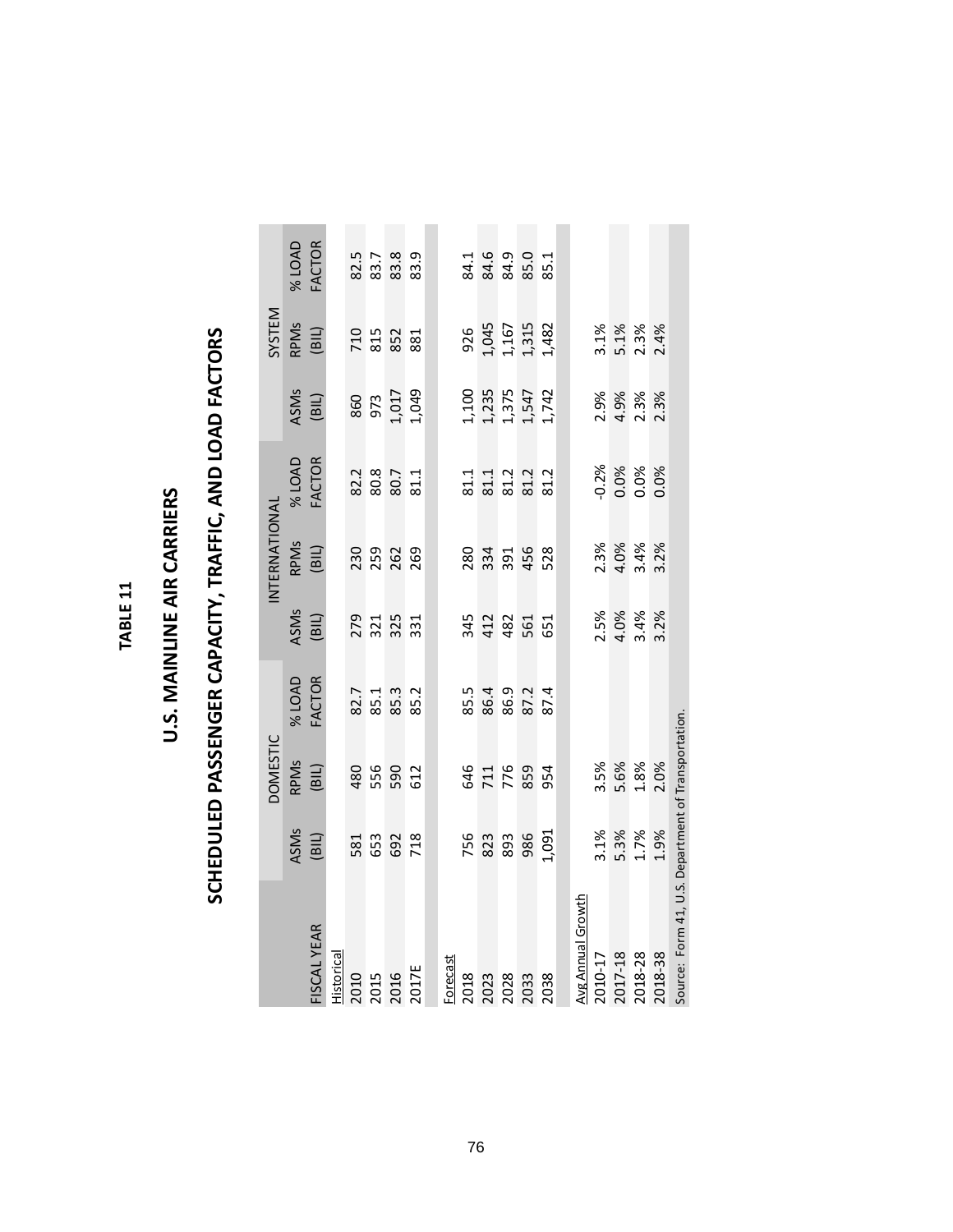#### TABLE 12 **TABLE 12**

### U.S. MAINLINE AIR CARRIERS **U.S. MAINLINE AIR CARRIERS**

# SCHEDULED INTERNATIONAL PASSENGER ENPLANEMENTS **SCHEDULED INTERNATIONAL PASSENGER ENPLANEMENTS**

**College** 

|                                                    |          | REVENUE PASSENGER ENPLANEMENTS (MIL) |              |       |
|----------------------------------------------------|----------|--------------------------------------|--------------|-------|
| FISCAL YEAR                                        | ATLANTIC | LATIN AMERICA                        | PACIFIC      | TOTAL |
| Historical                                         |          |                                      |              |       |
| 2010                                               | 24.5     | 37.2                                 | 12.9         | 74.6  |
| 2015                                               | 24.6     | 48.6                                 | 14.0         | 87.2  |
| 2016                                               | 24.4     | 51.5                                 | 14.0         | 89.9  |
| 2017E                                              | 24.8     | 54.7                                 | 13.9         | 93.5  |
|                                                    |          |                                      |              |       |
| Forecast                                           |          |                                      |              |       |
| 2018                                               | 25.6     | 58.7                                 | 14.1         | 98.3  |
| 2023                                               | 30.5     | 69.0                                 | 16.0         | 115.4 |
| 2028                                               | 34.2     | 84.2                                 |              | 136.4 |
| 2033                                               | 38.2     | 101.9                                | 18.0<br>20.4 | 160.4 |
| 2038                                               | 42.7     | 123.2                                | 22.9         | 188.9 |
|                                                    |          |                                      |              |       |
| <b>Avg Annual Growth</b>                           |          |                                      |              |       |
| 2010-17                                            | 0.2%     |                                      | 1.1%         | 3.3%  |
| 2017-18                                            | 3.0%     | 5.7%<br>7.2%                         | 0.8%         | 5.2%  |
| 2018-28                                            | 2.9%     | 3.7%                                 | 2.5%         | 3.3%  |
| 2018-38                                            | 2.6%     | 3.8%                                 | 2.5%         | 3.3%  |
| Source: Form 41, U.S. Department of Transportation |          |                                      |              |       |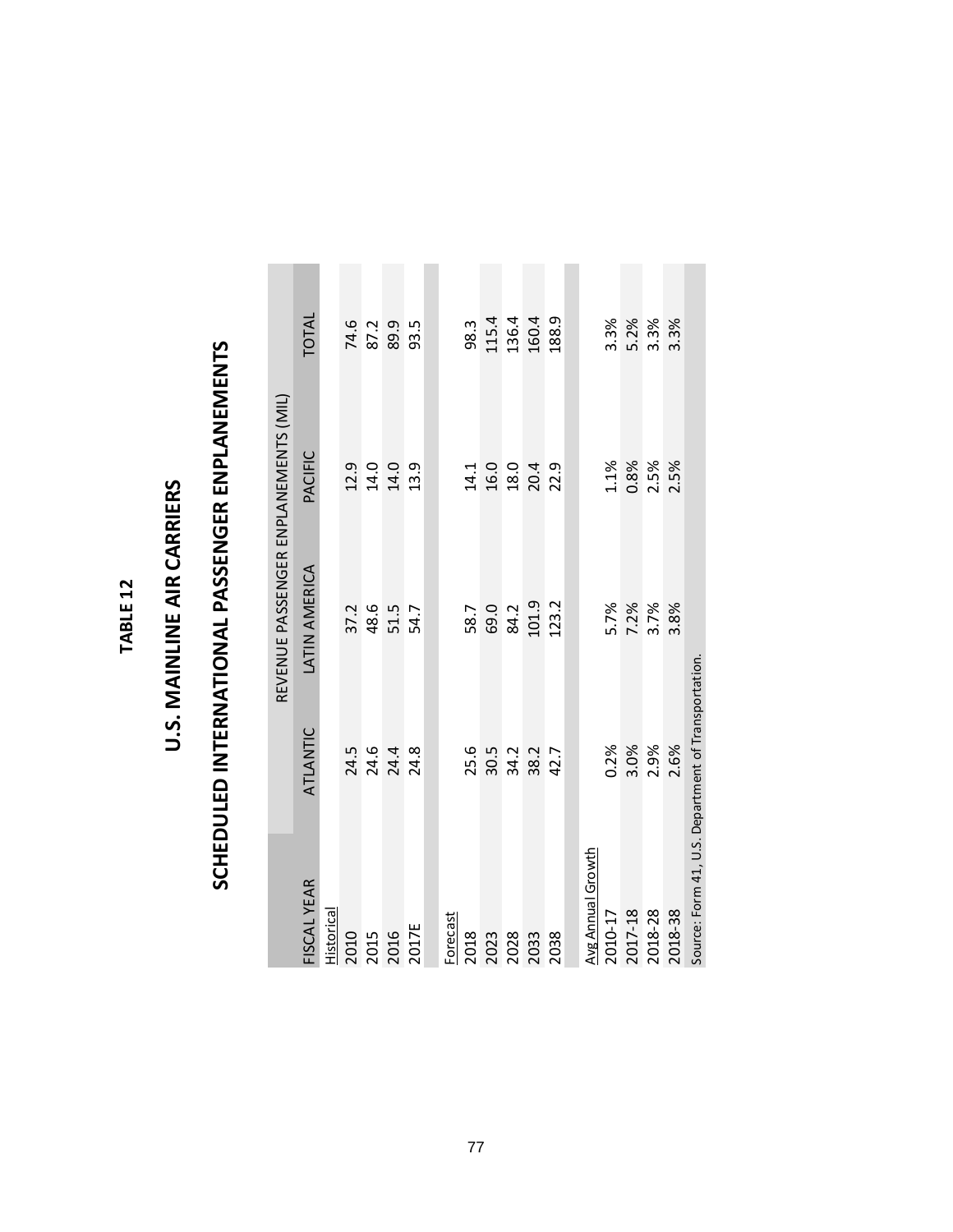#### TABLE<sub>13</sub> **TABLE 13**

### **U.S. MAINLINE AIR CARRIERS U.S. MAINLINE AIR CARRIERS**

### SCHEDULED PASSENGER CAPACITY, TRAFFIC, AND LOAD FACTORS **SCHEDULED PASSENGER CAPACITY, TRAFFIC, AND LOAD FACTORS** BY INTERNATIONAL TRAVEL REGIONS **BY INTERNATIONAL TRAVEL REGIONS**

|                                                    |                               | ATLANTIC       |                              |                                                | LATIN AMERICA             |                      |                              | PACIFIC                          |                                            |                              | INTERNATIONAL                    |                                         |
|----------------------------------------------------|-------------------------------|----------------|------------------------------|------------------------------------------------|---------------------------|----------------------|------------------------------|----------------------------------|--------------------------------------------|------------------------------|----------------------------------|-----------------------------------------|
|                                                    | ASMs                          |                | <b>4 LOAD</b>                | ASMs                                           |                           | % LOAD               | ASMs                         |                                  | <b>% LOAD</b>                              | ASMs                         |                                  | <b>24 LOAD</b>                          |
| <b>FISCAL YEAR</b>                                 | (BIL                          | RPMs<br>(BIL)  | <b>FACTOR</b>                | (BIL)                                          | RPM <sub>S</sub><br>(BIL) | <b>FACTOR</b>        | (BIL)                        | RPMs<br>(BIL)                    | <b>FACTOR</b>                              | (BIL)                        | RPMs<br>(BIL)                    | <b>FACTOR</b>                           |
| Historical                                         |                               |                |                              |                                                |                           |                      |                              |                                  |                                            |                              |                                  |                                         |
| 2010                                               |                               |                |                              |                                                |                           |                      |                              |                                  |                                            |                              |                                  |                                         |
|                                                    | 131<br>132<br>134             |                |                              |                                                |                           |                      | <b>282</b>                   |                                  |                                            |                              |                                  |                                         |
| 2015<br>2016                                       |                               | <b>g b g g</b> | 82.9<br>80.0<br>79.5         | 8040                                           | 63588                     | 79.3<br>80.3<br>81.4 |                              | <b>3775</b>                      | 84.1<br>82.9<br>82.2                       | 273<br>325<br>335            | 230<br>259<br>269                | $2.3807$<br>$2.5087$<br>$2.503$         |
| 2017E                                              | 134                           |                |                              |                                                |                           | 82.3                 | 51                           |                                  |                                            |                              |                                  |                                         |
|                                                    |                               |                |                              |                                                |                           |                      |                              |                                  |                                            |                              |                                  |                                         |
| <b>Forecast</b>                                    |                               |                |                              |                                                |                           |                      |                              |                                  |                                            |                              |                                  |                                         |
| 2018                                               | 137                           |                |                              |                                                |                           |                      |                              |                                  |                                            |                              |                                  |                                         |
| 2023                                               | 167<br>190<br>215             |                |                              |                                                |                           |                      |                              |                                  |                                            |                              |                                  |                                         |
| 2028                                               |                               |                |                              |                                                |                           |                      |                              |                                  |                                            |                              |                                  |                                         |
| 2033                                               |                               | <b>985592</b>  | 79.5<br>79.5<br>79.7<br>79.5 | <b>359253</b>                                  | 313207<br>313207          | 8233333<br>823333    | 3 g g g g g                  | 789198                           | 82 2 3 2 3<br>8 8 8 8 9 2 3<br>8 9 8 9 8 9 | 342<br>482<br>551            | 280<br>331<br>4528<br>4528       | a 1 1 2 2 3<br>8 3 3 3 3 3<br>8 4 3 4 3 |
| 2038                                               | 242                           |                |                              |                                                |                           |                      |                              |                                  |                                            |                              |                                  |                                         |
|                                                    |                               |                |                              |                                                |                           |                      |                              |                                  |                                            |                              |                                  |                                         |
| <u>Avg Annual Growth</u>                           |                               |                |                              |                                                |                           |                      |                              |                                  |                                            |                              |                                  |                                         |
| 2010-17                                            |                               | $-0.3%$        |                              |                                                |                           |                      |                              |                                  |                                            |                              |                                  |                                         |
| 2017-18                                            | 0.3%<br>2.5%                  | 2.5%           |                              | $4.6%$<br>$4.3%$<br>$4.1%$<br>$4.1%$<br>$4.1%$ | 5.1%<br>6.4%<br>4.1%      |                      | 2.7%<br>3.4%<br>2.7%<br>2.6% | 8<br>8 8 8<br>9 8 8 8<br>9 8 8 8 |                                            | 2.5%<br>4.0%<br>4.4%<br>3.2% | 2.3%<br>0.4%<br>0.4 %<br>0.4 % % |                                         |
| 2018-28                                            | $\approx$<br>$3.\overline{3}$ | 3.3%           |                              |                                                |                           |                      |                              |                                  |                                            |                              |                                  |                                         |
| 2018-38                                            | 2.9%                          | 2.9%           |                              |                                                | 4.1%                      |                      |                              |                                  |                                            |                              |                                  |                                         |
| Source: Form 41, U.S. Department of Transportation |                               |                |                              |                                                |                           |                      |                              |                                  |                                            |                              |                                  |                                         |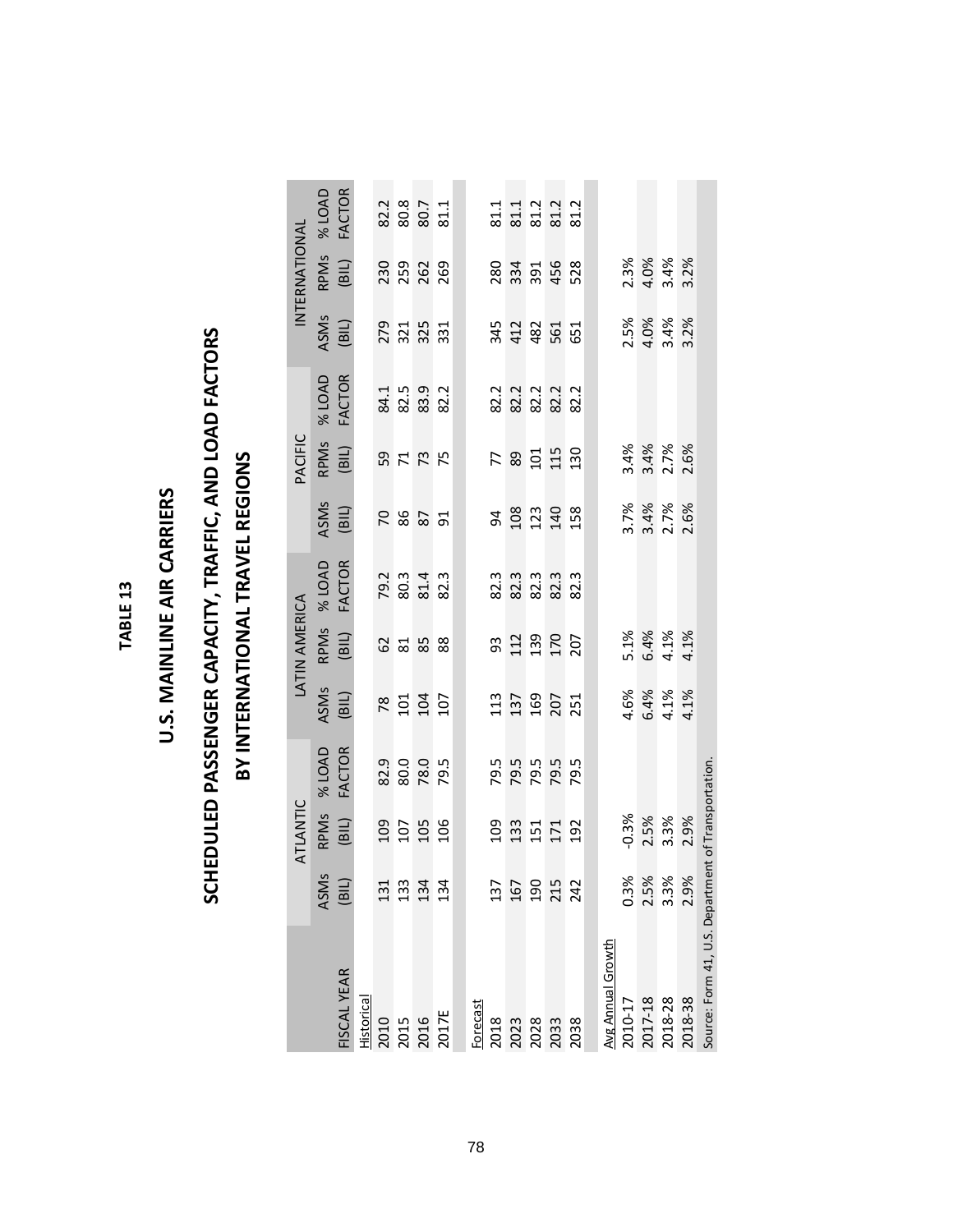#### TABLE 14 **TABLE 14**

# U.S. MAINLINE AIR CARRIER FORECAST ASSUMPTIONS **U.S. MAINLINE AIR CARRIER FORECAST ASSUMPTIONS**

### SEATS PER AIRCRAFT MILE **SEATS PER AIRCRAFT MILE**

|                               |                             |                 | INTERNATIONAL                    |                         |                                  |                         |
|-------------------------------|-----------------------------|-----------------|----------------------------------|-------------------------|----------------------------------|-------------------------|
|                               | <b>DOMESTIC</b>             | <b>ATLANTIC</b> | ATIN AMERICA                     | <b>PACIFIC</b>          | <b>TOTAL</b>                     | SYSTEM                  |
| <b>ISCAL YEAR</b>             | Seats/Mile)                 | (Seats/Mile)    | (Seats/Mile)                     | (Seats/Mile)            | Seats/Mile)                      | Seats/Mile)             |
| Historical                    |                             |                 |                                  |                         |                                  |                         |
|                               |                             | 231.7           |                                  | 287.2                   | 220.9                            | 169.2                   |
|                               | 152.0<br>157.7              |                 |                                  | 272.1<br>266.6          |                                  |                         |
| 2010<br>2015<br>2016<br>2017E | 159.9                       | 237.0<br>241.7  | 171.7<br>173.9<br>174.4<br>176.4 |                         | 219.5<br>219.8                   | 173.8<br>175.1<br>177.3 |
|                               | 162.3                       | 243.4           |                                  | 267.5                   | 221.8                            |                         |
|                               |                             |                 |                                  |                         |                                  |                         |
| Forecast                      | 162.9                       | 243.9           |                                  | 268.2                   |                                  | 177.7                   |
| 2018<br>2023<br>2028<br>2033  | 165.9                       | 246.4           | 176.9<br>179.4<br>181.4          |                         | 221.8<br>224.2<br>225.5<br>226.8 | 181.6                   |
|                               | 168.5                       | 248.9           |                                  | 272.0<br>275.7<br>279.5 |                                  |                         |
|                               | 170.6                       | 251.4           |                                  |                         |                                  | 184.8<br>187.5          |
| 2038                          | 172.7                       | 253.9           | 186.9                            | 283.2                   | 228.1                            | 189.9                   |
| Source: Form 41, U.S. De      | epartment of Transportation |                 |                                  |                         |                                  |                         |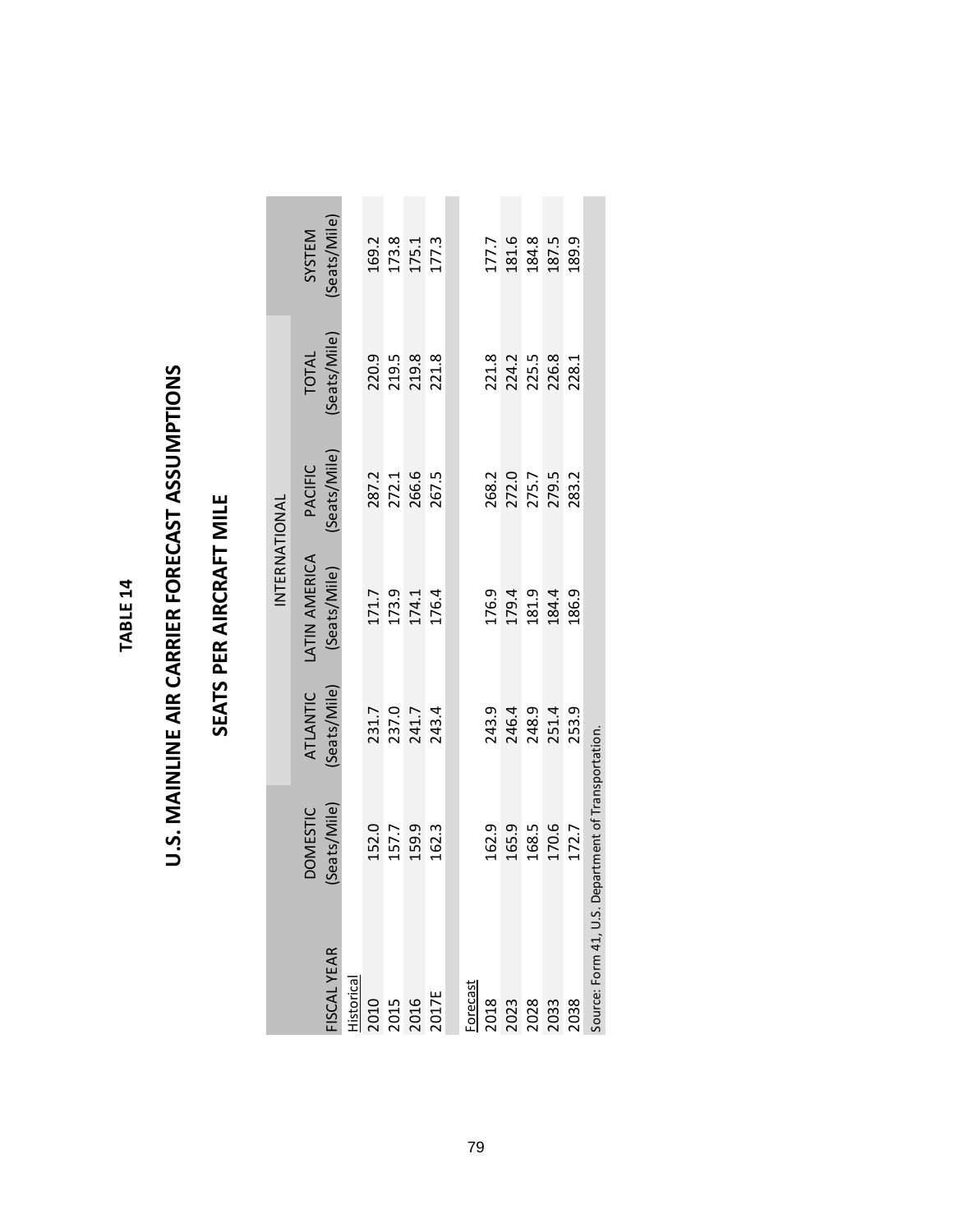#### TABLE 15 **TABLE 15**

# U.S. MAINLINE AIR CARRIER FORECAST ASSUMPTIONS **U.S. MAINLINE AIR CARRIER FORECAST ASSUMPTIONS**

## AVERAGE PASSENGER TRIP LENGTH **AVERAGE PASSENGER TRIP LENGTH**

|                                                     |                                  |                         | INTERNATIONAL                    |                                  |                                  |                                           |
|-----------------------------------------------------|----------------------------------|-------------------------|----------------------------------|----------------------------------|----------------------------------|-------------------------------------------|
|                                                     | <b>DOMESTIC</b>                  | ATLANTIC                | <b>LATIN AMERICA</b>             | PACIFIC                          | TOTAL<br>(Miles)                 | SYSTEM                                    |
| FISCAL YEAR                                         | (Miles)                          | (Miles)                 | (Miles)                          | (Miles)                          |                                  | (Miles)                                   |
| Historical                                          |                                  |                         |                                  |                                  |                                  |                                           |
|                                                     |                                  | 4,433                   |                                  |                                  |                                  |                                           |
| 2010<br>2015<br>2016                                |                                  |                         |                                  |                                  |                                  |                                           |
|                                                     | 1,015<br>1,023<br>1,027<br>1,028 | 4,336<br>4,291<br>4,278 | 1,660<br>1,669<br>1,650          | 4,587<br>5,080<br>5,176<br>5,373 | 3,077<br>2,969<br>2,917<br>2,875 | 1,292<br>1,292<br>1,283<br>1,279          |
| 2017E                                               |                                  |                         | 1,602                            |                                  |                                  |                                           |
|                                                     |                                  |                         |                                  |                                  |                                  |                                           |
| <b>Forecast</b>                                     |                                  |                         |                                  |                                  |                                  |                                           |
| 2018                                                |                                  | 4,256                   |                                  | 5,507                            |                                  |                                           |
| 2023<br>2028<br>2033                                |                                  |                         | 1,589<br>1,629<br>1,650<br>1,668 |                                  |                                  |                                           |
|                                                     |                                  |                         |                                  |                                  |                                  |                                           |
|                                                     | 1,031<br>1,044<br>1,057<br>1,070 | 4,351<br>4,425<br>4,474 |                                  | 5,566<br>5,611<br>5,638<br>5,658 | 2,844<br>2,893<br>2,869<br>2,840 | 1,276<br>1,311<br>1,341<br>1,386<br>1,386 |
| 2038                                                | 1,083                            | 4,497                   | 1,676                            |                                  | 2,798                            |                                           |
| Source: Form 41, U.S. Department of Transportation. |                                  |                         |                                  |                                  |                                  |                                           |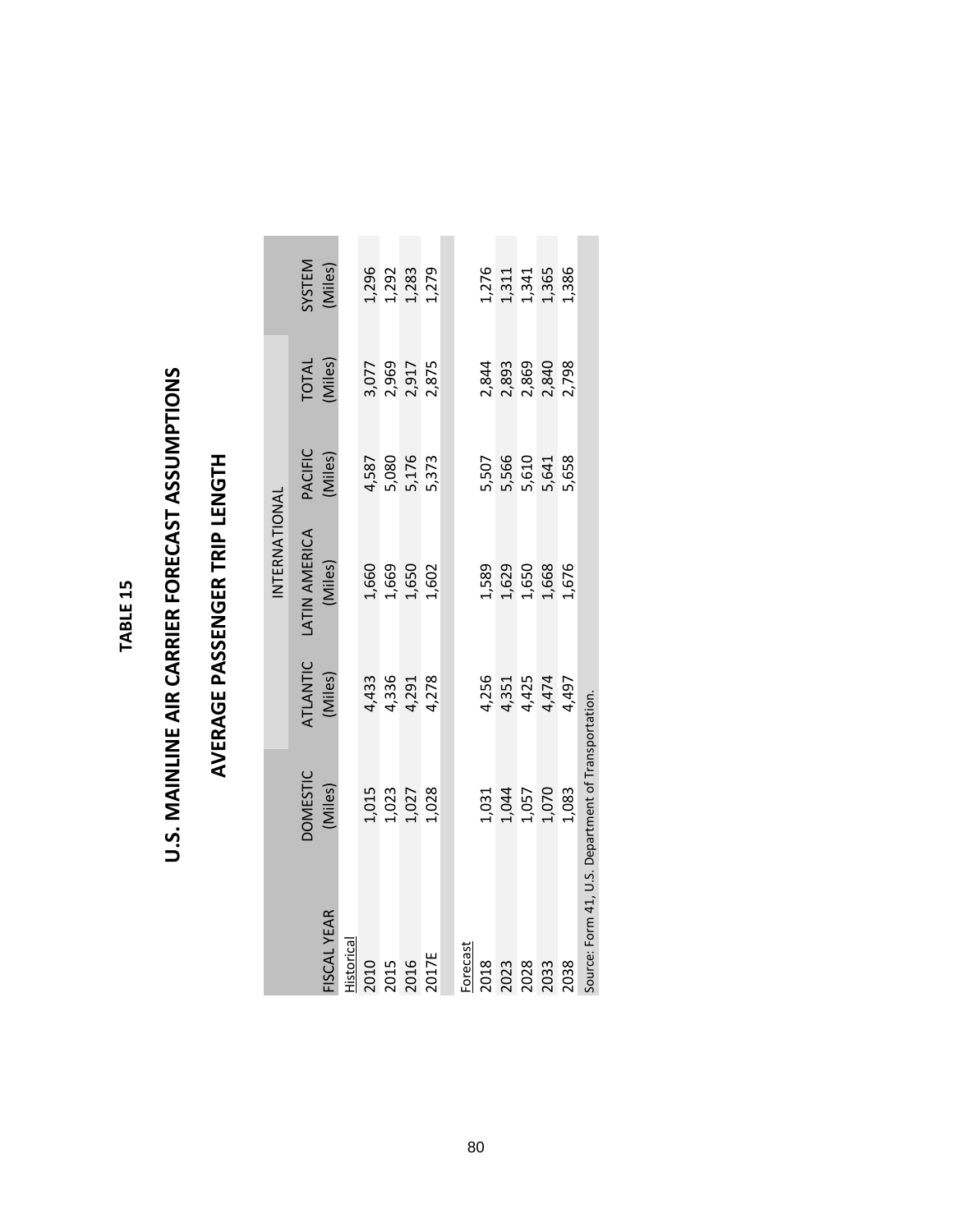#### TABLE 16 **TABLE 16**

# U.S. MAINLINE AIR CARRIER FORECAST ASSUMPTIONS **U.S. MAINLINE AIR CARRIER FORECAST ASSUMPTIONS**

### PASSENGER YIELDS **PASSENGER YIELDS**

|                                                     |                 |            | REVENUE PER PASSENGER MILE |            |                   |            |
|-----------------------------------------------------|-----------------|------------|----------------------------|------------|-------------------|------------|
|                                                     | <b>DOMESTIC</b> |            | INTERNATIONAL              |            | SYSTEM            |            |
|                                                     | CURRENT \$      | FY 2017 \$ | CURRENT \$                 | FY 2017 \$ | <b>CURRENT \$</b> | FY 2017 \$ |
| FISCAL YEAR                                         | (Cents)         | (Cents)    | (Cents)                    | (Cents)    | (Cents)           | (Cents)    |
| Historical                                          |                 |            |                            |            |                   |            |
| 2010                                                | 12.62           | 14.15      | 12.84                      | 14.40      | 12.69             | 14.23      |
| 2015                                                | 14.79           | 15.23      | 14.16                      | 14.59      | 14.59             | 15.03      |
| 2016                                                | 13.96           | 14.24      | 12.88                      | 13.14      | 13.62             | 13.90      |
| 2017E                                               | 13.89           | 13.89      | 12.93                      | 12.93      | 13.60             | 13.60      |
|                                                     |                 |            |                            |            |                   |            |
| Forecast                                            |                 |            |                            |            |                   |            |
| 2018                                                | 13.90           | 13.64      | 13.10                      | 12.86      | 13.66             | 13.41      |
| 2023                                                | 15.56           | 13.58      | 14.31                      | 12.49      | 15.16             | 13.23      |
| 2028                                                | 17.23           | 13.30      | 15.71                      | 12.12      | 16.72             | 12.90      |
| 2033                                                | 18.95           | 12.94      | 17.25                      | 11.77      | 18.36             | 12.53      |
| 2038                                                | 20.73           | 12.55      | 18.84                      | 11.41      | 20.05             | 12.14      |
|                                                     |                 |            |                            |            |                   |            |
| <b>Avg Annual Growth</b>                            |                 |            |                            |            |                   |            |
| 2010-17                                             | 1.4%            | $-0.3%$    | 0.1%                       | $-1.5%$    | 1.0%              | $-0.6%$    |
| 2017-18                                             | 0.0%            | $-1.8%$    | 1.3%                       | $-0.6%$    | 0.4%              | $-1.4%$    |
| 2018-28                                             | 2.2%            | $-0.3%$    | 1.8%                       | $-0.6%$    | 2.0%              | $-0.4%$    |
| 2018-38                                             | 2.0%            | $-0.4%$    | 1.8%                       | $-0.6%$    | 1.9%              | $-0.5%$    |
| Source: Form 41, U.S. Department of Transportation. |                 |            |                            |            |                   |            |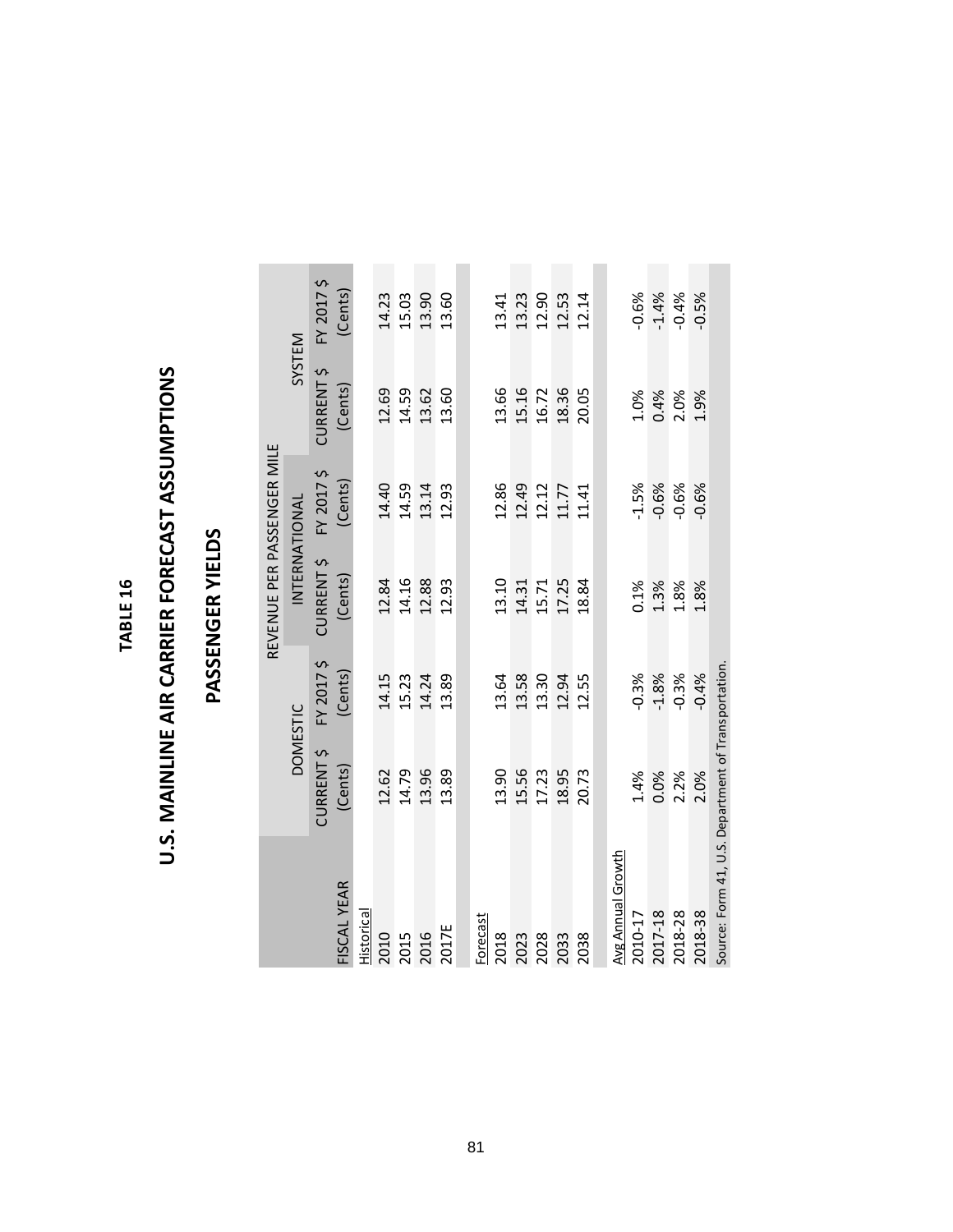TABLE 17 **TABLE 17**

## U.S. MAINLINE AIR CARRIER FORECAST ASSUMPTIONS **U.S. MAINLINE AIR CARRIER FORECAST ASSUMPTIONS**

## INTERNATIONAL PASSENGER YIELDS BY REGION **INTERNATIONAL PASSENGER YIELDS BY REGION**

|                                                    |            |            |                       |         | REVENUE PER PASSENGER MILE |         |                            |                         |
|----------------------------------------------------|------------|------------|-----------------------|---------|----------------------------|---------|----------------------------|-------------------------|
|                                                    |            | ATLANTIC   | LATIN AMERICA         |         | PACIFIC                    |         | <b>TOTAL INTERNATIONAL</b> |                         |
|                                                    | CURRENT \$ | FY 2017 \$ | CURRENT \$ FY 2017 \$ |         | CURRENT \$ FY 2017 \$      |         | <b>CURRENT \$</b>          | FY 2017 \$              |
| FISCAL YEAR                                        | (Cents)    | (Cents)    | (Cents)               | (Cents) | (Cents)                    | (Cents) | (Cents)                    | (Cents)                 |
| Historical                                         |            |            |                       |         |                            |         |                            |                         |
| 2010                                               | 12.73      | 14.28      | 13.33                 | 14.95   | 12.50                      | 14.02   | 12.84                      | 14.40                   |
| 2015                                               | 14.64      | 15.08      | 14.38                 | 14.81   | 13.20                      | 13.59   | 14.16                      | 14.59                   |
| 2016                                               | 13.83      | 14.11      | 12.72                 | 12.98   | 11.69                      | 11.94   | 12.88                      | 13.14                   |
| 2017E                                              | 13.58      | 13.58      | 13.50                 | 13.50   | 11.36                      | 11.36   | 12.93                      | 12.93                   |
|                                                    |            |            |                       |         |                            |         |                            |                         |
| Forecast                                           |            |            |                       |         |                            |         |                            |                         |
| 2018                                               | 13.76      | 13.51      | 13.65                 | 13.40   | 11.51                      | 11.31   | 13.10                      | 12.86                   |
| 2023                                               | 15.10      | 13.17      | 14.74                 | 12.86   | 12.60                      | 10.99   |                            |                         |
| 2028                                               | 16.65      | 12.85      | 16.01                 | 12.36   | 13.89                      | 10.72   | 14.31<br>15.71             |                         |
| 2033                                               | 18.35      | 12.53      | 17.42                 | 11.89   | 15.34                      | 10.47   | 17.25                      | 12.49<br>12.12<br>11.77 |
| 2038                                               | 20.18      | 12.22      | 18.82                 | 11.39   | 16.90                      | 10.23   | 18.84                      | 11.41                   |
|                                                    |            |            |                       |         |                            |         |                            |                         |
| Avg Annual Growth                                  |            |            |                       |         |                            |         |                            |                         |
| 2010-17                                            | 0.9%       | $-0.7%$    | 0.2%                  | $-1.4%$ | $-1.4%$                    | $-3.0%$ | 0.1%                       | $-1.5%$                 |
| 2017-18                                            | 1.3%       | $-0.5%$    | 1.1%                  | $-0.7%$ | 1.4%                       | $-0.5%$ | 1.3%                       | $-0.6%$                 |
| 2018-28                                            | 1.9%       | $-0.5%$    | 1.6%                  | $-0.8%$ | 1.9%                       | $-0.5%$ | 1.8%                       | $-0.6%$                 |
| 2018-38                                            | 1.9%       | $-0.5%$    | 1.6%                  | $-0.8%$ | 1.9%                       | $-0.5%$ | 1.8%                       | $-0.6%$                 |
| Source: Form 41, U.S. Department of Transportation |            |            |                       |         |                            |         |                            |                         |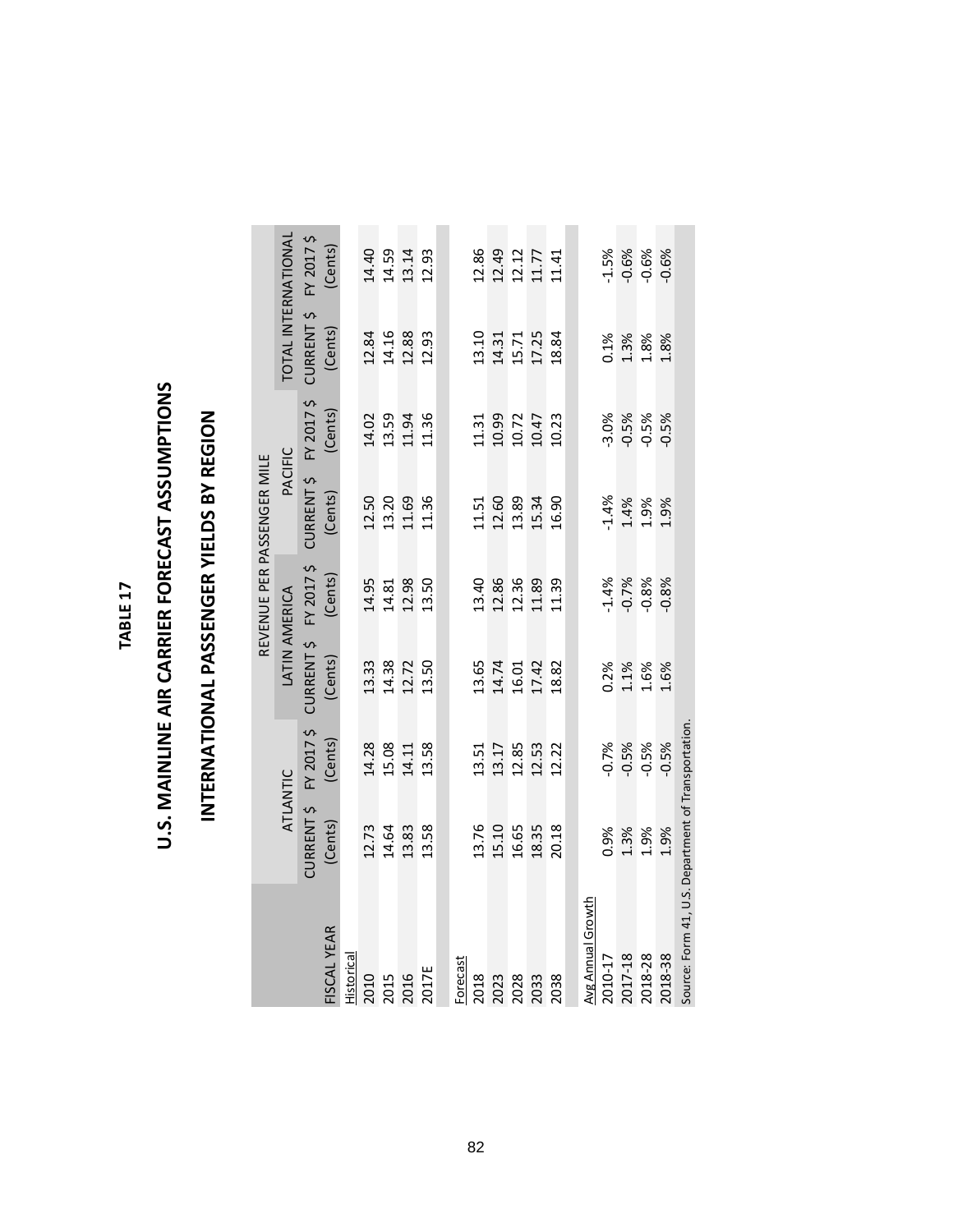#### TABLE 18 **TABLE 18**

# U.S. MAINLINE AIR CARRIER FORECAST ASSUMPTIONS **U.S. MAINLINE AIR CARRIER FORECAST ASSUMPTIONS**

#### JET FUEL PRICES **JET FUEL PRICES**

|                                                    |            | <b>DOMESTIC</b> | INTERNATIONAL |            | SYSTEM     |            |
|----------------------------------------------------|------------|-----------------|---------------|------------|------------|------------|
|                                                    | CURRENT \$ | FY 2017 \$      | CURRENT \$    | FY 2017 \$ | CURRENT \$ | FY 2017 \$ |
| FISCAL YEAR                                        | (Cents)    | (Cents)         | (Cents)       | (Cents)    | (Cents)    | (Cents)    |
| Historical                                         |            |                 |               |            |            |            |
| 2010                                               | 219.16     | 240.87          | 220.12        | 241.93     | 219.49     | 241.23     |
| 2015                                               | 207.29     | 209.21          | 211.77        | 213.73     | 208.96     | 210.90     |
| 2016                                               | 146.17     | 146.17          | 147.01        | 147.01     | 146.47     | 146.47     |
| 2017E                                              | 162.31     | 162.31          | 160.79        | 160.79     | 161.46     | 161.46     |
|                                                    |            |                 |               |            |            |            |
| Forecast                                           |            |                 |               |            |            |            |
| 2018                                               | 174.76     | 171.58          | 173.12        | 169.97     | 173.84     | 170.68     |
| 2023                                               | 253.68     | 221.35          | 251.31        | 219.27     | 252.36     | 220.19     |
| 2028                                               | 314.56     | 242.77          | 311.62        | 240.50     | 312.92     | 241.50     |
| 2033                                               | 362.34     | 247.42          | 358.95        | 245.10     | 360.44     | 246.12     |
| 2038                                               | 402.42     | 243.70          | 398.65        | 241.42     | 400.31     | 242.43     |
|                                                    |            |                 |               |            |            |            |
| Avg Annual Growth                                  |            |                 |               |            |            |            |
| 2010-17                                            | $-4.2%$    | $-5.5%$         | $-4.4%$       | $-5.7%$    | $-4.3%$    | $-5.6%$    |
| 2017-18                                            | 7.7%       | 5.7%            | 7.7%          | 5.7%       | 7.7%       | 5.7%       |
| 2018-28                                            | 6.1%       | 3.5%            | 6.1%          | 3.5%       | 6.1%       | 3.5%       |
| 2018-38                                            | 4.3%       | 1.8%            | 4.3%          | 1.8%       | 4.3%       | 1.8%       |
| Source: Form 41, U.S. Department of Transportation |            |                 |               |            |            |            |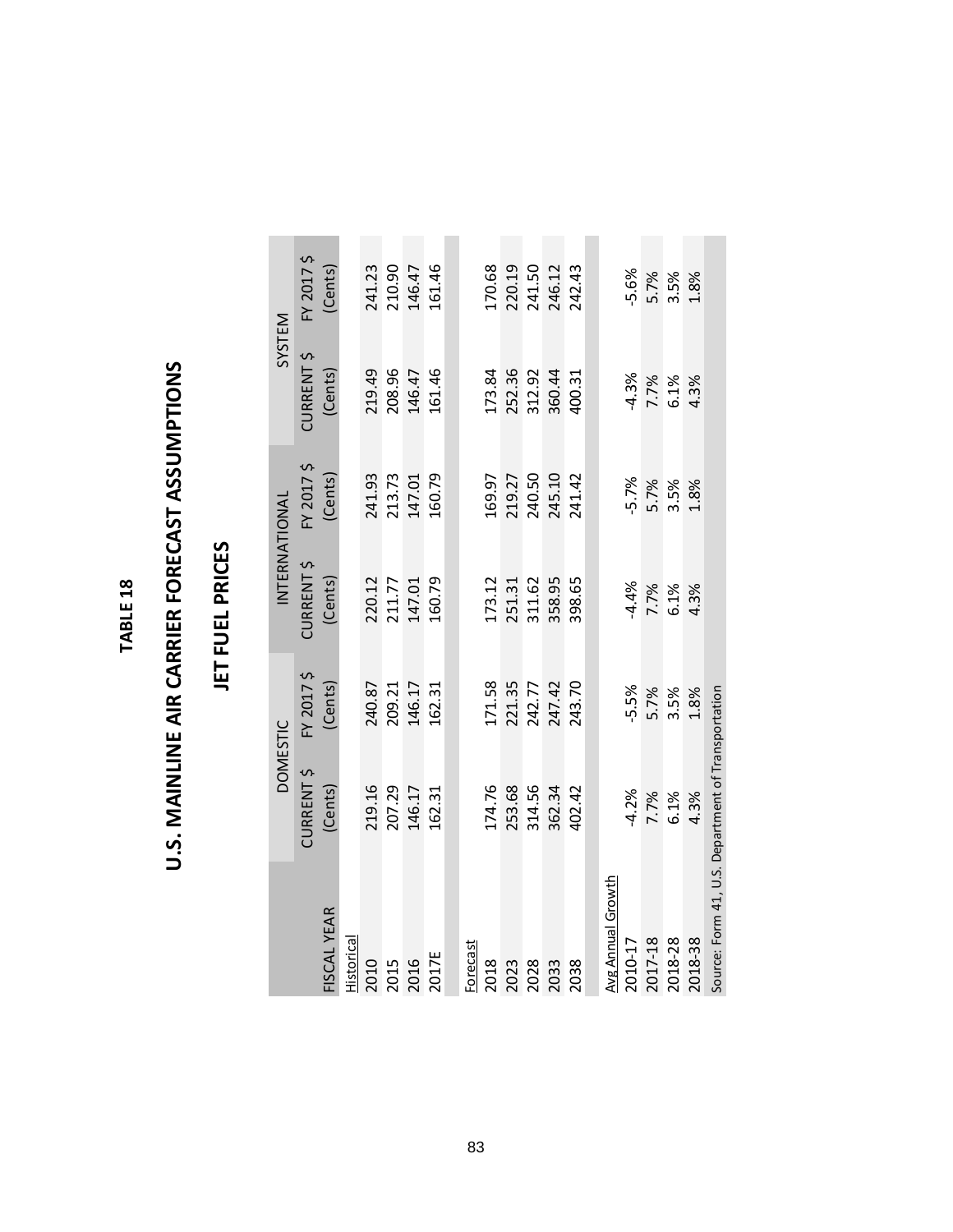#### TABLE<sub>19</sub> **TABLE 19**

## U.S. COMMERCIAL AIR CARRIERS **U.S. COMMERCIAL AIR CARRIERS**

## AIR CARGO REVENUE TON MILES<sup>1, 2, 3</sup> AIR CARGO REVENUE TON MILES<sup>1, 2, 3</sup>

|                                    |                                                    | ALL-CARGO CARRIER RTMS |              |                                                                                                         | PASSENGER CARRIER RTMS |        |                 | TOTAL RTMS |              |
|------------------------------------|----------------------------------------------------|------------------------|--------------|---------------------------------------------------------------------------------------------------------|------------------------|--------|-----------------|------------|--------------|
|                                    |                                                    | (Millions)             |              |                                                                                                         | (Millions)             |        |                 | (Millions) |              |
| FISCAL YEAR                        | <b>OMESTIC</b>                                     | INT'L.                 | <b>TOTAL</b> | <b>DOMESTIC</b>                                                                                         | INT'L                  | TOTAL  | <b>DOMESTIC</b> | L<br>IZTI  | <b>TOTAL</b> |
| Historical                         |                                                    |                        |              |                                                                                                         |                        |        |                 |            |              |
|                                    | 11,243                                             | 16,733                 | 27,976       | 1,580                                                                                                   | 6,332                  | 7,912  | 12,823          | 23,065     | 35,888       |
|                                    | 11,636                                             | 16,008                 | 27,643       | 1,453                                                                                                   | 6,704                  | 8,157  | 13,089          | 22,712     | 35,801       |
|                                    | 11,851                                             | 15,687                 | 27,538       | 1,469                                                                                                   | 6,476                  | 7,944  | 13,320          | 22,163     | 35,483       |
| 2017E                              | 13,031                                             | 17,569                 | 30,600       | 1,605                                                                                                   | 6,967                  | 8,572  | 14,636          | 24,536     | 39,172       |
|                                    |                                                    |                        |              |                                                                                                         |                        |        |                 |            |              |
| Forecast                           | 14,069                                             | 19,265                 | 33,334       | 1,719                                                                                                   | 7,527                  | 9,247  | 15,788          | 26,792     | 42,580       |
|                                    | 15,728                                             | 25,837                 | 41,565       | 1,848                                                                                                   | 9,361                  | 11,209 | 17,576          | 35,198     | 52,774       |
| 2028                               | 16,810                                             | 32,841                 | 49,652       | 1,897                                                                                                   | 11,003                 | 12,900 | 18,707          | 43,844     | 62,551       |
|                                    | 18,798                                             | 41,437                 | 60,235       | 2,034                                                                                                   | 12,797                 | 14,831 | 20,832          | 54,233     | 75,065       |
|                                    | 20,829                                             | 51,902                 | 72,731       | 2,177                                                                                                   | 14,721                 | 16,898 | 23,006          | 66,623     | 89,629       |
|                                    |                                                    |                        |              |                                                                                                         |                        |        |                 |            |              |
| <b>Avg Annual Growth</b>           |                                                    |                        |              |                                                                                                         |                        |        |                 |            |              |
| 2010-17                            | 2.1%                                               | 0.7%                   | 1.3%         | 0.2%                                                                                                    | 1.4%                   | 1.2%   | 1.9%            | 0.9%       | 1.3%         |
| 2017-18                            | 8.0%                                               | 9.7%                   | 8.9%         | 7.1%                                                                                                    | 8.0%                   | 7.9%   | 7.9%            | 9.2%       | 8.7%         |
| 2018-28                            | 1.8%                                               | 5.5%                   | 4.1%         | 1.0%                                                                                                    | 3.9%                   | 3.4%   | 1.7%            | 5.0%       | 3.9%         |
| 2018-38                            | 2.0%                                               | 5.1%                   | 4.0%         | 1.2%                                                                                                    | 3.4%                   | 3.1%   | 1.9%            | 4.7%       | 3.8%         |
|                                    | Source: Form 41, U.S. Department of Transportation |                        |              |                                                                                                         |                        |        |                 |            |              |
|                                    |                                                    |                        |              | includes freight/express and mail revenue ton miles on mainline air carriers and regionals/commuters    |                        |        |                 |            |              |
| <sup>2</sup> Domestic figures from |                                                    |                        |              | 2000 through 2002 exclude Airborne Express, Inc.; international figures for 2003 and beyond include new |                        |        |                 |            |              |

Donnous in Borro, and a series and the property of the series of the process increased in the ponetic figures from 2003 and beyond include Airborne Express. Inc. 3Domestic figures from 2003 and beyond include Airborne Express. Inc.

reporting of contract service by U.S. carriers for foreign flag carriers.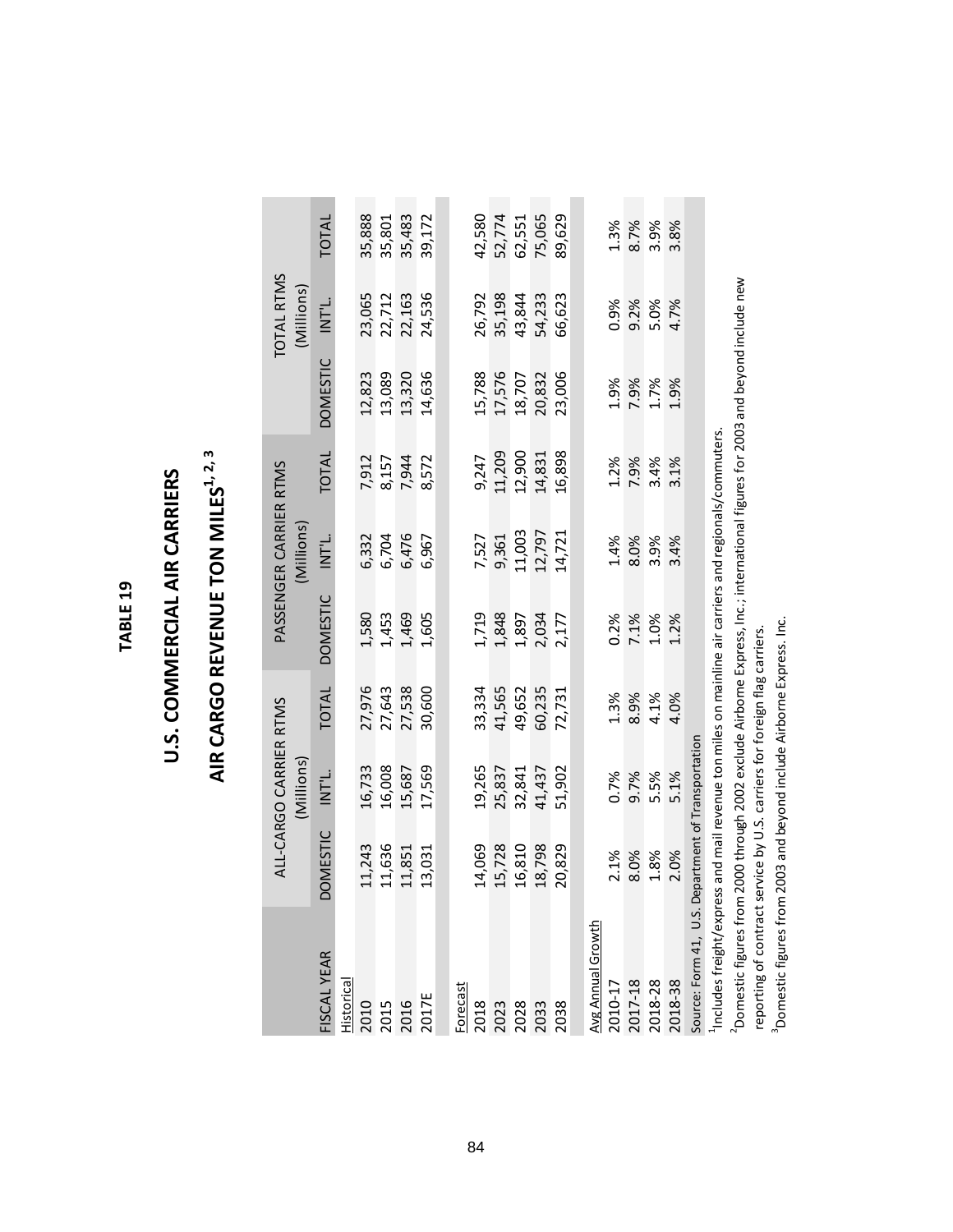#### TABLE 20 **TABLE 20**

## U.S. COMMERCIAL AIR CARRIERS **U.S. COMMERCIAL AIR CARRIERS**

# INTERNATIONAL AIR CARGO REVENUE TON MILES BY REGION<sup>1, 2</sup> **INTERNATIONAL AIR CARGO REVENUE TON MILES BY REGION<sup>1, 2</sup>**

<sup>2</sup> Figures for 2003 and beyond include new reporting of contract service by U.S. carriers for foreign flag carriers. 2Figures for 2003 and beyond include new reporting of contract service by U.S. carriers for foreign flag carriers.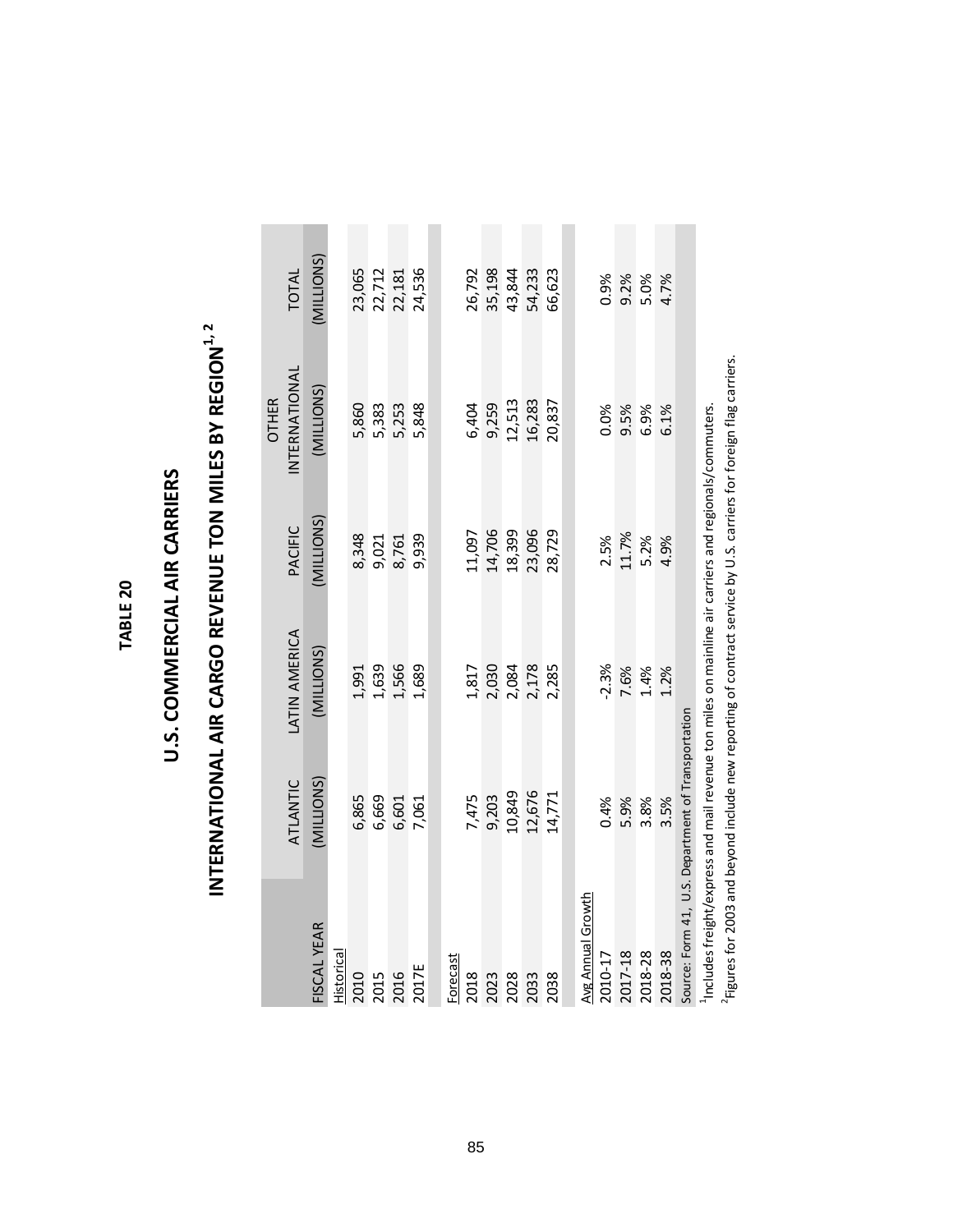#### TABLE 21 **TABLE 21**

### **U.S. MAINLINE AIR CARRIERS U.S. MAINLINE AIR CARRIERS**

### PASSENGER JET AIRCRAFT **PASSENGER JET AIRCRAFT**

| TOTAL          | JETS           |            |              |         | 3,722<br>3,943<br>4,155<br>4,155                         |  |                 |       |                 |                 | 4, 241<br>4, 392<br>4, 542<br>4, 808<br>4, 8001 |         |                          |         | 1.6%<br>2.1%<br>0.7%                                                |         | 0.9%             |
|----------------|----------------|------------|--------------|---------|----------------------------------------------------------|--|-----------------|-------|-----------------|-----------------|-------------------------------------------------|---------|--------------------------|---------|---------------------------------------------------------------------|---------|------------------|
| REGIONAL       | JETS           |            |              |         | 7958                                                     |  |                 |       |                 |                 | 88828                                           |         |                          |         | 4.7%<br>0.0%<br>-2.1%                                               |         | $-1.1%$          |
| LARGE          | JETS           |            |              |         | 3,651<br>3,844<br>3,976<br>4,057                         |  |                 |       |                 |                 | 4,143<br>4,312<br>4,463<br>4,730<br>5,023       |         |                          |         | 1.5%<br>2.1%<br>0.7%                                                |         | 1.0%             |
|                | TOTAL          |            |              |         | 522<br>525<br>517                                        |  |                 |       |                 |                 | 526<br>601<br>603<br>733<br>833                 |         |                          |         | $\frac{0.1\%}{1.7\%}$                                               |         | 2.3%             |
|                | 4 ENGINE       |            |              |         | $\frac{3}{4}$ $\frac{1}{2}$ $\frac{5}{2}$ $\frac{0}{2}$  |  |                 |       | $\circ$ $\circ$ |                 |                                                 | $\circ$ |                          |         | 100.0%<br>N/A<br>N/A<br>N/A                                         |         |                  |
| LARGE WIDEBODY | 3 ENGINE       |            |              |         | $\circ$ $\circ$ $\circ$                                  |  |                 |       |                 | $\circ$ $\circ$ | $\circ$                                         | $\circ$ |                          |         | <b>AAAA</b><br>2222                                                 |         |                  |
|                | 2 ENGINE       |            |              |         | 492<br>492<br>517                                        |  |                 |       |                 |                 | 526<br>601<br>602<br>783                        |         |                          |         | 1.4%<br>1.7%<br>1.6%                                                |         | 2.3%             |
|                | <b>TOTAL</b>   |            |              |         | $3, 129$<br>$3, 321$<br>$3, 459$<br>$3, 540$<br>$3, 540$ |  |                 |       |                 |                 | 3, 617<br>3, 711<br>4, 012<br>4, 190<br>4, 190  |         |                          |         | 1.8%<br>2.2%<br>0.6%                                                |         | 0.7%             |
| NARROWBODY     | 4 ENGINE       |            |              | $\circ$ | $\circ$                                                  |  |                 |       | $\circ$         | $\circ$         | $\circ$                                         | $\circ$ |                          |         | $\begin{array}{c}\n4 \leq x \leq x \\ 5 \leq x \leq x\n\end{array}$ |         |                  |
| LARGE          | $\frac{1}{2}$  |            |              |         |                                                          |  |                 |       |                 |                 |                                                 |         |                          |         | $-25.7%$<br>$0.0%$                                                  | N/A     | $\sum_{i=1}^{n}$ |
|                | 2 ENGINE 3 ENG |            |              |         | 3,120<br>3,319<br>3,539<br>3,539                         |  |                 | 3,616 |                 |                 | $3,710$<br>$3,844$<br>$4,012$<br>$4,190$        |         |                          |         | 1.8%<br>2.2%<br>0.6%                                                |         | 0.7%             |
|                | CALENDAR YEAR  | Historical | 2010<br>2015 |         | 2016<br>2017E                                            |  | <b>Forecast</b> | 2018  |                 |                 | 2023<br>2028<br>2033                            | 2038    | <b>Avg Annual Growth</b> | 2010-17 | 2017-18                                                             | 2018-28 | 2018-38          |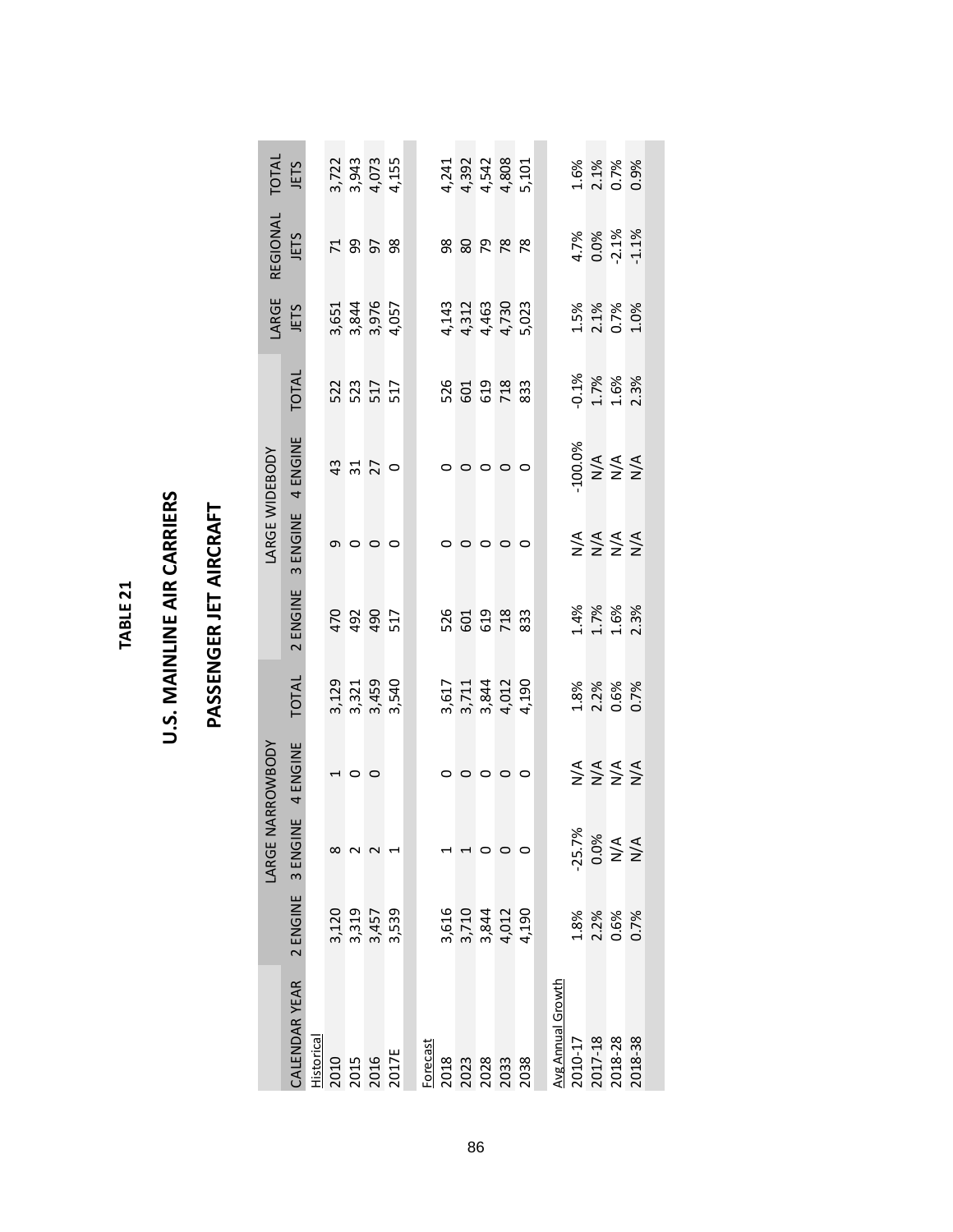#### TABLE 22 **TABLE 22**

### **U.S. MAINLINE AIR CARRIERS U.S. MAINLINE AIR CARRIERS**

### **CARGO JET AIRCRAFT CARGO JET AIRCRAFT**

|                  | TOTAL         |                                            | 850<br>782<br>855        |        |          |                          | 858<br>888<br>1,057<br>1,178   |      |                   |          | 0.1%<br>0.4%<br>1.0%    |                       | 1.6%     |
|------------------|---------------|--------------------------------------------|--------------------------|--------|----------|--------------------------|--------------------------------|------|-------------------|----------|-------------------------|-----------------------|----------|
|                  | TOTAL         |                                            | 562<br>537<br>594        |        |          |                          | 595<br>677<br>678<br>906       |      |                   |          | 0.8%<br>0.2%<br>1.3%    |                       | 2.1%     |
|                  | 4 ENGINE      |                                            | <b>97785</b>             |        |          |                          | $85139$<br>$139$               |      |                   |          | $-3.5%$                 | 3.3%                  | 2.6%     |
| LARGE WIDEBODY   | 3 ENGINE      |                                            | 2019<br>2019<br>2019     |        |          |                          | $148$<br>$198$<br>$75$<br>$11$ |      |                   |          | -4.1%<br>-0.7%          | $-6.4%$               | $-12.2%$ |
|                  | 2 ENGINE      |                                            | 265<br>309<br>360        |        |          | 365<br>415<br>488<br>621 |                                | 759  |                   |          | 4.5%<br>1.4%<br>2.9%    |                       | 3.7%     |
|                  | <b>TOTAL</b>  |                                            | <b>282</b><br>255<br>251 |        |          |                          | 263<br>267<br>272<br>272       |      |                   |          | $-1.4%$<br>0.8%<br>0.2% |                       | 0.2%     |
|                  | 4 ENGINE      | 31                                         | $\sim$ $\sim$            | $\sim$ |          | 2<br>2                   | $\circ \circ \circ$            |      |                   |          | <b>AAAA</b><br>2222     |                       |          |
| LARGE NARROWBODY | 3 ENGINE      |                                            |                          |        |          |                          | <b>13200</b>                   |      |                   | $-23.5%$ |                         | $-6.3%$<br>N/A<br>N/A |          |
|                  | 2 ENGINE      |                                            | 153<br>225<br>243        |        |          |                          | 246<br>254<br>272<br>272       |      |                   |          | 6.8%<br>1.2%<br>0.7%    |                       | 0.5%     |
|                  | CALENDAR YEAR | <u>Historical</u><br>2010<br>2015<br>2017E |                          |        | Forecast |                          | 2018<br>2023<br>2028<br>2033   | 2038 | Avg Annual Growth | 2010-17  | 2017-18                 | 2018-28               | 2018-38  |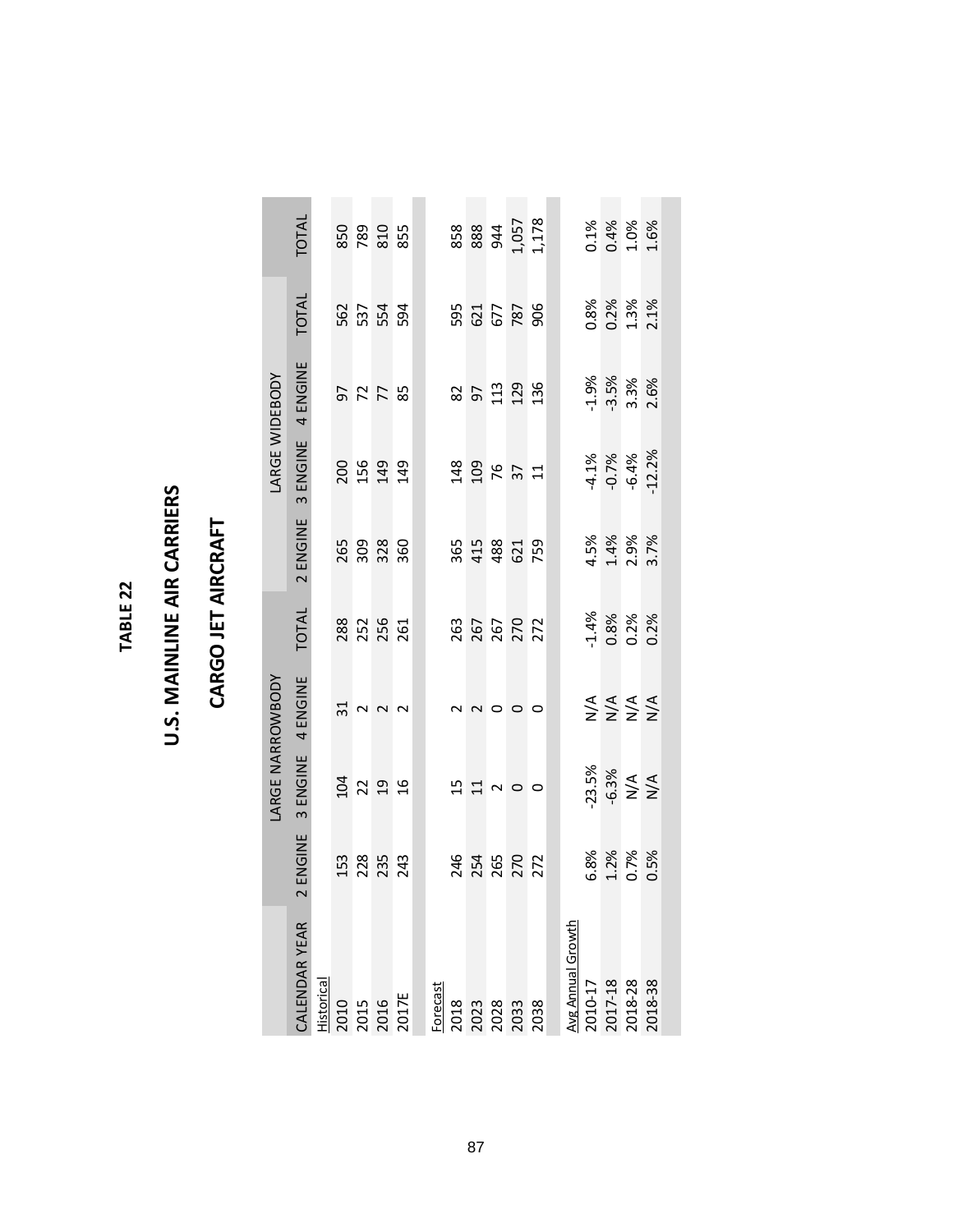#### TABLE 23 **TABLE 23**

# TOTAL JET FUEL AND AVIATION GASOLINE FUEL CONSUMPTION **TOTAL JET FUEL AND AVIATION GASOLINE FUEL CONSUMPTION**

### **U.S. CIVIL AVIATION AIRCRAFT U.S. CIVIL AVIATION AIRCRAFT**

(Millions of Gallons) **(Millions of Gallons)**

|                                                                                                             |             |                                   | <b>JET FUEI</b> |                |              |            | AVIATION GASOLINE |         |            |
|-------------------------------------------------------------------------------------------------------------|-------------|-----------------------------------|-----------------|----------------|--------------|------------|-------------------|---------|------------|
|                                                                                                             |             | U.S. AIR CARRIERS <sup>1, 2</sup> |                 | GENERAL        |              | <b>AIR</b> | GENERAL           |         | TOTAL FUEL |
| FISCAL YEAR                                                                                                 | MESTIC<br>ā | INT'L.                            | <b>TOTAL</b>    | AVIATION       | <b>TOTAL</b> | CARRIER    | AVIATION          | TOTAL   | CONSUMED   |
| Historical                                                                                                  |             |                                   |                 |                |              |            |                   |         |            |
| 2010                                                                                                        | .1,973      | 6,290                             | 18,263          |                | 19,698       |            | 221               | 223     | 19,921     |
| 2015                                                                                                        | 12,682      | 6,481                             | 19,163          | 1,435<br>1,383 | 20,545       | $\sim$     | 196               | 198     | 20,743     |
| 2016                                                                                                        | 13,337      | 6,363                             | 19,699          | 1,437          | 21,136       | $\sim$     | 206               | 208     | 21,345     |
| 2017E                                                                                                       | 13,642      | 6,526                             | 20,168          | 1,535          | 21,703       |            | 209               | 211     | 21,914     |
|                                                                                                             |             |                                   |                 |                |              |            |                   |         |            |
| Forecast                                                                                                    |             |                                   |                 |                |              |            |                   |         |            |
| 2018                                                                                                        | 14,169      | 6,717                             | 20,886          | 1,615          | 22,502       |            | 207               | 209     | 22,711     |
| 2023                                                                                                        | 14,681      | 7,629                             | 22,311          |                | 24,143       |            | 194               | 196     | 24,339     |
| 2028                                                                                                        | 15,157      | 8,496                             | 23,653          | 1,832<br>1,967 | 25,620       | $\sim$     | 188               | 190     | 25,810     |
| 2033                                                                                                        | 15,935      | 9,407                             | 25,342          | 2,105          | 27,447       | $\sim$     | 185               | 187     | 27,634     |
| 2038                                                                                                        | 6,804       | 10,374                            | 27,178          | 2,247          | 29,424       | $\sim$     | 184               | 186     | 29,610     |
|                                                                                                             |             |                                   |                 |                |              |            |                   |         |            |
| Avg Annual Growth                                                                                           |             |                                   |                 |                |              |            |                   |         |            |
| 2010-17                                                                                                     | 1.9%        | 0.5%                              | 1.4%            | 1.0%           | 1.4%         | 0.0%       | $-0.7%$           | $-0.7%$ | 1.4%       |
| 2017-18                                                                                                     | 3.9%        | 2.9%                              | 3.6%            | 5.2%           | 3.7%         | 0.0%       | $-1.0%$           | $-1.0%$ | 3.6%       |
| 2018-28                                                                                                     | 0.7%        | 2.4%                              | 1.3%            | 2.0%           | 1.3%         | 0.0%       | $-1.0%$           | $-1.0%$ | 1.3%       |
| 2018-38                                                                                                     | 0.9%        | 2.2%                              | 1.3%            | 1.7%           | 1.4%         | 0.0%       | $-0.6%$           | $-0.6%$ | 1.3%       |
| Source: Air carrier jet fuel, Form 41, U.S. Department of Transportation; all others, FAA APO estimates     |             |                                   |                 |                |              |            |                   |         |            |
| <sup>1</sup> Includes both passenger (mainline and regional air carrier) and cargo carriers.                |             |                                   |                 |                |              |            |                   |         |            |
| Forecast assumes 1.0% annual improvement in available seat miles per gallon for U.S. Commercial Air Carrier |             |                                   |                 |                |              |            |                   |         |            |

88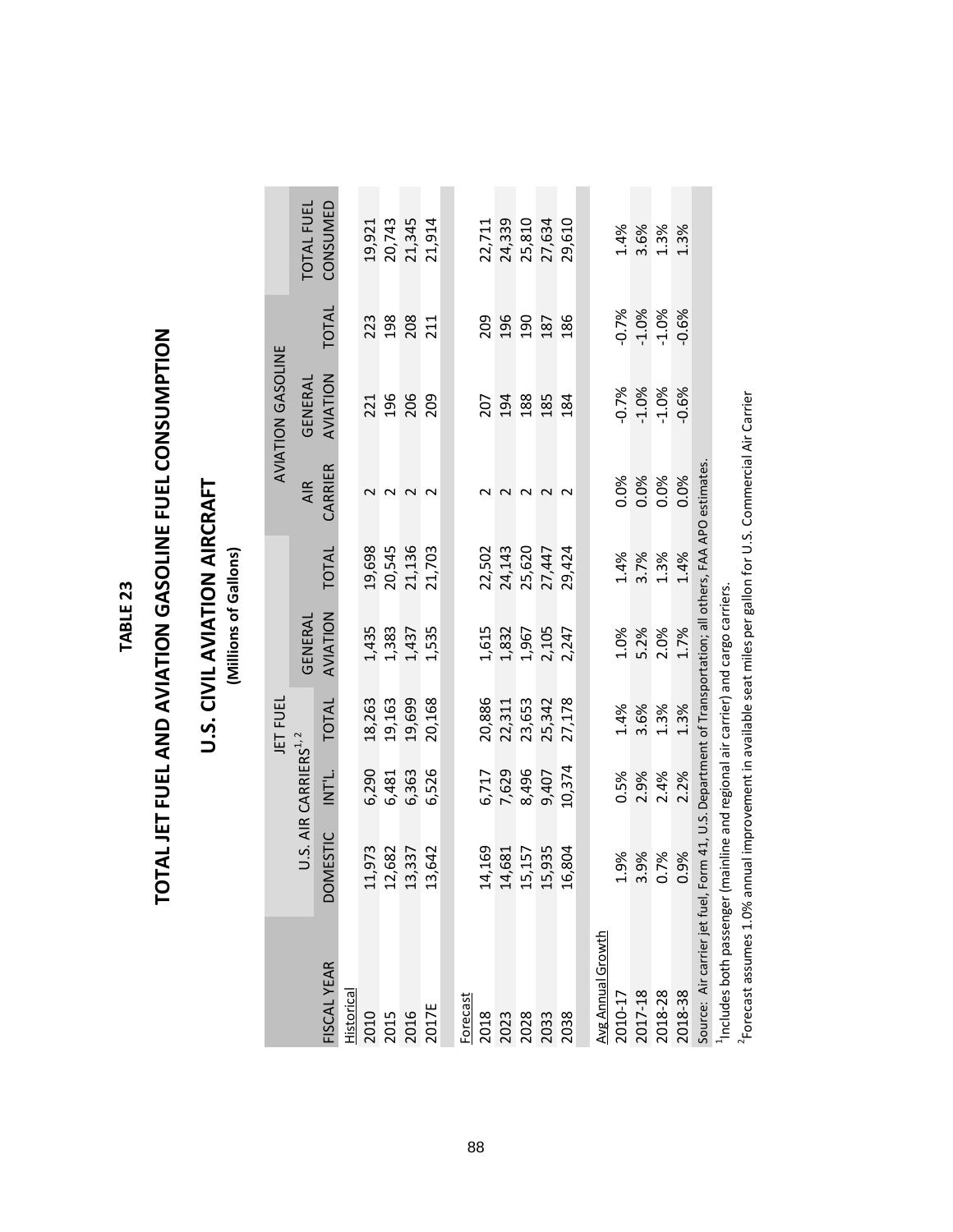| d |
|---|
|   |
|   |
|   |
|   |
|   |
|   |

## U.S. REGIONAL CARRIER FORECAST ASSUMPTIONS **U.S. REGIONAL CARRIER FORECAST ASSUMPTIONS**

|                                  |                      | AVERAGE SEATS PER AIRCRAFT MILE        |                      |                 |                          | AVERAGE PASSENGER TRIP LENGTH | REVENUE PER PASSENGER MILE** |                               |
|----------------------------------|----------------------|----------------------------------------|----------------------|-----------------|--------------------------|-------------------------------|------------------------------|-------------------------------|
|                                  | <b>DOMESTIC</b>      | <b>INT'L</b>                           | <b>TOTAL</b>         | <b>DOMESTIC</b> | INTL                     | TOTAL                         | <b>CURRENT \$</b>            | 2017\$                        |
| FISCAL YEAR                      |                      | (Seats/Mile) (Seats/Mile) (Seats/Mile) |                      | (Miles)         | (Miles)                  | (Miles)                       | (Cents)                      | (Cents)                       |
| <b>Historical</b>                |                      |                                        |                      |                 |                          |                               |                              |                               |
| 2010                             | 56.1                 | 53.2                                   | 56.0                 | 464             | 503                      | 465                           | 15.74                        |                               |
| 2015                             | 59.9                 | 62.6                                   | 60.0                 | 475             |                          | 480                           |                              |                               |
| 2016                             | 61.5                 | 68.8                                   | 61.8                 | 481             | 695<br>721<br>717        | 487                           | 10.94<br>11.32               | $17.65$<br>$11.27$<br>$11.56$ |
| 2017E                            | 63.0                 | 66.1                                   | 63.1                 | 482             |                          | 487                           | 11.29                        | 11.29                         |
|                                  |                      |                                        |                      |                 |                          |                               |                              |                               |
| Forecast<br>2018                 | 64.0                 | 66.4                                   | 64.0                 | 484             |                          | 489                           | 11.30                        |                               |
| 2023                             | 67.2                 | 67.9                                   | 67.2                 | 494             | 720<br>750<br>765<br>780 | 500                           | 12.64                        | 11.09<br>11.03                |
|                                  |                      |                                        |                      |                 |                          |                               | 13.98                        |                               |
| 2028<br>2033                     | 69.7<br>72.3<br>75.1 | 69.4<br>70.9                           | 69.7<br>72.3<br>75.0 | 58<br>54<br>525 |                          | 510<br>520                    | 15.37                        | 10.79<br>10.49                |
|                                  |                      |                                        |                      |                 |                          |                               |                              |                               |
| 2038                             |                      | 72.4                                   |                      |                 |                          | 530                           | 16.80                        | 10.17                         |
|                                  |                      |                                        |                      |                 |                          |                               |                              |                               |
| Avg Annual Growth                |                      |                                        |                      |                 |                          |                               |                              |                               |
| 2010-17                          | 1.7%                 | 3.1%                                   | 1.7%                 | 0.5%            |                          | 0.7%                          | $-4.6%$                      | $-6.2%$                       |
| 2017-18                          | 1.5%                 | 0.5%                                   | 1.5%                 | 0.4%            | 5.2%<br>0.4%<br>0.4%     | 0.4%                          |                              | $-1.8%$                       |
| 2018-28                          | 0.9%                 | 0.4%                                   | 0.9%                 | 0.4%            |                          | 0.4%                          | 0.0%<br>2.2%                 | $-0.3%$                       |
| 2018-38                          | 0.8%                 | 0.4%                                   | 0.8%                 | 0.4%            | 0.4%                     | 0.4%                          | 2.0%                         | $-0.4%$                       |
| Source: Form 41 and 298C, U.S. I |                      | Department of Transportation.          |                      |                 |                          |                               |                              |                               |
| ** Reporting carriers.           |                      |                                        |                      |                 |                          |                               |                              |                               |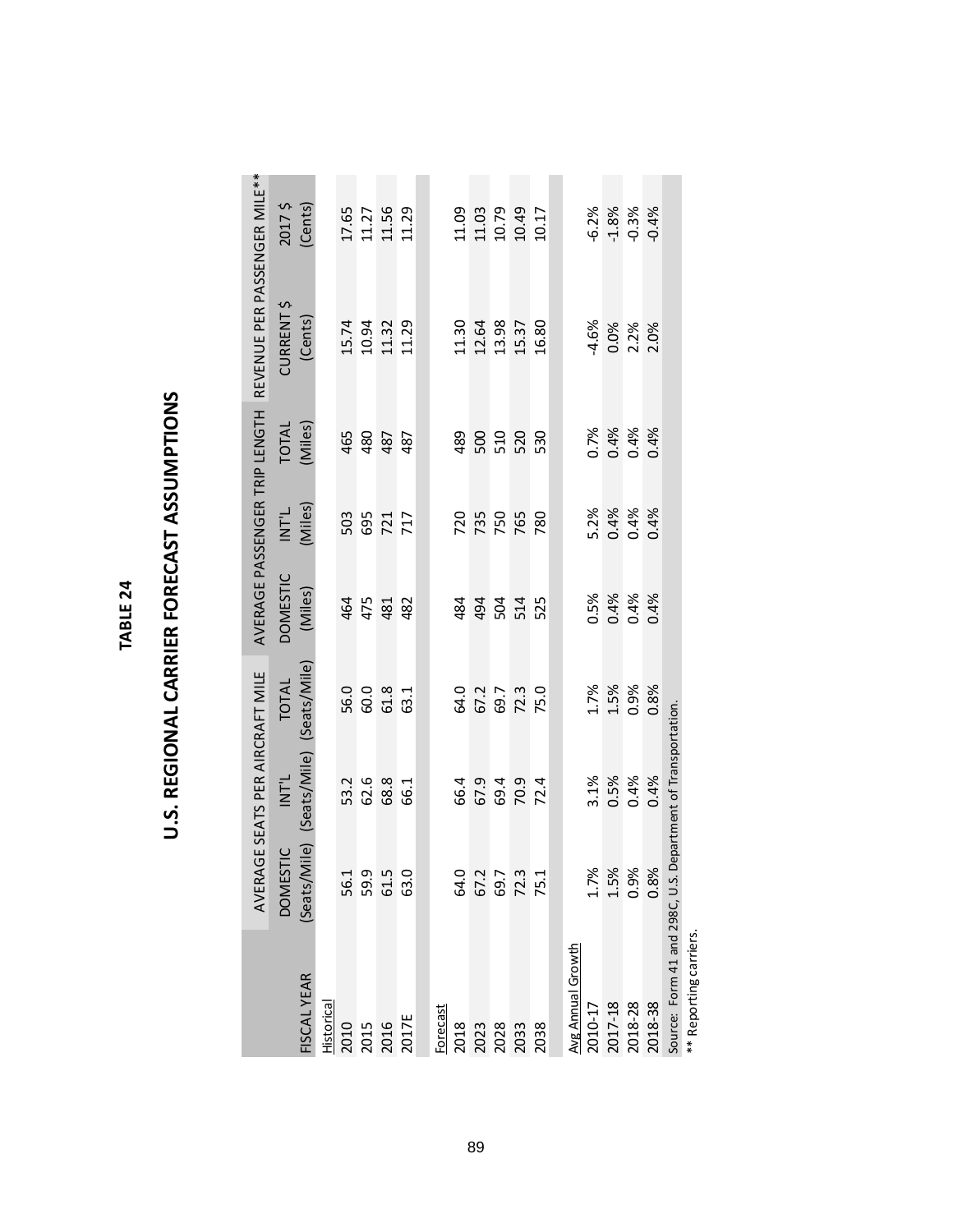#### TABLE 25 **TABLE 25**

### U.S. REGIONAL CARRIERS **U.S. REGIONAL CARRIERS**

## **SCHEDULED PASSENGER TRAFFIC**<br>(In Millions) **SCHEDULED PASSENGER TRAFFIC**

**(In Millions)**

|                               |                 | REVENUE PASSENGERS                 |         |                  | REVENUE PASSENGER MILES |              |
|-------------------------------|-----------------|------------------------------------|---------|------------------|-------------------------|--------------|
| <b>FISCAL YEAR</b>            | <b>DOMESTIC</b> | INTERNATIONAL                      | TOTAL   | <b>DOMESTIC</b>  | INTERNATIONAL           | <b>TOTAL</b> |
| listorical                    |                 |                                    |         |                  |                         |              |
|                               | 162             |                                    | 164     | 75,030           | 1,347                   | 76,377       |
|                               | 153             |                                    | 156     |                  |                         | 74,870       |
| 2010<br>2015<br>2016<br>2017E | 152             | ₹                                  | 155     | 72,754<br>72,964 | 2,116<br>2,556          | 75,520       |
|                               | 148             | m                                  | 152     | 71,502           | 2,463                   | 73,965       |
|                               |                 |                                    |         |                  |                         |              |
| Forecast                      |                 |                                    |         |                  |                         |              |
| 2018                          | 151             |                                    | 155     | 73,236           | 2,522                   | 75,759       |
| 2023<br>2028<br>2033          | 163             |                                    | 166     | 80,390           | 2,769                   | 83,159       |
|                               | 175             | ₹                                  | 179     | 88,216           | 3,038                   | 91,254       |
|                               | 191             | 4                                  | 196     | 98,395           | 3,389                   | 101,784      |
| 2038                          | 210             | ۱                                  | 215     | 109,962          | 3,787                   | 113,750      |
|                               |                 |                                    |         |                  |                         |              |
| Avg Annual Growth             |                 |                                    |         |                  |                         |              |
| 2010-17                       | $-1.2%$         | 3.6%                               | $-1.1%$ | $-0.7%$          | 9.0%                    | $-0.5%$      |
| 2017-18                       | 2.0%            | 2.0%                               | 2.0%    | 2.4%             | 2.4%                    | 2.4%         |
| 2018-28                       | 1.5%            | 1.5%                               | 1.5%    | 1.9%             | 1.9%                    | 1.9%         |
| 2018-38                       | 1.6%            | 1.6%                               | 1.6%    | 2.1%             | 2.1%                    | 2.1%         |
| Source: Form 41 and 2980      | $\mathfrak{c}$  | U.S. Department of Transportation. |         |                  |                         |              |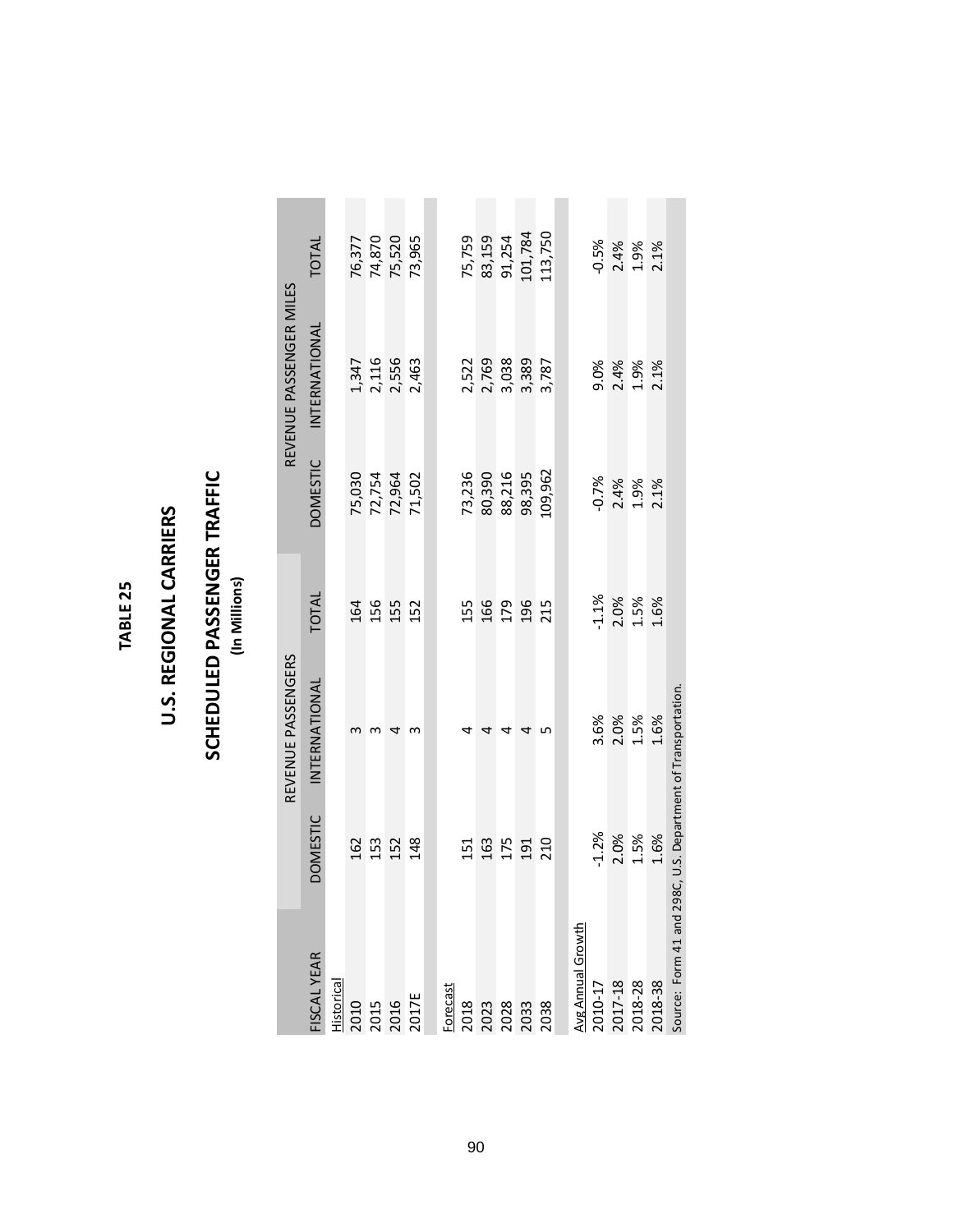**TABLE 26 TABLE 26**

### U.S. REGIONAL CARRIERS **U.S. REGIONAL CARRIERS**

# SCHEDULED PASSENGER CAPACITY, TRAFFIC, AND LOAD FACTORS **SCHEDULED PASSENGER CAPACITY, TRAFFIC, AND LOAD FACTORS**

|                                                              |                                | <b>DOMESTIC</b>            |                      |                                          | INTERNATIONAL                             |                              |                      | TOTAL                      |                              |
|--------------------------------------------------------------|--------------------------------|----------------------------|----------------------|------------------------------------------|-------------------------------------------|------------------------------|----------------------|----------------------------|------------------------------|
|                                                              | ASMs                           | RPMs                       | <b>% LOAD</b>        |                                          |                                           | <b>% LOAD</b>                |                      |                            | <b>% LOAD</b>                |
| YEAR                                                         | (MIL)                          | (MIL)                      | <b>FACTOR</b>        | ASM <sub>S</sub>                         | RPM <sub>S</sub><br>(MIL)                 | <b>FACTOR</b>                | ASMs<br>(MIL)        | RPM <sub>S</sub><br>(MIL)  | FACTOR                       |
| <b>Historical</b>                                            |                                |                            |                      |                                          |                                           |                              |                      |                            |                              |
|                                                              | 98,461                         |                            |                      |                                          |                                           |                              | 100,318              |                            |                              |
|                                                              | 90,681                         |                            |                      |                                          |                                           |                              | 93,500               |                            |                              |
| 2010<br>2015<br>2016                                         | 91,158                         | 75,030<br>72,754<br>72,964 | 76.2<br>80.3<br>80.0 | $1,857$<br>$2,819$<br>$3,374$<br>$3,374$ | $1,347$<br>$2,116$<br>$2,556$<br>$2,463$  | 72.5<br>75.0<br>72.9         | 94,665               | 76,377<br>74,870<br>75,520 | 76.1<br>80.1<br>78.5<br>78.5 |
| 2017E                                                        | 90,853                         | 71,502                     | 78.7                 |                                          |                                           | 73.0                         | 94,226               | 73,965                     |                              |
|                                                              |                                |                            |                      |                                          |                                           |                              |                      |                            |                              |
| Forecast                                                     |                                |                            |                      |                                          |                                           |                              |                      |                            |                              |
|                                                              | 92,763                         | 73,236                     |                      |                                          |                                           |                              | 96,207               | 75,759                     |                              |
| 2018                                                         | 100,829                        | 80,390                     | 79.7<br>79.7<br>80.3 | 3,445<br>3,744<br>4,549<br>5,076         | 2,522<br>2,769<br>3,038<br>3,787<br>3,787 | 73.9<br>73.9<br>74.5<br>74.6 | 104,573              | 83,159                     | 78.7<br>79.9<br>79.9<br>80.2 |
|                                                              | 110,127                        | 88,216                     |                      |                                          |                                           |                              | 114,216              | 91,254                     |                              |
| 2028<br>2033<br>2038                                         | 122,514                        | 98,395                     |                      |                                          |                                           |                              | 127,063              | 101,784                    |                              |
|                                                              | 136,688                        | 109,962                    | 80.4                 |                                          |                                           |                              | 141,763              | 113,750                    |                              |
|                                                              |                                |                            |                      |                                          |                                           |                              |                      |                            |                              |
|                                                              |                                |                            |                      |                                          |                                           |                              |                      |                            |                              |
| <u>Avg Annual Growth</u><br>2010-17                          |                                | $-0.7%$                    |                      |                                          | 9.0%                                      |                              |                      | $-0.5%$                    |                              |
| 2017-18                                                      | $-1.1\%$<br>$2.1\%$<br>$1.7\%$ | 2.4%                       |                      | 8.9%<br>2.1%<br>1.7%                     | 2.4%                                      | 0.1%<br>0.3%<br>0.1%         | 0.9%<br>2.1%<br>1.7% | 2.4%<br>1.9%               |                              |
| 2018-28                                                      |                                | 1.9%                       |                      |                                          | 1.9%                                      |                              |                      |                            |                              |
| 2018-38                                                      | 2.0%                           | 2.1%                       |                      | 2.0%                                     | 2.1%                                      | 0.1%                         | 2.0%                 | 2.1%                       |                              |
| Source: Form 41 and 298C, U.S. Department of Transportation. |                                |                            |                      |                                          |                                           |                              |                      |                            |                              |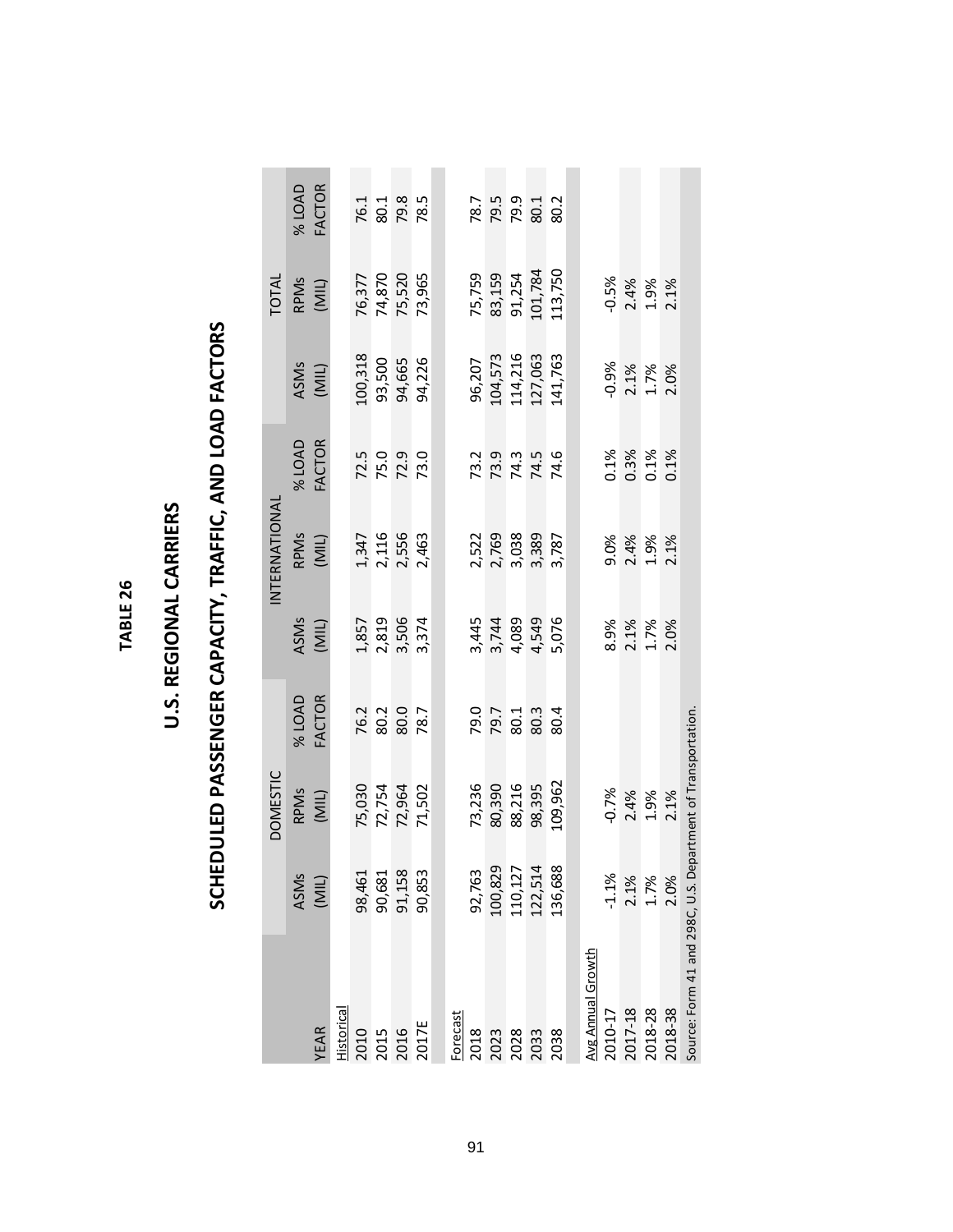**TABLE 27 TABLE 27**

### U.S. REGIONAL CARRIERS **U.S. REGIONAL CARRIERS**

### PASSENGER AIRCRAFT **PASSENGER AIRCRAFT**

|                   |                   | TOTAL                     |    | 2,613<br>2,144<br>2,156<br>2,131                        |                                                                                     |    | 2,080<br>2,067<br>1,929<br>1,943<br>2,011 |                |         |                |  |                              | 2.9%<br>2.4%<br>2.9%<br>2.9%                 |         |  |
|-------------------|-------------------|---------------------------|----|---------------------------------------------------------|-------------------------------------------------------------------------------------|----|-------------------------------------------|----------------|---------|----------------|--|------------------------------|----------------------------------------------|---------|--|
|                   | TOTAL FLEET       | JET                       |    | $1,756$<br>$1,628$<br>$1,637$<br>$1,644$                |                                                                                     |    | 1,651<br>1,716<br>1,756<br>1,910<br>1,910 |                |         |                |  |                              | 0.9%<br>0.4%<br>0.1%<br>0.7%                 |         |  |
|                   |                   | NON JET                   |    | 857<br>516<br>487                                       |                                                                                     |    | $23.568$<br>$25.5$                        |                |         |                |  |                              | $-7.8\%$<br>$-1.9\%$<br>$-4.7\%$<br>$-7.0\%$ |         |  |
|                   |                   | <b>TOTAL</b>              |    | 1,827<br>1,685<br>1,709<br>1,709                        |                                                                                     |    | 1,706<br>1,769<br>1,715<br>1,806<br>1,958 |                |         |                |  |                              | 0.9%<br>0.2%<br>0.1%<br>0.7%                 |         |  |
|                   | OVER 40 SEATS     | LET                       |    | 1,728<br>1,628<br>1,637<br>1,644                        |                                                                                     |    | 1,651<br>1,716<br>1,756<br>1,910<br>1,910 |                |         |                |  |                              | 0.1%<br>0.4%<br>0.1%<br>0.7%                 |         |  |
|                   |                   | PROP                      |    | <b>9546</b>                                             |                                                                                     |    | 53258                                     |                |         |                |  |                              | $-5.8\%$<br>-15.4%<br>-0.6%                  | $-0.7%$ |  |
| REGIONAL AIRCRAFT |                   | <b>TOTAL</b>              |    | $\frac{2}{3}$ $\frac{2}{3}$ $\frac{8}{3}$ $\frac{8}{3}$ |                                                                                     |    |                                           |                |         | $\overline{4}$ |  |                              | $-23.7%$<br>$-3.8%$<br>$-5.6%$               | $-8.8%$ |  |
|                   | TO 40 SEATS       | LET                       |    | $\frac{8}{2}$ 0 0 0                                     |                                                                                     |    | $\circ$                                   | $\circ$        | $\circ$ | $\circ$        |  |                              | ENER<br>ENER                                 |         |  |
|                   | 31                | PROP                      |    |                                                         |                                                                                     |    |                                           |                |         | $\overline{4}$ |  | $-21.7%$                     | $-3.8%$<br>$-5.6%$                           | $-8.8%$ |  |
|                   | TO 30             | <b>SEATS</b><br><u>ລັ</u> |    | 220                                                     |                                                                                     |    | $\frac{0}{2}$                             | $\circ$        | 4       |                |  | ۰,                           | 26.0%<br>N/A<br>N/A<br>N/A                   |         |  |
|                   |                   | <b>SEATS</b>              | 92 | 68<br>55                                                | 65                                                                                  | යි |                                           | 58<br>38<br>23 |         | თ              |  |                              | $4.8%$<br>$-3.1%$<br>$-5.4%$                 | $-9.3%$ |  |
|                   | ESS THAN 10 TO 19 | 9 SEATS                   |    | 440<br>346<br>321                                       |                                                                                     |    | 276<br>220<br>158<br>101                  |                |         | 39             |  | $-4.4%$                      | $-14.0\%$<br>$-5.4\%$                        | $-9.3%$ |  |
|                   | AS OF             | <b>ANUARY 1</b>           |    |                                                         | Historical<br>2010<br>2015<br>2015<br>2017 Ecrecast<br>2018<br>2023<br>2033<br>2033 |    |                                           |                |         |                |  | Avg Annual Growth<br>2010-17 | 2017-18<br>2018-28                           | 2018-38 |  |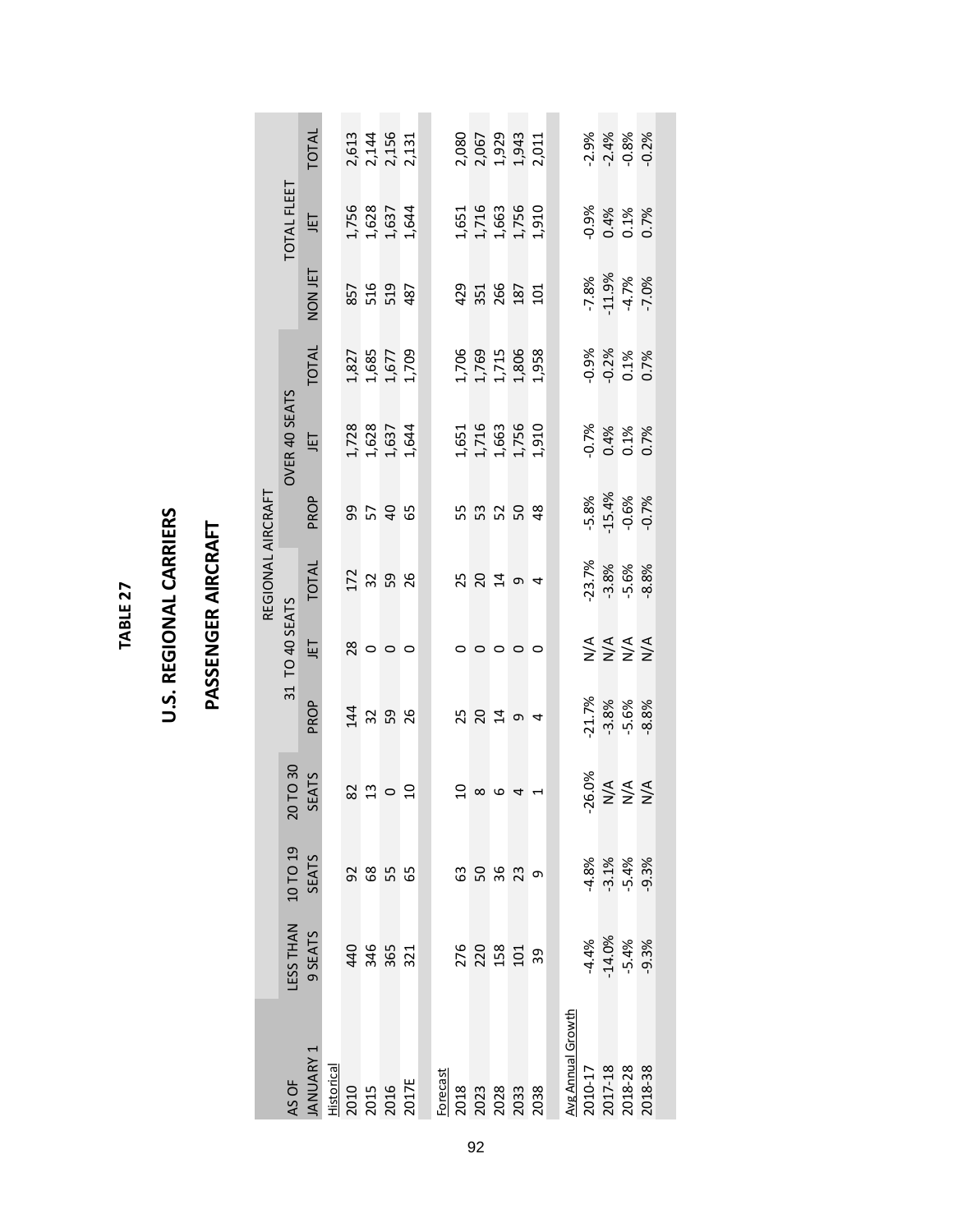| $\frac{1}{2}$                                                   |
|-----------------------------------------------------------------|
| :<br>;<br>;                                                     |
| ļ<br>ć                                                          |
| $\mathbf{r}$<br>֧֧֧֧֢ׅ֧֚֚֚֚֚֚֚֚֚֚֚֚֚֚֚֚֚֚֚֚֚֚֚֚֚֚֚֚֚֝֝֓֝֓֓<br>7 |
| -<br>-<br>-<br>-<br>-                                           |
| -<br>-<br>-<br>i                                                |
| i                                                               |

|              |                | <b>TURBINES</b><br><b>TOTAL</b> |             | 27,367  | 30,372  | 30,763  | 30,905  |          | 31,150  | 33,620  | 37,190  | 41,415  | 46,160  |                   |          | 1.8%<br>0.8%<br>1.8%<br>2.0%          |         |         |                                                                                                      |
|--------------|----------------|---------------------------------|-------------|---------|---------|---------|---------|----------|---------|---------|---------|---------|---------|-------------------|----------|---------------------------------------|---------|---------|------------------------------------------------------------------------------------------------------|
|              |                | <b>PISTONS</b><br><b>TOTAL</b>  |             | 159,007 | 144,427 | 145,982 | 146,670 |          | 146,860 | 141,800 | 135,240 | 129,135 | 124,320 |                   |          | $0.1\%$                               | $-0.8%$ | $-0.8%$ |                                                                                                      |
| <b>TOTAL</b> | <b>GENERAL</b> | AVIATION<br>FLEET               |             | 223,370 | 210,031 | 211,794 | 213,050 |          | 213,905 | 213,390 | 212,465 | 212,420 | 214,090 |                   | $-0.7%$  | $0.4%$<br>$-0.1%$                     |         | 0.0%    |                                                                                                      |
|              |                | <b>OTHER</b>                    |             | 5,684   | 4,941   | 4,986   | 5,025   |          | 5,050   | 5,045   | 5,060   | 5,060   | 5,065   |                   | 1.7%     | 0.5%<br>0.0%                          |         | 0.0%    |                                                                                                      |
|              | <b>THOI</b>    | AIRCRAFT**<br>SPORT             |             | 6,528   | 2,369   | 2,478   | 2,585   |          | 2,705   | 3,330   | 3,995   | 4,705   | 5,440   |                   | 12.4%    | 4.6%<br>4.0%                          |         | 3.6%    |                                                                                                      |
|              |                | MENTAL**<br>EXPERI-             |             | 24,784  | 27,922  | 27,585  | 27,865  |          | 28,140  | 29,595  | 30,980  | 32,105  | 33,105  |                   |          | 1.7%<br>1.0%<br>1.0%                  |         | 0.8%    |                                                                                                      |
|              |                |                                 |             | 10,102  | 10,506  | 10,577  | 10,805  |          | 11,030  | 12,125  | 13,235  | 14,450  | 15,785  |                   |          | 1.0%<br>2.1%<br>1.8%                  |         | 1.8%    |                                                                                                      |
|              | ROTORCRAFT     | PISTON TURBINE TOTAL            |             | 6,514   | 7,220   | 7,233   | 7,400   |          | 7,565   | 8,375   | 9,200   | 10,105  | 11,110  |                   |          | 1.8%<br>2.2%<br>2.0%                  |         | 1.9%    |                                                                                                      |
|              |                |                                 |             | 3,588   | 3,286   | 3,344   | 3,405   |          | 3,465   | 3,750   | 4,035   | 4,345   | 4,675   |                   |          | $-0.7%$<br>$1.8%$<br>$1.5%$<br>$1.5%$ |         |         |                                                                                                      |
|              |                | TOTAL                           |             | 20,853  | 23,152  | 23,530  | 23,505  |          | 23,585  | 25,245  | 27,990  | 31,310  | 35,050  |                   |          | 1.7%<br>0.3%<br>1.7%                  |         | 2.0%    |                                                                                                      |
|              | TURBINE        | <b>TURBO</b><br>JET             |             | 11,484  | 13,440  | 13,751  | 14,075  |          | 14,390  | 16,220  | 18,120  | 20,085  | 22,195  |                   |          | 2.9%<br>2.2%<br>2.3%<br>2.2%          |         |         |                                                                                                      |
|              |                | <b>TURBO</b><br>PROI            |             | 9,369   | 9,712   | 9,779   | 9,430   |          | 9,195   | 9,025   | 9,870   | 11,225  | 12,855  |                   | 0.1%     | $-2.5%$                               | 0.7%    | 1.7%    |                                                                                                      |
| FIXED WING   |                | <b>TOTAL</b>                    |             | 155,419 | 141,141 | 142,638 | 143,265 |          | 143,395 | 138,050 | 131,205 | 124,790 | 119,645 |                   | $-1.2\%$ | 0.1%                                  | $-0.9%$ | $-0.9%$ |                                                                                                      |
|              | <b>PISTON</b>  | ENGINE<br>MULTI-                |             | 15,900  | 13,254  | 12,986  | 12,935  |          | 12,895  | 12,720  | 12,465  | 12,170  | 11,845  |                   | $-2.9%$  | $-0.3%$                               | $-0.3%$ | $-0.4%$ |                                                                                                      |
|              |                | ENGINE<br>SINGLE                |             | 139,519 | 127,887 | 129,652 | 130,330 |          | 130,500 | 125,330 | 118,740 | 112,620 | 107,800 |                   | $-1.0%$  | 0.1%                                  | $-0.9%$ | $-1.0%$ |                                                                                                      |
|              |                | AS OF DEC. 31                   | Historical* | 2010    | 2015    | 2016    | 2017E   | Forecast | 2018    | 2023    | 2028    | 2033    | 2038    | Avg Annual Growth | 2010-17  | 2017-18                               | 2018-28 | 2018-38 | $*$ Source: 2001-2010, 2012-2016. EAA General Aviation and Air Taxi Activity (and Avionics) Surveys. |

\* Source: 2001-2010, 2012-2016, FAA General Aviation and Air Taxi Activity (and Avionics) Surveys.

שטעוני בעט בעט גענער אין אפוויפו אין האימטיו פווי אין האי אנטיוע אוויג איטוועג) שוויפא.<br>\*\*Experimental Light-sport category that was previously shown under Sport Aircraft is moved under Experimental Aircraft category, sta \*\*Experimental Light-sport category that was previously shown under Sport Aircraft is moved under Experimental Aircraft category, starting in 2012. Note: An active aircraft is one that has a current registration and was flown at least one hour during the calendar year.

TABLE<sub>28</sub> **TABLE 28**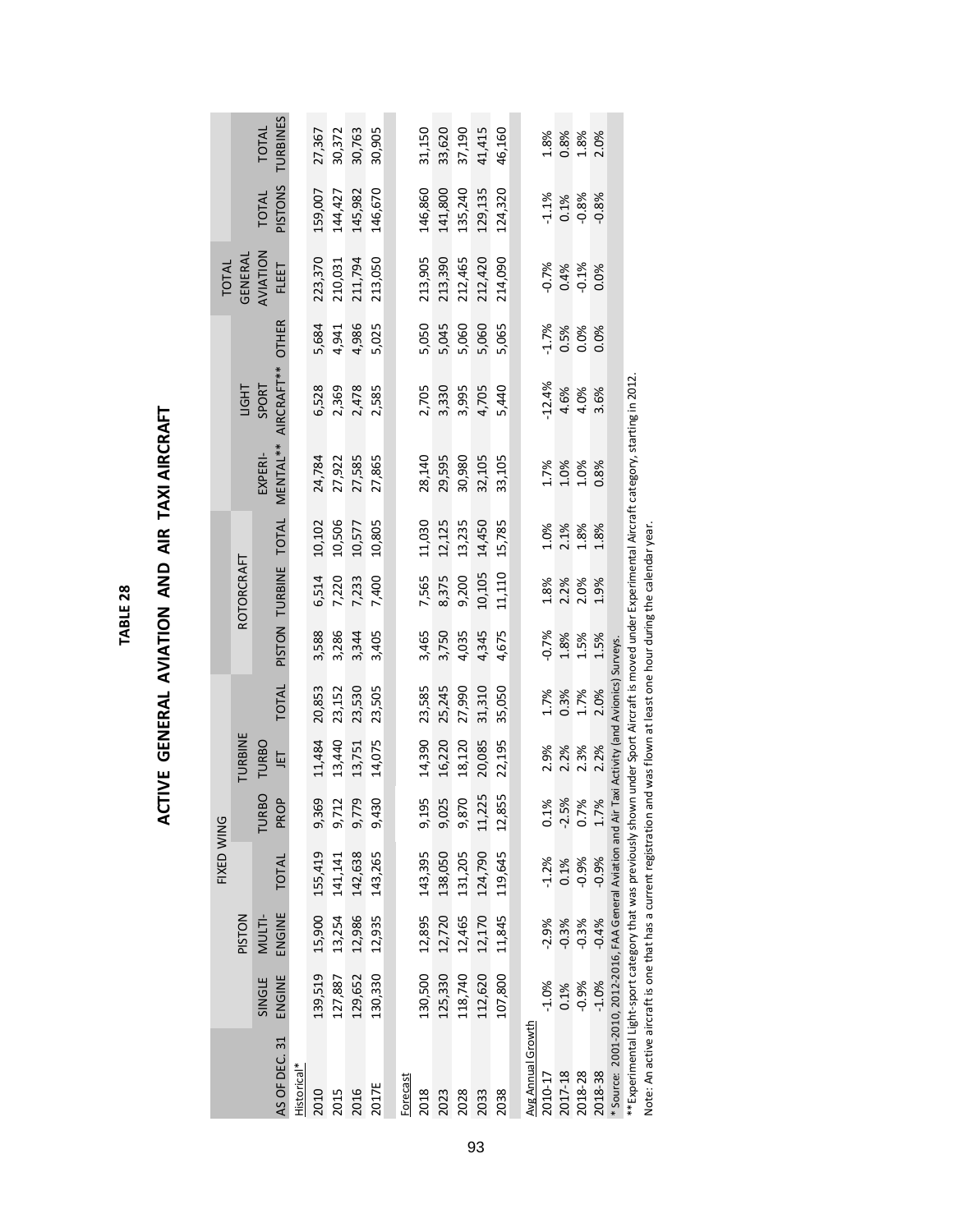TABLE 29 **TABLE 29**

## **ACTIVE GENERAL AVIATION AND AIR TAXI HOURS FLOWN ACTIVE GENERAL AVIATION AND AIR TAXI HOURS FLOWN**

**(In Thousands)**

|            |               | <b>TOTAL</b> | TURBINES                                       |             | 8,311  | 8,871  | 8,902  | 9,376  |          | 9,756  | 11,122 | 12,433 | 13,919    | 15,571     |                   | 1.7%    | 4.1%     | 2.5%    | 2.4%    |                                                                                                           |
|------------|---------------|--------------|------------------------------------------------|-------------|--------|--------|--------|--------|----------|--------|--------|--------|-----------|------------|-------------------|---------|----------|---------|---------|-----------------------------------------------------------------------------------------------------------|
|            |               | <b>TOTAL</b> | <b>PISTONS</b>                                 |             | 14,773 | 13,623 | 14,328 | 14,353 |          | 14,246 | 13,119 | 12,576 | 12,257    | 12,148     |                   | $-0.4%$ | $-0.7%$  | $-1.2%$ | $-0.8%$ |                                                                                                           |
| TOTAL      | GENERAI       | AVIATION     | FLEET                                          |             | 24,802 | 24,142 | 24,834 | 25,369 |          | 25,679 | 26,120 | 27,097 | 28,460    | 30,206     |                   | 0.3%    | 1.2%     | 0.5%    | 0.8%    |                                                                                                           |
|            |               |              |                                                |             | 181    | 162    | 193    | 195    |          | 196    | 196    | 196    | 197       | 198        |                   | 1.1%    | 0.5%     | 0.0%    | 0.1%    |                                                                                                           |
|            | <b>HISHI</b>  | SPORT        |                                                |             | 311    | 191    | 187    | 197    |          | 208    | 269    | 336    | 409       | <b>Q6t</b> |                   | $-6.3%$ | 5.5%     | 4.9%    | 4.4%    |                                                                                                           |
|            |               | EXPERI-      | PISTON TURBINE TOTAL MENTAL** AIRCRAFT** OTHER |             | 1,226  | 1,295  | 1,224  | 1,248  |          | 1,273  | 1,415  | 1,556  | 1,677     | 1,799      |                   | 0.3%    | 2.0%     | 2.0%    | 1.7%    |                                                                                                           |
|            |               |              |                                                |             | 3,405  | 3,294  | 3,128  | 3,237  |          | 3,344  | 3,817  | 4,248  | 4,681     | 5,152      |                   | $-0.7%$ | 3.3%     | 2.4%    | 2.2%    |                                                                                                           |
|            | ROTORCRAFT    |              |                                                |             | 2,611  | 2,496  | 2,348  | 2,427  |          | 2,510  | 2,884  | 3,239  | 3,593     | 3,980      |                   | $-1.0%$ | 3.4%     | 2.6%    | 2.3%    |                                                                                                           |
|            |               |              |                                                |             | 794    | 798    | 780    | 810    |          | 834    | 933    | 1,009  | 1,088     | 1,172      |                   | 0.3%    | 3.0%     | 1.9%    | 1.7%    |                                                                                                           |
|            |               |              | TOTAL                                          |             | 5,700  | 6,375  | 6,554  | 6,948  |          | 7,246  | 8,237  | 9,194  | 10,326    | 11,591     |                   | 2.9%    | 4.3%     | 2.4%    | 2.4%    | $\ddot{\cdot}$                                                                                            |
|            | TURBINE       | RBO TURBO    | L                                              |             | 3,375  | 3,837  | 3,847  | 4,274  |          | 4,604  | 5,616  | 6,331  | 7,067     | 7,849      |                   | 3.4%    | 7.7%     | 3.2%    | 2.7%    |                                                                                                           |
|            |               | 2            | PROP                                           |             | 2,325  | 2,538  | 2,708  | 2,674  |          | 2,642  | 621    | 2,863  | 259<br>ന് | 3,742      |                   | $\%$    | .2%<br>٢ | 8%<br>O | 8%      |                                                                                                           |
| FIXED WING |               |              | TOTAL                                          |             | 13,979 | 12,825 | 13,548 | 13,543 |          | 13,412 | 12,187 | 11,567 | 11,170    | 10,976     |                   | $-0.5%$ | $-1.0%$  | $-1.5%$ | $-1.0%$ |                                                                                                           |
|            | <b>PISTON</b> | MULTI-       | ENGINE                                         |             | 1,818  | 1,608  | 1,683  | 1,666  |          | 1,647  | 1,578  | 1,546  | 1,545     | 1,556      |                   | $-1.2%$ | $-1.1%$  | $-0.6%$ | $-0.3%$ |                                                                                                           |
|            |               | SINGLE       | ENGINE                                         |             | 12,161 | 11,217 | 11,865 | 11,878 |          | 11,765 | 10,608 | 10,021 | 9,625     | 9,419      |                   | $-0.3%$ | $-0.9%$  | $-1.6%$ | $-1.1%$ |                                                                                                           |
|            |               |              | AS OF DEC. 31                                  | Historical* | 2010   | 2015   | 2016   | 2017E  | Forecast | 2018   | 2023   | 2028   | 2033      | 2038       | Avg Annual Growth | 2010-17 | 2017-18  | 2018-28 | 2018-38 | * Source: 2001-2010, 2012-2016, FAA General Aviation and Air Taxi Activity (and Avionics) Surveys<br>---- |

\*\*Experimental Light-sport category that was previously shown under Sport Aircraft is moved under Experimental Aircraft category, starting in 2012.<br>Note: An active aircraft is one that has a current registration and was fl \*\*Experimental Light-sport category that was previously shown under Sport Aircraft is moved under Experimental Aircraft category, starting in 2012. Note: An active aircraft is one that has a current registration and was flown at least one hour during the calendar year.

94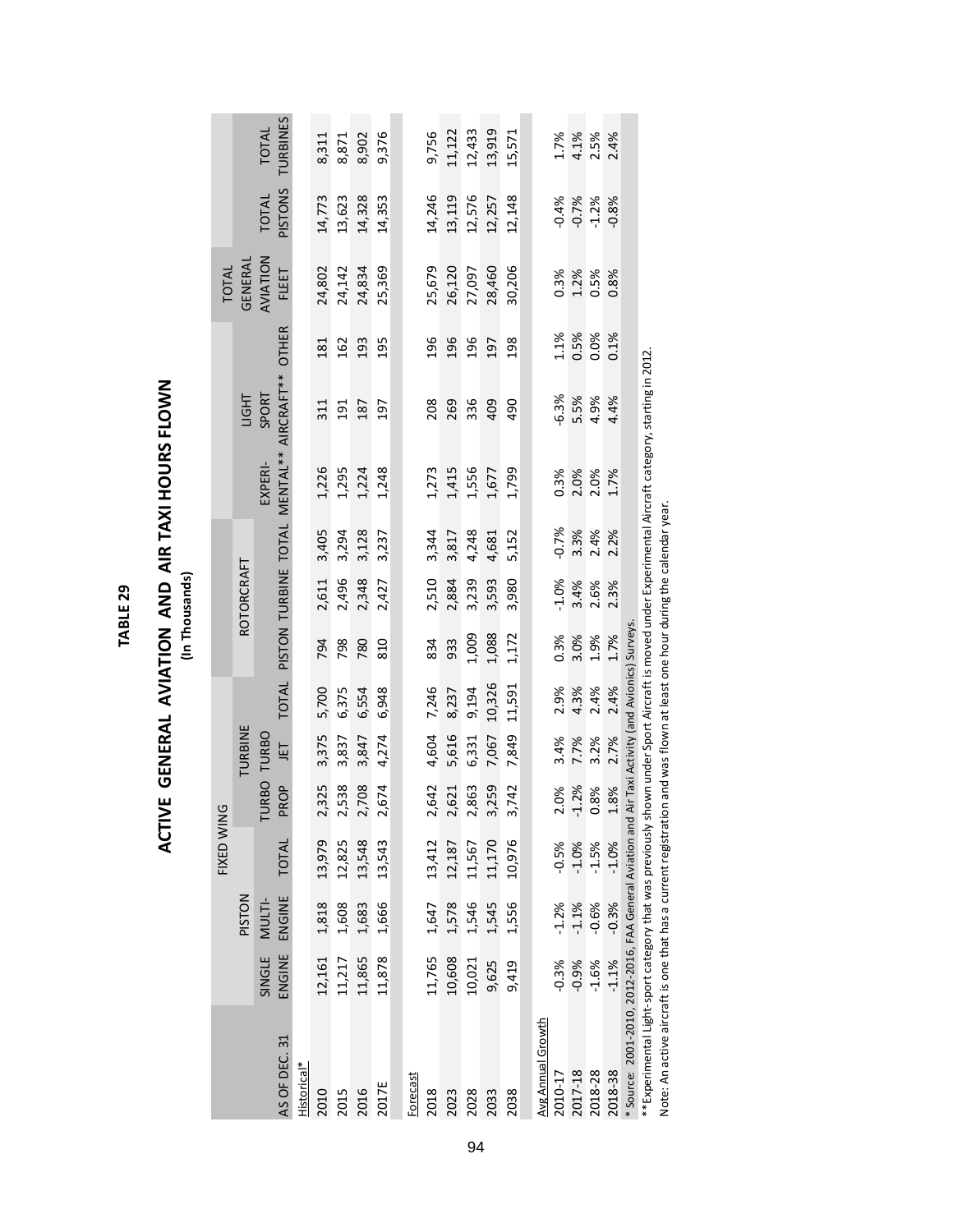TABLE 30 **TABLE 30**

# ACTIVE PILOTS BY TYPE OF CERTIFICATE, EXCLUDING STUDENT PILOTS\* **ACTIVE PILOTS BY TYPE OF CERTIFICATE, EXCLUDING STUDENT PILOTS\***

|                          | RECREA- | SPORT                   |         |                                                                                                                                                      | AIRLINE | ROTOR-<br>CRAFT | <b>GLIDER</b> | <b>TOTAL LESS</b><br>STUDENT | INSTRUMENT<br>RATED |
|--------------------------|---------|-------------------------|---------|------------------------------------------------------------------------------------------------------------------------------------------------------|---------|-----------------|---------------|------------------------------|---------------------|
| AS OF DEC. 31            | TIONAL  | PILOT                   |         | PRIVATE COMMERCIAL TRANSPORT                                                                                                                         |         | <b>ONLY</b>     | <b>ONLY</b>   | <b>PILOTS</b>                | PILOTS <sup>1</sup> |
| Historical <sup>**</sup> |         |                         |         |                                                                                                                                                      |         |                 |               |                              |                     |
| 2010                     | 212     | 3,682                   | 202,020 | 123,705                                                                                                                                              | 142,198 | 15,377          | 21,275        | 508,469                      | 318,001             |
|                          | 190     | 5,482                   | 170,718 | 101,164                                                                                                                                              | 154,730 | 15,566          | 19,460        | 467,310                      | 304,329             |
| 2015<br>2016             | 175     | 5,889                   | 162,313 | 96,081                                                                                                                                               | 157,894 | 15,518          | 17,991        | 455,861                      | 302,572             |
| 2017                     | 153     | 6,097                   | 162,455 | 98,161                                                                                                                                               | 159,825 | 15,355          | 18,139        | 460,185                      | 306,652             |
|                          |         |                         |         |                                                                                                                                                      |         |                 |               |                              |                     |
| Forecast                 |         |                         |         |                                                                                                                                                      |         |                 |               |                              |                     |
| 2018                     | 150     | 6,385                   | 162,450 | 96,650                                                                                                                                               | 161,300 | 15,250          | 18,050        | 460,235                      | 307,000             |
| 2023<br>2028<br>2033     | 125     | 7,915                   | 157,450 | 92,000                                                                                                                                               | 165,900 | 15,650          | 17,650        | 456,690                      | 308,600             |
|                          | 100     | 9,520                   | 149,600 | 90,150                                                                                                                                               | 171,000 | 17,100          | 17,350        | 454,820                      | 313,000             |
|                          | 85      | 11,050                  | 142,400 | 89,400                                                                                                                                               | 177,100 | 18,950          | 17,150        | 456,135                      | 318,600             |
| 2038                     | 59      | 12,340                  | 136,650 | 89,150                                                                                                                                               | 183,900 | 21,050          | 17,100        | 460,255                      | 325,100             |
|                          |         |                         |         |                                                                                                                                                      |         |                 |               |                              |                     |
| Avg Annual Growth        |         |                         |         |                                                                                                                                                      |         |                 |               |                              |                     |
| 2010-17                  | $-4.6%$ | 7.5%                    | $-3.1%$ | $-3.3%$                                                                                                                                              | 1.7%    | 0.0%            | $-2.3%$       | $-1.4%$                      | $-0.5%$             |
| 2017-18                  | $-2.0%$ | 4.7%                    | 0.0%    | $-1.5%$                                                                                                                                              | 0.9%    | $-0.7%$         | $-0.5%$       | 0.0%                         | 0.1%                |
| 2018-28                  | $-4.0%$ | 4.1%                    | $-0.8%$ | $-0.7%$                                                                                                                                              | 0.6%    | 1.2%            | $-0.4%$       | $-0.1%$                      | 0.2%                |
| 2018-38                  | $-4.1%$ | 3.3%                    | $-0.9%$ | $-0.4%$                                                                                                                                              | 0.7%    | 1.6%            | $-0.3%$       | 0.0%                         | 0.3%                |
| * Source: FAA U.S.       |         | Civil Airmen Statistics |         |                                                                                                                                                      |         |                 |               |                              |                     |
|                          |         |                         |         | Starting in April 2016, there is no expiration date on the new student pilot certificates. This generates a cumulative increase in the student pilot |         |                 |               |                              |                     |
|                          |         |                         |         | numbers and breaks the link between student pilot and private pilot or higher level certificates. As the implementation is very new and there is     |         |                 |               |                              |                     |
|                          |         |                         |         | not sufficient data to forecast the student certificates unter the new rule, student pilot forecast is suspended and excluded from this table.       |         |                 |               |                              |                     |
|                          |         |                         |         | Instrument rated pilots should not be added to other categories in deriving total                                                                    |         |                 |               |                              |                     |

1Instrument rated pilots should not be added to other categories in deriving total. Note: An active pilot is a person with a pilot certificate and a valid medical certificate.

Note: An active pilot is a person with a pilot certificate and a valid medical certificate.

95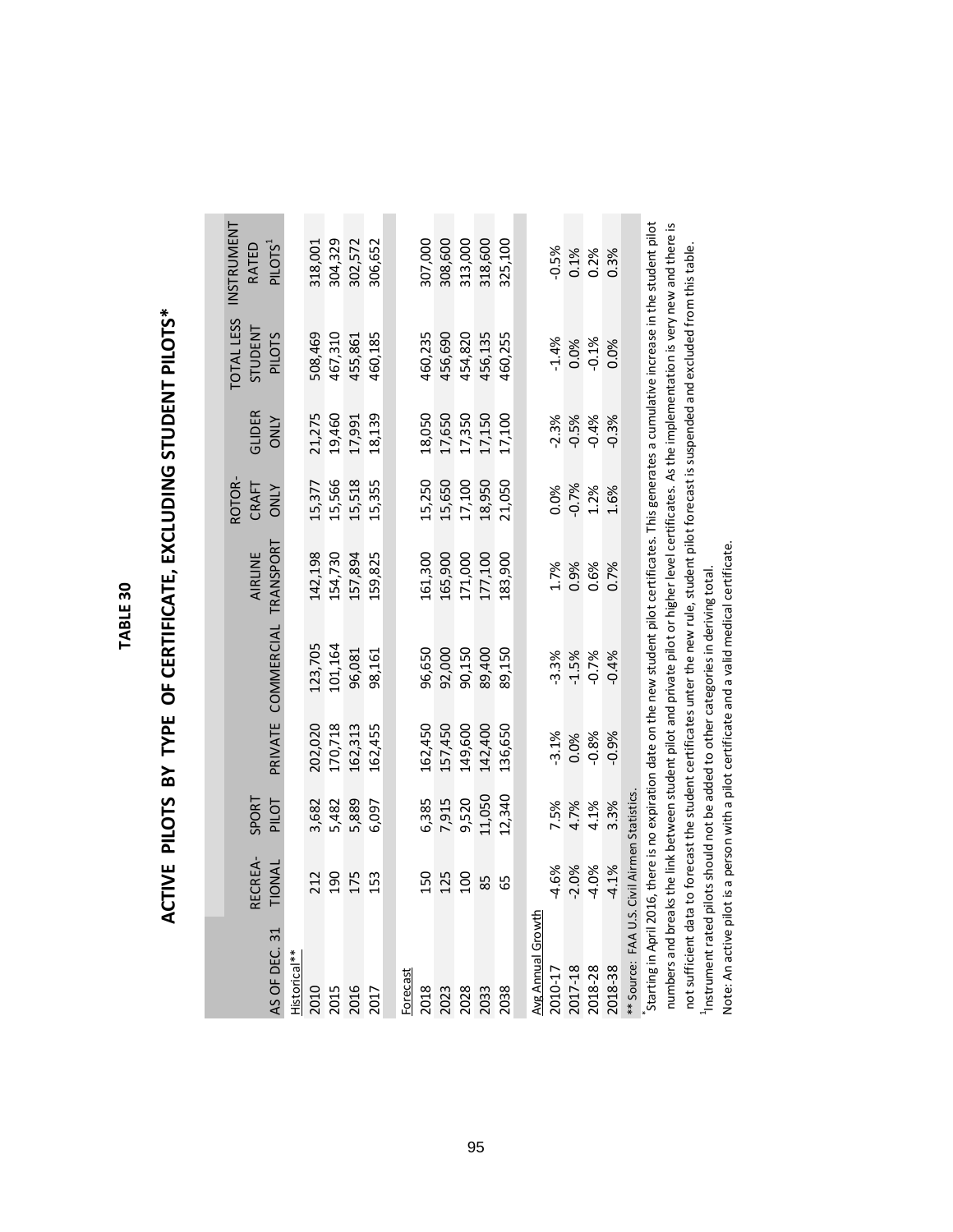| ⊣           |  |
|-------------|--|
| ١<br>ŗ      |  |
| ı           |  |
| ŕ<br>í<br>r |  |
|             |  |
|             |  |

### GENERAL AVIATION AIRCRAFT FUEL CONSUMPTION **GENERAL AVIATION AIRCRAFT FUEL CONSUMPTION** (In Millions of Gallons) **(In Millions of Gallons)**

|                             |            | FIXED WING            |                   |                |                 |                             |                |                                         |         |                                  |                         |
|-----------------------------|------------|-----------------------|-------------------|----------------|-----------------|-----------------------------|----------------|-----------------------------------------|---------|----------------------------------|-------------------------|
|                             |            | <b>PISTON</b>         |                   | TURBINE        |                 | ROTORCRAFT                  | EXPERI-        |                                         |         | TOTAL FUEL CONSUMED              |                         |
|                             | SINGLE     | $\overline{5}$<br>Σ   | <b>TURBO</b>      |                |                 |                             | MENTAL*        | <b>LIGHT</b>                            |         |                                  |                         |
| CALENDAR YEAR               | ENGINE     | ENGINE                | PROP              | TURBO JET      | <b>PISTON</b>   | TURBINE                     | */OTHER        | SPORT**                                 | AVGAS   | <b>JET FUEL</b>                  | <b>TOTAL</b>            |
| Historical*                 |            |                       |                   |                |                 |                             |                |                                         |         |                                  |                         |
| 2010                        | 133        | 54                    | 187               | 1,123          |                 |                             | 22             |                                         | 221     | 1,435                            | 1,656                   |
|                             | 128        |                       |                   |                |                 |                             | $15$           | 4                                       | 196     |                                  |                         |
| 2015<br>2016<br>2017E       | 137        | <b>4 4 4</b><br>4 4 5 | $\frac{191}{207}$ | 1,063<br>1,117 | <b>HARR</b>     | 125<br>128<br>113           |                | Ţ                                       | 206     | 1,383<br>1,437<br>1,535          | 1,578<br>1,643          |
|                             | 137        |                       | 203               | 1,211          |                 | 121                         | $\overline{c}$ | $\mathbf{\mathbf{\mathbf{\mathsf{-}}}}$ | 209     |                                  | 1,744                   |
|                             |            |                       |                   |                |                 |                             |                |                                         |         |                                  |                         |
| <b>Forecast</b>             |            |                       |                   |                |                 |                             |                |                                         |         |                                  |                         |
| 2018                        | 135        | $\overline{4}$        | 200               | 1,291          | $\overline{01}$ | 124                         | 20             |                                         | 207     | 1,615                            | 1,823                   |
| 2023                        | 121        | 39                    | 194               | 1,498          |                 | 140                         | 21             |                                         | 194     |                                  |                         |
| 2028                        |            | 38<br>37              |                   |                | $222$           | 153<br>167                  | $2^{2}$        | $\sim$                                  | 188     |                                  |                         |
|                             | 114<br>108 |                       | 207               | 1,606<br>1,705 |                 |                             |                | $\sim$                                  | 185     | 1,832<br>1,967<br>2,105<br>2,247 | 2,026<br>2,155<br>2,290 |
| 2038                        | 104        | 38                    | 260               | 1,801          | $\overline{14}$ | 186                         | 25             | S                                       | 184     |                                  | 2,430                   |
|                             |            |                       |                   |                |                 |                             |                |                                         |         |                                  |                         |
| <b>Avg Annual Growth</b>    |            |                       |                   |                |                 |                             |                |                                         |         |                                  |                         |
| 2010-17                     | 0.4%       | $-3.5%$               | 1.2%              | 1.1%           | $-0.8%$         |                             | $-1.2%$        | N/A                                     | $-0.7%$ |                                  | 0.7%                    |
| 2017-18                     | $-1.0%$    | $-1.5%$               | $-1.7%$           | 6.6%           | 2.6%            | $-0.5%$<br>$2.9%$<br>$2.1%$ | $-1.3%$        | 2.4%                                    | $-1.0%$ | 1.0%<br>5.2%<br>2.0%             | 4.5%<br>1.7%            |
| 2018-28                     | $-1.7%$    | 0.9%                  | 0.4%              | 2.2%           | 1.8%            |                             | 1.4%           | 4.7%                                    | $-1.0%$ |                                  |                         |
| 2018-38                     | $-1.3%$    | 0.4%                  | 1.3%              | 1.7%           | 1.7%            | 2.0%                        | 1.3%           | 4.3%                                    | $-0.6%$ | 1.7%                             | 1.4%                    |
| *Source: FAA APO Estimates. |            |                       |                   |                |                 |                             |                |                                         |         |                                  |                         |
| $\frac{1}{2}$               |            |                       |                   |                |                 |                             |                |                                         |         | 50.72                            |                         |

\*\*Experimental Light-sport category that was previously shown under Sport Aircraft is moved under Experimental Aircraft category, starting in 2012.<br>Note: Detail may not add to total because of independent rounding. \*\*Experimental Light-sport category that was previously shown under Sport Aircraft is moved under Experimental Aircraft category, starting in 2012. Note: Detail may not add to total because of independent rounding.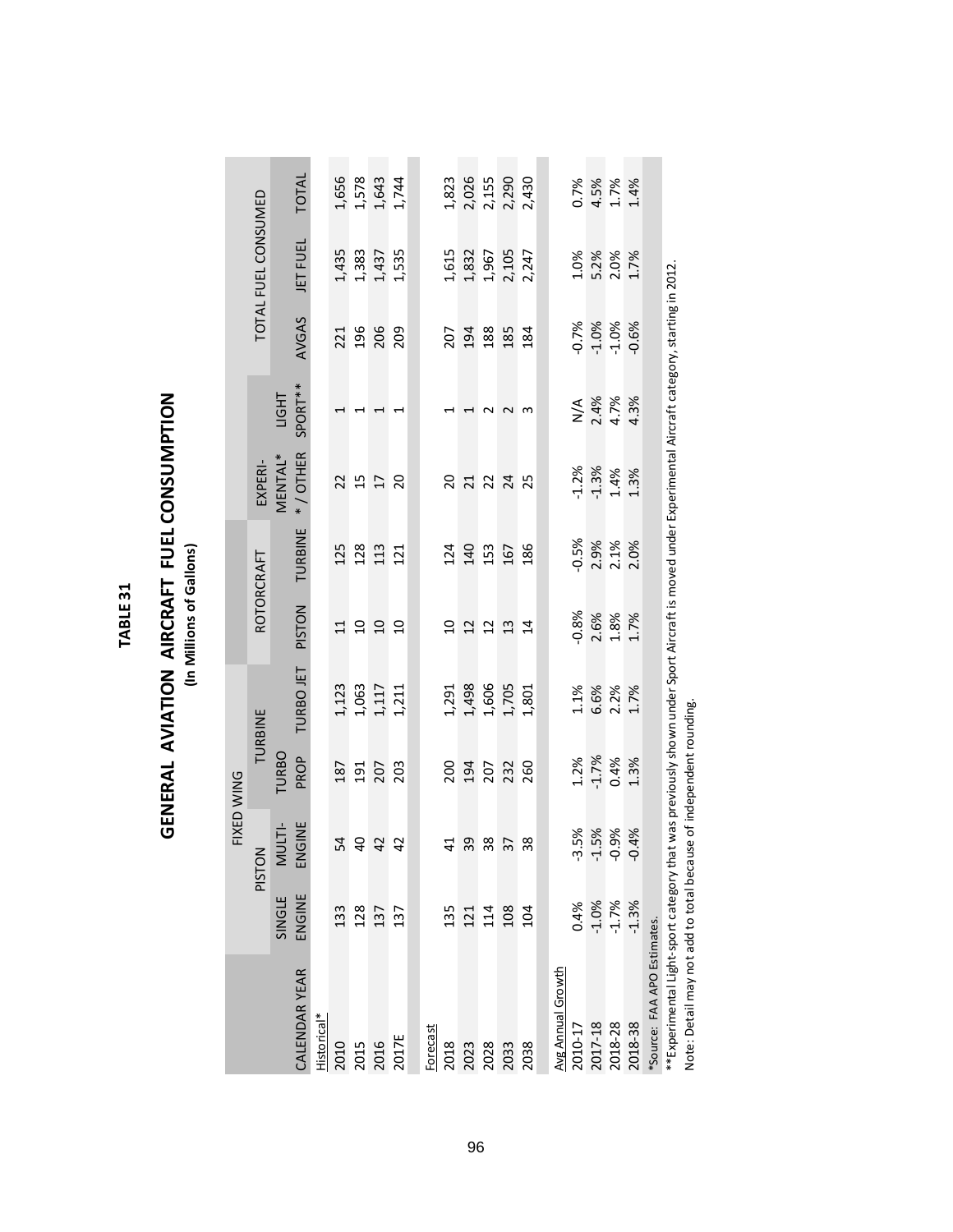| г<br>٠ |  |
|--------|--|

### TOTAL COMBINED AIRCRAFT OPERATIONS AT AIRPORTS **TOTAL COMBINED AIRCRAFT OPERATIONS AT AIRPORTS WITH FAA AND CONTRACT TRAFFIC CONTROL SERVICE WITH FAA AND CONTRACT TRAFFIC CONTROL SERVICE (In Thousands)**

| ׇ֠     |
|--------|
|        |
|        |
|        |
|        |
| L<br>۱ |
| ٦<br>Ξ |
| ı      |
|        |
|        |
|        |
|        |
|        |
|        |
|        |
|        |
|        |

|                                   | AIR                        | AIR TAXI/                                 |                       | GENERAL AVIATION                               |                                                |                                           | MILITARY                                  |                                      |                                                |                   | NUMBER OF TOWERS                                                                                                                                                       |
|-----------------------------------|----------------------------|-------------------------------------------|-----------------------|------------------------------------------------|------------------------------------------------|-------------------------------------------|-------------------------------------------|--------------------------------------|------------------------------------------------|-------------------|------------------------------------------------------------------------------------------------------------------------------------------------------------------------|
| FISCAL YEAR                       | CARRIER                    | <b>COMMUTER</b>                           | <b>ITINERANT</b>      | <b>LOCAL</b>                                   | <b>TOTAL</b>                                   | <b>ITINERANT</b>                          | <b>LOCAL</b>                              | <b>TOTAL</b>                         | <b>TOTAL</b>                                   | FAA               | CONTRACT                                                                                                                                                               |
| Historical                        |                            |                                           |                       |                                                |                                                |                                           |                                           |                                      |                                                |                   |                                                                                                                                                                        |
| 2010<br>2015<br>2016<br>2017E     |                            |                                           |                       |                                                |                                                |                                           |                                           |                                      |                                                |                   |                                                                                                                                                                        |
|                                   | 12,658<br>13,755           |                                           | 14,864<br>13,887      |                                                |                                                |                                           |                                           |                                      | 51,255<br>49,722                               |                   |                                                                                                                                                                        |
|                                   | 14,417                     | 9,410<br>7,895<br>7,580<br>7,179          | 13,904                | 11,716<br>11,691<br>11,632<br>11,732           | 26,580<br>25,578<br>25,536                     | 1,309<br>1,292<br>1,317<br>1,326          | $1,203$<br>$1,203$<br>$1,45$<br>$1,200$   | 2, 495<br>2, 495<br>2, 526<br>2, 526 | 49,995                                         | 264<br>264<br>264 | 24<br>252<br>253                                                                                                                                                       |
|                                   | 15,047                     |                                           | 13,838                |                                                | 25,570                                         |                                           |                                           |                                      | 50,322                                         |                   |                                                                                                                                                                        |
|                                   |                            |                                           |                       |                                                |                                                |                                           |                                           |                                      |                                                |                   |                                                                                                                                                                        |
| Forecast                          |                            |                                           |                       |                                                |                                                |                                           |                                           |                                      |                                                |                   |                                                                                                                                                                        |
| 2018                              | 15,677                     |                                           | 13,868                |                                                |                                                |                                           |                                           |                                      |                                                |                   |                                                                                                                                                                        |
| 2023                              | 18,617                     | 7,037<br>5,442<br>5,672<br>5,971<br>6,288 | 14,040                | 11,939<br>12,136<br>12,547<br>12,764<br>12,764 | 25,807<br>26,176<br>26,555<br>27,351<br>27,351 | 1,326<br>1,326<br>1,326<br>1,326<br>1,326 | 1,200<br>1,200<br>1,200<br>1,200<br>1,200 | 2,526<br>2,526<br>2,526<br>2,526     | 51,047<br>52,761<br>55,171<br>57,780<br>60,527 |                   | 3<br>2<br>2<br>2<br>2<br>2<br>2<br>2<br>2<br>3<br>2<br>3<br>2<br>3<br>2<br>3<br>2<br>3<br>3<br>3<br>3<br>3<br>3<br>3<br>3<br>3<br>3<br>3<br>3<br>3<br>3<br>3<br>3<br>3 |
| 2028                              |                            |                                           | 14,217                |                                                |                                                |                                           |                                           |                                      |                                                |                   |                                                                                                                                                                        |
| 2033                              | 20,418<br>22,336<br>24,362 |                                           | 14,399                |                                                |                                                |                                           |                                           |                                      |                                                |                   |                                                                                                                                                                        |
| 2038                              |                            |                                           | 14,587                |                                                |                                                |                                           |                                           |                                      |                                                |                   |                                                                                                                                                                        |
|                                   |                            |                                           |                       |                                                |                                                |                                           |                                           |                                      |                                                |                   |                                                                                                                                                                        |
| Avg Annual Growth                 |                            |                                           |                       |                                                |                                                |                                           |                                           |                                      |                                                |                   |                                                                                                                                                                        |
| 2010-17                           | 2.5%                       | $-3.8%$                                   |                       |                                                |                                                |                                           |                                           |                                      |                                                |                   |                                                                                                                                                                        |
| 2017-18                           | 4.2%                       | $-2.0\%$<br>$-2.1\%$                      | $\frac{1.0\%}{0.2\%}$ | 0.0%<br>1.8%<br>0.3%                           | 0.6%<br>0.9%<br>0.3%                           | 0.2%<br>0.0%<br>0.0%                      | $\frac{1.1\%}{0.0\%}$                     | $-0.4\%$<br>0.0%<br>0.0%             | $-0.3%$<br>$1.4%$<br>0.8%                      |                   |                                                                                                                                                                        |
| 2018-28                           | 2.7%                       |                                           |                       |                                                |                                                |                                           |                                           |                                      |                                                |                   |                                                                                                                                                                        |
| 2018-38                           | 2.2%                       | $-0.6%$                                   | 0.3%                  | 0.3%                                           | 0.3%                                           | 0.0%                                      | 0.0%                                      | 0.0%                                 | 0.9%                                           |                   |                                                                                                                                                                        |
| Source: FAA Air Traffic Activity. |                            |                                           |                       |                                                |                                                |                                           |                                           |                                      |                                                |                   |                                                                                                                                                                        |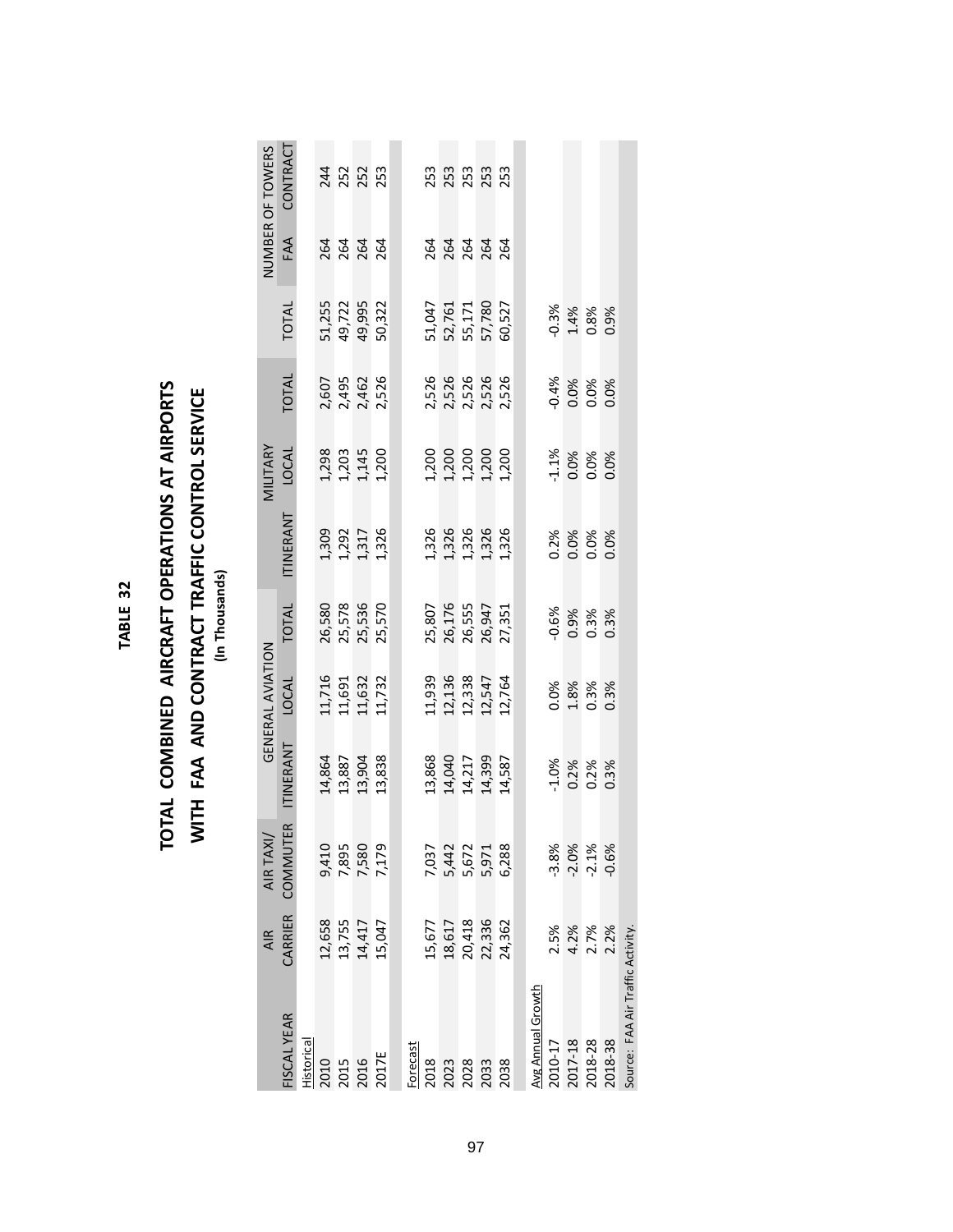#### TABLE 33 **TABLE 33**

### **TOTAL TRACON OPERATIONS TOTAL TRACON OPERATIONS**

| ť |
|---|
| ı |
|   |
| г |
|   |
|   |
|   |
|   |
|   |
|   |

| FISCAL YEAR                       | <b>AIR CARRIER</b> | COMMUTER<br>AIR TAXI/ | AVIATION<br>GENERAL | MILITARY | TOTAL   |
|-----------------------------------|--------------------|-----------------------|---------------------|----------|---------|
| Historical                        |                    |                       |                     |          |         |
| 2010                              | 13,174             | 9,511                 | 13,864              | 2,438    | 38,987  |
| 2015                              | 13,948             | 7,861                 | 13,076              | 2,286    | 37,171  |
| 2016                              | 14,640             | 7,672                 | 13,090              | 2,311    | 37,713  |
| 2017E                             | 15,276             | 7,281                 | 13,276              | 2,254    | 38,085  |
|                                   |                    |                       |                     |          |         |
| Forecast                          |                    |                       |                     |          |         |
| 2018                              | 15,902             | 7,176                 | 13,317              | 2,254    | 38,649  |
| 2023                              | 18,819             | 5,351                 | 13,537              | 2,254    | 39,961  |
| 2028                              | 20,626             | 5,583                 | 13,841              | 2,254    | 42,303  |
| 2033                              | 22,550             | 5,895                 | 14,166              | 2,254    | 44,865  |
| 2038                              | 24,582             | 6,226                 | 14,505              | 2,254    | 47,567  |
|                                   |                    |                       |                     |          |         |
| Avg Annual Growth                 |                    |                       |                     |          |         |
| 2010-17                           | 2.1%               | $-3.7%$               | $-0.6%$             | $-1.1%$  | $-0.3%$ |
| 2017-18                           | 4.1%               | $-1.4%$               | 0.3%                | 0.0%     | 1.5%    |
| 2018-28                           | 2.6%               | $-2.5%$               | 0.4%                | 0.0%     | 0.9%    |
| 2018-38                           | 2.2%               | $-0.7%$               | 0.4%                | 0.0%     | 1.0%    |
| Source: FAA Air Traffic Activity. |                    |                       |                     |          |         |